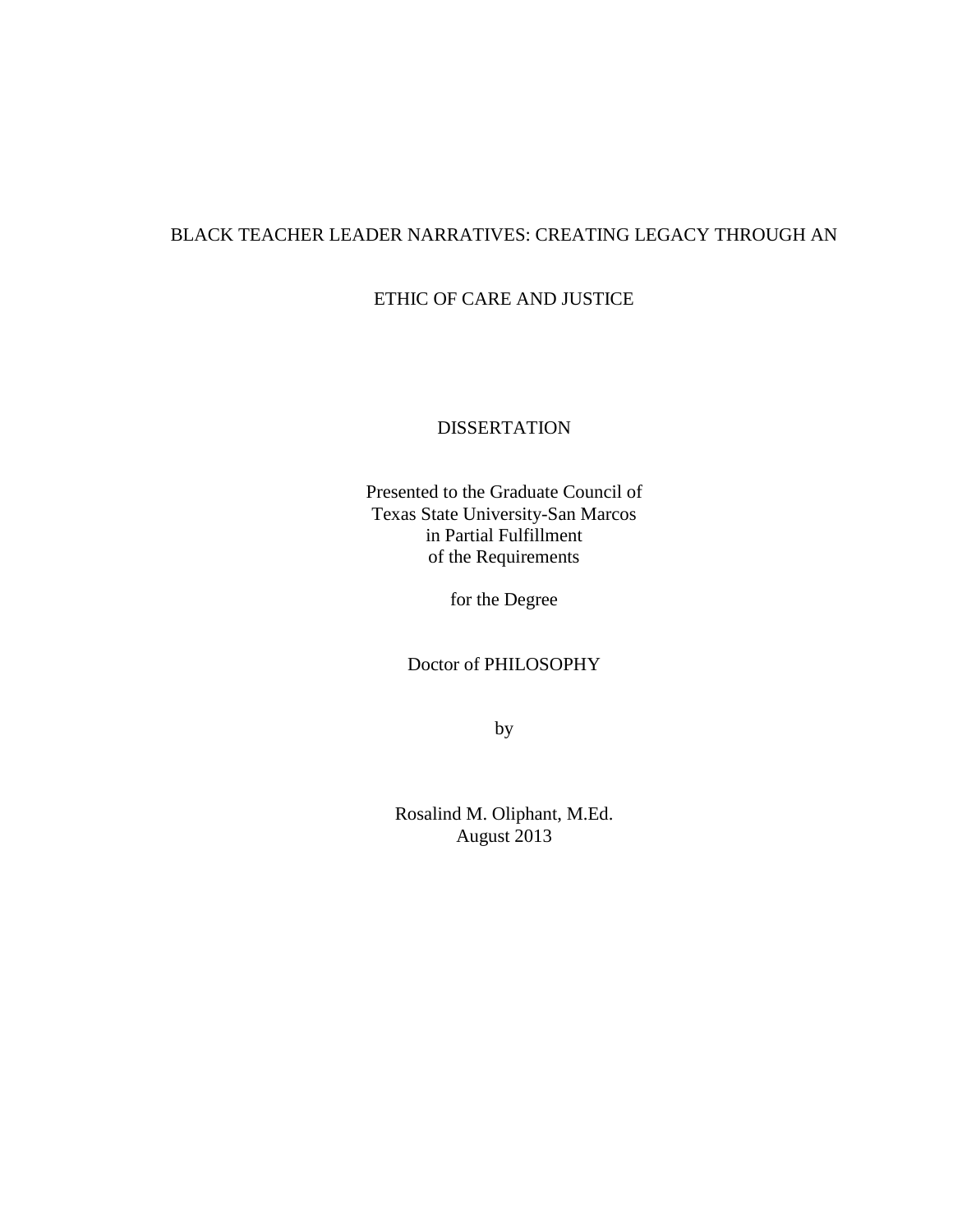# BLACK TEACHER LEADER NARRATIVES: CREATING LEGACY THROUGH AN ETHIC OF CARE AND JUSTICE

Committee Members Approved:

Clarena Larrotta, Chair

John A. Oliver

Leticia Romero Grimaldo

Jovita M. Ross-Gordon

Approved:

J. Michael Willoughby Dean of the Graduate College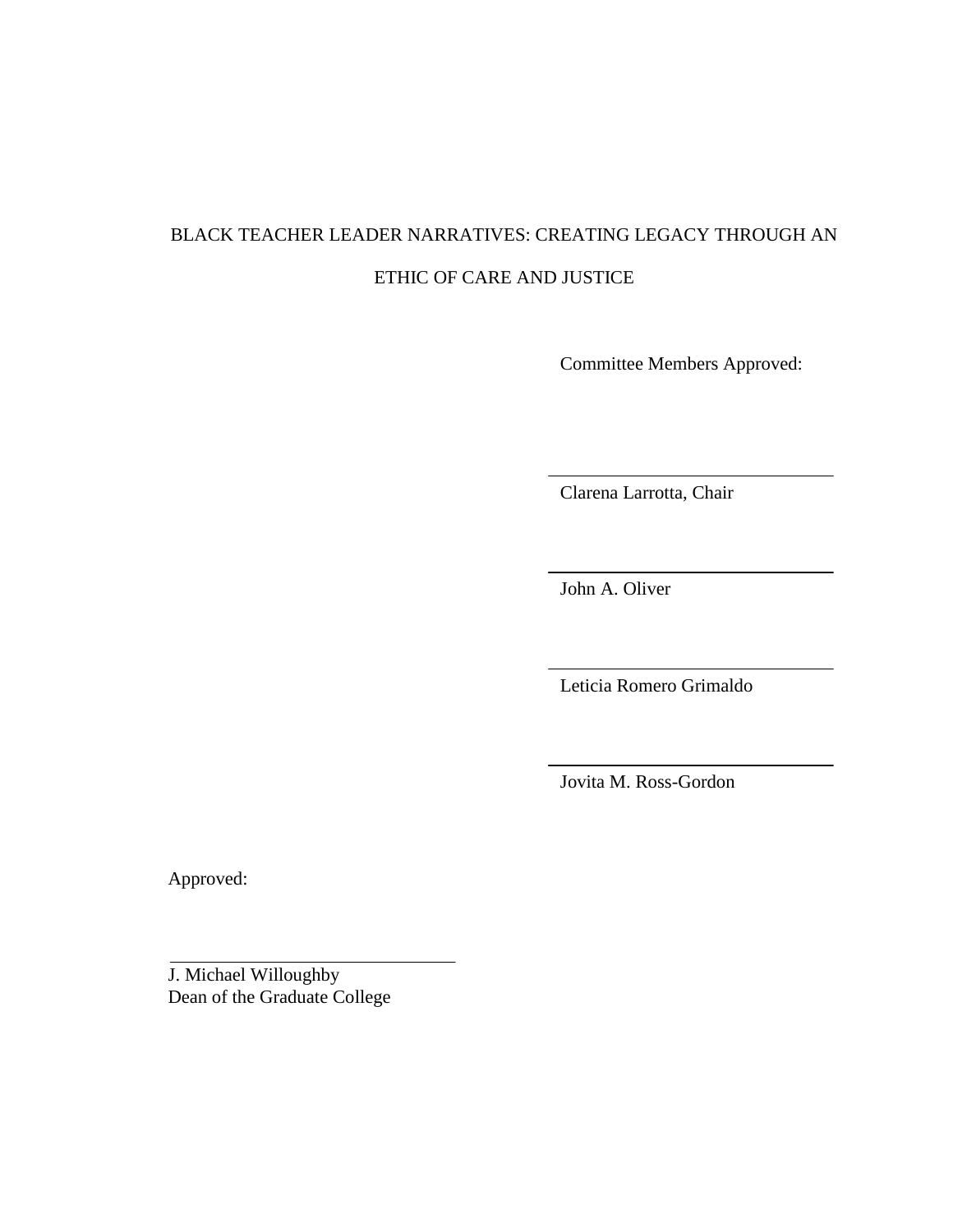# **COPYRIGHT**

by Rosalind M. Oliphant 2013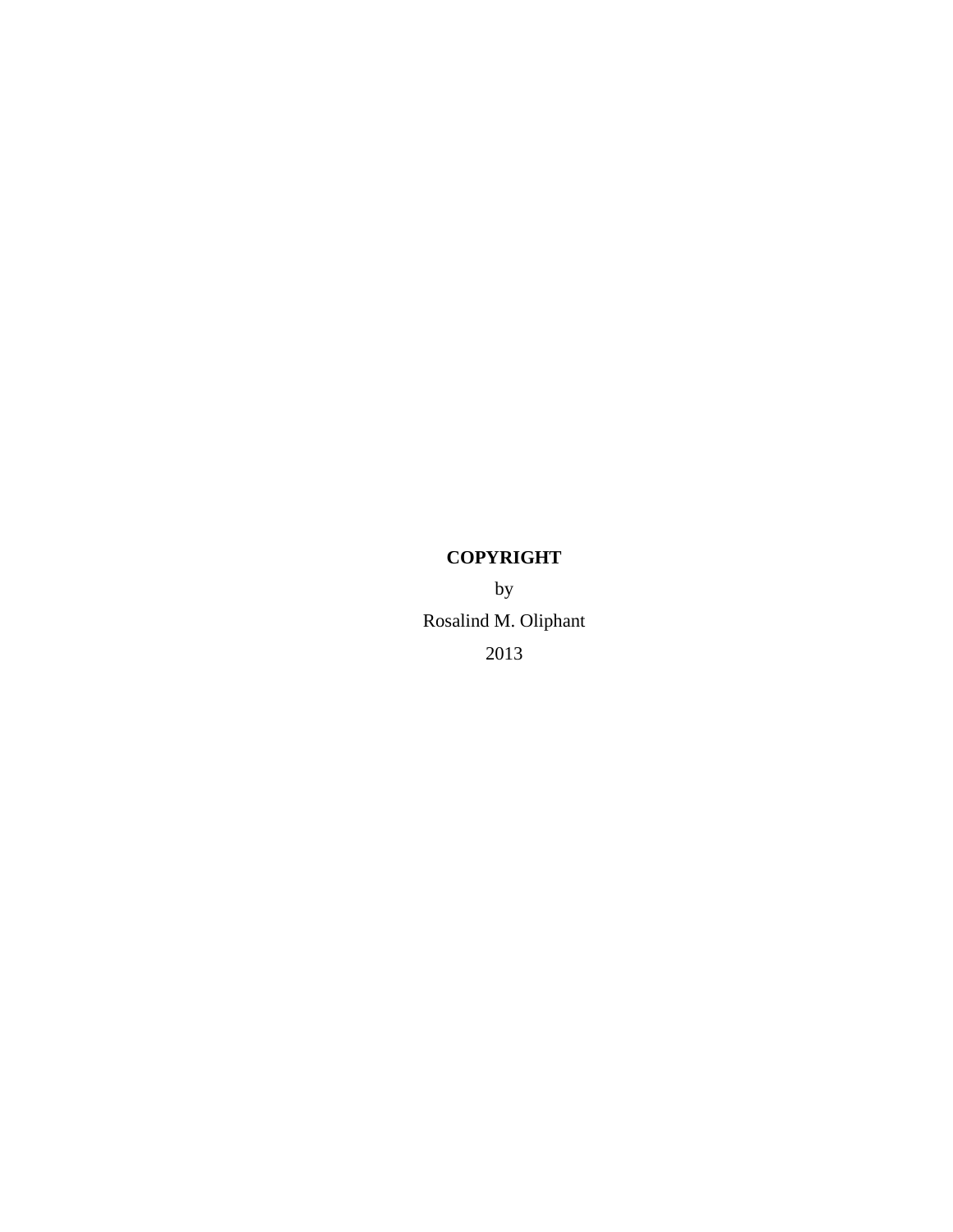## **FAIR USE AND AUTHOR'S PERMISSION STATEMENT**

## **Fair Use**

This work is protected by the Copyright Laws of the United States (Public Law 94-553, section 107). Consistent with fair use as defined in the Copyright Laws, brief quotations from this material are allowed with proper acknowledgment. Use of this material for financial gain without the author's express written permission is not allowed.

### **Duplication Permission**

As the copyright holder of this work I, Rosalind M. Oliphant, authorize duplication of this work, in whole or in part, for educational or scholarly purposes only.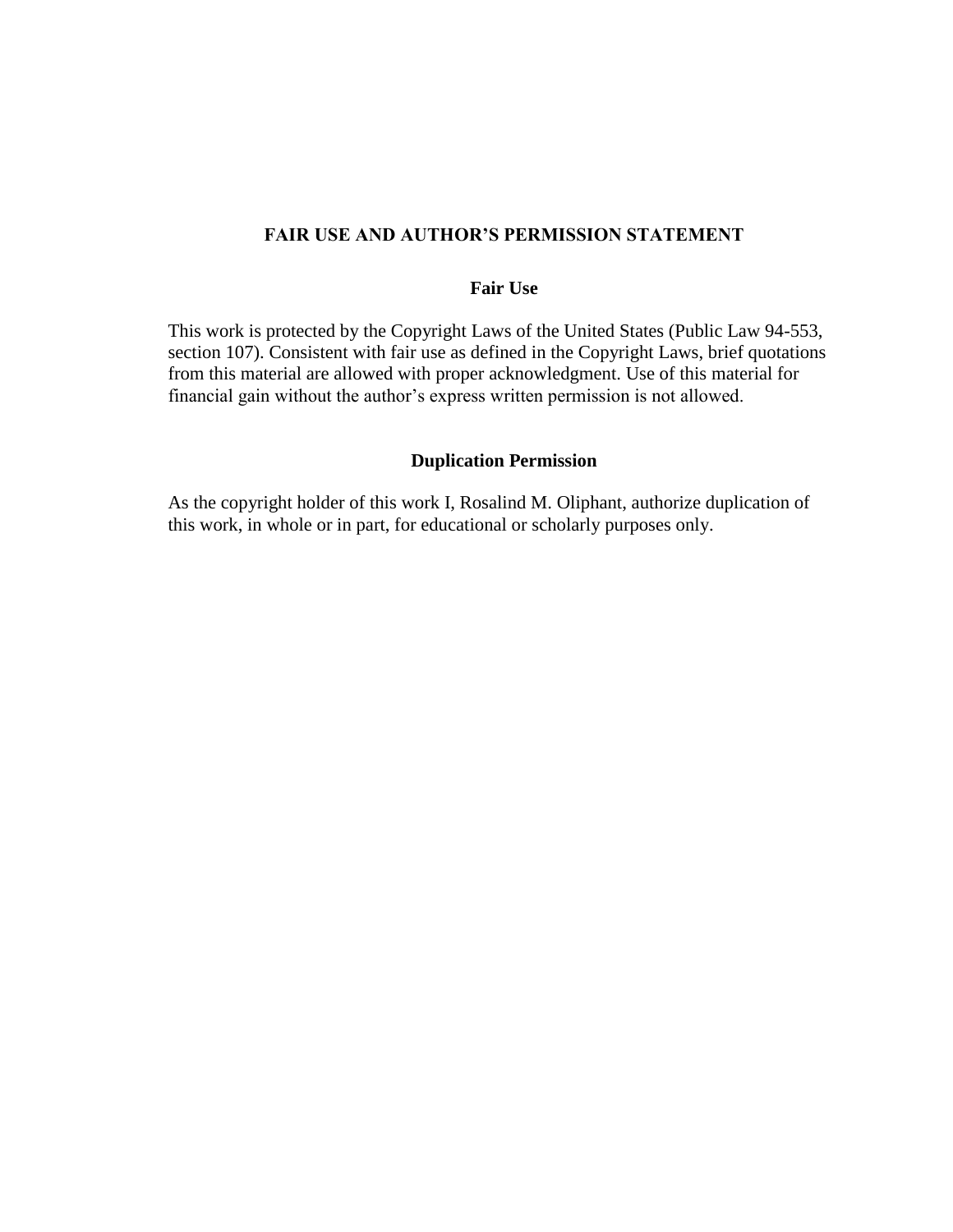# **DEDICATION**

For my parents, two outstanding Black teacher leaders

*Mom* Jodie Jenkins Oliphant 34 years as a teacher and administrator

&

*Daddy* Lou Oliphant 43 years as a teacher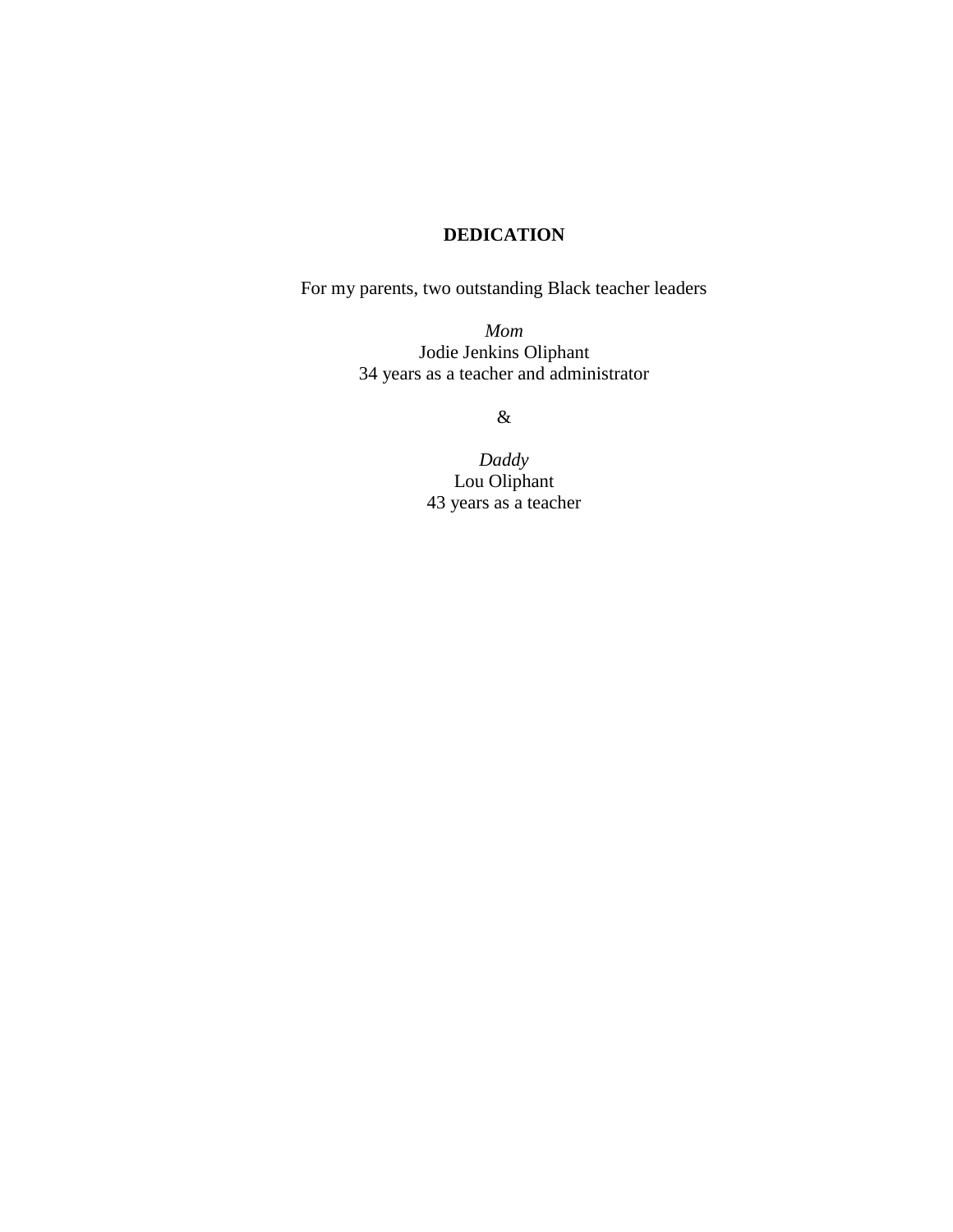#### **AKNOWLEDGEMENTS**

*My grace is sufficient for you: for my strength is made perfect in weakness*. II Corinthians 12: 9

Thanks to God, our almighty, all-powerful Creator of heaven and earth. Only through Christ who strengthens me have I been able to complete this dissertation.

My love and gratitude go to my husband, Tony Jones, for his support in every way. Love and hugs for my son Josh who makes me proud; keep walking with a heart for God.

I send love and thankfulness to my courageous Mom whose trust is in the Lord and my wise Daddy for his daily talks and humor which keeps me upbeat. Peace and love to my siblings Patrick, Rhonda, and Ashley who always cheer for me!

Warm appreciation to my dissertation chair, Dr. Clarena Larrotta, for her guidance, wisdom, and dedication to me as a student and her belief in the purpose of my research. Thank you to my committee: Dr. Ross-Gordon, Dr. Grimaldo, and Dr. Oliver for their insight and input.

With respect and commendation I acknowledge the four Black teacher leaders who participated in this study. Continue to empower our community through your work in schools.

To my Oliphant, Jenkins, and Haynes family, my friends, my Mt. Zion Church family, and doctoral student colleagues; I really appreciate all your prayers and

vi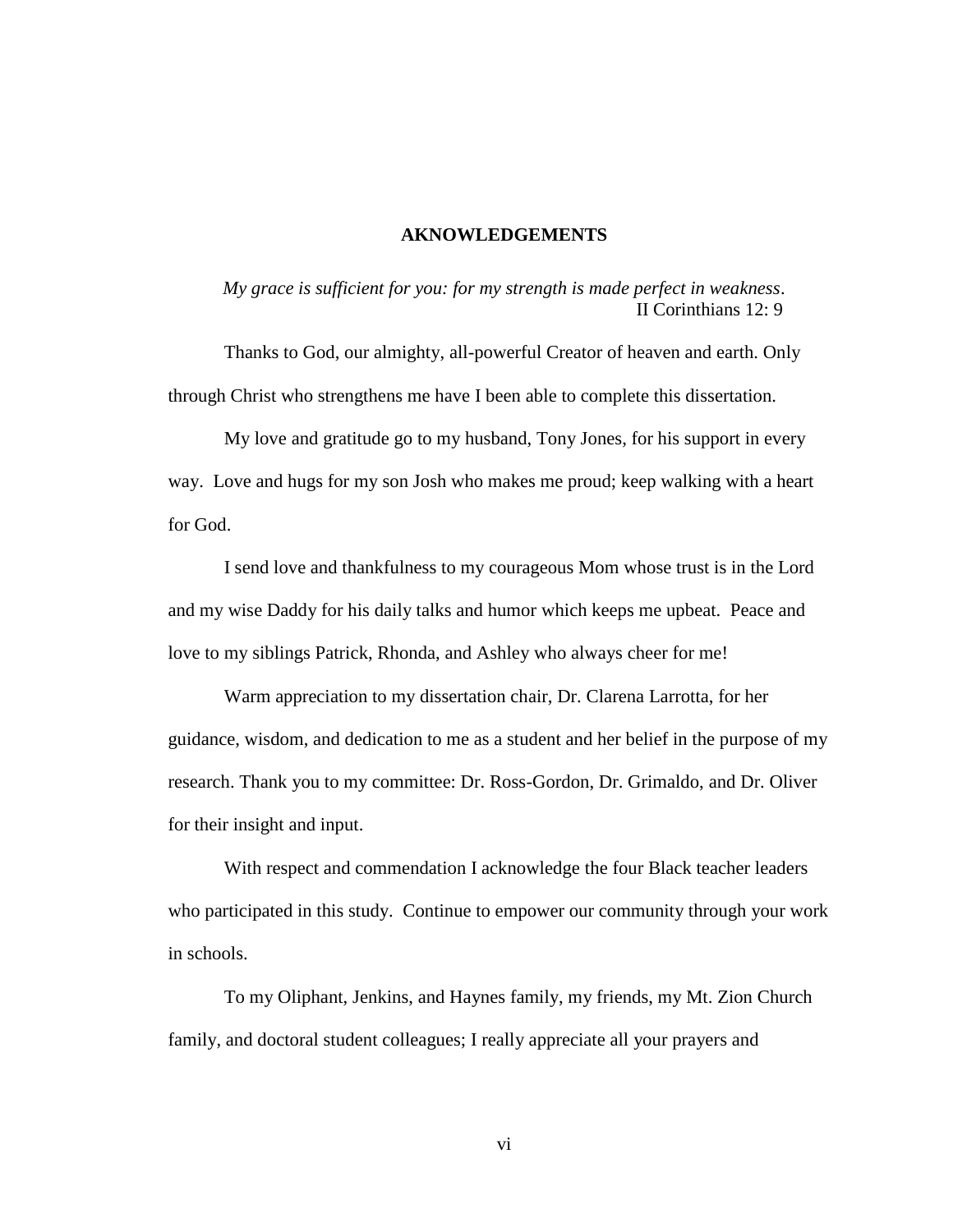encouragement. A special thanks to Dr. Mark Cunningham for his help and humor on this doctoral journey.

Paying tribute to the memory of those who expected the best from me, planted the seeds and watered to make it so: my great aunt and uncle, Jennie and Elsie Agnew; my godparents, Bogie Lee and James Walker Jackson; and family friend Odie Tryon. Finally, thanking God for the memory of my Big Mama, Mrs. Mattie Mae Oliphant, who taught me to start each morning with prayer.

This dissertation was submitted on June 25, 2013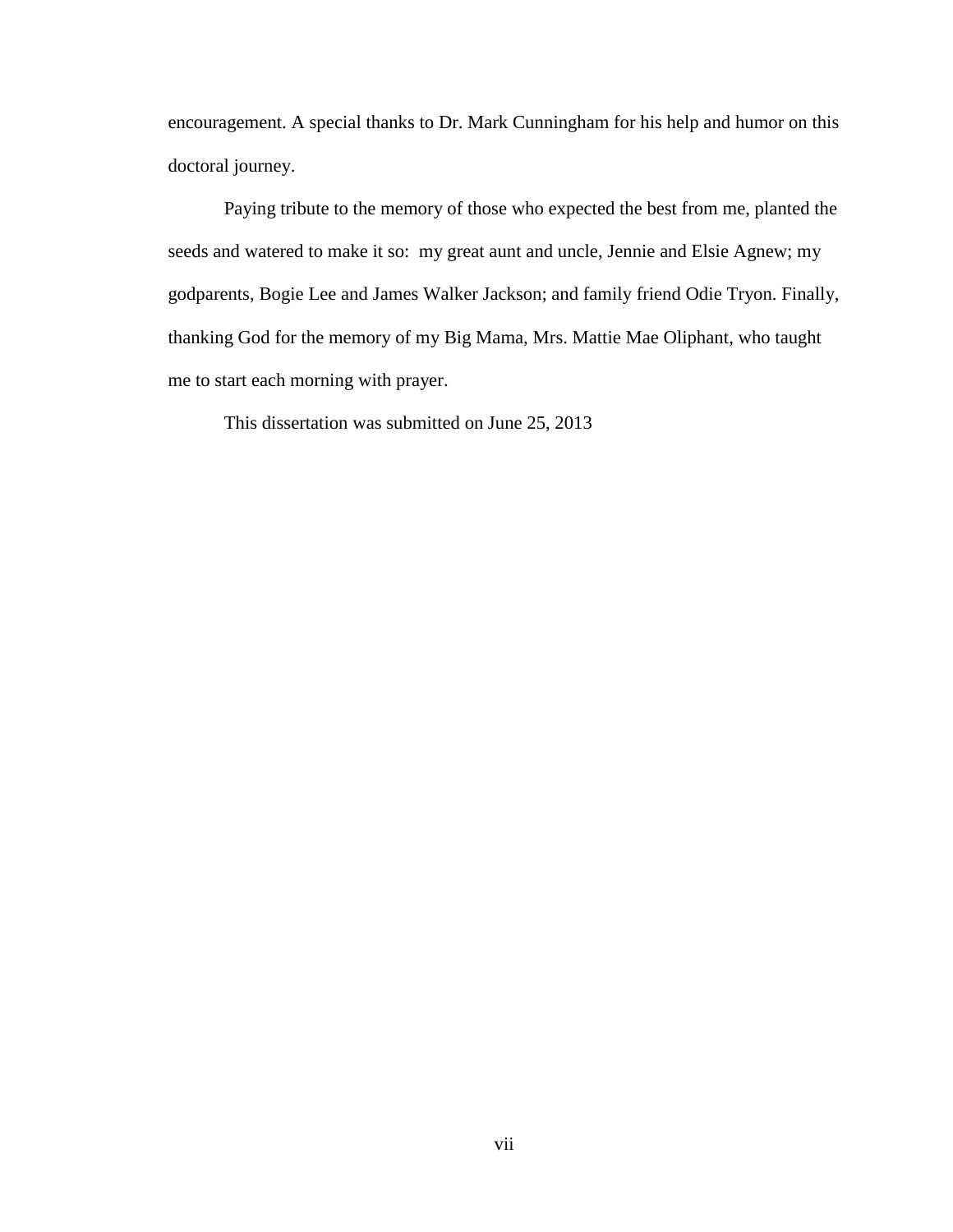# **TABLE OF CONTENTS**

# **CHAPTER**

# I. CONFORMING TO THE NORM VERSUS INTERRUPTING THE SILENCE WHAT DOES IT MEAN TO BE A BLACK TEACHER LEADER?.........................1

## II. BLACK TEACHERS IN EDUCATION A TRADITION OF CARE AND JUSTICE TO IMPROVE SCHOOLS .........................................................................16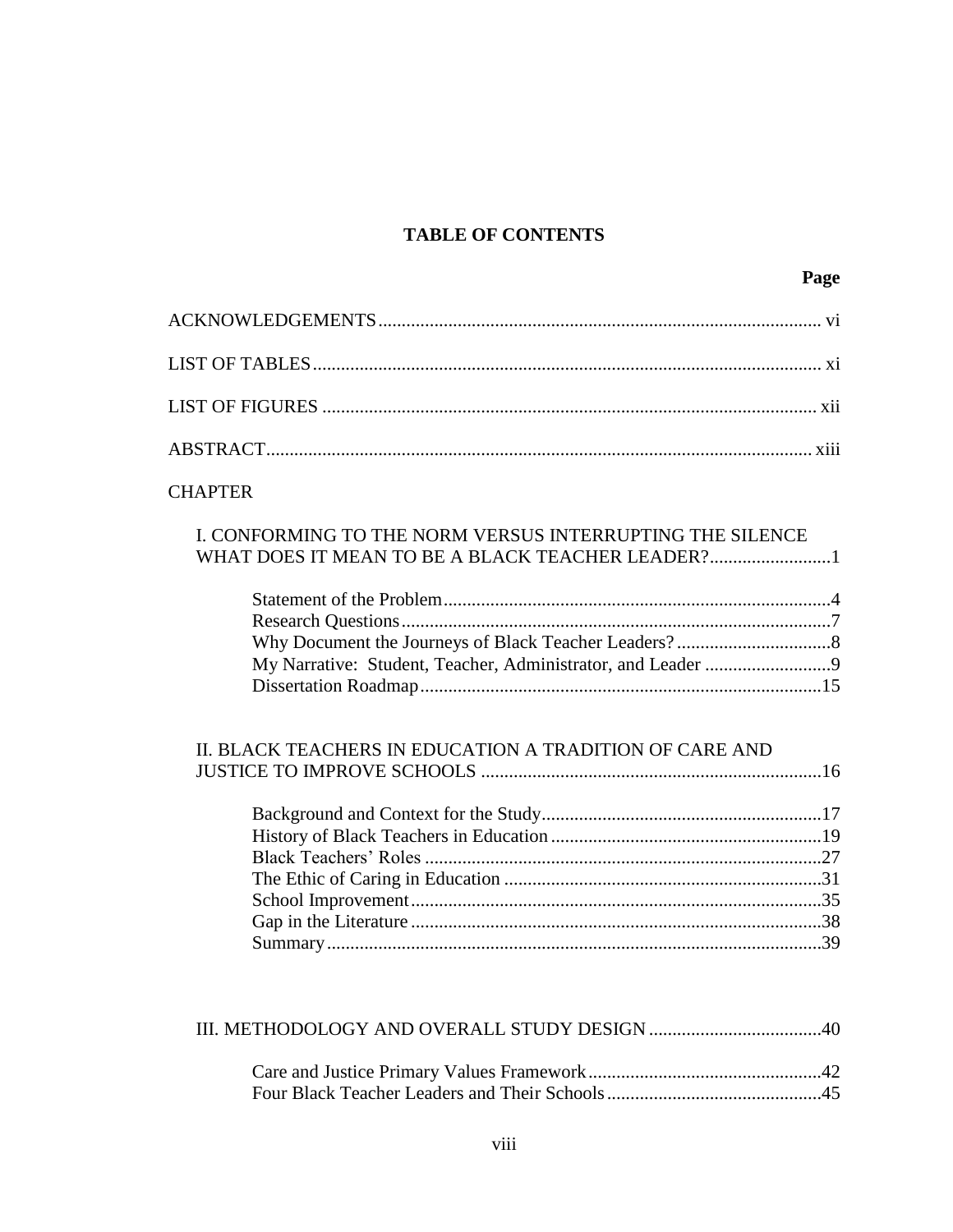| V. STUDY FINDINGS IN LIGHT OF THE MATRIX OF CARE AND JUSTICE                  |  |
|-------------------------------------------------------------------------------|--|
|                                                                               |  |
|                                                                               |  |
|                                                                               |  |
|                                                                               |  |
|                                                                               |  |
|                                                                               |  |
|                                                                               |  |
|                                                                               |  |
| Black Teacher Leaders Reflect a Rich Legacy of Black Education                |  |
| Learning as Revolution: Black Teacher Leaders Focus Beyond the                |  |
|                                                                               |  |
|                                                                               |  |
| Liberation: What am I doing to cultivate freedom among Black students? 117    |  |
| Pluralism: How have I strategized to advance caring and justice practices     |  |
|                                                                               |  |
| Hope: What drives my work as I strive for a more caring and fair society? 119 |  |
| Empowerment: How have I exercised agency to confront a legacy of              |  |
|                                                                               |  |
| Uplift: How am I inspired by community and how does my                        |  |
|                                                                               |  |
|                                                                               |  |
|                                                                               |  |
|                                                                               |  |
|                                                                               |  |
|                                                                               |  |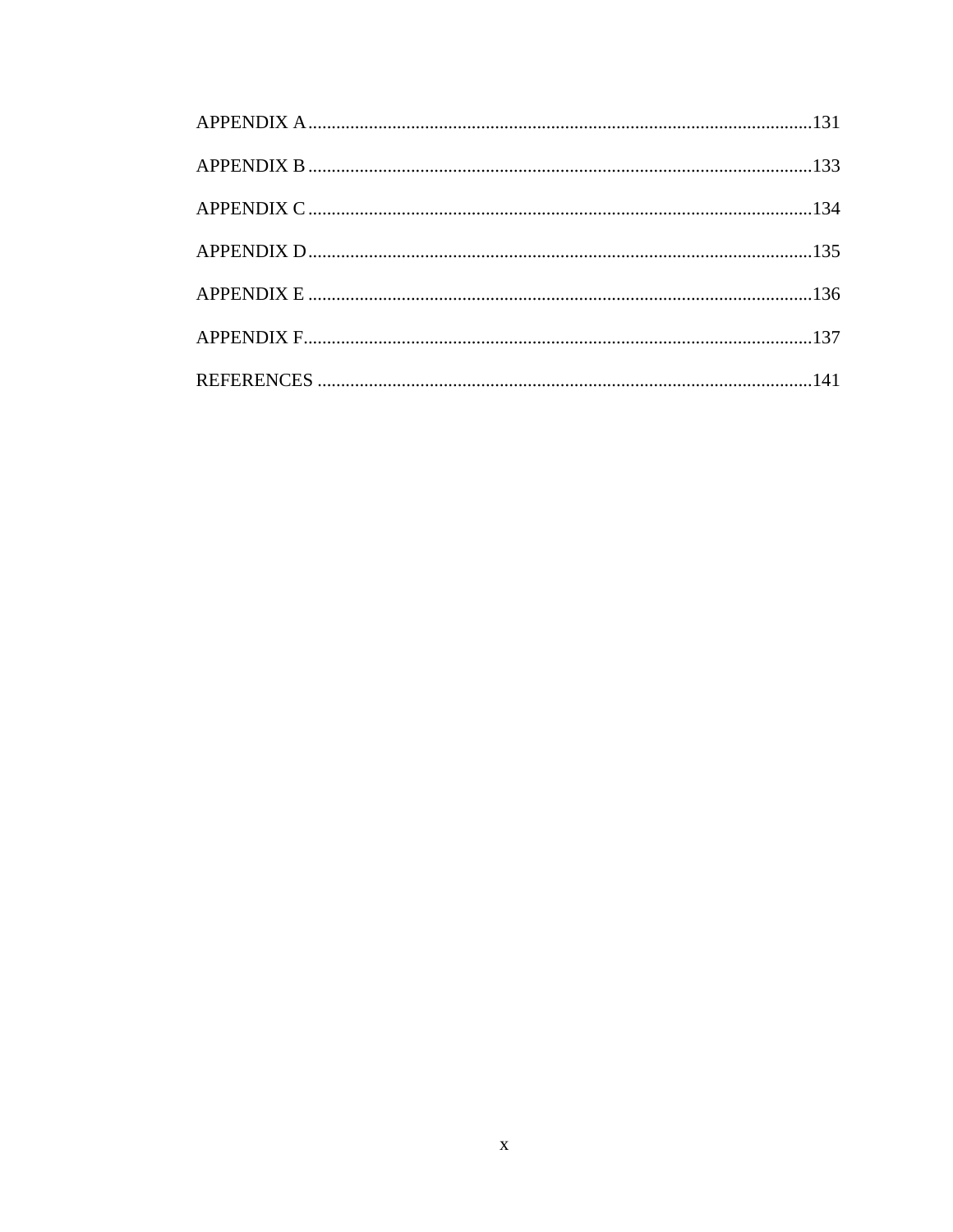# **LIST OF TABLES**

| <b>Table</b> | Page |
|--------------|------|
|              |      |
|              |      |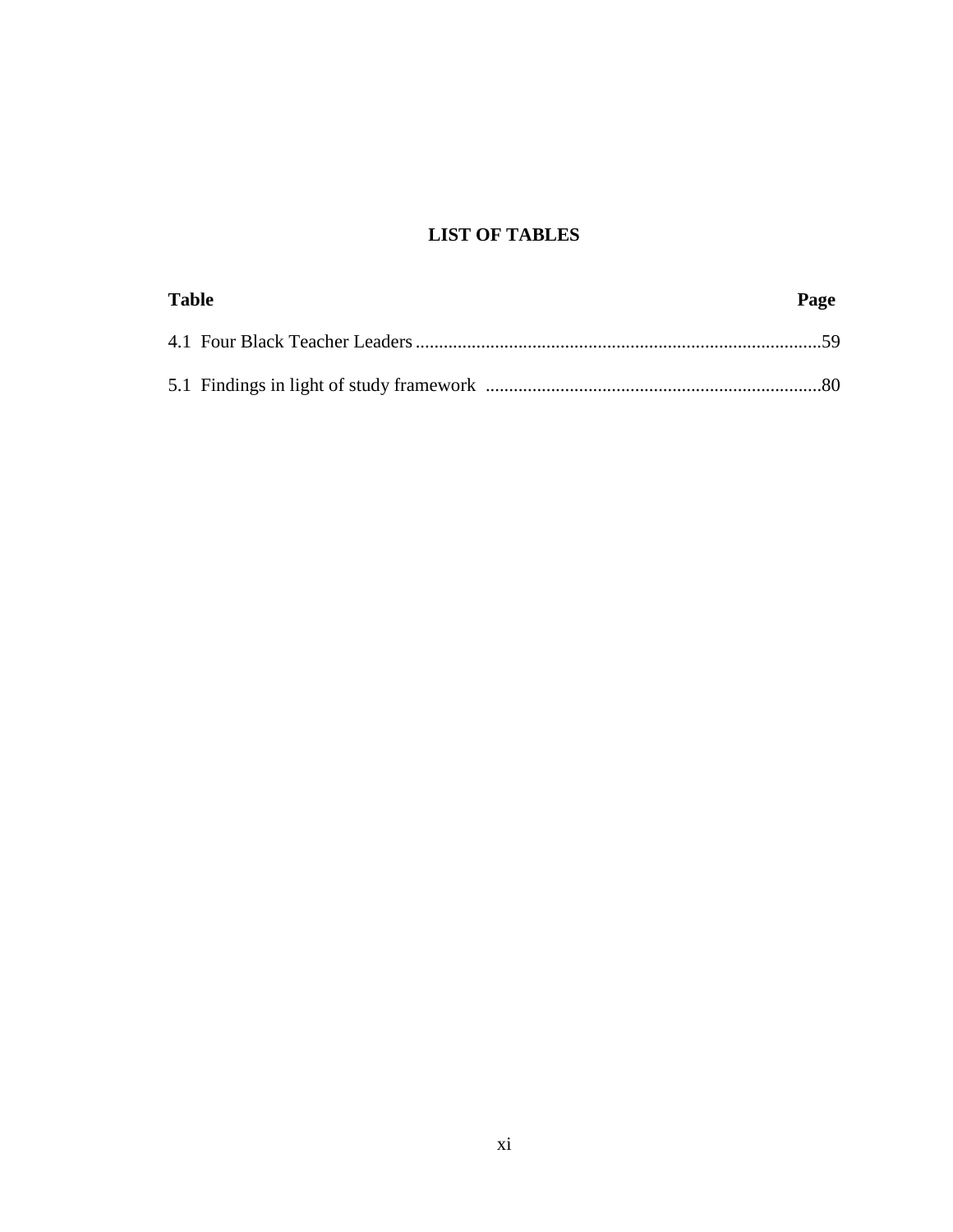# **LIST OF FIGURES**

| <b>Figure</b> | Page |  |
|---------------|------|--|
|               |      |  |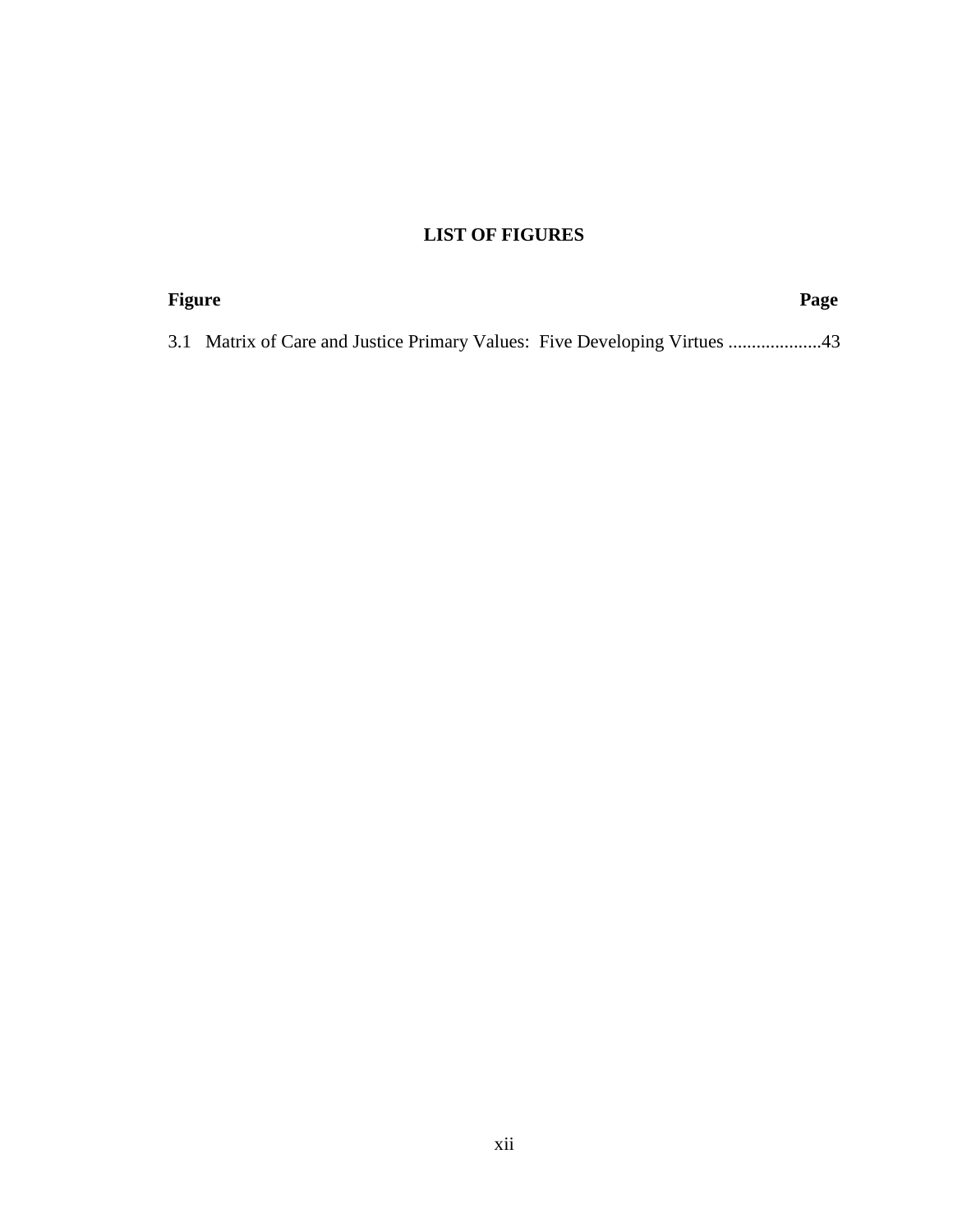## **ABSTRACT**

# BLACK TEACHER LEADER NARRATIVES: CREATING LEGACY THROUGH AN

## ETHIC OF CARE AND JUSTICE

by

Rosalind M. Oliphant

Texas State University-San Marcos

August 2013

### SUPERVISING PROFESSOR: CLARENA LARROTTA

This study documents the narratives of four Black teachers and their journey in becoming teacher leaders using a framework rooted in Siddle Walker and Snarey's (2004) matrix of care and justice primary values. The research questions guiding the study are: How do four Black teachers teaching Black students utilize and demonstrate an ethic of care and justice as described by Siddle Walker and Snarey (2004)? What are the journeys of these four Black teachers in their becoming teacher leaders? What ontological perspectives do they hold, and what is the effect on the work they do? What are their experiences working with schools, colleagues, administrators, Black students, and community members? What stories illustrate their successes and challenges advocating for the education, learning and achievement of Black students?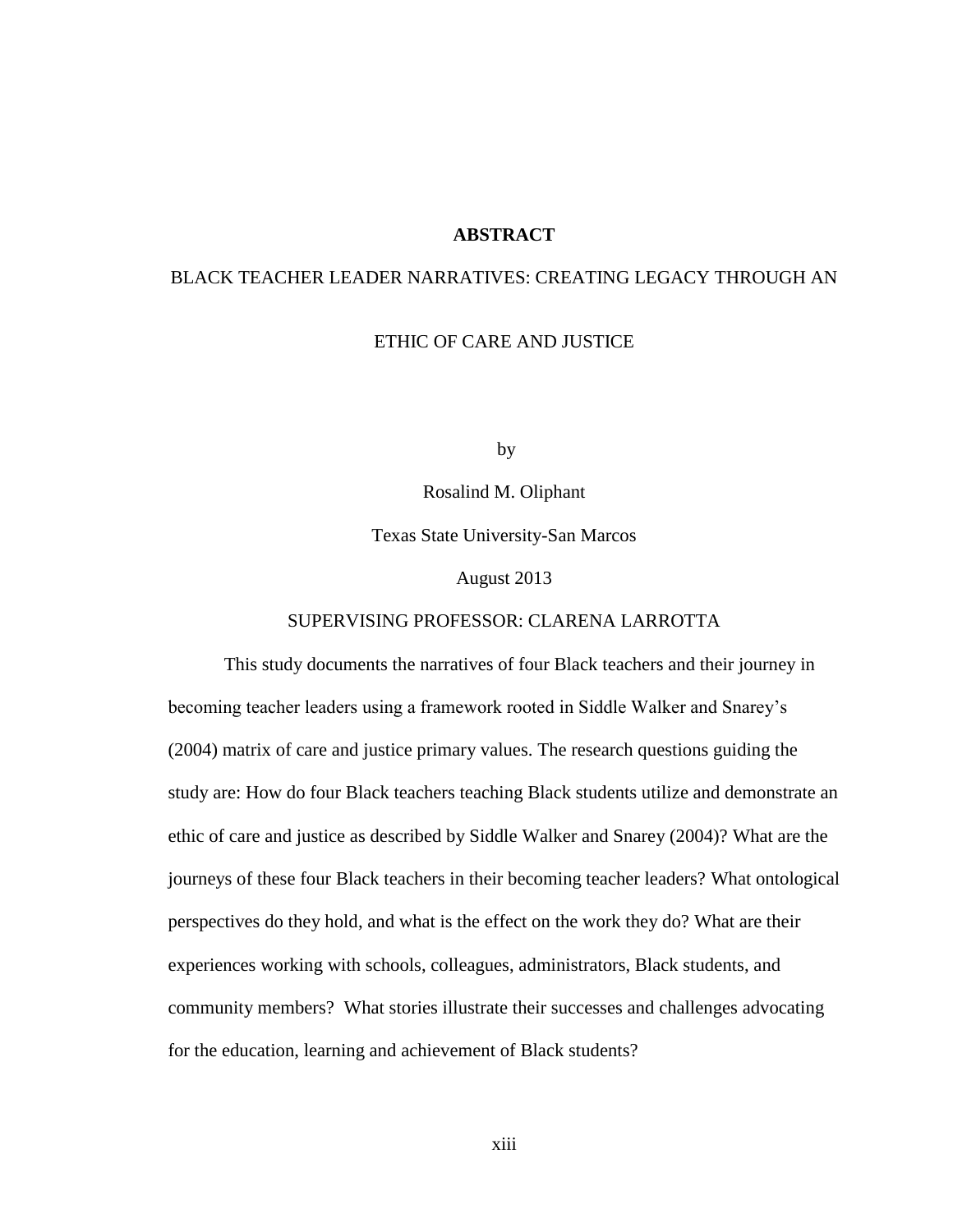The data sources for this study include individual interviews, a group interview, and the researcher's journal. Chapters four and five present study findings. Chapter four introduces the four Black teacher leaders; their stories are presented using their own words and are narrated in first person. Chapter five provides an analysis of the participants' practice in light of Siddle Walker and Snarey's (2004) ethic of care and justice framework. Finally, chapter six highlights important aspects of the learning that took place as a result of implementing the study. It discusses the commonalities in the participating Black teachers' narratives followed by a section that highlights important themes for the reader. It also provides the researcher's personal example applying the study framework as a tool to reflect and learn about self and daily practice working in schools. In addition, this last chapter presents the tensions and challenges encountered during the research process. Finally, the chapter outlines implications for school improvement, ideas for future research, and concluding thoughts.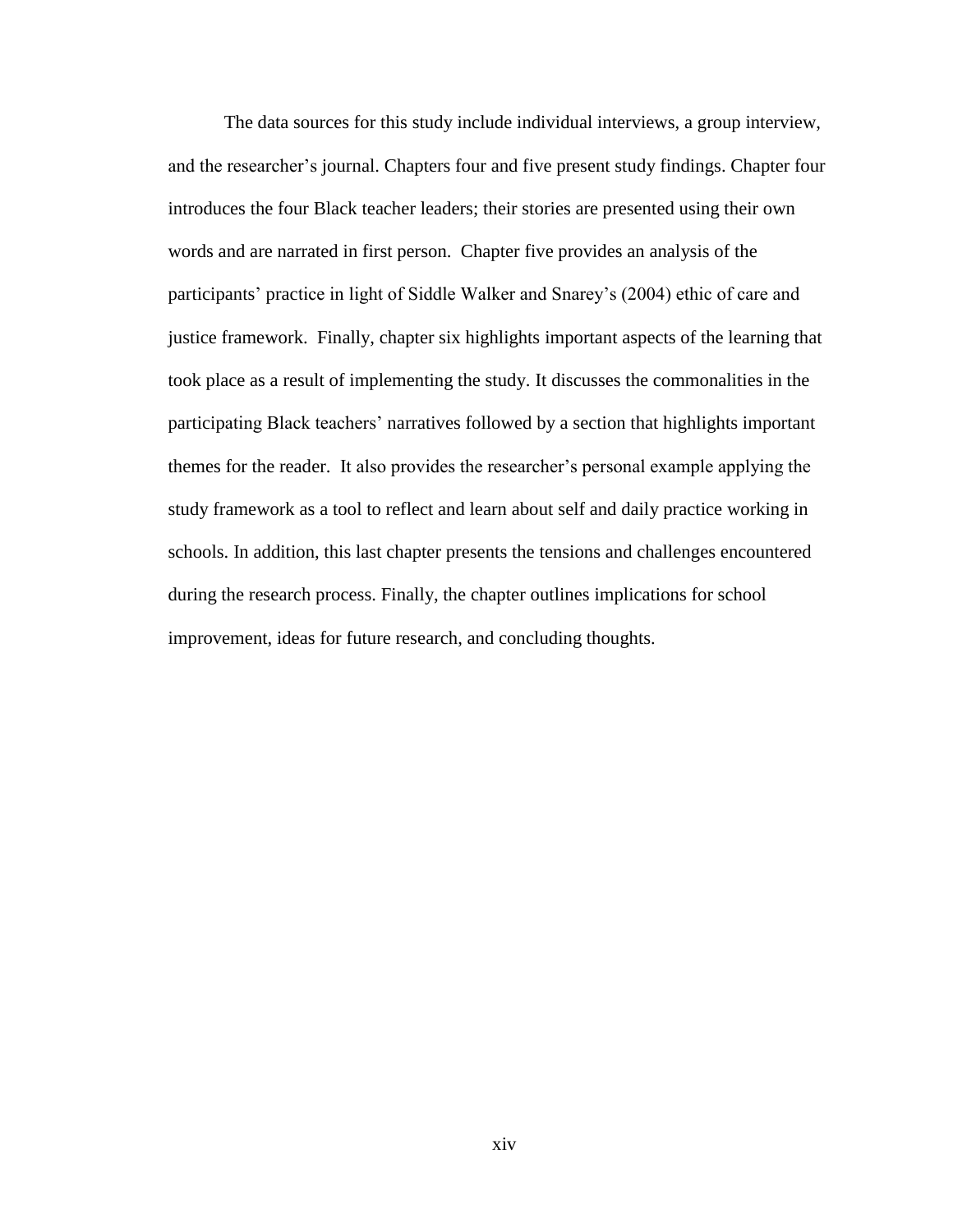## **CHAPTER I**

# **CONFORMING TO THE NORM VERSUS INTERRUPTING THE SILENCE WHAT DOES IT MEAN TO BE A BLACK TEACHER LEADER?**

*The director of a local Black history program asked me if the elementary school where I was assistant principal would send 15 girls to participate in an event honoring the achievements of some prominent Black women. Our students were to welcome guests by holding signs with the name and picture of each of the honorees who included elected officials, professors, writers, entrepreneurs, and artists. My school's leadership team (in which I was the only Black educator) discussed this exciting opportunity and determined the date would not interfere with testing or other curricular demands for girls in 3rd thru 5 th grades. I then created a list of girls I thought would benefit greatly from such an activity, which included the only Black girls in our school in these grades. I believed these seven students should participate on this historical program because they rarely saw depictions of Black achievement in our curriculum. However, I was shocked and disturbed when I realized the leadership team felt my rationale for automatically choosing these seven Black girls was unfair. One member insinuated I was practicing reverse discrimination because in her words, "I marched during the 60's and I thought we had come so far." It was clear I was outnumbered. A series of tense emails and verbal exchanges ensued with me explaining how it would be a travesty to deny these students an opportunity to participate especially when there were eight other spots. The*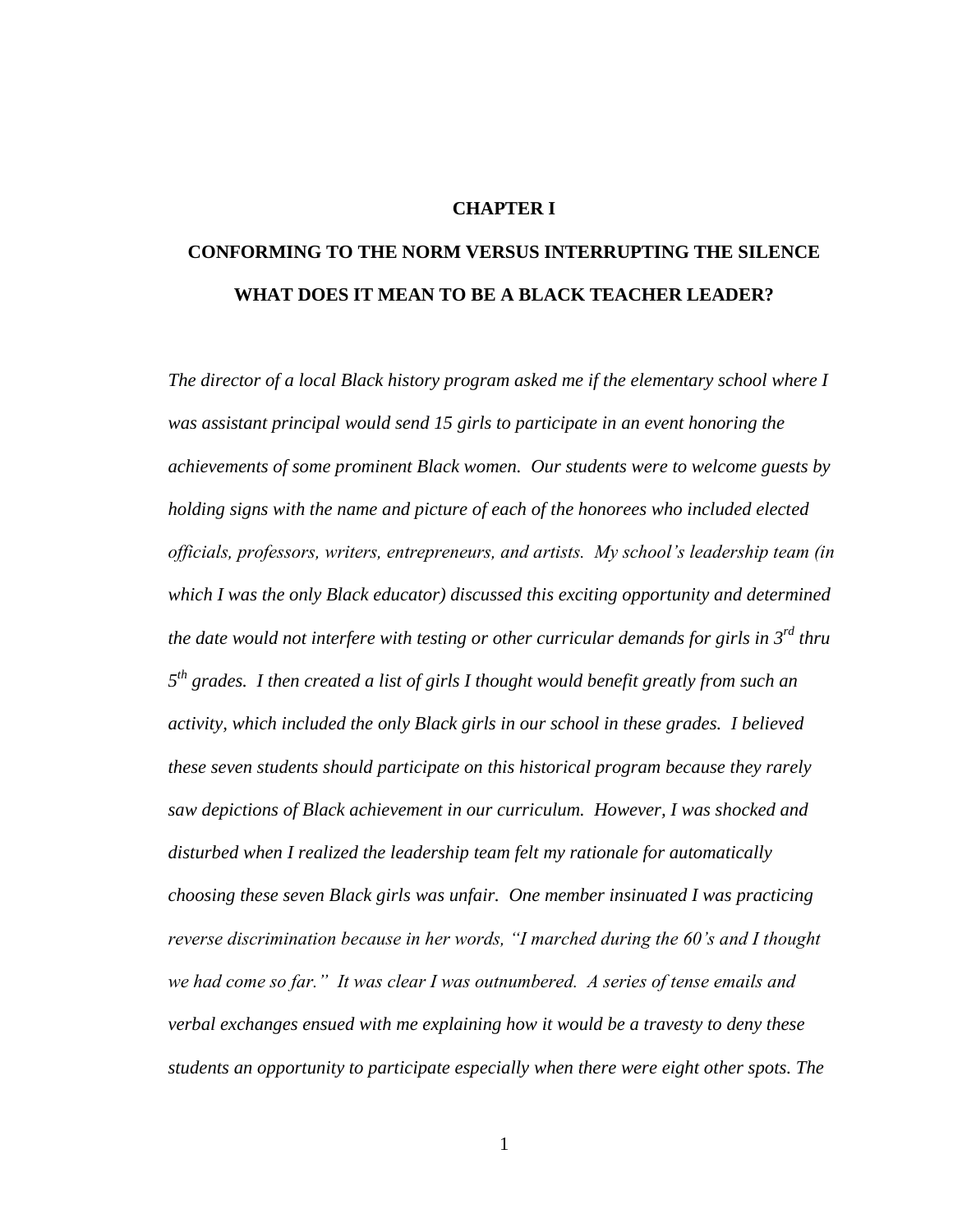*ordeal was painful for me because I felt ostracized by my colleagues for speaking up for the interests of Black students.*

This experience prompted me to consider how other colleagues, specifically Black teachers currently working in the classroom, navigate the public school system when color blind and color neutral politics collide with the specific needs of Black students. As Bonilla-Silva (2006) explains, color-blind is a sociology term referring to the disregard of racial characteristics when selecting which individuals will participate in some activity or receive some service. Thus, when educators claim to treat everyone the same regardless of their race, they are implementing color-blind racism. These educators do not take into account the depreciating effects that racial and socio-economic inequities have on Blacks and other students of color (King, 1991).

The goal of this study was to create a space for Black teachers to voice their successes, as well as their frustrations and challenges faced throughout their journey becoming teacher leaders openly and actively advocating for the well-being and education of Black students. To this effect, I build on York-Barr and Duke's (2004) definition of "teacher leadership" in order to provide a working definition of what it means to be a Black teacher leader:

Teacher leadership is the process by which teachers, individually or collectively, influence their colleagues, principals, and other members of the school communities to improve teaching and learning practices with the aim of increased student learning and achievement. Such team leadership work involves three intentional development foci: individual development, collaboration or team development, and organizational development (pp. 287-288).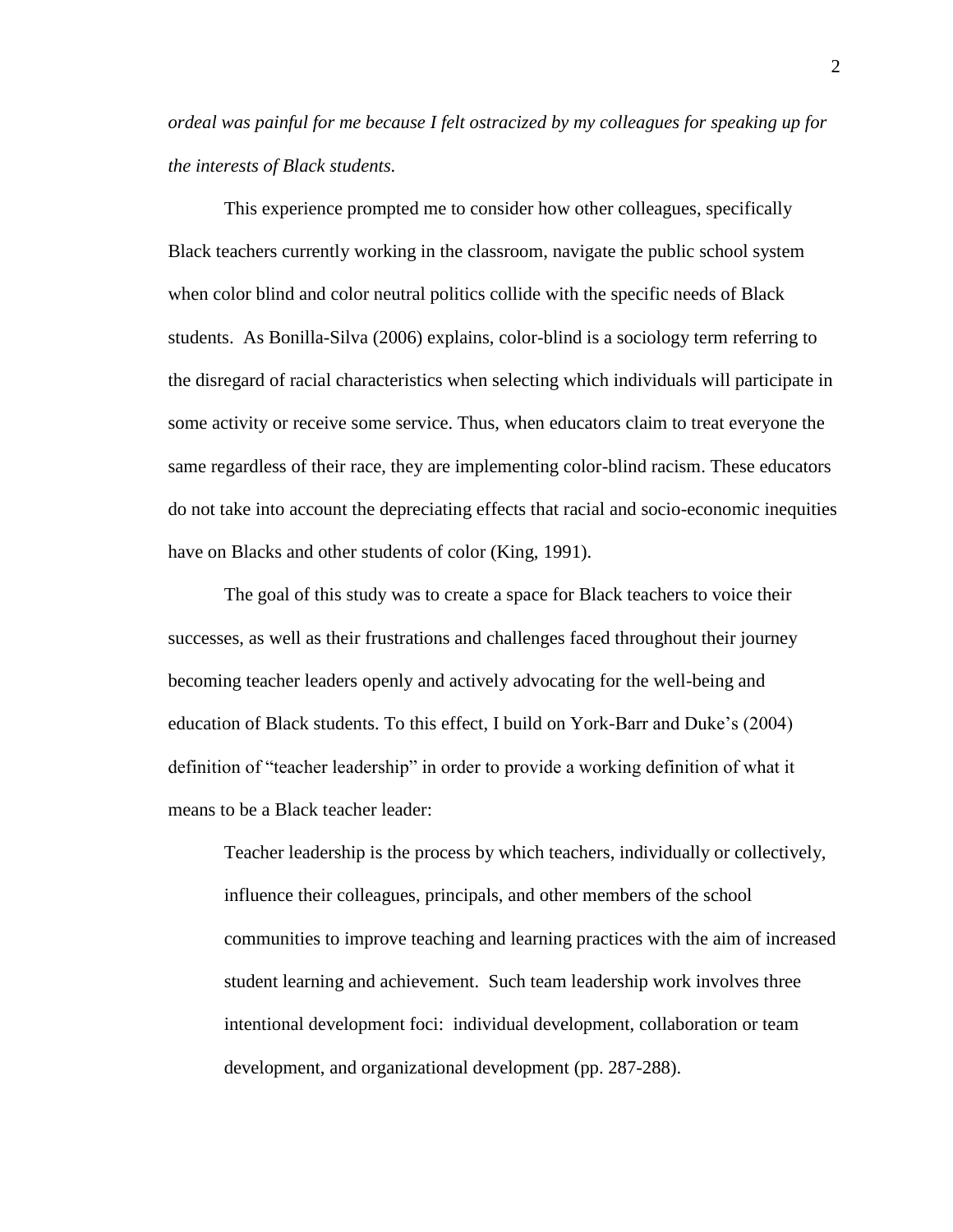The teacher leaders in this study embody this definition of leadership as it relates to the work they do in their classroom, school, and community. Therefore, a Black teacher leader exhibits the following characteristics:

- Is a Black teacher currently working in the classroom
- Is knowledgeable about the culture and attends to the specific educational needs of Black students
- Exerts agency and s/he is not afraid to speak up and advocate for Black students
- Is respected as a teacher, has vision, and exhibits leadership capacity
- Is learning oriented and maintains a focus on teaching and learning
- Works in collaboration with others (e.g., colleagues, children, parents and community members) seeking Black students' well-being, learning and achievement

These Black teacher leader characteristics are critical for improving educational practices for Black students and are depicted in the study through the participants' narratives. Milner (2006) posits that "Black teachers often have a commitment to and a deep understanding of Black students…because both historically and presently these teachers experience and understand the world in ways similar to their students" (p. 94). Milner also states that Black teachers have a unique commitment to Black student achievement due to the direct impact on the African American community. That is to say, Black teacher leaders share common knowledge with their students and have probably undergone similar barriers in the educational system (see Appendix A for a glossary of relevant terms). Study participants were Sharon Dunbar, Jackie Reese, Raymond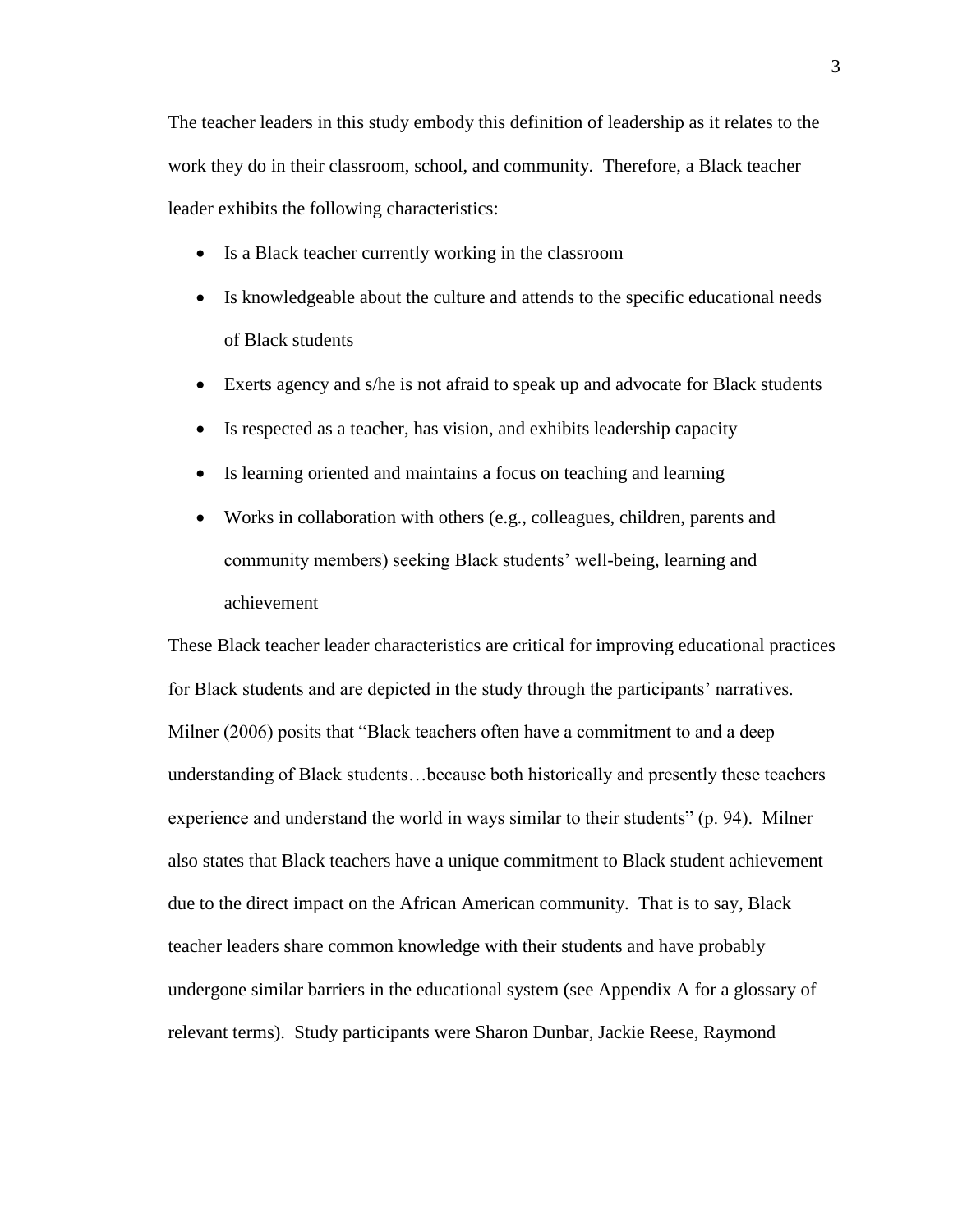Watson, and Malcolm Wright, II (pseudonyms), four black teachers identified by their colleagues and community members.

### **Statement of the Problem**

The voices and experiences of Black teachers are underrepresented or disregarded when issues related to the educational practices for Black students arise. My experience feeling ostracized for speaking to the needs of Black students is not unique. Black teachers have learned to keep quiet as they struggle to do their work in a school system where decisions are made without their input. As hooks (1995) notes:

To perpetuate and maintain white supremacy, white folks have colonized black Americans, and a part of that colonizing has been teaching us to repress our rage… many of us were taught that the repression of our rage was necessary to stay alive in the days before racial integration, we now know that one can be exiled forever from the promise of economic well-being if that rage is not permanently silenced. (p. 14)

For a long time Black teachers have been indoctrinated to conform to the norm, rather than challenge the status quo (Anderson, 1988). Black teachers are not isolated in this regard as the voices of teachers in general are often silenced in the educational settings (Delpit, 1995; Ingersoll, 2003).

Black teachers should be able to speak to the needs of Black students. Yet, these teachers often find themselves in precarious positions when they advocate for the interests of students who look like them. Collins (2009) describes such tension for Black Americans as a catch-22: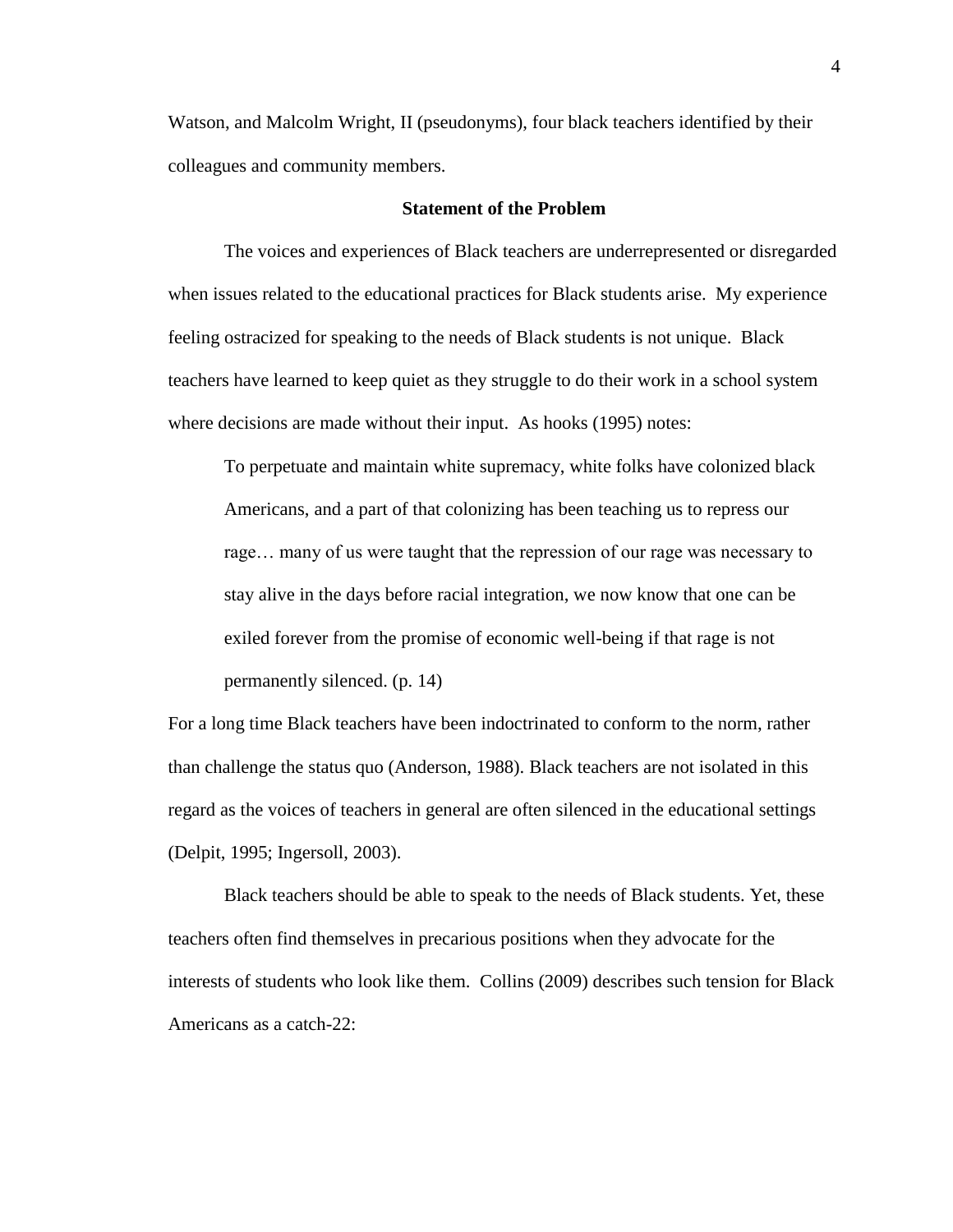Group-based, black political solidarity is recast as a similar relic of past anti-racist social movements, leaving little room for collective black identity to provide cultural explanations for black disadvantage. This context creates a catch-22 for black Americans. Blacks might experience group-based disadvantage stemming from contemporary forms of racism yet be discouraged from deploying racebased, collective political strategies to deal with it.

Conversely, Tillman (2004) maintains that African Americans must be the authors of the education agenda for their children. According to this researcher, it is the Black educators who must "use their talents to reclaim the tradition of African American excellence in leadership and chart a new course for African American education" (p. 3). In other words, the work of Black teacher leaders should draw from the legacy of those before them to inspire and empower their community and advance Black student scholarship. For this reason, my research contributes to the body of work that specifically examines how Black teachers' wisdom, pedagogy, and cultural connections are important for bringing out the best in Black student learners (Delpit, 1995; Foster, 1997; Irvine, 1999; Lipman, 1995; Milner, 2006; Siddle Walker, 1996; Tillman, 2004). Furthermore, this research created a space for Black teachers to openly voice their successes as well as their frustration in ways that they may have been reluctant to discuss publicly.

Many educational decisions and practices are designed around the assumption that if it works for Whites, it is universally sound for Blacks (Ladson-Billings, 2000; Perry, Steele, & Hillard, 2003). However, within the current educational landscape, some sixty years since the Brown v. Board of Education (1954) legislation which sought to address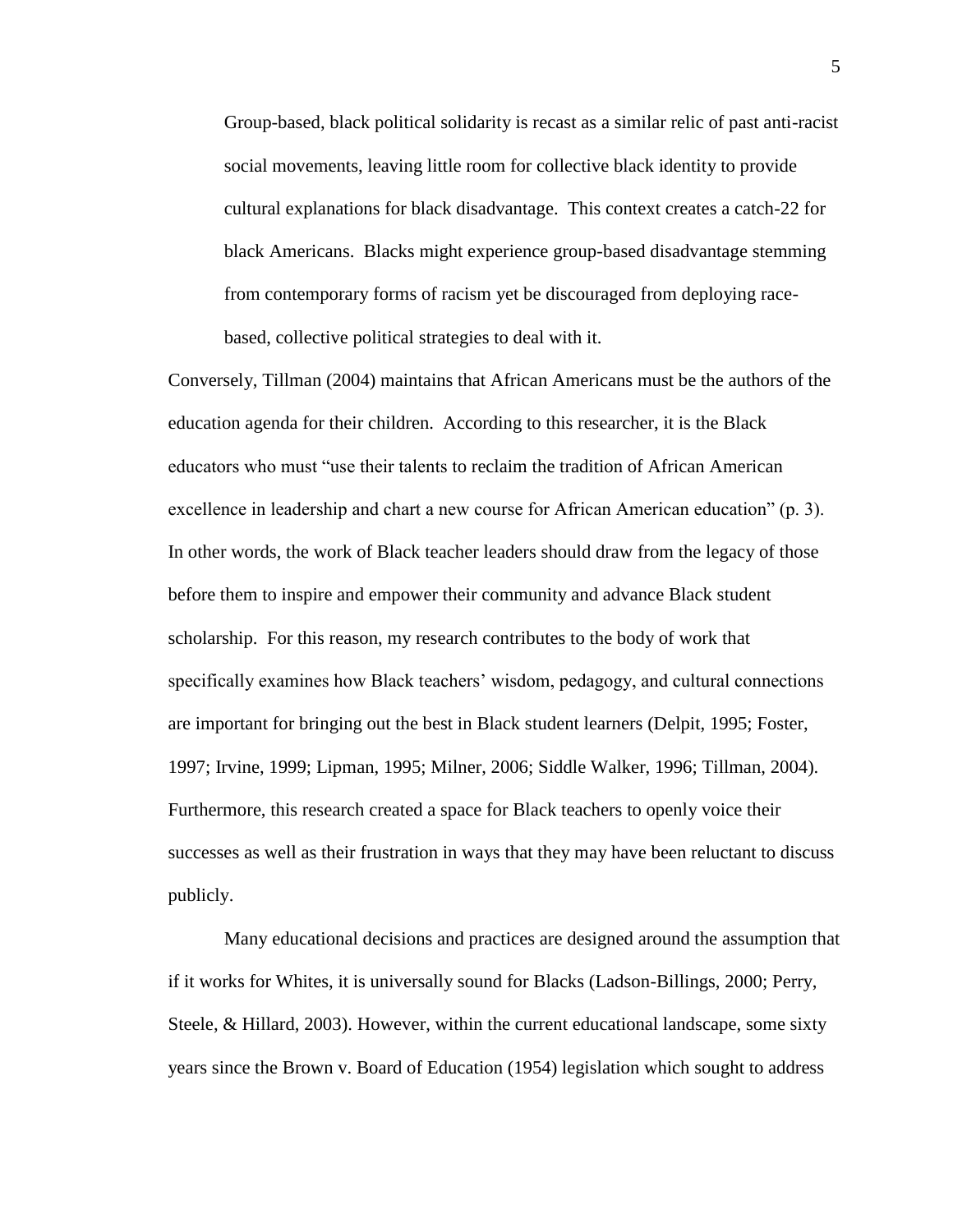inequities in education, there are still deeply rooted disparities and discriminatory practices (Bell, 2004; Ladson-Billings, 2004). For example, Black students are more likely than their White counterparts to attend schools where they do not see educators who look like them (Irvine, 1990), endure pedagogical practices that are not grounded in their culture (Boykin, 2000), consume curriculum that distorts their historical legacy (Hilliard, 1995), and undergo testing for special education programs (Kunjufu, 2004).

With such blatant inequities existing for Black students, Carter (2008) argues that it is problematic to insist they shoulder full responsibility for their successes and failures. She contends such thinking "fails to account for the structural conditions that might constrain or even impede students' abilities to achieve their maximum potentials in school and life" (p. 467). The idea that American schools are places where fairness and democratic ideals reign is also rebuffed by hooks (1994) who recounted her experiences attending desegregated schools: "The classroom was no longer a place of pleasure and ecstasy. School was still a political place, since we were always having to counter racist assumptions that we were genetically inferior; never capable as white peers, even unable to learn" (p. 4). Sadly, Black students and Black teachers continue to face a plethora of challenges in schools. School improvement is daunting, complex, and multilayered work (Comer, 1999; Portes, 2005). Unfortunately, with so many failed school reforms and broken promises, there is a prevailing pessimism that "improving public education is simply too big, too complex, and too intractable for the United States" (Noguera, 2003, p. xi). Yet, the very strength of America depends on improving educational practices in schools; so abandoning the work is simply not an option.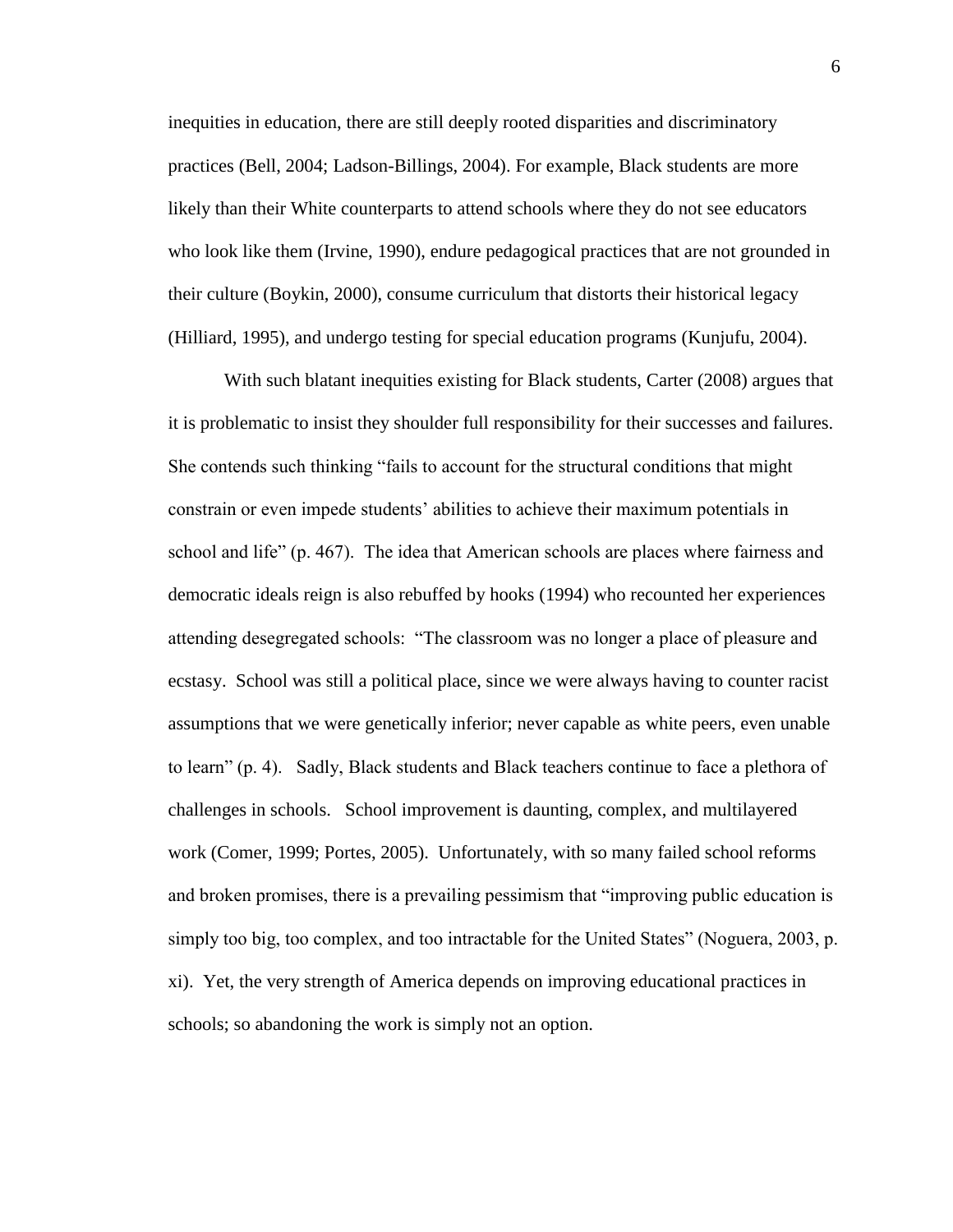Rather than the continual focus on the "one size fits all" school reform measures of the past, Harris (2002) suggests that for school improvement measures to be successful, they must be designed for the context, circumstances, and developmental needs of the students and teachers they serve. She advocates for a commitment to creating and sustaining learning environments where both "teachers and students develop and learn together" (Harris, 2002, p. 5). Similarly, Darling-Hammond (1997) posits school improvement is contingent upon policy makers "developing capacity among schools and teachers to be responsible for students' learning [by being] responsive to student and community needs and concerns" (p. 6). For this purpose teachers need to have more freedom to practice and organize pedagogy. They need to be able to become creative and reflective instead of just implementing the measures, policies, and procedures handed down to them. Moreover, Darling-Hammond hopes that students learn in an environment where: "Education helps them locate who they are and how they can make a contribution to the world – that stretches them to achieve very high standards yet affirms their basic humanity and right to pursue what matters most to them." (p. xiii) The creation of such learning environments can only be possible when teachers are provided a true opportunity to teach and exercise their creativity and talents.

#### **Research Questions**

Using a framework rooted in Siddle Walker and Snarey's (2004) matrix of care and justice primary values, the goal was to explore and gain a better understanding of the experiences of Black teacher leaders who strategically work within the school system to address the specific needs of, and bolster educational practices for Black students.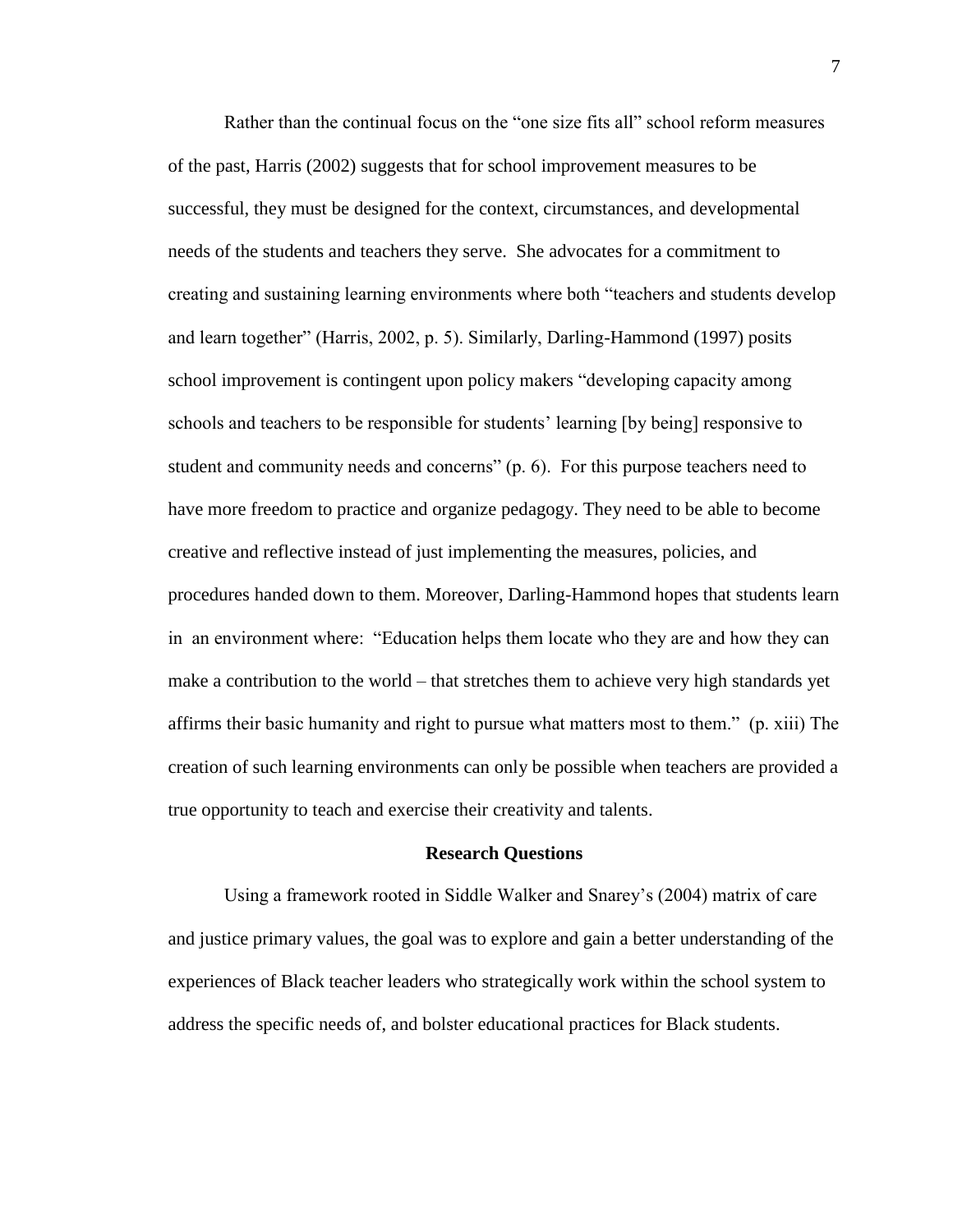Therefore, the research questions guiding the study were:

- 1. How do four Black teachers teaching Black students utilize and demonstrate an ethic of care and justice as described by Siddle Walker and Snarey (2004)?
- 2. What are the journeys of these four Black teachers in their becoming teacher leaders?
- 3. What ontological perspectives do they hold, and what is the effect on the work they do?
- 4. What are their experiences working with schools, colleagues, administrators, Black students, and community members?
- 5. What stories illustrate their successes and challenges advocating for the education, learning and achievement of Black students?

#### **Why Document the Journeys of Black Teacher Leaders?**

It was important to gather, document, and make sense of the narratives of the participating teachers as related to their personal and professional journeys to gain understanding of how these Black teachers navigate the school system and to what extent they have been able to embody an ethic of care and justice in their praxis (i.e., reflection and thoughtful action in order to change the status quo, Freire, 1970). The study aimed to reveal insight for other teachers, administrators, and policy makers committed to promoting change for equity and social justice. The expectation is that through presenting these teachers' narratives, other educators, administrators, and stake holders will gain deeper understanding of the work of Black teacher leaders and the far-reaching impact they have on Black students, thus adding to the body of literature in the field of school improvement.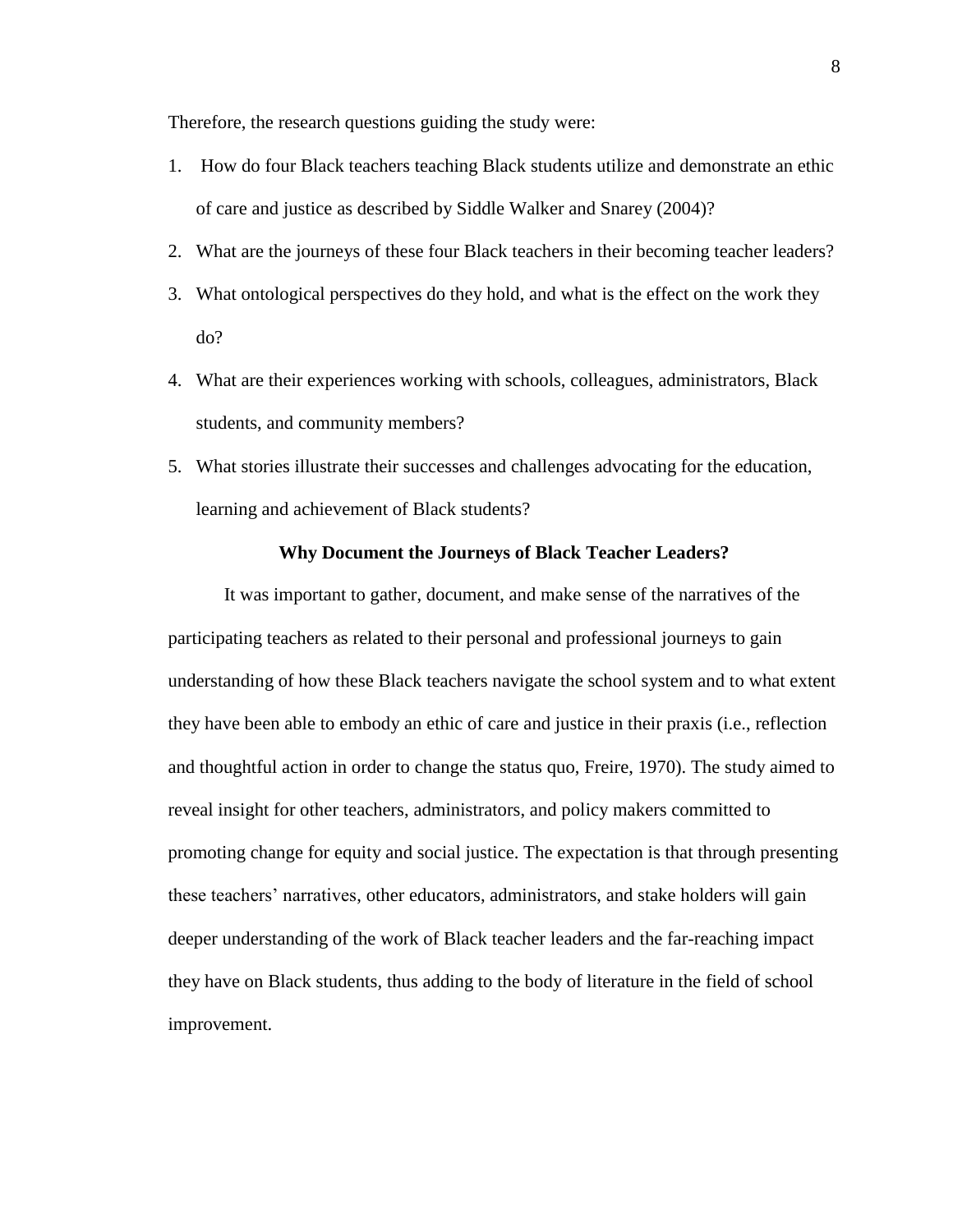#### **My Narrative: Student, Teacher, Administrator, and Leader**

I was born during the summer of '64, ten years after the Brown v. Board of Education ruling (1954). My parents, both of whom are now retired teachers, were the first in their immediate families to attend and graduate from college. Seeing how committed my parents were to their professions and often hearing former students sing them praise, I grew up respecting and appreciating the role Black teachers played in our community. Reflecting on my journey as a student, I realize how much I flourished in academic settings where Black teachers' expertise and vision were embraced, and as an educator, I have also witnessed Black students thrive when their unique contributions were valued and celebrated. This section highlights main events from my elementary school years up to now.

## **School Years**

I attended kindergarten at a segregated school in Houston's Third Ward where I felt loved and cherished. The expectation that I would grow up to do great things was clear from my family and my teachers. In the early 70's, my parents purchased a home in an established middle class neighborhood in Houston. While enrolling me in the neighborhood's predominately White school, the principal announced in my presence that because I had attended an all Black kindergarten program, the school had no choice but to place me in the lowest level first grade classroom. Of course, my parents were distraught by the principal's rationale regarding my class assignment. At six years old, I was introduced to the cruelty of an educational system that would continue to follow me for years to come. The stark contrast between my kindergarten and first grade classroom experiences are evident in the traditional class photographs. As a kindergarten student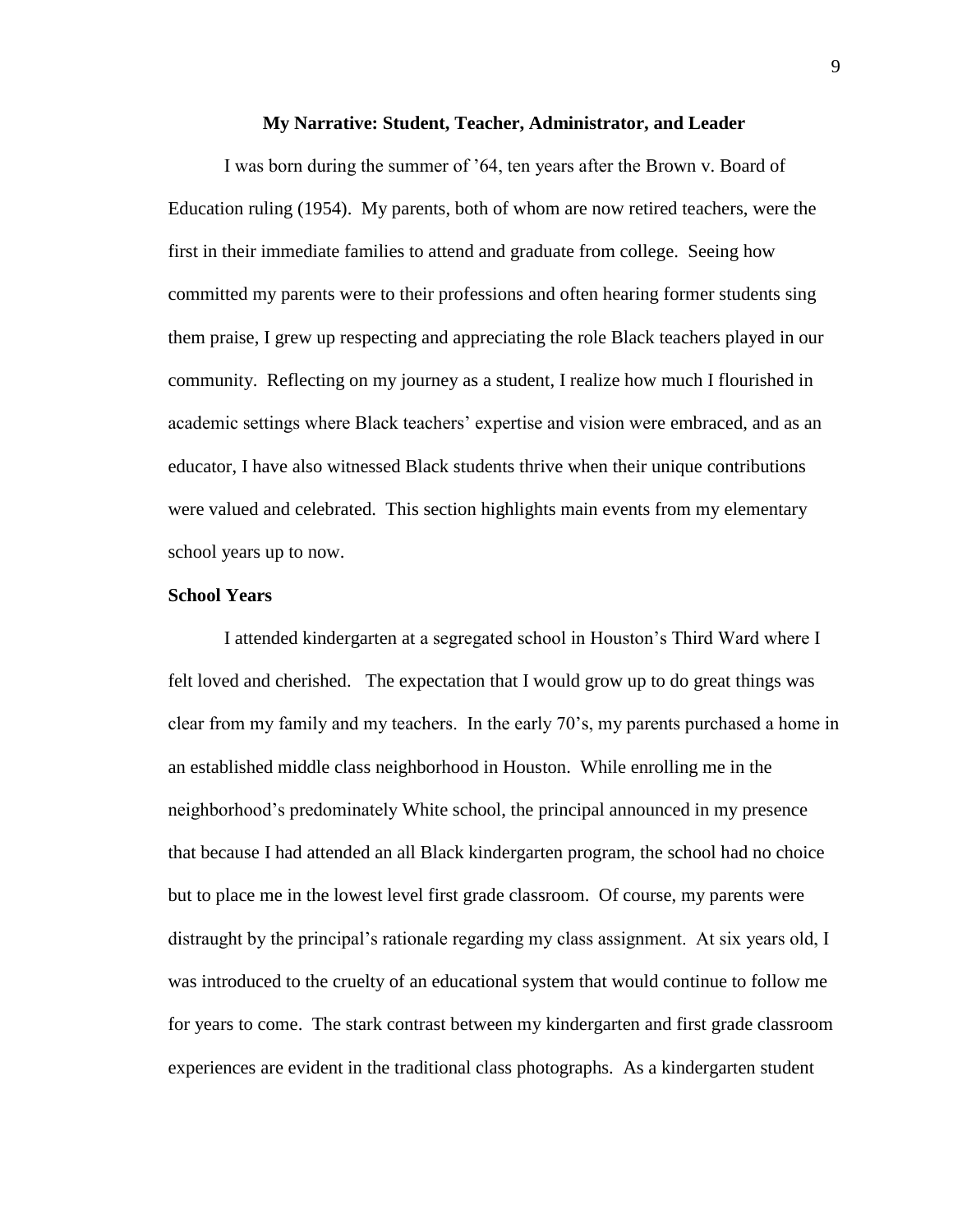where I have been affirmed and celebrated, I am in the photo displaying a movie star smile. However, in the first grade photo, I appear tense and unsure. I attribute my demeanor in the first grade photo to the fact that in this classroom setting, I am not celebrated as a learner; I am ignored. I also realized that each time I approached my first grade teacher with a question, she took a step back.

I still see the sadness in my parents faces the evening the principal announced I would be placed in the lowest class. Having been affirmed and celebrated as a student by my family in my previous school, I told them not to worry about the school putting me in the bottom class. I told them I would be in the top class by the time I was in  $6<sup>th</sup>$  grade. And so began my resistance against racism and discrimination as a student. Each year, I methodically worked to get A's and B's in all my classes. I loved learning and challenged myself even when some teachers did not embrace me or support my ideas. When I saw that I had been promoted to the top of the sixth grade class, it was an exciting time for my parents and most especially for me.

Much of what I learned about Black history, I learned at church or in other community activities. As a student, I began to question the lack of representation of Blacks in our textbooks and assignments in terms of our culture, history, and presence. Thus, I invariably sought to study topics about Blacks and their contribution when given the opportunity to write or read about topics of interest. Also, during junior high and high school, I learned poems by Langston Hughes and Margaret Walker and was encouraged by my pastor to recite them for our church congregation. This appreciation for Black history followed me as a teenager.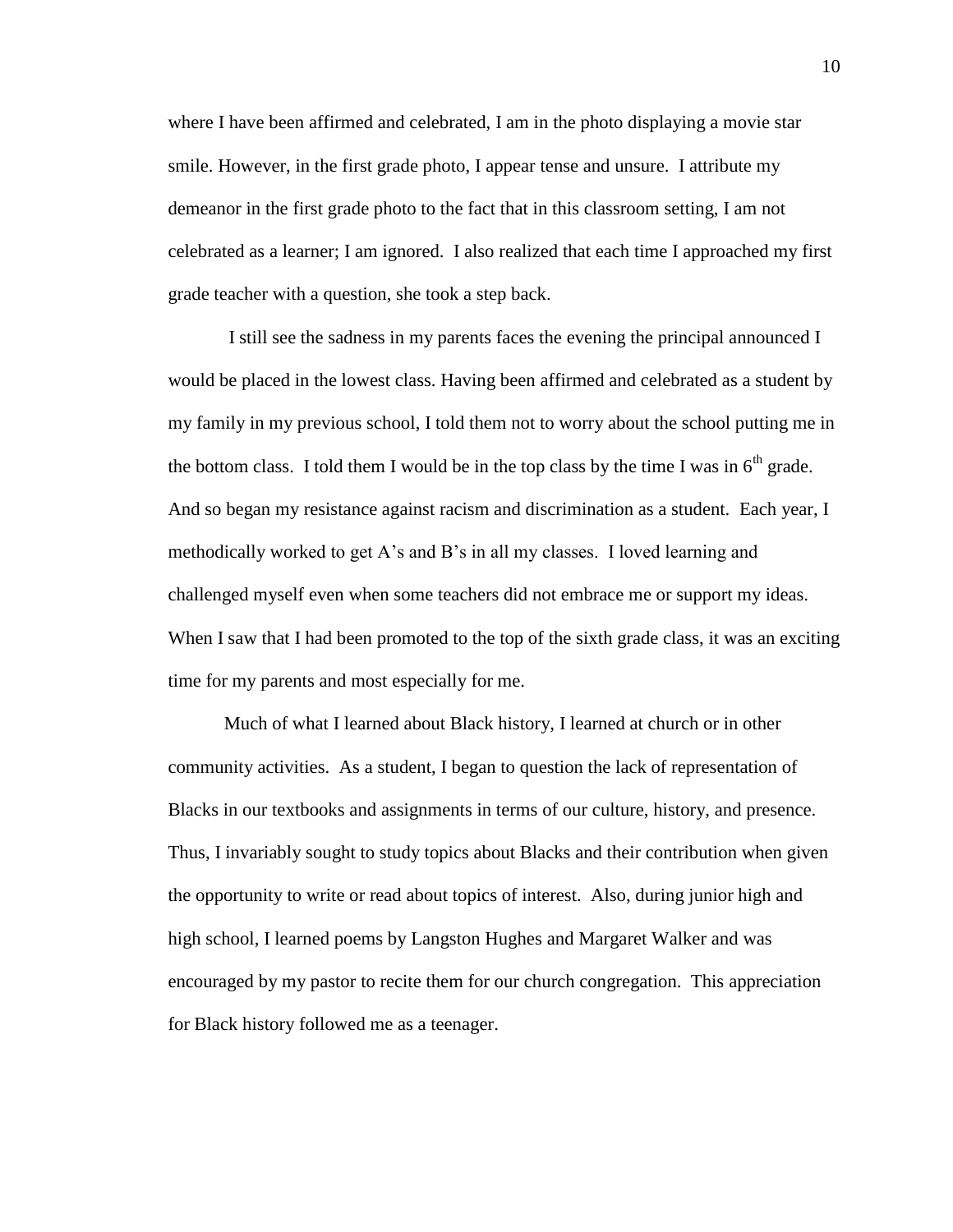My first year in high school represented an academic achievement because I had been accepted at a prestigious performing arts school. The plan was to study toward my goal of one day becoming a broadcast journalist. However, the daily bouts with overt racist acts from several of my core teachers proved too much for me to endure. As one of only two Black students in the entire radio-television-film (RTF) program, I often felt excluded and humiliated. Once, the RTF teachers planned a field trip without my knowledge. As the other Black student and I walked to class, we saw our classmates loading into the teachers' cars. When they realized we were approaching them to question where they were going, they sped off without even acknowledging us. I knew it was time to consider other options after complaining to the administration and the principal who was apathetic to the situation. By the time I explained to my parents what I felt were injustices, I already had a plan for the school I wanted to transfer to. My parents supported my decision. The following year, I was accepted to a communications magnet school housed in a predominately Black school. This setting was a good fit with both Black and White teachers committed to the student body. Again, photographs bear witness to these experiences and emotions at school. In a picture taken of me in one of my classes at the prestigious performing arts school, I appear dispirited. On the other hand, photos of me in the high school where my thoughts and ideas are embraced depict me as blissful and confident.

#### **Higher Education Years**

As a freshman in at a predominately White university, I excelled in courses that afforded me an opportunity to be creative and expressive, but floundered in the more analytical classes. Miles away from the encouragement of my family and community, I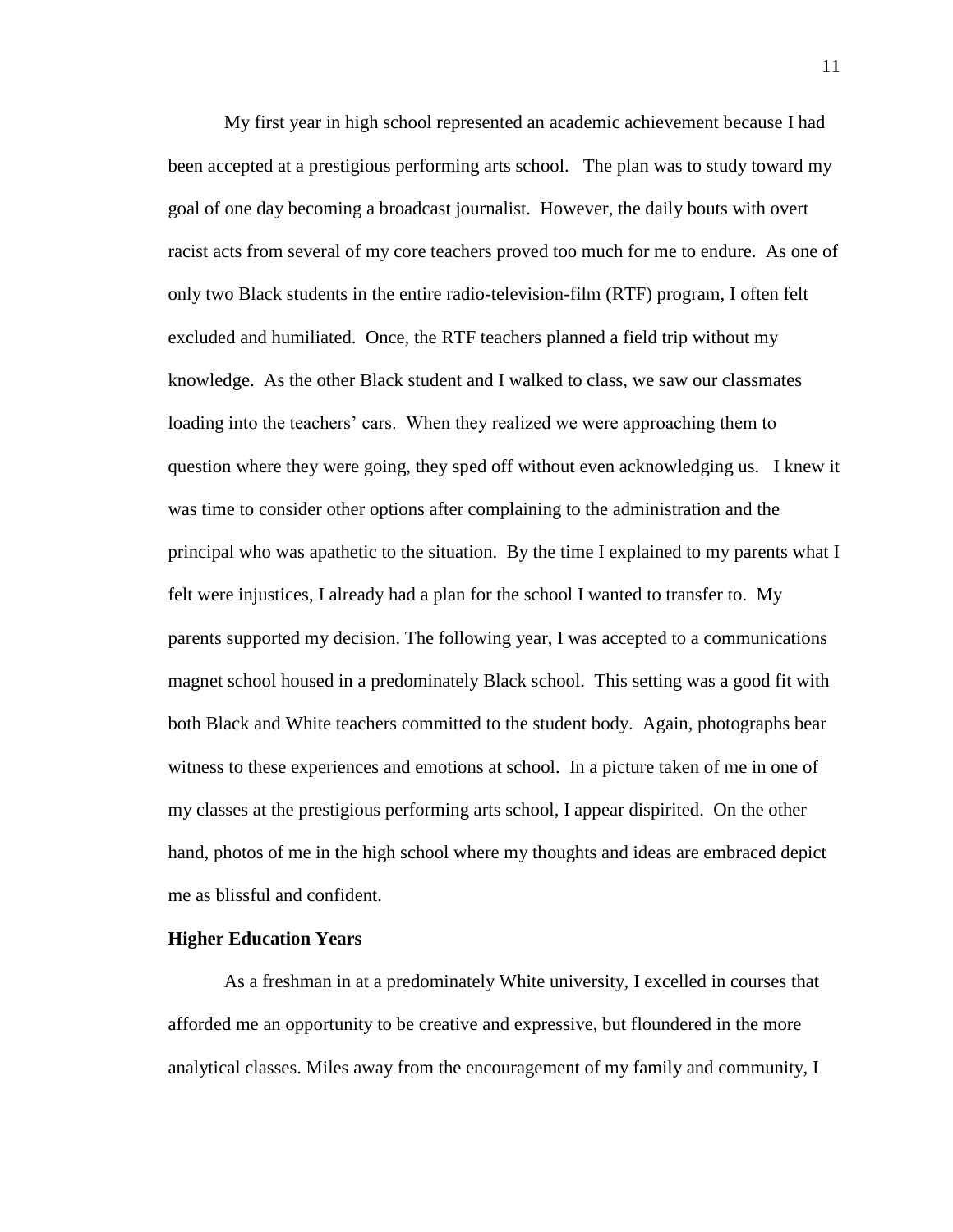struggled to stay afloat. Having felt like I had lost my agency and motivation as a student, it was my faith in God, and the support of a Black professor that ultimately helped me realize the need to not give up. The Black professor, Dr. Warfield, for whom the African and African American studies department at the University of Texas at Austin is named, taught the first class I took solely devoted to Black history. Class lectures, readings, and assignments mainly focused on the resiliency of Blacks in America rather than the oppressor. This was an invigorating experience for me and I enjoyed the class immensely. Yet, there were times when the pressures of attending a predominately White college caused me distress. In one particular instance, I remember seeking Dr. Warfield's advice. As if placing me at the center of his lectures, he encouraged me to celebrate my individual differences and to strive to be resilient in spite of difficult situations just as Black men and women had done before me.

It would be twelve years after my college graduation that I would journey back to the classroom as a student and later as a teacher. After a five year stint in state government as a ghost writer and then another seven years as an independent bookseller specializing in Black literature and literary events, I found myself in a college classroom working toward my teacher certification and a master's in education. Initially, as a graduate student at Southwest Texas State, I was timid and lacked confidence in my abilities. However, several college professors took a special interest in me. These professors, all White, were training our cohort to specifically work in urban schools. On many occasions, they spoke to the urgency for me as a Black woman to teach and connect to urban Black youth in ways that were uniquely mine.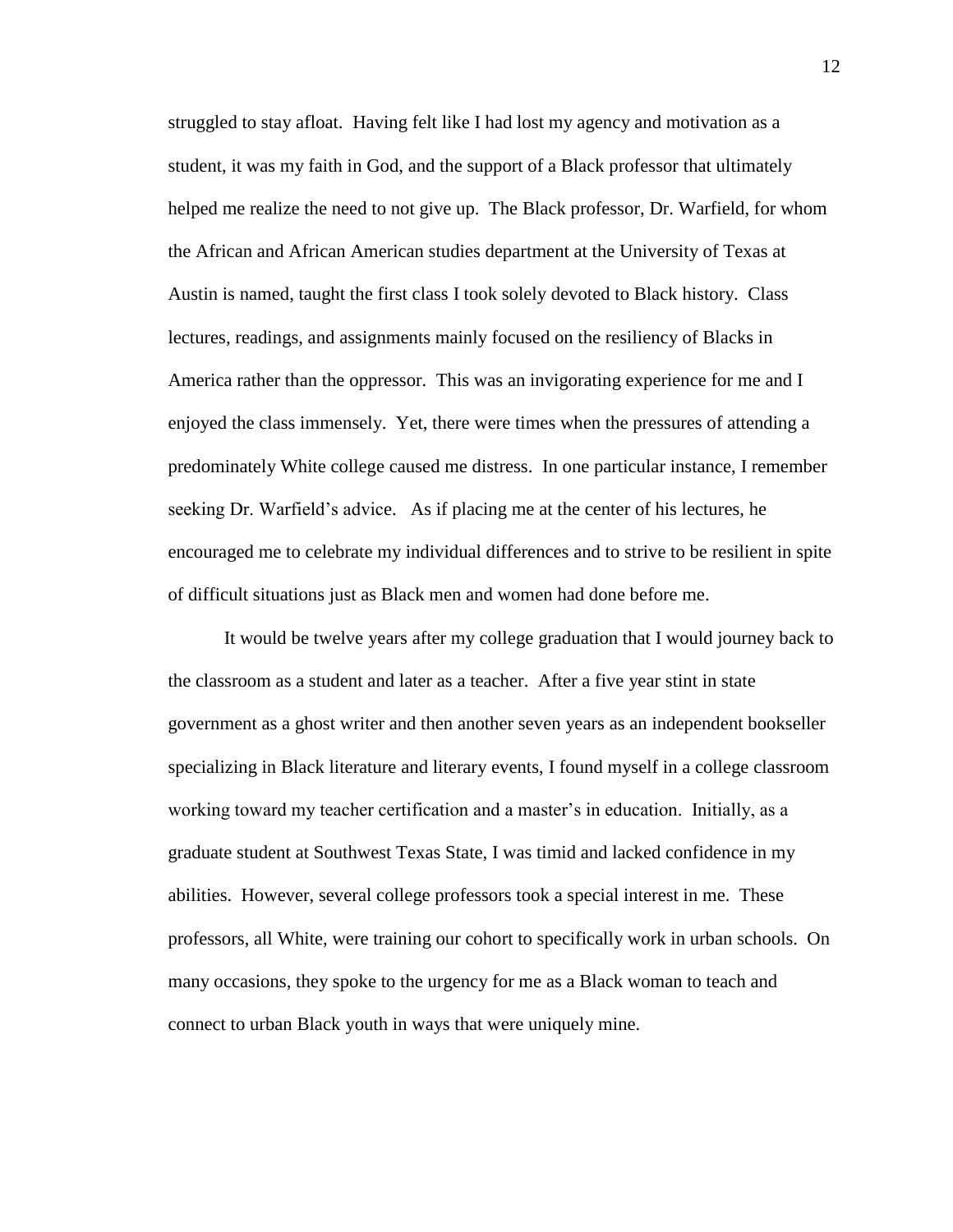#### **Professional Years**

I entered the classroom, as a certified teacher at age 30-something, with maturity and prior work experience; I worked for seven years as a high school teacher in an urban setting. With a renewed sense of agency, I sought to facilitate a classroom environment where students felt empowered to achieve. As with any venture, at times I was successful and other times, I failed miserably. Yet, I am grateful for all the teachers who shared their knowledge and wisdom about the teaching profession so that I could become a better educator. There was, however, a special connection among Black teachers as we shared our experiences. I noticed that certain aspects of these conversations about working with students, dealing with other teachers, and administrators were often exclusive and reserved for talk just among Black educators. This system of support and shared wisdom was crucial to my survival as a classroom teacher.

Even though the classes I taught were diverse, a large percentage of Black students were often under my charge. From this perspective, I witnessed how whenever there was talk about addressing Black students' needs, the main interventions revolved around measures to address their low socio-economic status. Furthermore, I realized that Black students' needs were often overshadowed by the demands of testing and other school wide referendums. Moreover, at times it seemed politically incorrect to suggest or discuss the specific needs of Black students.

Often silencing conversations about the specific needs of Black students came in the form of push back and rebuffs from colleagues who argued that kids were kids and the focus should be on educating them all the same. In this context, a Black teacher could be accused of reverse discrimination or not being a team player if the topic of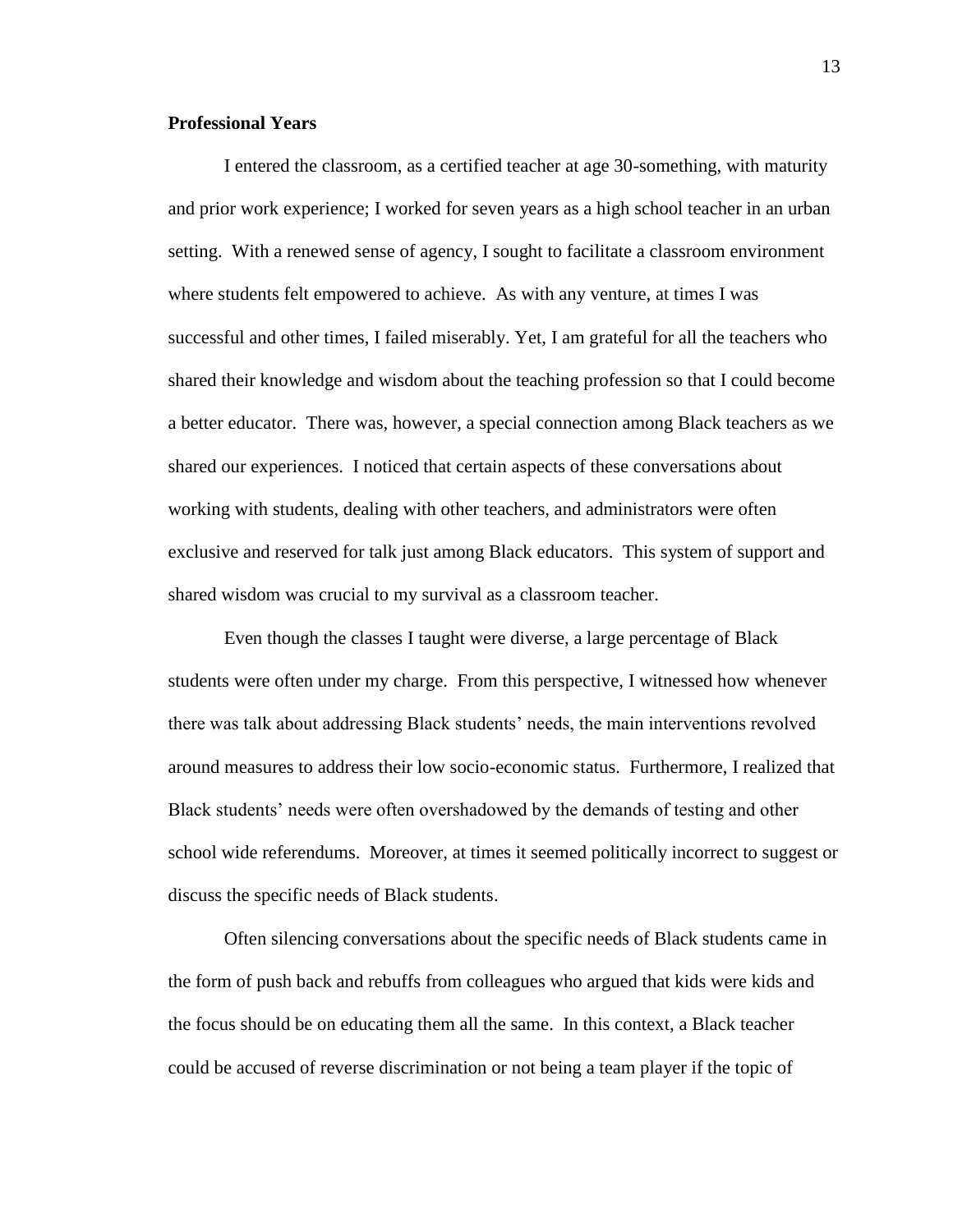Black student achievement became too prevalent. Despite this phenomenon, I continued to explore ways to address the specific needs of Black students. For example, I organized a book club for all students which focused on literature by Black authors. Additionally, I worked to include multicultural perspectives within the school curriculum and gave my students the necessary support to incorporate their culture through reading, writing, and presentations.

After seven years in the classroom, I worked as an assistant principal in an elementary school. In this capacity, I worked closely with parents and teachers of culturally and linguistically diverse learners, as well as learners from low socio-economic background. As an administrator, I saw the debilitating effects low expectations can have on Black student achievement and behavioral issues. This difficult experience reminded me of my very own experience as an elementary school student and it saddened me. Many of the tense discussions I had with teachers and other school personnel about race and culture served as reminders of how quickly many educators sought to hide behind race neutral and colorblind politics when it came to educating children of color.

 Summing up, my work as an administrator placed me in the position to see how schools operated from a deficit point of view. As an administrator, I found myself somewhat removed from the day to day needs of students. On the other hand, working as a classroom teacher gave me an up close opportunity to interact with students, an advantage often obscured by the bureaucratic demands of working as an administrator. It was then that I realized classroom teachers are in a better position to be more attuned to the students' reality, culture, idioms and language, music preferences, and philosophical and political ideologies than anyone else in a school. This positioning of the Black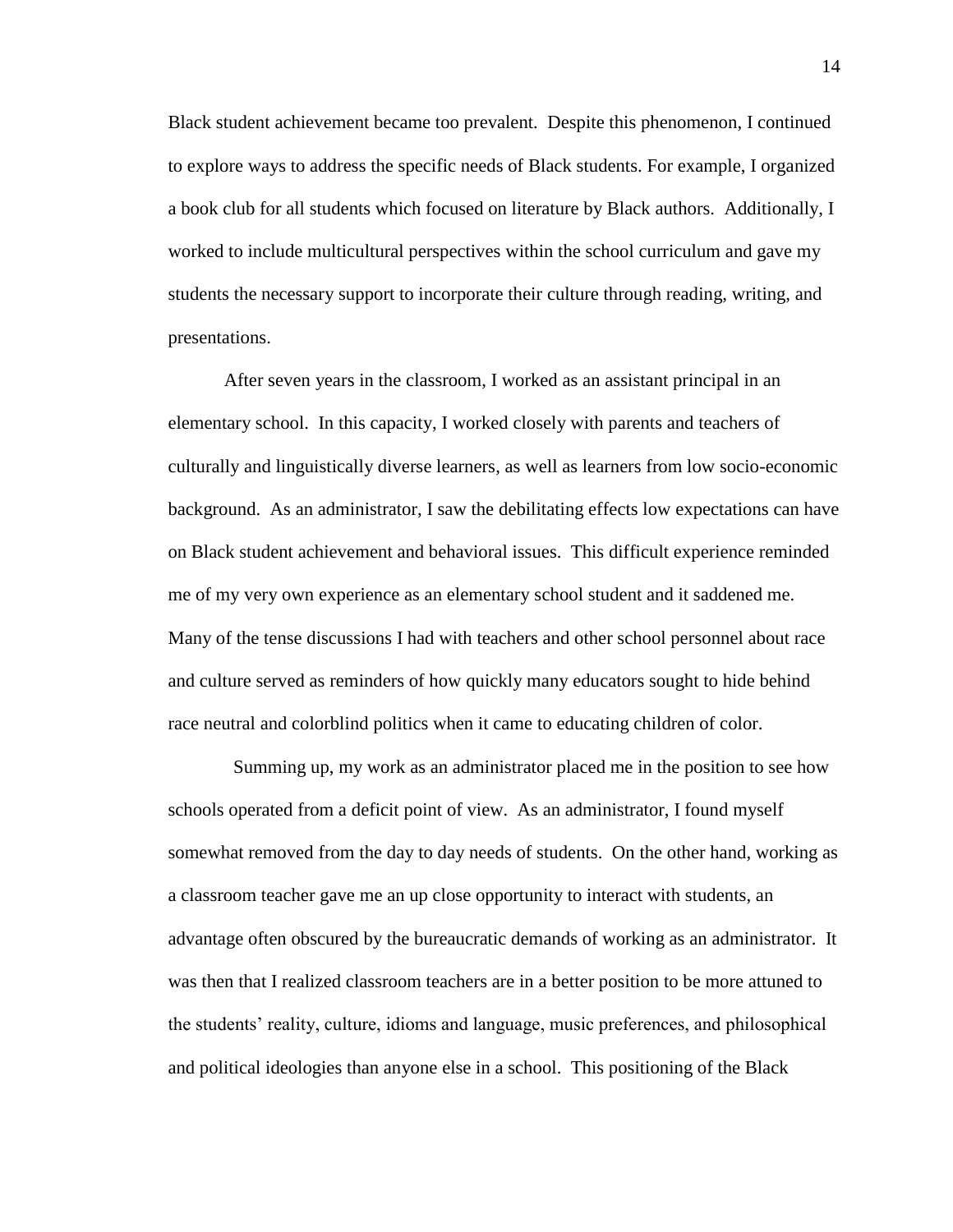teacher is strategic to influence reform measures needed in order to improve schools for Black students.

#### **Dissertation Road Map**

In chapter one I introduce the study detailing a professional encounter that served as the impetus to consider further research. This chapter also includes a working definition of what it means to be a Black teacher leader, the problem under study, the study research questions, and my narrative as a student, teacher, administrator, and leader. Chapter two provides a review of the literature of Black teachers in education and includes: The history of Black teachers in education, Black teacher roles, the ethic of caring in education, and school improvement. Chapter three, the methodology, details the study design, data collection and narrative analysis procedures. Chapters four and five present study findings. Chapter four introduces the four Black teacher leaders; their stories are presented using their own words and are narrated in first person. Chapter five provides an analysis of the participants' practice in light of Siddle Walker and Snarey's (2004) ethic of care and justice framework. Finally, chapter six highlights important aspects of the learning that took place as a result of implementing the study. I briefly summarize the pedagogical approach of the participants as Black teacher leaders. I discuss the commonalities in their narratives followed by a section that highlights important themes for the reader. Then, I provide my personal example to encourage other teachers to use the study framework as a tool to reflect and learn about their personal journeys and their daily practice working in schools. Finally, I present the study tensions and challenges, implications for school improvement, ideas for future research, and concluding thoughts.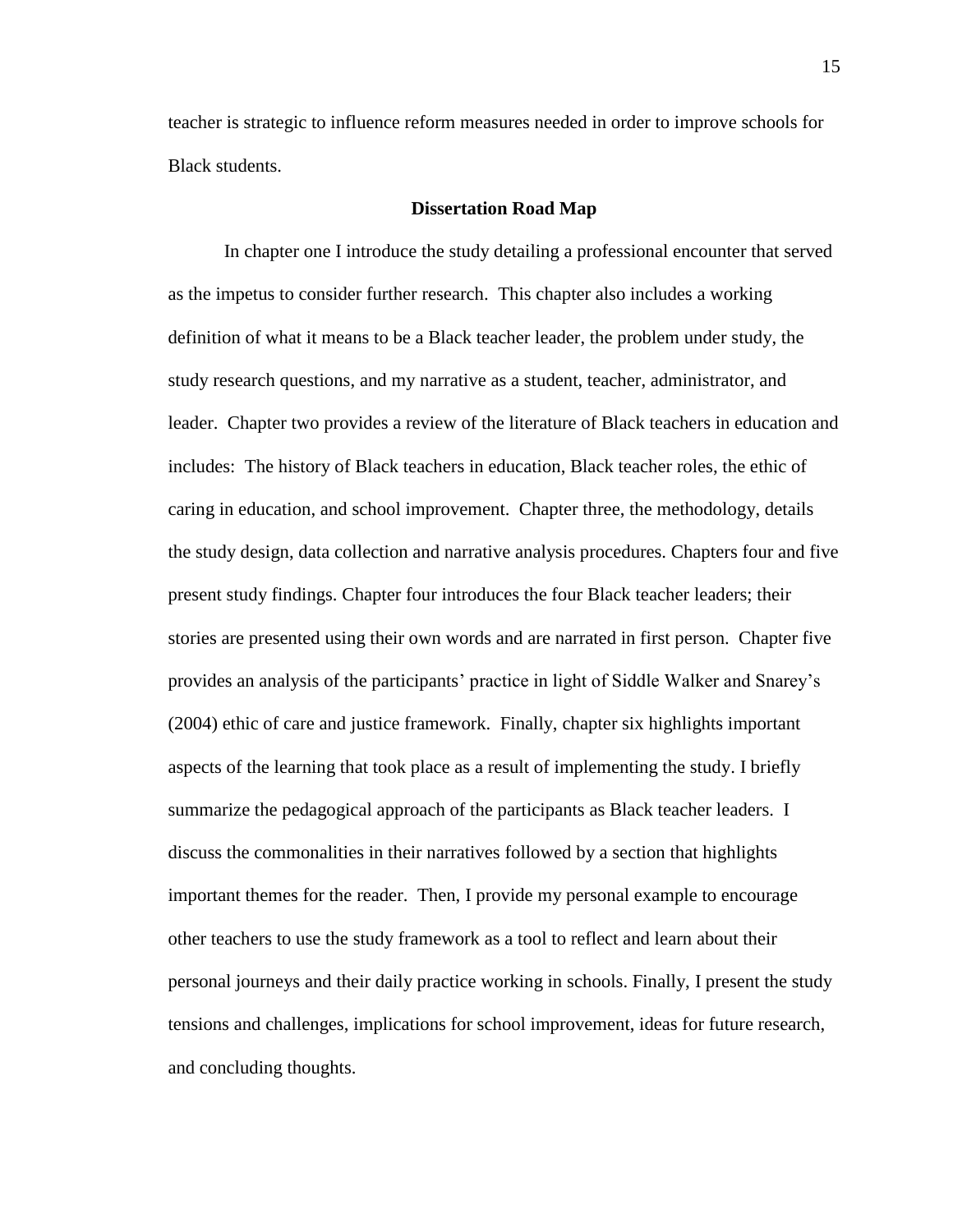## **CHAPTER II**

# **BLACK TEACHERS IN EDUCATION A TRADITION OF CARE AND JUSTICE TO IMPROVE SCHOOLS**

The present chapter provides a review of literature relevant to the study divided into five sections: The background and context for the study, the history of Black teachers in education, Black teacher roles, the ethic of caring in education, and school improvement. First, *the background and context for the study* section briefly suggests that despite the many treaties and reforms that have been passed, Black students still continue to be underserved in the educational system. Second, the section on *the history of Black teachers in education* looks at the evolving role of Black teachers at different stages in history, from the enslavement of Blacks to the time when the Brown vs. Board of Education ruling mandated the desegregation of public schools. Third, *Black teachers' roles* explores the unique contributions these teachers have made and continue to make educating Black students on the basis of their shared history and background. Fourth, the ethic of caring in education briefly reviews the origins and foundational principles of this theory. It also examines the work of several authors in view of the need for the theory to encompass important aspects such as race, culture, gender, religion, and justice. Lastly, the school improvement section highlights reform measures enacted as a result of No Child Left Behind (NCLB) legislation. This section also includes multiple philosophical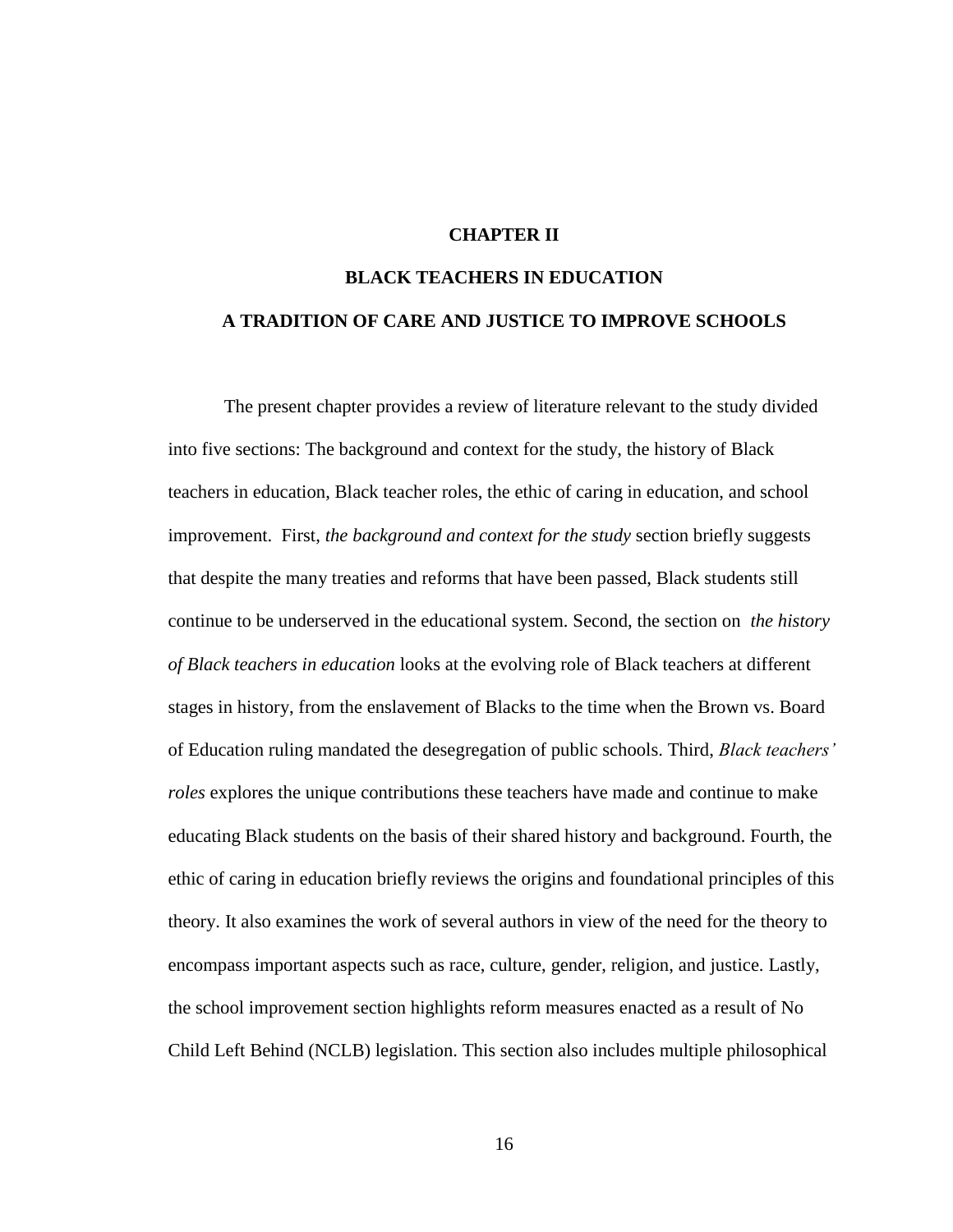and theoretical perceptions of these reforms. Finally, a discussion on the gaps in the literature is provided.

#### **Background and Context for the Study**

Centuries before President Obama's executive order launching federal initiatives to advance educational achievements for Black students, there were Black activists working (Douglass, 1845/1968; Washington, 1901), researching (DuBois, 1899/2002), and calling (Cooper, 1930/1998) for such improvements. For example, two years before George Washington was elected America's first president, eight free Black men assembled privately to discuss the status of Blacks in the colonies (DuBois, 1938/2002; Bennett, 1982; Quarles, 1987). Calling their alliance "The Free African Society," these men created a Black social compact to establish churches, schools, lodges, businesses, and cultural organizations (Bennett, 1982). These first leaders of Black America initiated a movement of self-creation and self-definition (Bennett). DuBois (1938/2002) called them "men of intelligence and real leadership" (p. 148) and Bennett (1982) declared that "There were no precedents and no models for what that they were trying to do and the pressure from all sides was almost overwhelming" (p. 56). Even with the tribulations brought on by slavery, the Civil War, Reconstruction, segregation, and discrimination, Bennett asserted that "neither hooliganism nor discriminatory laws" have been able to weaken the resolve many Blacks have for a rigorous educational movement. Historical and contemporary figures who have propelled this work can be noted in the contributions of Black teachers such as Fanny Jackson Coppin, Booker T. Washington, Anna Julia Cooper, Mary McLeod Bethune, WEB Du Bois, Marva Collins, Lisa Delpit, and Gloria Ladson-Billings.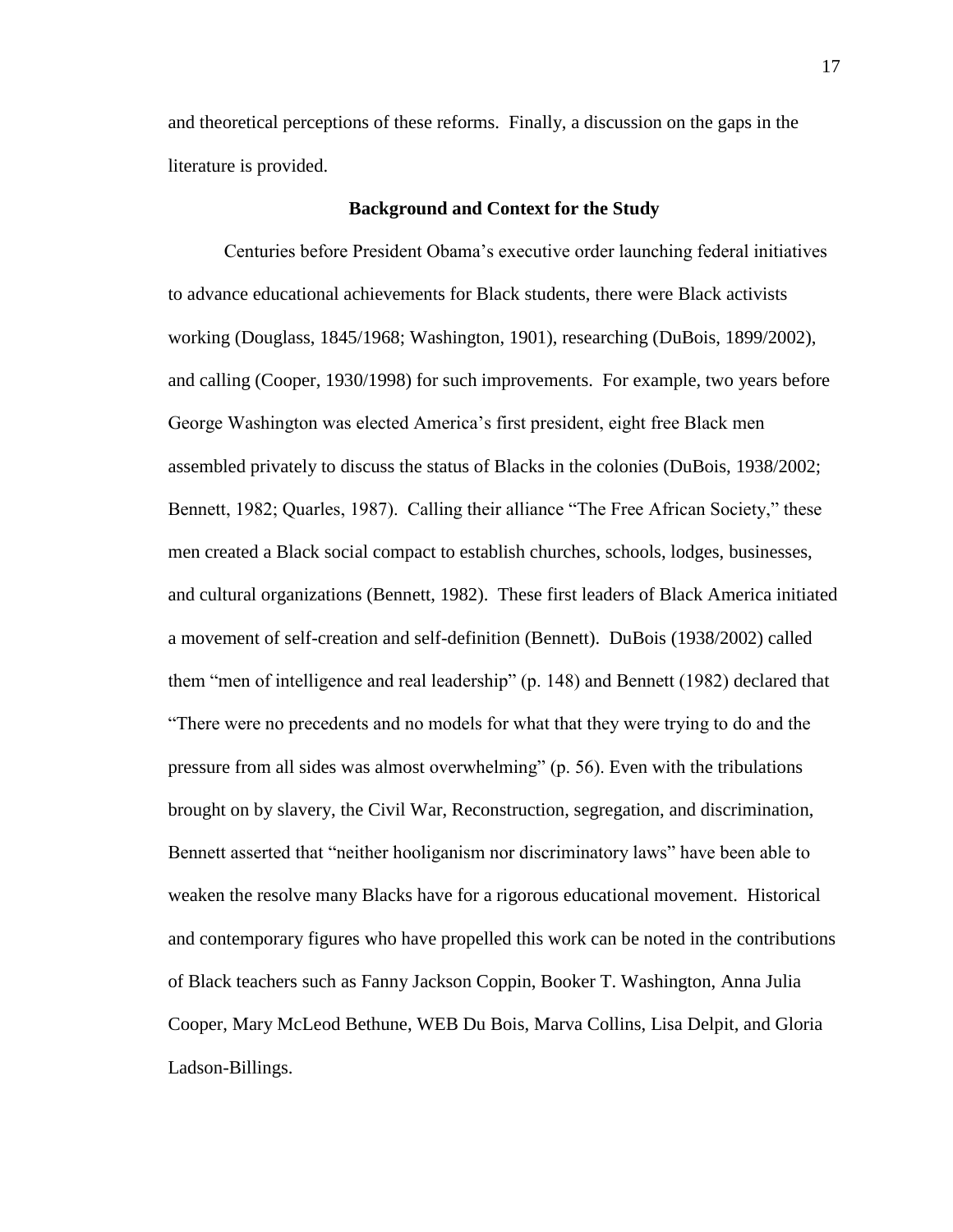Despite the efforts of early activists and scholarship of Black educators, the problems facing appropriate educational measures for Black students continue to rage on (Hale-Benson, 1982; Irvine, 1990; Kunjufu, 2004). Desegregated schools did not offer the fix proponents had hoped (Bell, 2004; Ladson-Billings, 2004; Tillman, 2004). Moreover, fifty years after the *Brown v. Board of Education* ruling, Bell (1980) wrote that advocates of racial justice should rely less on judicial decisions and more on tactics. The 1954 *Brown* decision was monumental legislation for America's race relations, but its promise for equal educational opportunity remained elusive (Ladson-Billings, 2009; Lipman, 1995; Noguera, 2003; Perry, Steele, & Hilliard, 2003). Even with some gains, most public schools continued to perform below state accountability ratings in their efforts to effectively reach masses of Black students (Erickson, 1987; Kozol, 2005; Ladson-Billings, 1995). Despite this stark reality, President Obama's initiative once again drew national attention to an age-old perplexing problem for many of our nation's schools – how to reach masses of Black students (Gay, 2000; Ladson-Billings; Perry et al.). Even with increased educational opportunity by way of the *Brown* ruling and other recent initiatives, Anyon (2005) asserts that this has been a century of disappointing educational policy and reforms.

Furthermore, scholars (Darling-Hammond, 1997; Greene, 1995) explain this phenomena occurs because policy makers without the benefit of a diverse body of educational stakeholders mandate policies that determine the standards and norms for the way schools should operate. These decision makers at the federal, state, and district level rarely experience what takes place behind classroom doors. As such, Ladson-Billings (1995) calls for more research conducted by teachers to inform education practice,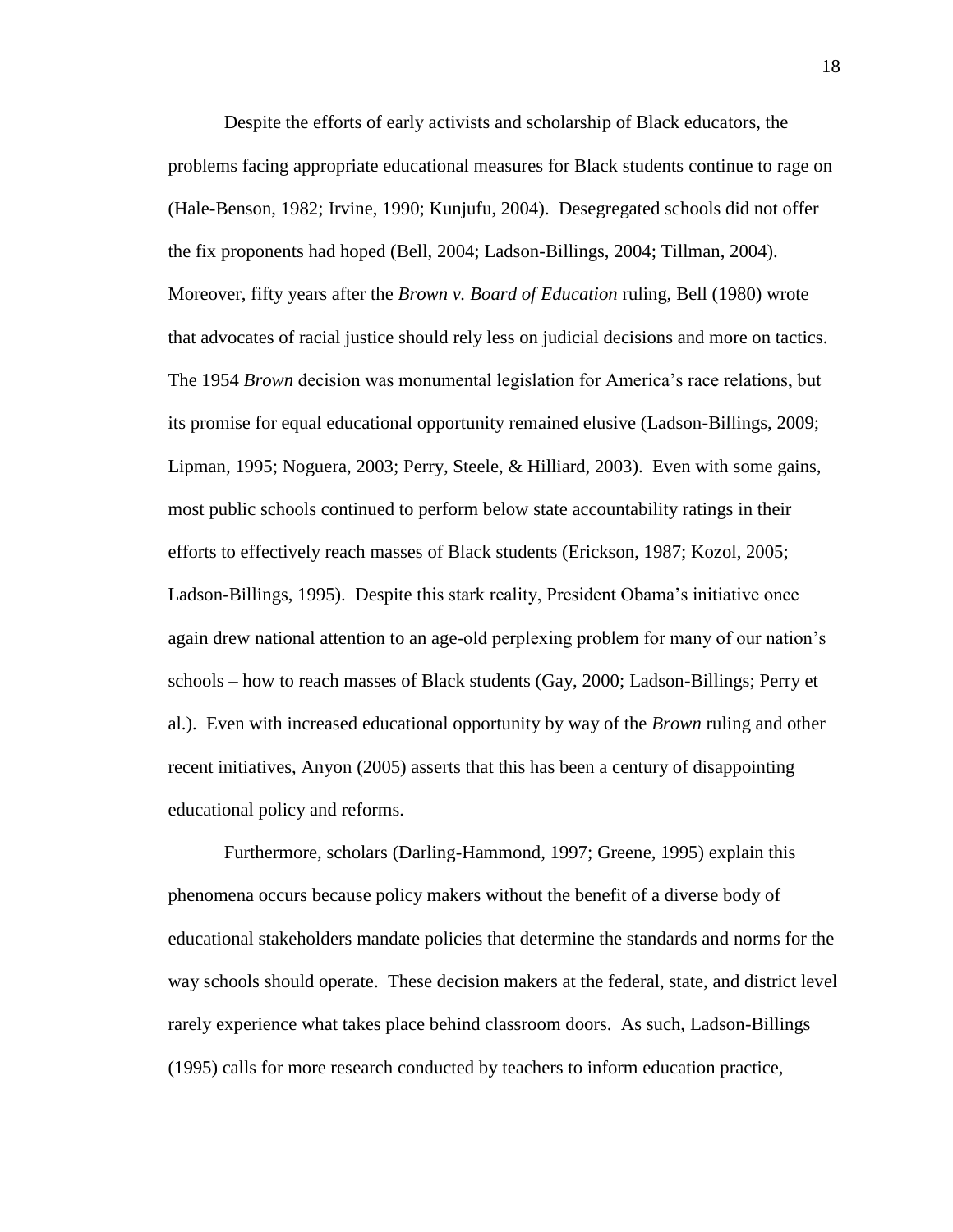especially because of the classroom teacher's unique perspective and personal investment. And without culturally responsive contributors, according to Delpit (1995) substantive change to improve educational practices for Black students is unlikely to happen. This is in part because educational policies that have implications for Black students often lack valuable input and cultural perspectives that Black educators can offer (hooks, 1994; Morris, 2001; Woodson, 1933/1990).

For example, Dr. Carter G. Woodson, African American historian, educator, and founder of the Association for the Study of Negro Life and History, was an early proponent of Blacks exercising self-determination regarding the matters of educating Black students. Woodson (1933/1990) believed the education of any people should begin with the people themselves. According to Woodson, if school improvement for Black students is to be fully realized, the catalyst for the reform is more likely to happen with Black educators leading the way. In learning about the experiences of Black teacher leaders, it is necessary to consider the characteristics of their work ethic.

### **History of Black Teachers in Education**

#### **Enslaved Africans and Emancipation**

The prevailing method used in the literature by  $19<sup>th</sup>$  century Black writers was the first-person narrative (Brent, 1833/1973; Douglass 1845/1968; Washington, 1901). A popular example is Frederick Douglass' 1845 narrative. After learning to read while enslaved, and at great personal risk to his life, Douglass secretly taught others. At one point Douglass had forty students in a Sabbath school he organized. In his role as a teacher, Douglass recorded, "I taught them because it was the delight of my soul to be doing something that looked like bettering the condition of my race" (p. 90). Douglass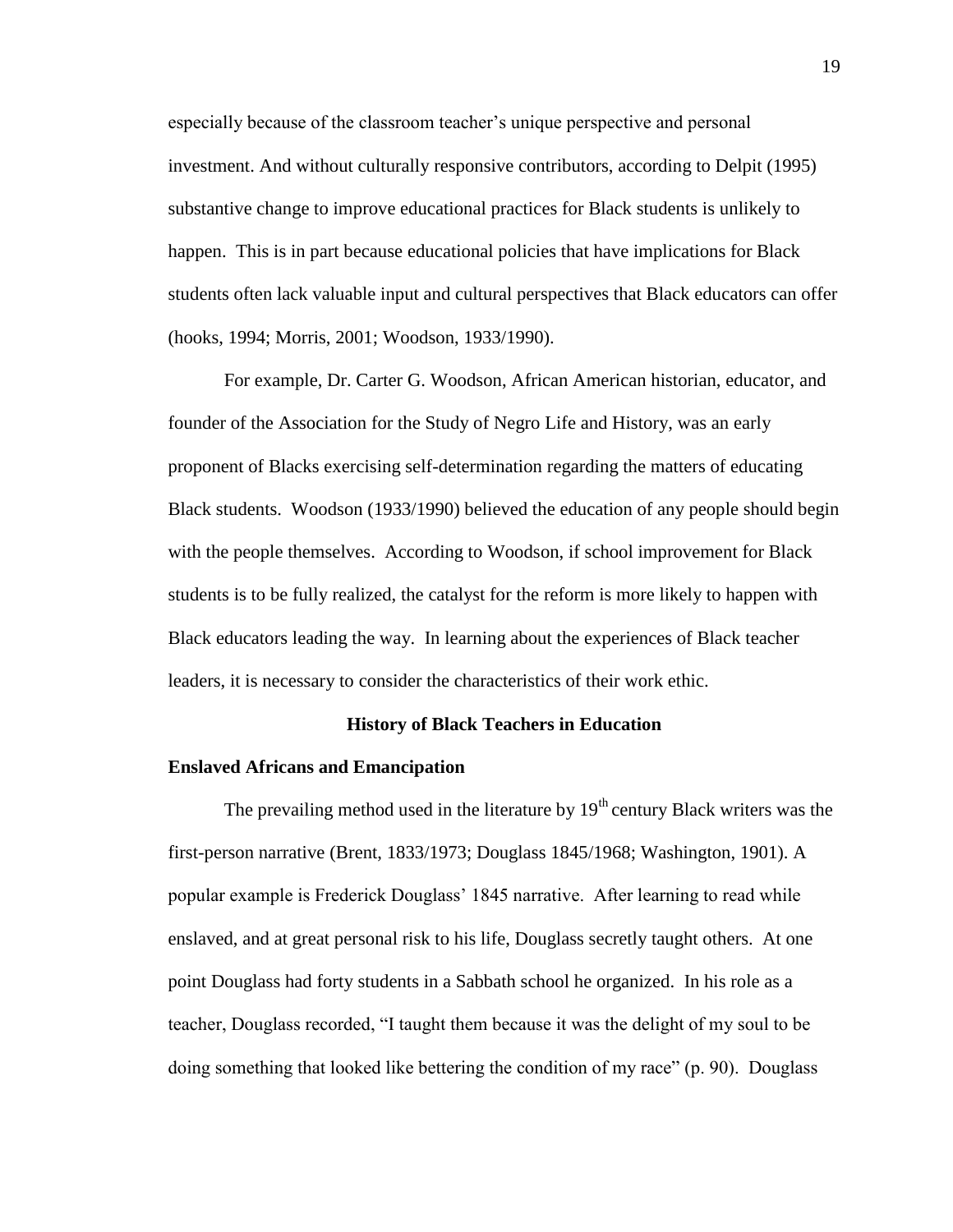taught and observed students for a year; of the students under his charge, he noted that several learned to read and that he knew of at least one student who had been able to attain his freedom. Douglass made the following observations about his students:

These dear souls came not to the Sabbath school because it was popular to do so, nor did I teach them because it was reputable to be thus engaged. Every moment they spent in that school they were liable to be taken up and given thirty-nine lashes. They came because they wished to learn. Their minds had been starved by their cruel masters. They had been shut up in mental darkness. (p. 90)

Douglass' actions represent an early example of an ethic of care and justice. Though Douglass inherited a legacy of oppression, he used his agency to empower others within the Southern slave system by teaching them to read. Similar examples are present in Black teachers during the Reconstruction period immediately following the Emancipation Proclamation that declared slavery illegal.

#### **Reconstruction**

Seminal in scope is Anderson's (1988) chronicle of Black education in the South between 1860 and 1935. This historical research is foundational for an understanding of the role of Black teachers and their role as leaders within cultural, political, and economic contexts. Anderson's work illuminates the influence that Black teachers held in their communities during the stages of emancipation, reconstruction, and segregation. Anderson described the first Black teacher leaders in the South to emerge from the oppression of slavery as "rebel literates…who had sustained their own learning process in defiance of slave owners' authority" (p. 17). These early Black teacher leaders saw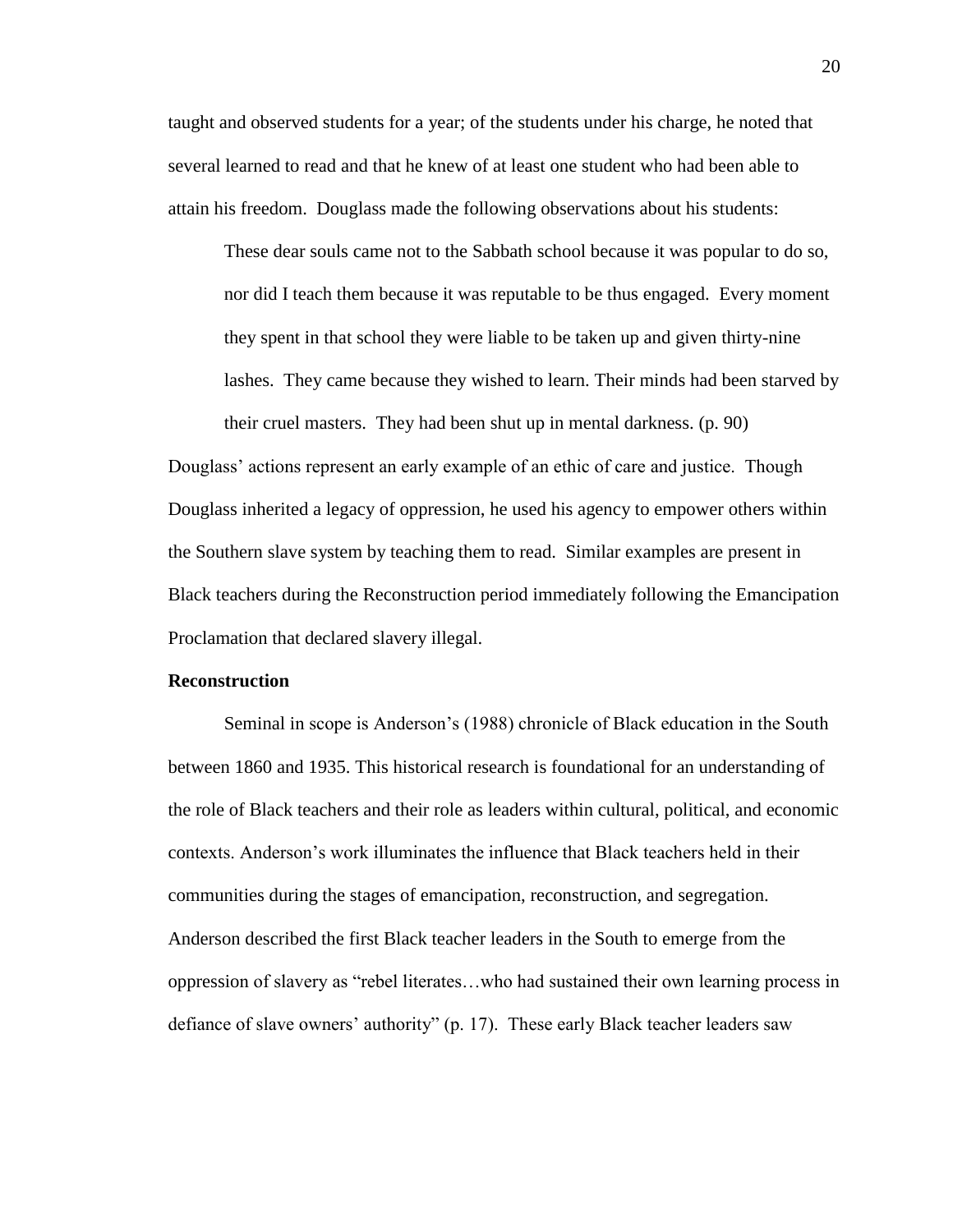education as a means for equality and economic gain for their community as newly freed men and women of color.

The powerful role Black teachers played as leaders in society then and now is best exemplified in Anderson's (1988) chilling account of the overt racist tactics used to shape the beliefs of Black teachers. Using newsletters and other historical documents, Anderson details how measures were taken to train and indoctrinate Black teachers with White dominance and superiority ideologies so that they could in turn mold the political consciousness of Black students. The goal for implementing this technique was to maintain racial inequalities in terms of wealth and hegemony. However, there were Black teacher leaders who resisted such practices by walking the tightrope of resistance and accommodation. Examples cited in Anderson's work illustrate how Black teacher leaders sought to implement well rounded pedagogical practices to include academic, agricultural, and industrial education even when Southern and Northern Whites threatened to withhold philanthropic donations if they did not cease or limit academic training.

This contention regarding Black teacher leader practices ushered in a highly publicized clash between two influential Black teacher leaders of the day. During the early part of the  $20^{th}$  century, Washington (1901/1965) and Du Bois (1903/1989) researched and theorized about the best approach teachers should take to educate masses of Black students. Their public debate regarding best practices to educate Black students is well documented (Anderson, 1988; Bennet, 1982; DuBois, 1903/1989). Washington wrote:

Of one thing I felt more strongly convinced than ever, after spending this month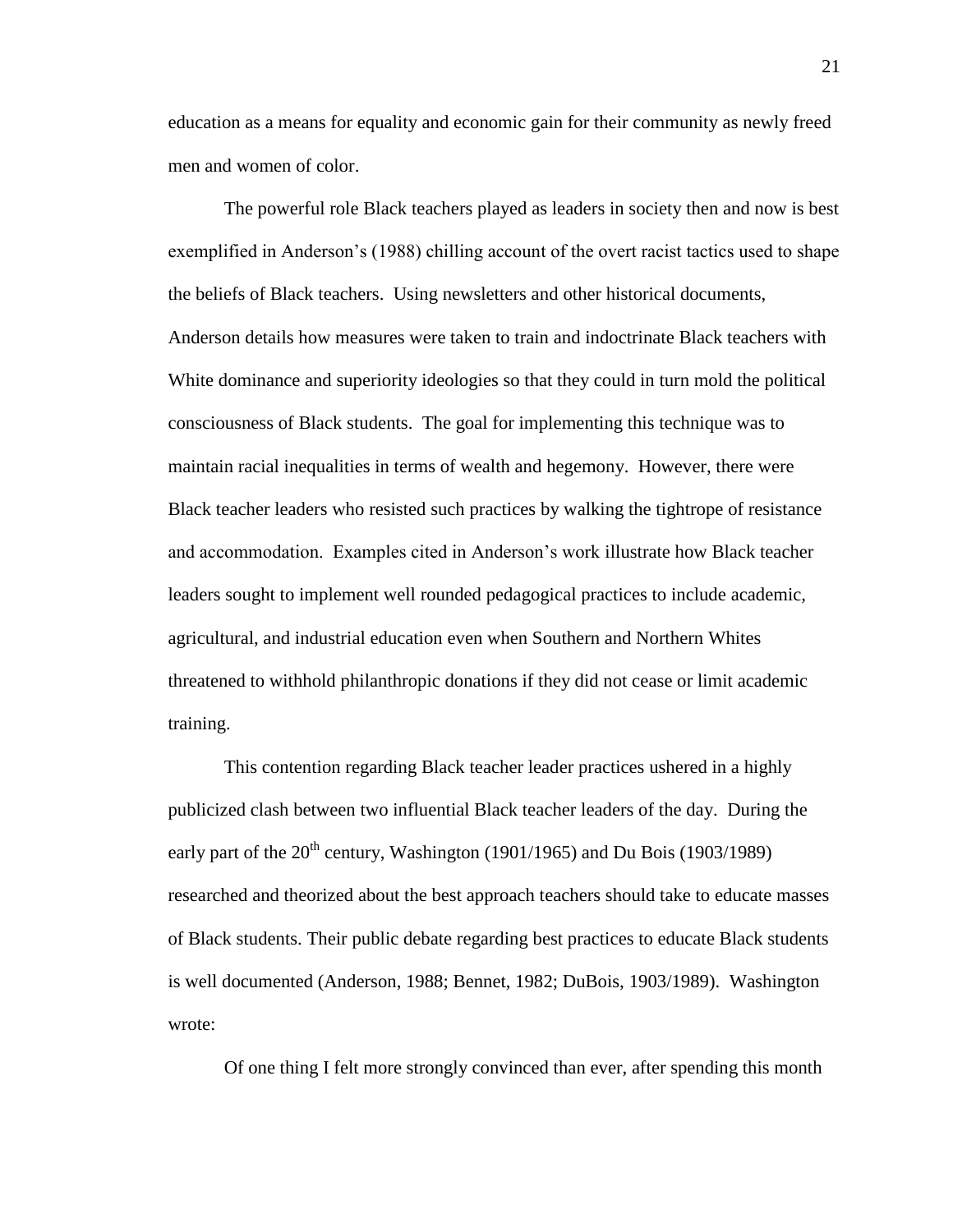in seeing the actual life of the coloured people, and that was that, in order to lift them up, something must be done more than merely to imitate New England education as it then existed. (p. 92)

Washington is calling for a different kind of training for Black students that will prepare them to work, earn a living and become self-sufficient. Countering Washington's model that mainly taught skills for industrial and agricultural training, Harvard scholar Du Bois (1903/1989) argued it was unnecessarily narrow and did not account for the full spectrum of academic practices needed for Black students. Du Bois researched and published scholarly work for almost sixty years and his work remains relevant in education, social, and cultural contexts (Provenzo, 2002). One of Du Bois' most enduring legacies was his fight for a well rounded education for Blacks in America. His take was that Black students need academic training no matter what occupation or profession they pursue; students need to be able to invent and create. School should equip students with the necessary tools to achieve a well rounded education.

#### **Segregation**

Cooper (1930), a respected Black educator of the early  $20<sup>th</sup>$  century, cautioned segregated teachers not to believe everything they read in books because as she observed, "a white man doesn't always mean all he says in a book, and hardly ever does all he suggests in a speech" (p. 234). She described Black teachers as "ministers of the Gospel of intelligence" and believed the role of Black teachers was to prepare students to face the "most bitter, the most intense, the most unrelenting" prejudice the world had ever seen (p. 250). With a career starting twenty years after the Emancipation Proclamation, Cooper worked as a Washington DC teacher and administrator for more than forty years.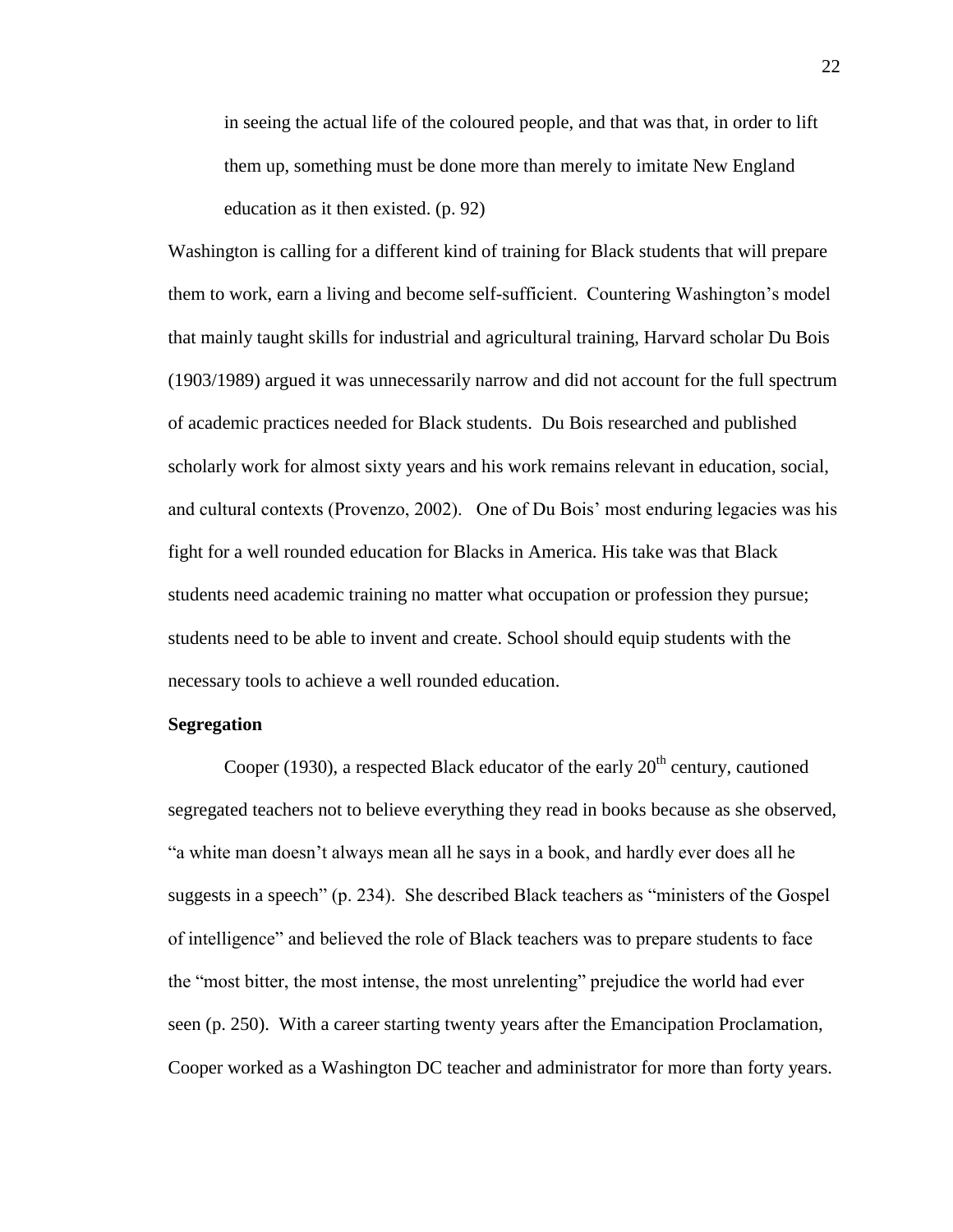She was also a prolific writer who provided insight into the intellect and practices of Black teacher leaders in the South during segregation.

Likewise, Siddle Walker (1996) found evidence in her research of other Black teachers performing multiple roles to educate Black students including counselor, encourager, benefactor, and racial cheerleader. In another study Siddle Walker (2005) used historical methodology to expand what she described as a "one-dimensional portrait" of Black teachers in Georgia during de jure segregation. Her research exposed the inaccuracy of historical accounts assigning the National Association of the Advancement of Colored People (NAACP) legal team with the exclusive credit for school desegregation. Through newspapers, NAACP interview records, archival documents, and teacher association notes, Siddle Walker chronicled the collaborative role Black teachers played within the NAACP. While her research acknowledges the importance of the NAACP's legal work to promote equality for people of color, it shows how historical accounts have minimized the contributions of Black teachers. From these historical documents, Siddle Walker (2005) wrote:

Through their organization, Black educators spoke continuously and emphatically on the inequity in facilities, length of school term, buses, teacher salaries, and vocational educational opportunities evident in the educational system. Between 1878 and 1938, their activities may be characterized by working primarily within the Southern educational system, seeking to effect change by reasoning with the

White leadership through letters, petitions, and meetings. (p. 358) This research paints a picture of Black teachers as exercising their agency. These teachers believed in their ability to act and influence change in their community. As 23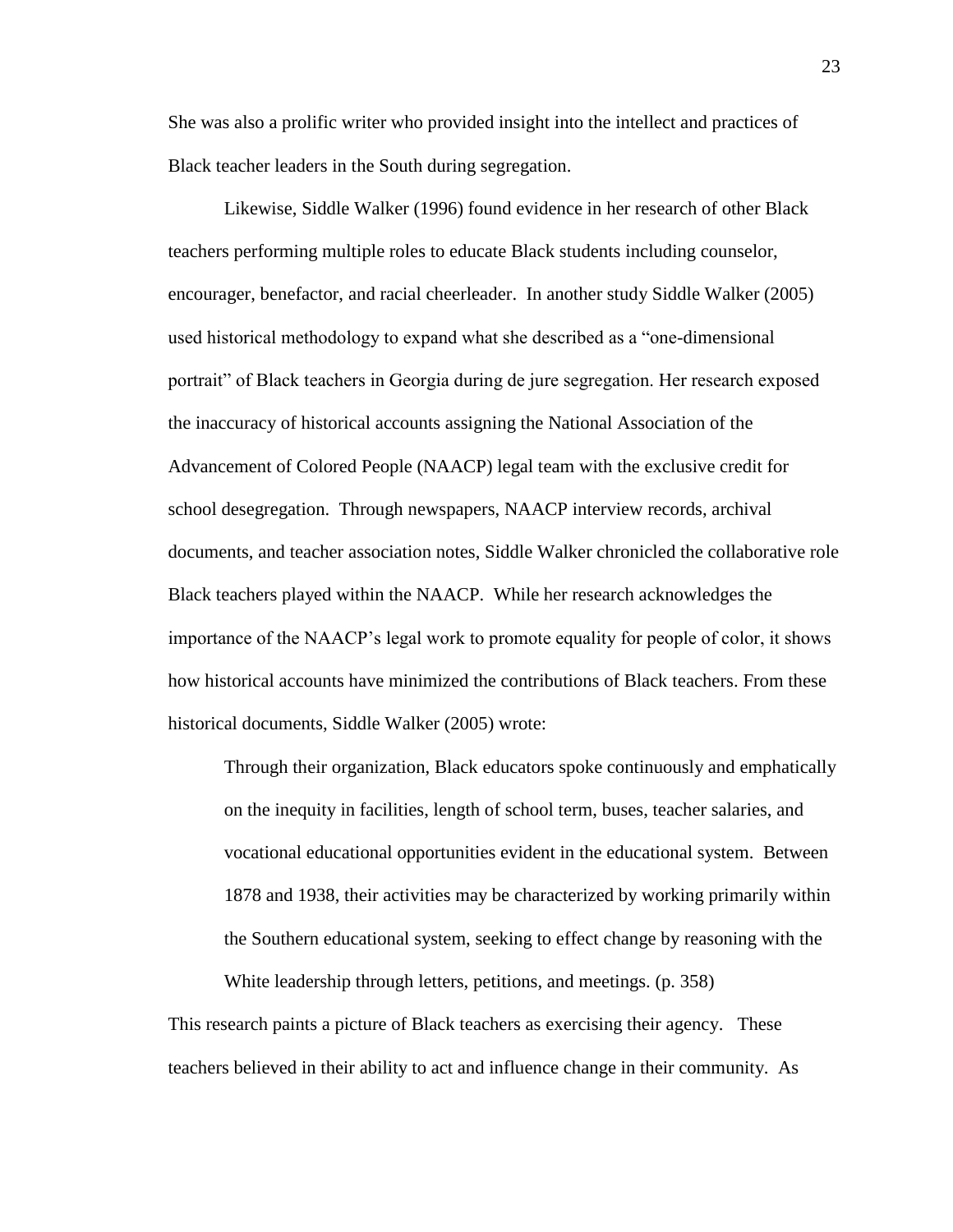Siddle Walker noted, they fought for desegregation even while facing the daunting prospect of unemployment as a result of the legal victory and implementation of the *Brown* ruling.

# **Desegregation**

The Brown v. Board of Education ruling (1954) called for an integration of schools after the courts deemed separate schools for the races were inherently unequal. It was hailed a victory for many in the Black community because it cracked open the doors for equal access to public and higher education. However, with the ruling came many unexpected outcomes that continue to disenfranchise Black teacher leaders today.

To note the  $50<sup>th</sup>$  anniversary of the Brown ruling, many scholars (Bell, 2004; Gay, 2004; Ladson-Billings, 2004; Tillman, 2004; Ware, 2004) provided historical analysis, legal insight, and compelling reflections about the unintended consequences of the Brown case. Regarding Black teachers during this time, much of the analysis revolves around massive numbers of these teachers along with other Black educators who were either demoted or jobless as a result of the legislation. For instance, during the 1965-66 school year, Ladson-Billings (2004) reported that in Alabama, Louisiana, and Mississippi, no Black teachers were hired at schools where White teachers worked. For example, Tillman (2004) looks at a letter from 1953 notifying a Black teacher that her services were no longer needed. The reason for this dismissal and thousands of others, Tillman argued, was due to Whites' "fear of being in close physical proximity to Blacks, and the fear of having White children taught by Black teachers." (p. 281) Another prevalent theme found in the literature about Black teachers during desegregation connects to how their decline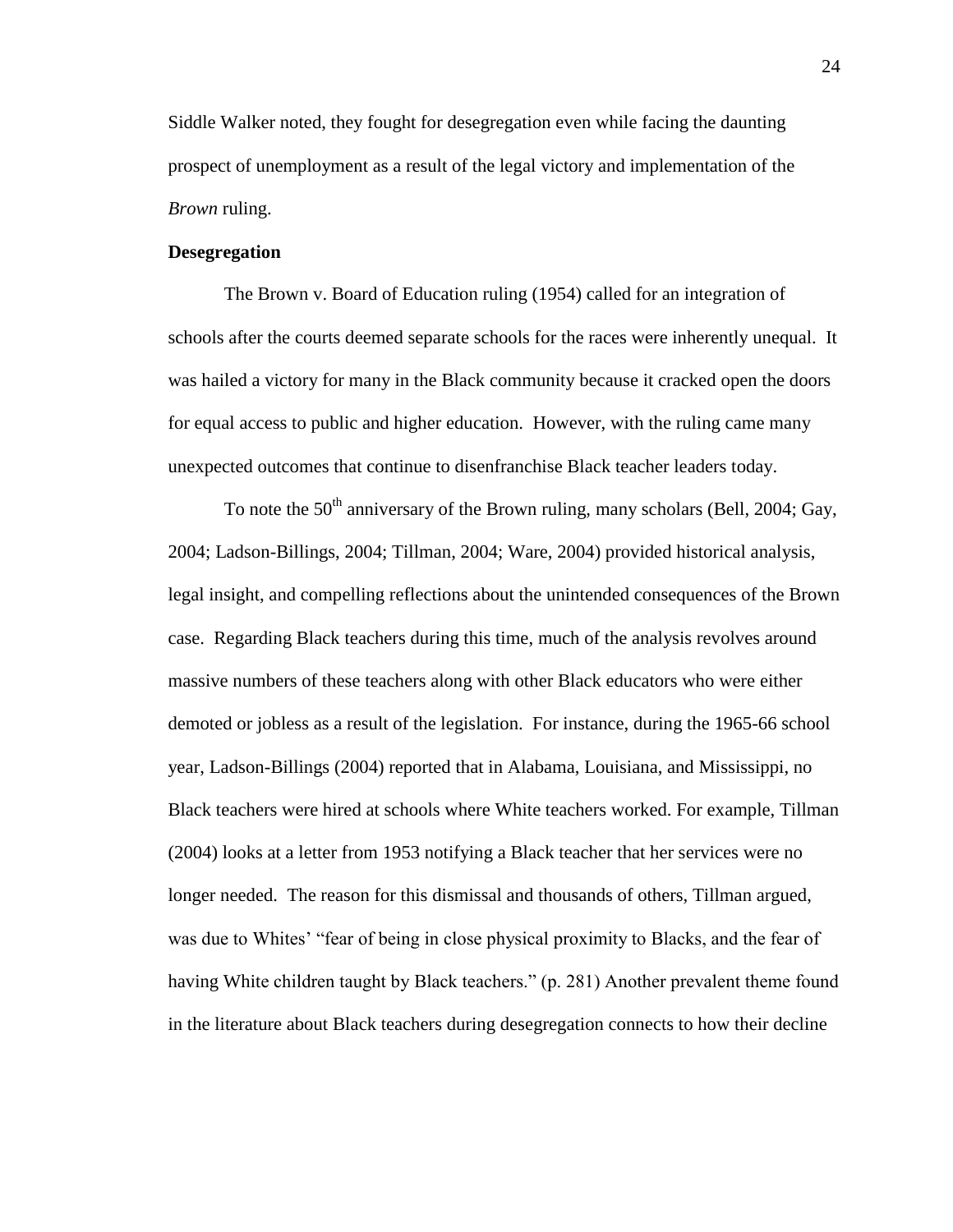in numbers had an immediate adverse impact on Black students. As an example, Hudson and Holmes (1994) noted:

It was during this period (post 1954) that the problems of low self-esteem, decreasing aspirations, ability grouping and tracking, assignments to educable mentally retarded classes and other systematic victimizations of Black youngsters developed. (p. 390)

Holmes puts into words what was happening to Black students at this time.

The *Brown* ruling was well intended in theory but in practice it threatened the "livelihood of Black educators, the structure, values, and cultural norms of the Black community, and ultimately the social, emotional, and academic success of Black children." (Tillman, 2004, p. 281) As a result of implementing desegregation the Black teachers and students experienced multiple setbacks.

On the other hand, researchers such as Gay (2004) argue there were some gains as a result of this legislation. Gay acknowledges that *Brown* did not solve all the racial inequities in schools; however, she highlights how Black Americans were trailblazers as "the plaintiffs in the Brown case and were the ones to brave racial hatred and hostility as they crossed the Jim Crow lines to enter previously all-white schools" (p. 201). This researcher argues that the Black community led the movement for educational equality and states that their efforts "sparked a number of legal and social changes that laid the foundation for a broader civil rights consciousness movement in which other ethnic minorities, women, the elderly, the poor, the disabled, and gays demanded that prohibition against discrimination and separation extend to them as well" (p. 197-198).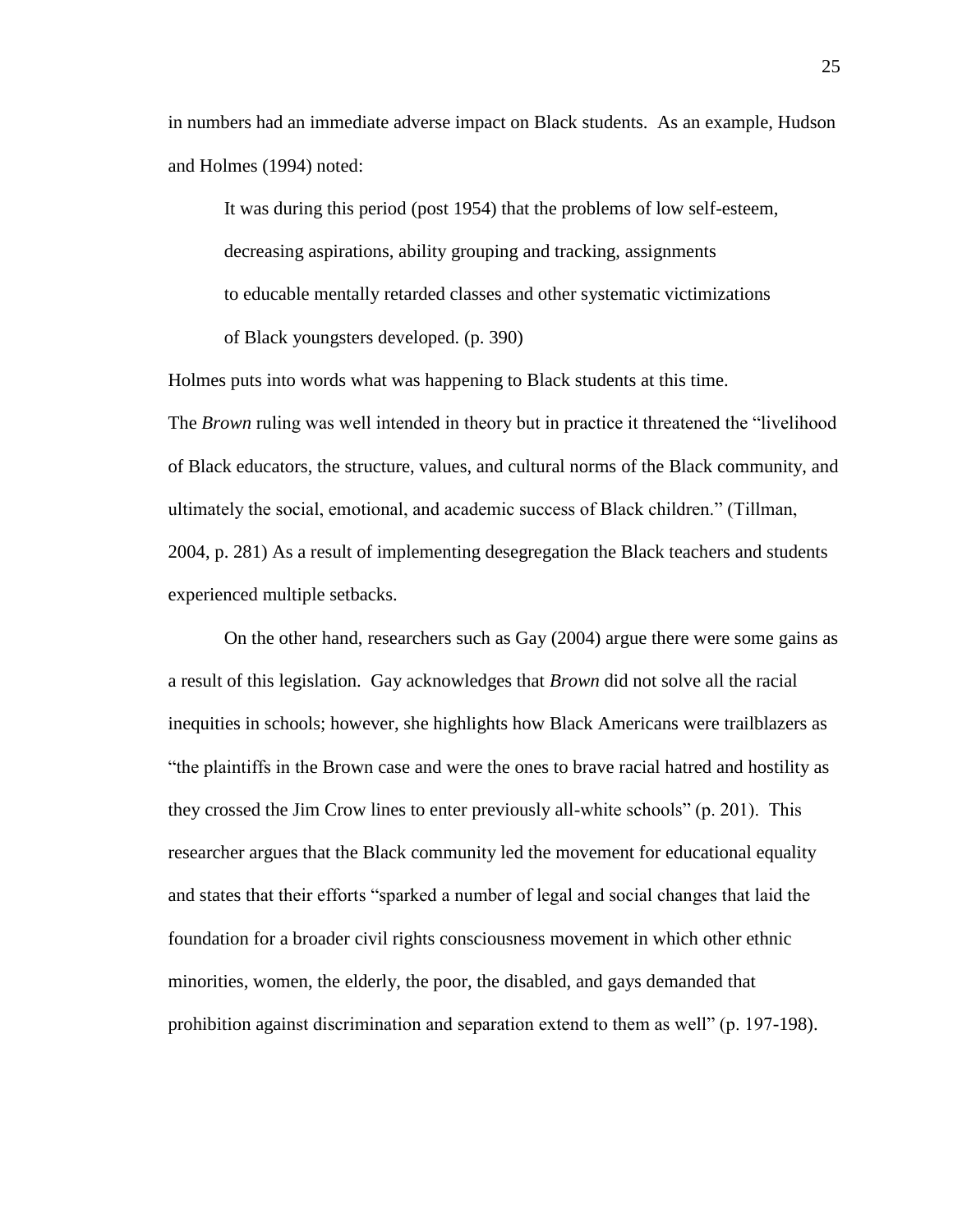Gay's work portrays the Black community as pioneers of the education equality movement.

A Eurocentric perspective on both the *Brown* case and the history of Black teachers can be found in the work of Fairclough (2007). This researcher dismisses scholars who celebrate Black teachers and segregated schools as institutions providing Black communities with unity and leadership. In addition, he makes reference to problems that existed in segregated schools such as teachers being poorly trained, and inadequate facilities and resources. Fairclough contends it was the NAACP who argued for desegregation on the basis that segregated schools caused Black children to feel inferior. His historical account of Black teachers' practice in the South spans a-one hundred year period, and is written in a style that presents a mix of flattery and denigration about the work of these teachers.

Fairclough's (2007) argument that Blacks were romanticizing the past by honoring the accomplishments of segregated schools is nothing new. Delpit (1997) addresses such contention by exposing what she calls a "debilitating myth embedded within the struggle for civil rights that continues to haunt African Americans" (p. ix). The goal of desegregation, Delpit stressed, was not about having access to white culture, white teachers, white schools, and white leadership to adequately educate Black children, but to have equitable resources to provide high quality education for these students.

Even with a plethora of literature on desegregation, the actual first hand accounts of Black teachers' perspectives and experiences are limited. For this reason, Foster's (1997) seminal scholarship is recognized as the first body of research focused entirely on Black teachers. Foster uses narratives from twenty teachers ranging in age and length of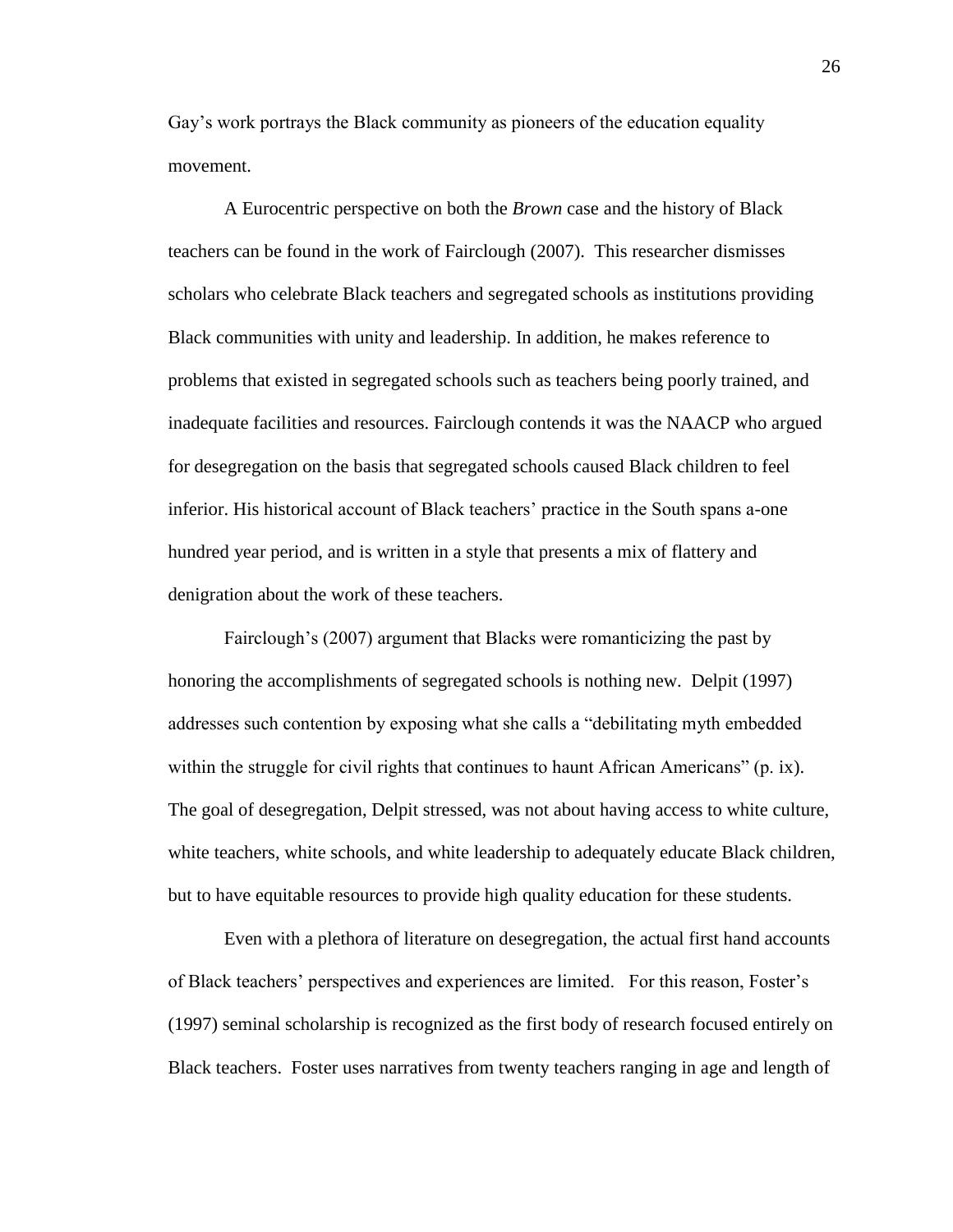service in the classroom. Through life histories, Foster's research "seeks to understand how teaching has been experienced and understood by Black teachers engaged in the profession" (p. xx). Several of the Black teacher narratives highlight experiences of working in segregated and integrated schools. Of the twenty, the perspective of one Texas teacher, Etta Marks, is recorded. This educator shares a teaching experience during her 1965 assignment as the one of two Black teachers in an otherwise all White school:

The first half of the year we didn't have to do anything, and the second half of the year we taught three remedial reading classes with only nine to twelve students in them. This continued for two years. Eventually, the teachers started complaining again. They separated us, sent my cousin [the other Black teacher] to another school, and I was left alone at the elementary school. The teachers treated me like dirt. I didn't eat with them. I couldn't use the teachers' bathroom; I had to use the students' bathroom. (p. 85)

Etta's story depicts the conditions of a Texas teacher during desegregation and at the same time it illustrates the complex issues that emerged due to an inadequate transition for implementing desegregation. Even today we continue to face the consequences of desegregation. It has allowed students to choose the schools they want to attend and to have access to more resources, but it has also contributed to a decrease in the number of Black teachers working in schools.

### **Black Teachers' Roles**

This section explores the unique contributions Black teachers have made and continue to make educating all students, but particularly Black students on the basis of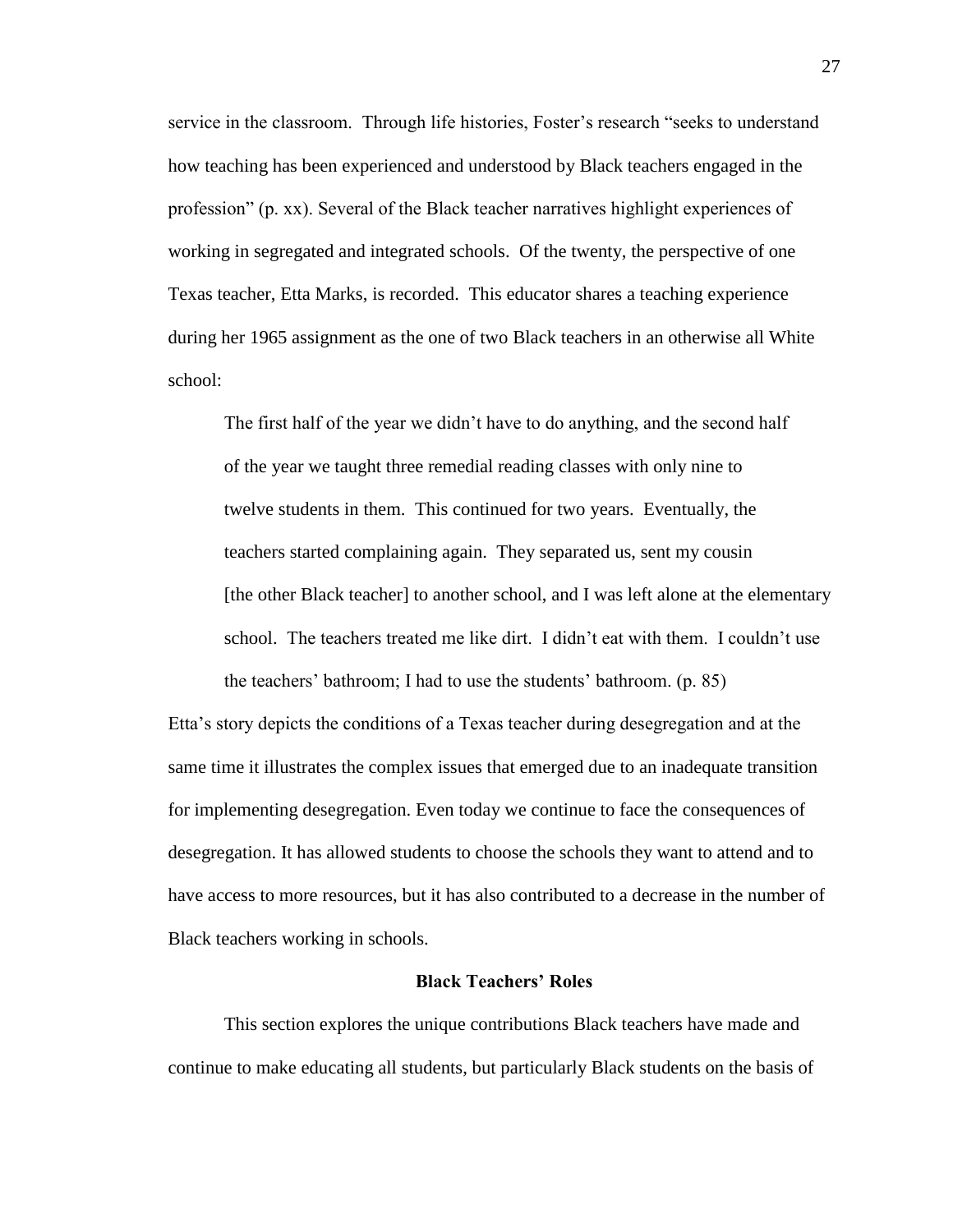their shared history and background. I describe important pieces of literature in chronological order. For example, the work of Ladson-Billings (1995) illustrates a 3-year ethnographic study of successful teachers of African American elementary students. The eight participants, not all of them Black, were chosen based on recommendations from African American parents. These teachers were identified as being successful with African American students. These successful teachers saw their work as art, had a strong identification with the community, and maintained high expectations for all students. Ladson-Billings suggests the need for the study be "replicated again and again…to know much more about the practice of successful teachers for African American and other students who have been poorly served by our schools" (p. 163). Ladson-Billings call to continually study strategies that foster Black students' success was an impetus for this research. Understanding how to engage and motivate these students can have a far reaching impact for designing, identifying, and implementing reform measures that maximize achievement.

Also, in an ethnographic study of three Black teachers at the junior high level, Lipman (1995), like Ladson-Billings, did not identify any common teaching styles, however, the study did reveal similarities in how the teachers connected to students, families, and community. Furthermore, Lipman's research called for more dialogue with successful teachers along with promoting the actual leadership of these teachers.

Conversely, the silencing of Black teachers is a theme in Delpit's (1995) research. In her study, she questioned the marginalized voices of multicultural educators. Minority teachers in her study shared how their ideas were often dismissed by White colleagues who felt they were the ones who knew how to best educate all kids. While Delpit's work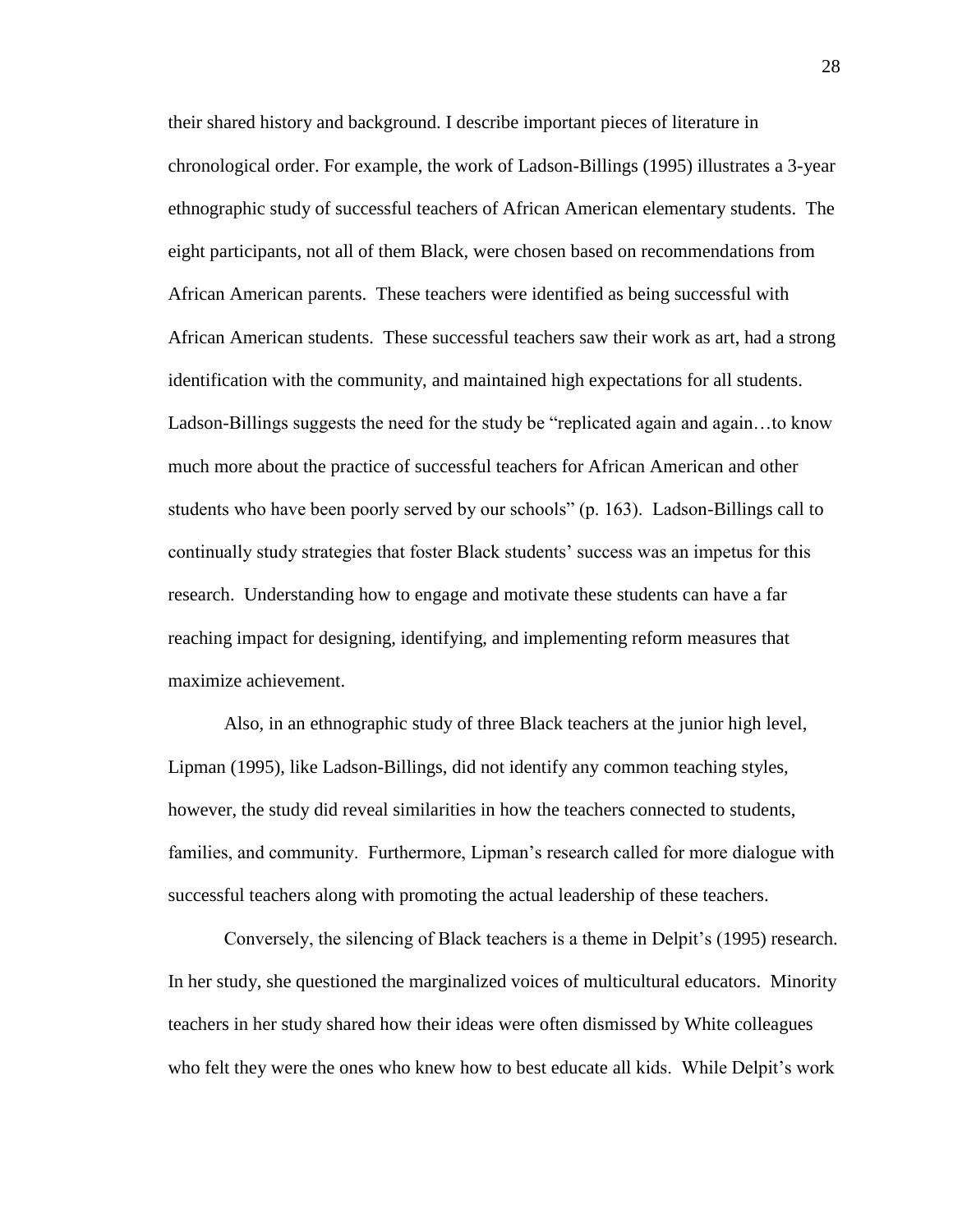speaks to how liberal educators should realize there are other voices and other realities, more research is needed that speaks to what Black teachers have done and can do to successfully advocate for Black students.

Contemporary scholarship about Black teachers is often embedded within larger works about Black education in America. Even though numerous empirical studies (Dee, 2001; Hess & Leal, 1997; Meier, Stewart, & England, 1989) have implied or determined a positive correlation between Black student achievement and Black teachers, the qualitative data which speaks directly to this phenomenon is scant. The silencing of dialogue when it comes to race and culture (Delpit, 1995; Ladson-Billings, 2009), a devaluing of Black educator perspectives (Delpit, 1995), and underhanded oppressive tactics to perpetuate the status quo (Bell, 2003) are all plausible reason for the omission of such research.

Irvine (2003), Lipman (1995), Milner (2006), and Tillman (2004) represent examples of a small cadre of scholars who have made specific references addressing educational relationships between Black teachers and Black students. Without question, Black teacher leaders have a responsibility to all students but they also have what Irvine (2003) calls a "cultural eye" to address the specific needs of Black students. Drawing on 20 years of experience as a teacher educator and professional development educator, Irvine stresses the importance of Black teachers:

To acquire an intimate understanding of African American teachers and, hence, a different view of the achievement gap problem, researchers should raise a different set of questions and consider the problem of African American students' lack of academic success from multiple perspectives. In particular, it is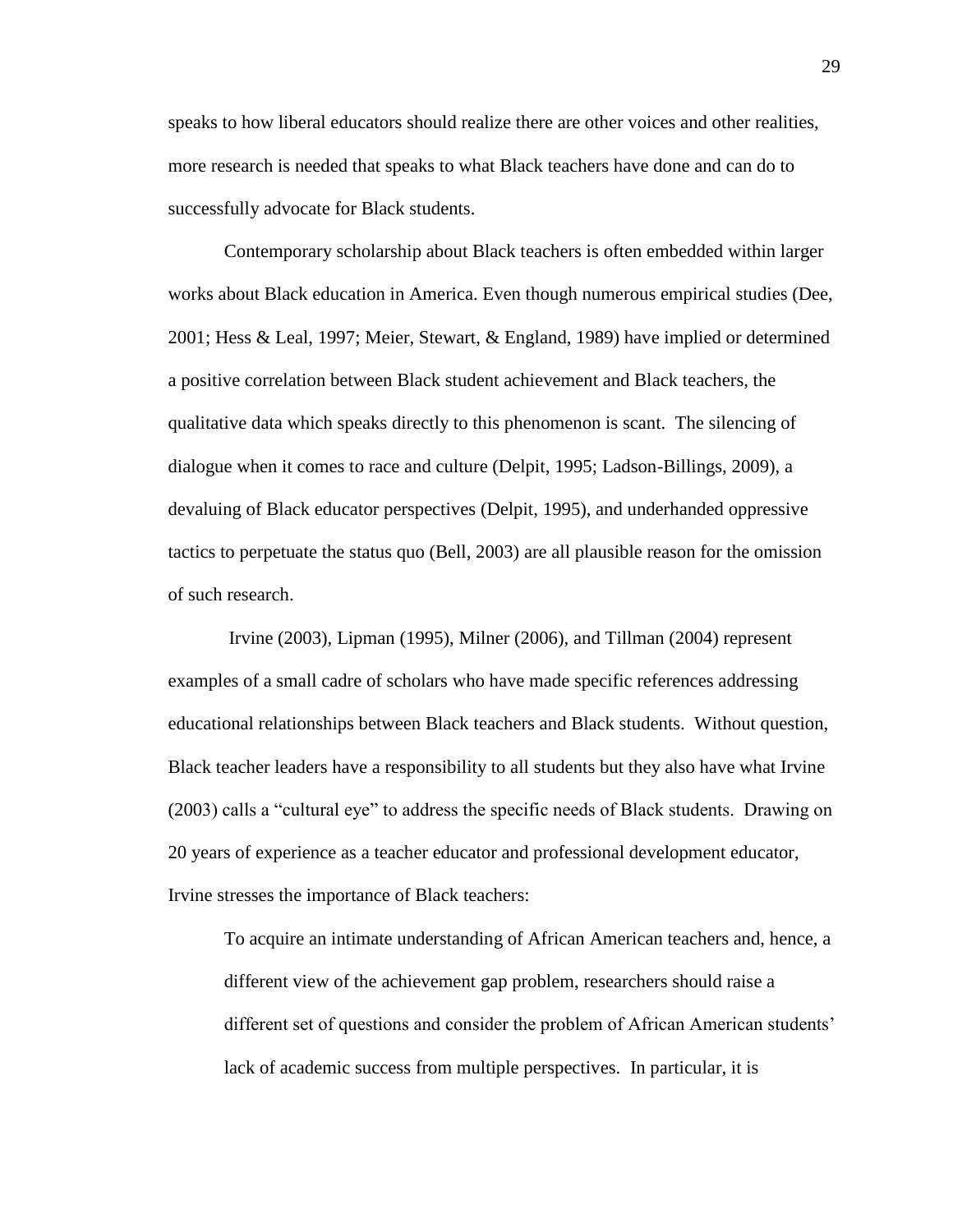imperative that they include the perspectives of African American teachers who teach African American students. (p. 34)

In other words, reform measures which fail to include input from Black teachers who teach Black students are inconclusive. These teachers bring an insider perspective because they identify with Black student learners through cultural connections based on their lived experiences.

Similarly, Lipman (1995) and Tillman (2004) address the need for a greater awareness of the perspectives and practices of Black teachers. Lipman concluded from her ethnographic study of successful Black teachers that "if schools…value students of color and support their academic success and cultural integrity, reformers cannot afford to ignore the knowledge of successful teachers of students of color" (p. 207). In the same way, Tillman stressed that "African Americans must bring their gifts, reclaim the tradition of African American excellence in leadership, and chart a new course for African American education" (p. 301). That is to say, Black teachers who know their legacy of scholarship and achievement are in better position to forge new pathways to improve educational practices for Black children.

Likewise, Milner (2006) describes the unique contribution Black teachers can offer to the decision making process as it pertains to school improvement for Black students. The purpose of his study was to examine teachers' experiences and successes both pre and post desegregation. Rather than interview Black teachers, Milner talks with six education experts about their perspectives on the experiences and impact of Black teachers. The findings revealed similar themes already noted in academic literature which include the need for more Black teachers and more culturally responsive curriculum and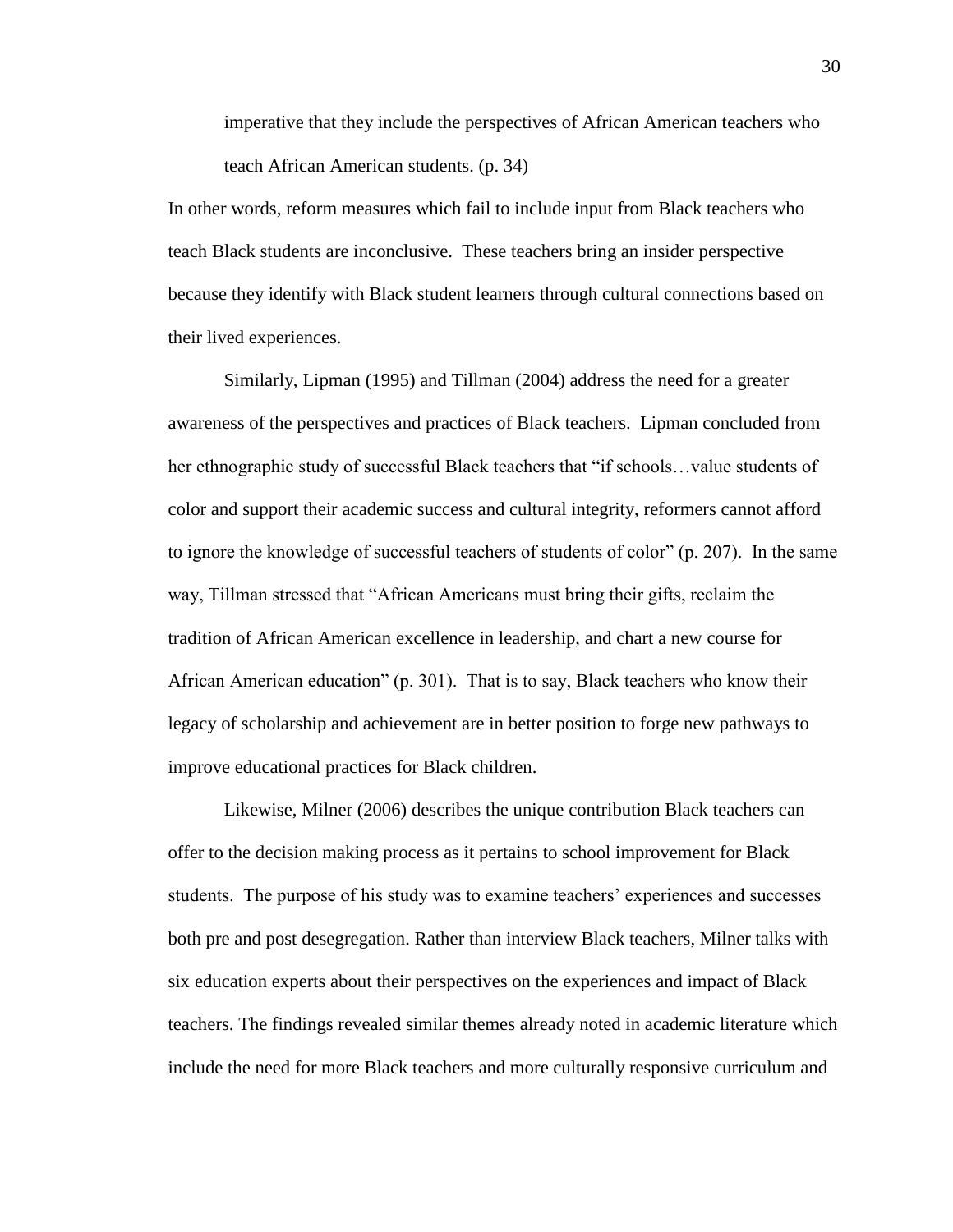instruction as a way of engaging and motivating Black students. Of course, Milner's work could have been more revealing and instructive had he included interviews with Black teacher leaders working in public schools.

The role of Black teachers is important in public schools for all students "because they are role models for all children and they [can] provide positive symbols that counteract negative radical stereotypes" (Tillman, 2003, p. 53). For instance, Hawley (1989) as quoted in Tillman, maintains "The only opportunity many young people will have to experience the lessons that can be best taught in racially integrated learning environments is to be taught by a teaching corps that is racially integrated" (p. 34). It is important to note these scholars are not suggesting other educators shirk their responsibility to Black students; but rather value Black teachers' successes with Black students and learn from them.

#### **The Ethic of Caring in Education**

Scholarly writings often recognize Noddings (1984) as one of the early advocates for an ethic of care framework for educators and their practice (Beauboeuf-Lafontant, 2002; Bass, 2012; Bergman, 2004; Owens & Ennis, 2005). However, historical documents and oral accounts depict Black teacher leaders exercising models of an ethic of care as early as the  $19<sup>th</sup>$  century (Siddle Walker, 1996). Goldstein (2002) explains that foundational to understanding "caring" is the realization that this is not something you are, but something you do; there is more to an ethic of care than "gentle smiles and warm hugs" (p. 9). Caring teachers have value systems that go beyond the disciplines they teach (Ladson-Billings, 2009). These teachers have a strong work ethic and are conscientious about the work they do; they believe in the home and community connection to the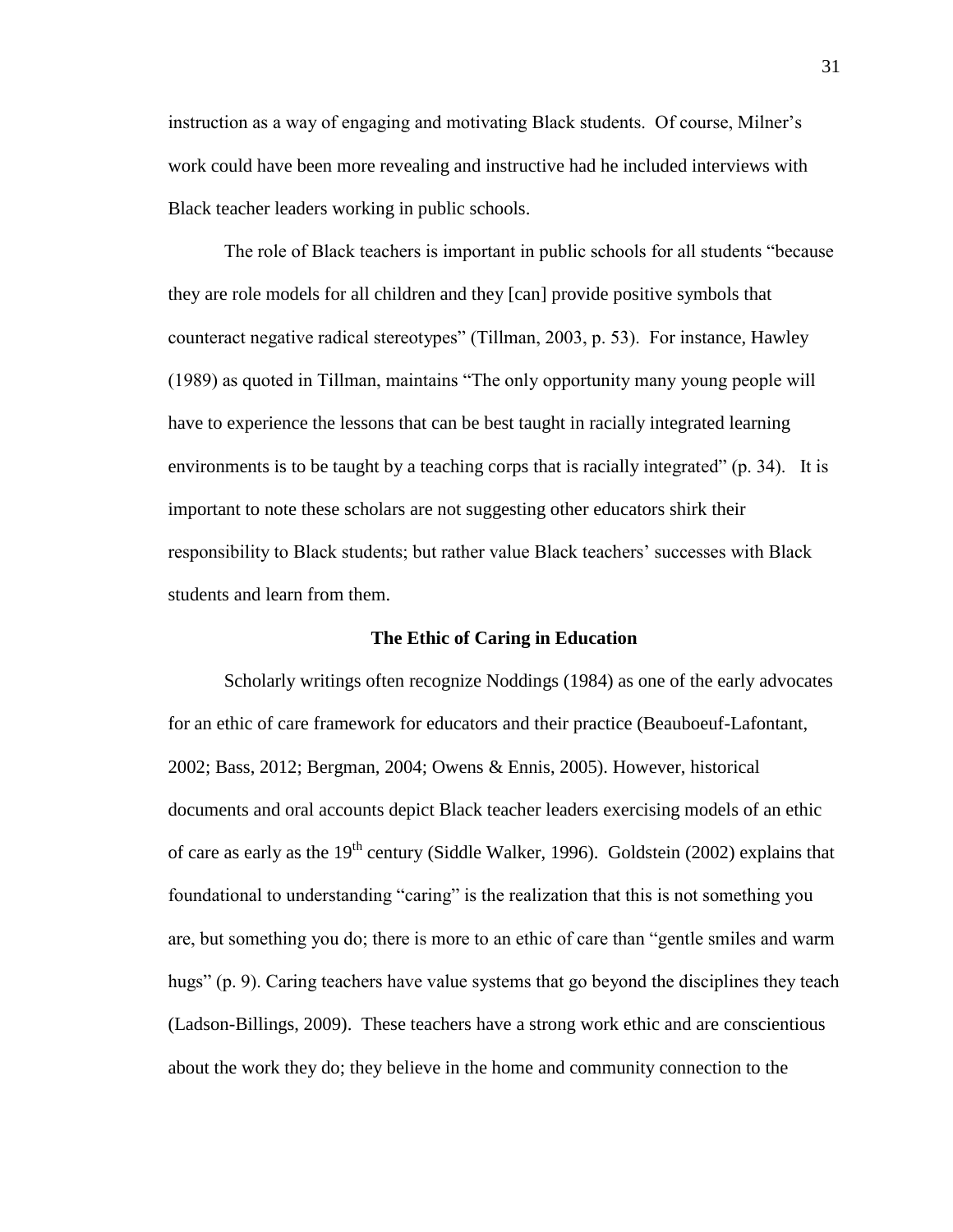school. Teachers who demonstrate care for themselves, their students, the subject matter, and the public good should be the rule and not the exception for every child.

With all that encompasses being a teacher who demonstrates care, scholars acknowledge that constructs for an ethic of caring can be complex (Noddings, 2007; Thompson, 1998). Noddings' (2002) model of ethic of care encompasses several procedural requirements: a) there must be a relationship between the one-caring and the cared-for, in the classroom, the teacher is the one-caring while the students are the caredfor; b) a relationship qualifies as caring when specific objectives are met by the onecaring and the cared-for; c) the one-caring, the teacher, exhibits engrossment, commitment, and a motivational shift. Likewise, the cared-for, the student, plays a role through receptivity providing a response to the teacher.

The teacher is *engrossed* when she validates students by recognizing and valuing their experiences. Through *commitment*, the teacher shows persistence by going beyond the call of duty to care for the student. The teacher must also practice *motivational displacement* in which his/her internal reasons for problem solving are replaced by an understanding of the experience and motivation of the student. Noddings (2002) believes true motivational displacement is not achieved through emotional empathy but through moral obligation to do what is right.

In addition to Noddings (2007) one-caring and cared for roles, she also created a model to ensure the ethics of care are taught in schools. The model for teaching an ethic of care includes four components: modeling, dialogue, practice, and confirmation. Modeling calls for teachers to demonstrate through their behavior how one should care for others. Through modeling, dialogue should emerge to engage students in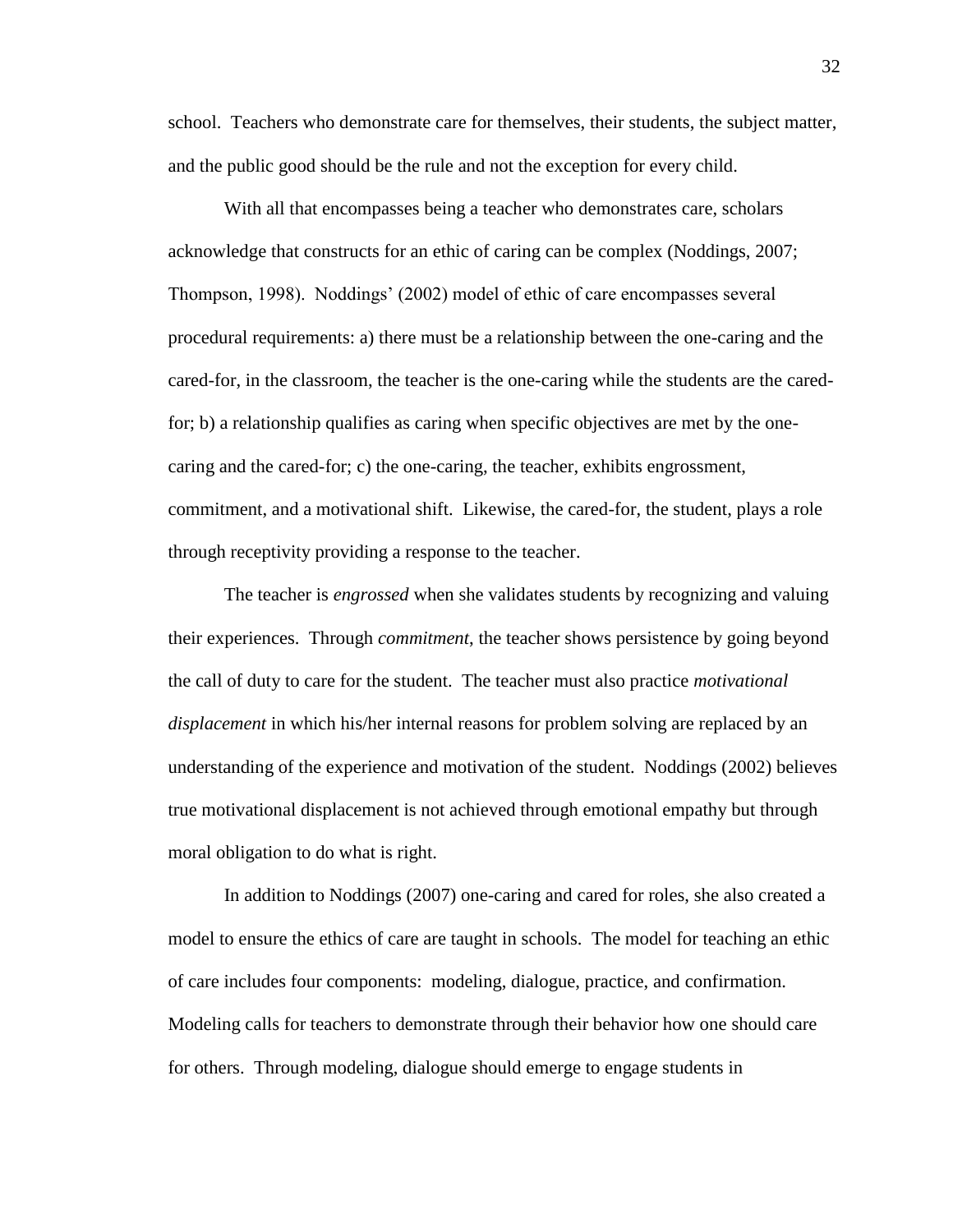conversation and critical analysis about what it means to care. Noddings posits, "if we want to produce people who will care for another, then it makes sense to give students practice in caring and reflecting on that practice" (p. 228). For Noddings, this dialogue is also an opportunity to practice engrossment, whereby the one-caring fully listens to the needs and motivation of the cared-for. Lastly, the one-caring confirms the cared-for by affirming their talents and skills and then encouraging them to grow and develop in these areas.

While Noddings (2007) maintains there is no universal paradigm for an ethic of caring because "cultural and personal differences will result in different manifestations of care" (p. 223), she and others (Gilligan, 1982; Kohlberg, 1975) have frameworks that are often positioned as the standard for morals and ethic of care models. However, their work does not consider the experiences of Blacks in America (Siddle Walker & Snarey, 2004).

Much of the work on contemporary Black teacher leaders practicing an ethic of care is told through a Black feminist lens. For example, Beauboeuf-Lafontant (2002) uses historical and contemporary information to view Black women teachers who practice an ethic of care. From her study, she found three major characteristics of these women. First, they accepted maternal roles by acting as other-mothers during the school day. Collins (1990) explains how in the Black community, other-mothers are women who share mothering responsibilities with biological mothers. Secondly, these teachers were clear about the challenges Black students faced in school and society. Third, these teachers understood that with their commitment to social justice came an ethic of risk. In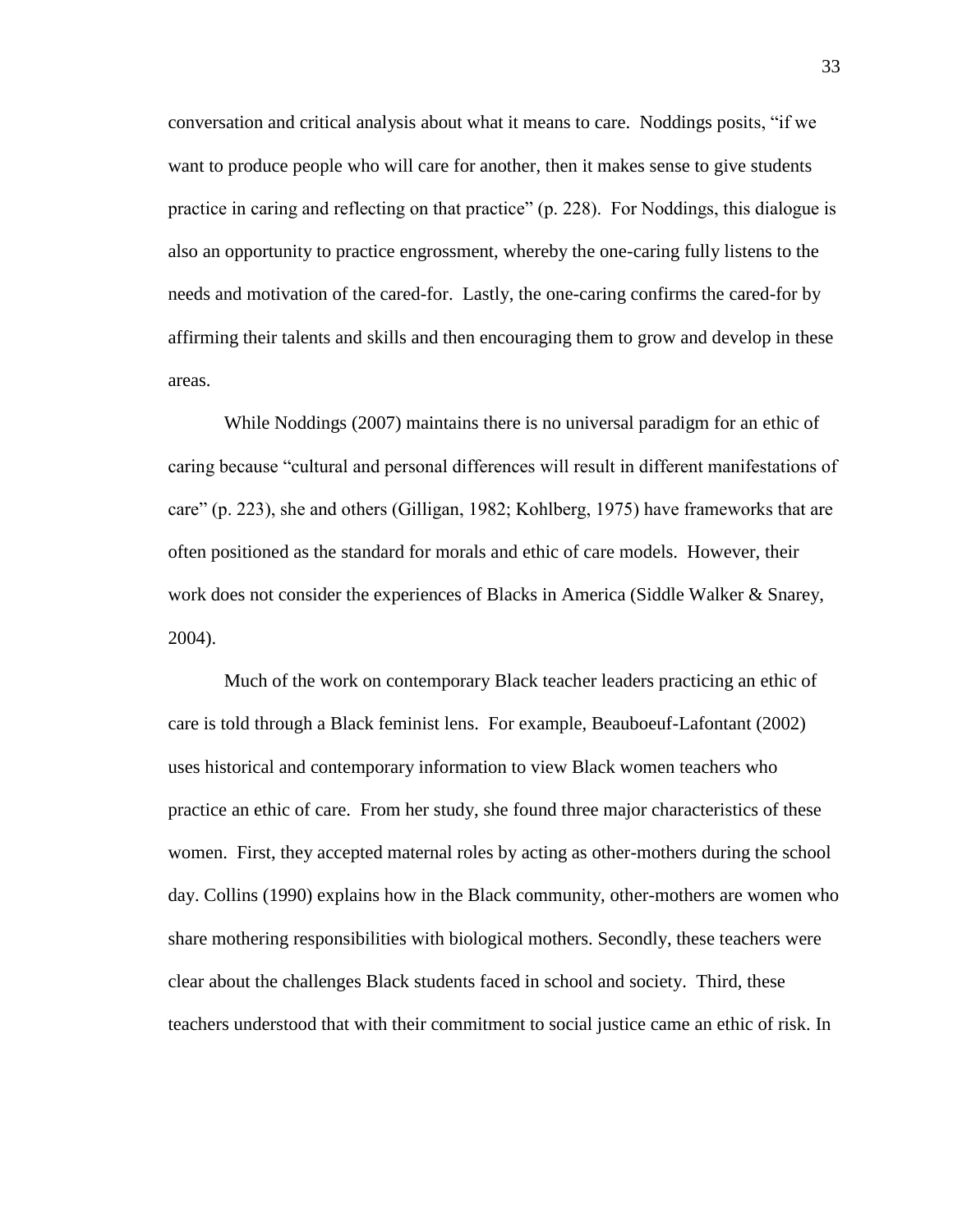other words, these teachers took deliberate risks to care even when challenging realities offered no assurances for success.

Bass (2012) also examines Black teacher leaders' practice of an ethic of care, by conducting a qualitative study of five African American women. Bass used a Black feminist theory framework to examine how the ethic of care was implemented among these school leaders. She collected data through interviews, questionnaires, a focus group, and telephone conversations. Like Beauboeuf-Lafontant (2002) findings, Bass research found these Black women to be maternal and nurturing when interacting with students, and she found these teachers so committed to their work; they often made decisions to help Black students that could potentially cause them to lose their jobs and professional reputations.

The epistemological stance for this qualitative study draws from Siddle Walker and Snarey's (2004) matrix of care and justice. This alternate view of an ethic of care encompassing both care and justice accounts for a multiplicity of Black ideologies. The matrix of care and justice primary values include: 1) race and gender are balanced for liberation; 2) resistance and accommodation operate concurrently for pluralism; 3) religion and ethic merge to foster hope; 4) agency and legacy result in empowerment; and 5) community and individual coalesce for uplift (See figure 1)

Siddle Walker and Snarey (2004), disillusioned by the omission of the Black perspective in Gilligan's (1982) ethic of care and Kohlberg's (1984) ethic of justice paradigms, sought to rework the theories to encompass "African American voice" (Siddle Walker and Snarey, 2004, p. 3). In their research, Siddle Walker and Snarey found the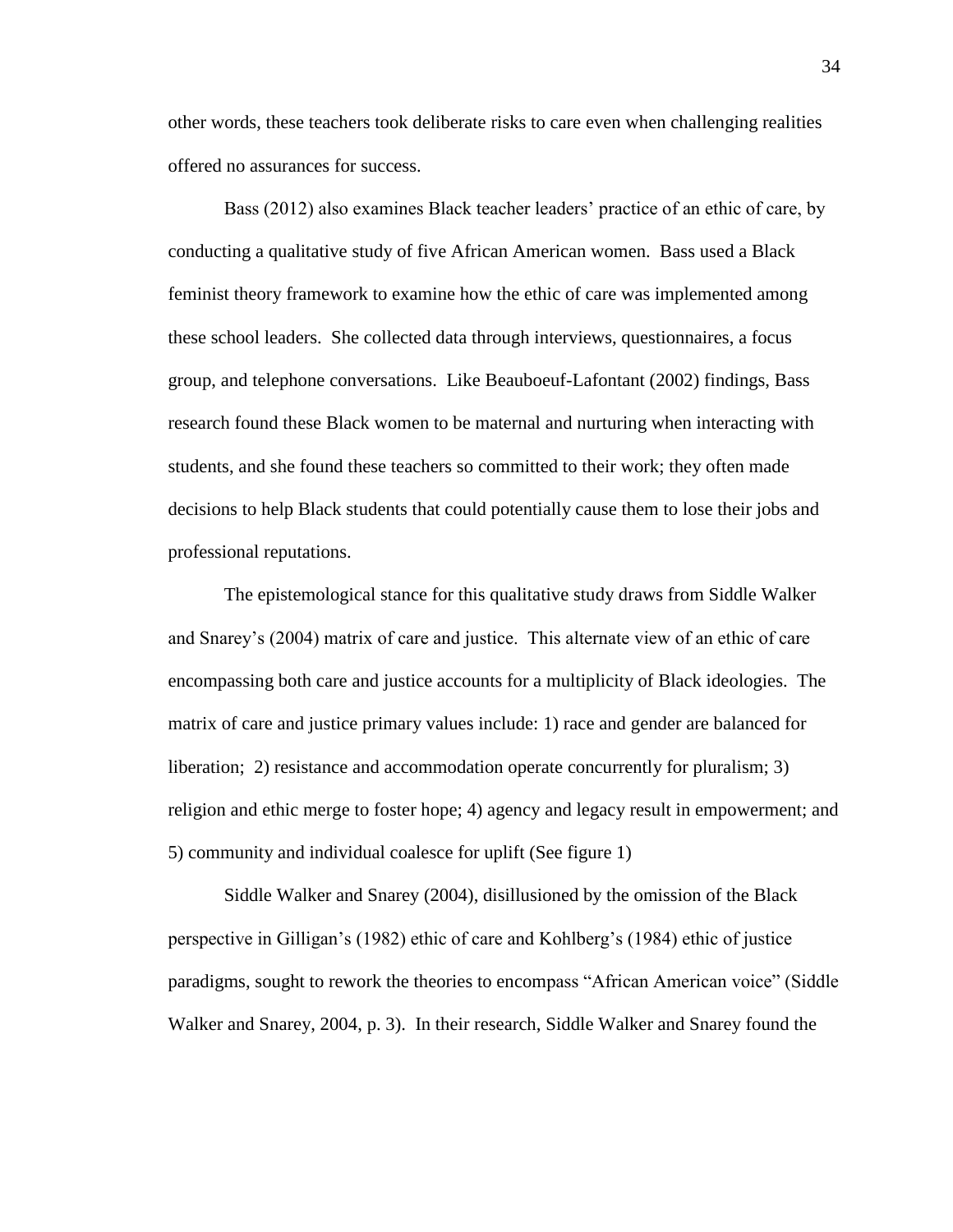Black community deemed both care and justice as essential for their children's educational needs. These researchers note:

Unlike the either-or construction of care and justice that has polarized the moral education debate, for many in the African American community, justice and care are equally yoked and, in effect, form a unified and overarching care-and-justice ethic. An African American ethic seeks both care-fullness and fair-ness, both hand-in-handedness and even-handedness. (Siddle Walker & Snarey, 2004, p. 131)

This objection to "separate care and justice into exclusive stratospheres" (p. 6) resulted in Siddle Walker and Snarey construction of an ethic of care and justice paradigm to include five major virtues, each the result of combining a care and a justice basic value. These care-and-justice values are not presented as binaries but rather as working in tandem to create a union of significant outcomes. These five major virtues include liberation, pluralism, hope, empowerment, and uplift.

#### **School Improvement**

In a room full of educators, school improvement can have multiple meanings. Much of what is characterized and implemented as school improvement reform often constitutes a one size fits all approach (Harris, 2002; Sarason, 2004) oblivious to the needs of specific student populations. hooks (1994) envisions classrooms where students are empowered to be better scholars and live more fully beyond the classroom.

Efforts by the Black community to improve schools for Black students are reflected in the literature to some extent since the passage of laws granting Blacks access to the public school system (Anderson, 1988; Bennett, 1982; Quarles, 1987). Although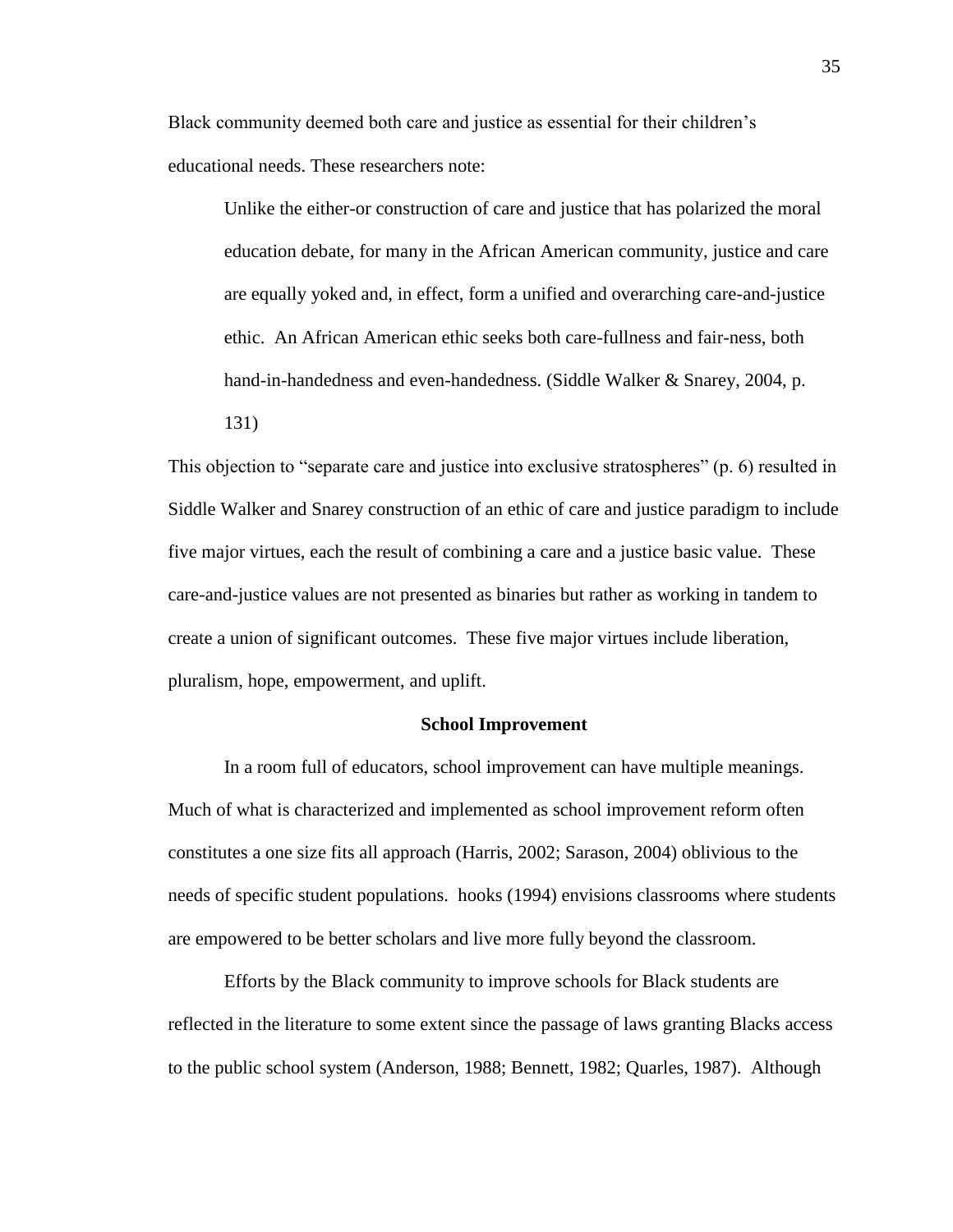these measures have not been specifically labeled school improvement, the goal has been to improve schools for Black teachers and students.

A Black community collective of researchers, teachers, professors, students, preachers, parents, and others have traditionally advocated for social justice and change to support and strengthen educational practices related to Black Americans. Immediately after the Civil War, Perry (2010) described how Blacks organized to establish schools to educate their children and petitioned to make education a protected right. Of these measures, she noted:

They took the issue to African American conventions, wrote articles and editorials in newspapers, held forums, created educational organizations, gave speeches, and eventually, in alliance with radical Republicans at the Southern Conventions, wrote the right to an education in state constitutions… (p. x-xi)

This early advocacy shows how Black Americans have a historical precedence for actively working to improve schools and educational practices for Black students.

During post-bellum, Anderson (1988) recorded how northern White missionaries purposely came south to civilize and educate Blacks who had been recently emancipated from slavery. However, these missionaries were stunned when their efforts and services were rejected. Anderson asserts, "…many ex-slaves had established their own educational collectives and associations, staffed schools entirely with black teachers and were unwilling to allow their educational movement to be controlled…" (p. 8). This early resistance demonstrates how Blacks organized schools, exercised autonomy, and understood the significance of Black teachers educating Black students.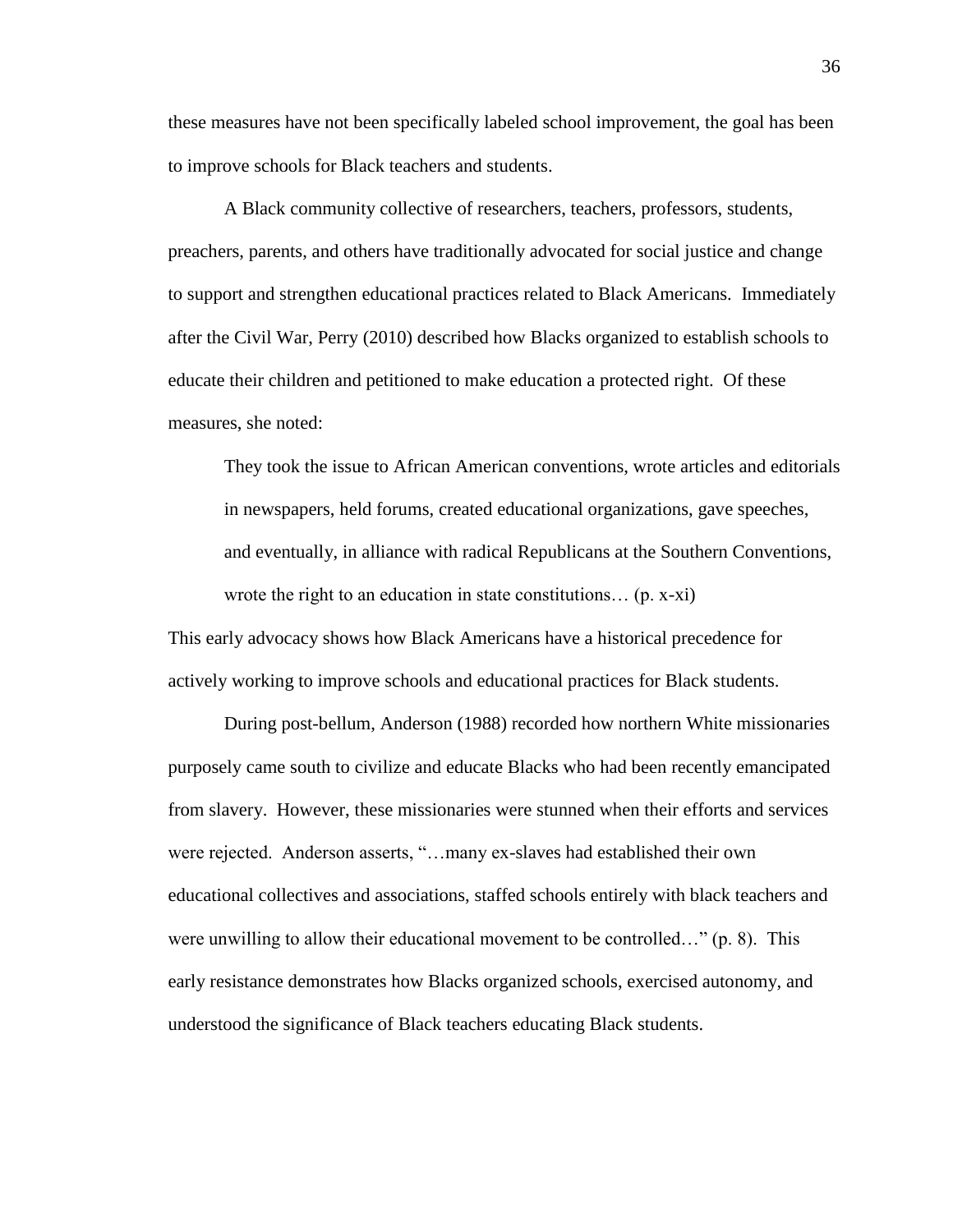Blacks held a firm commitment to education even as they encountered widespread opposition and obstacles to establish and maintain quality educational programs. Black teachers, scholars, and community members rallied together to address issues relating to inadequate school facilities, sub-standard teacher training opportunities, and a limited curriculum. Black communities pooled their resources and talents to build and improve school facilities (Anderson, 1988). Washington (1901) and Du Bois (1968) addressed teacher training through their work in higher education and their public dispute over the best course of action in this area. Furthermore, to address what he found missing in school textbooks, Du Bois wrote and published a Black history magazine for children. Of Du Bois' work to improve schools, Provenzo (20020 wrote:

Du Bois was ever the innovator and attempted to not just affect the policy of Negro schools, but also the content of their education. On an informal level in 1920, he began publishing a children's magazine, *The Brownies' Book*. He did so because of his belief that black children were introduced in their textbooks, to the world too much in terms of white culture and society. (p. 15)

Du Bois' creation of the *Brownies* publication in 1920 to address the dearth in Black history he saw in schools is a pre-cursor to the push for more culturally relevant and responsive educational practices.

In the 60s, Gay (2004) explained some Blacks engaged in the fight for equal rights "turned their attention away from the courtroom and street protests to the classroom and the curricula that were being taught" (p. 198). She maintained these activists focused on drawing attention to school curriculum which often omitted or inadequately represented Blacks and other racial groups. The work of these 60s activists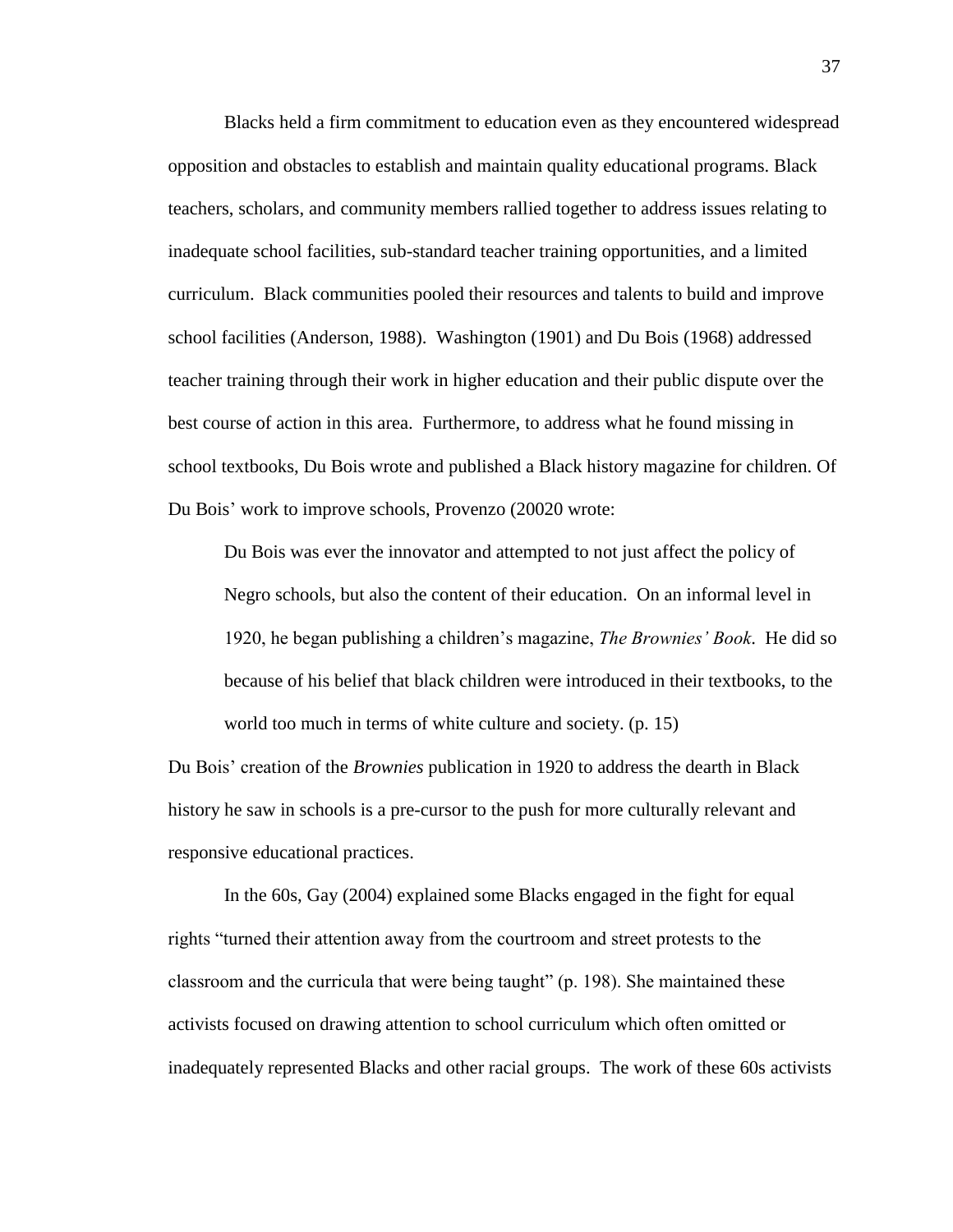and the aforementioned early examples of school improvement solidify what Watkins (1996) described as "the rich intellectual tradition and practices in the protracted battle to provide, reform, and improve the schooling and education of African Americans" (p. 5). Hence, Black Americans commitment to improve schools for Black students has roots that date back more than a century.

At first sight, literature by Black authors regarding school improvement may seem scarce, however, these researchers often describe such initiatives using terms like culturally relevant teaching (Ladson-Billings, 1990), engaged pedagogy (hooks, 1994), teacher voice (Delpit, 1995), multicultural education (Banks, 2001), and culturally responsive pedagogy (Gay, 2000). These scholars and others offer a plethora of research and literature addressing successes and challenges of Black students and Black teachers. However, many of these views highlighting culturally specific approaches for Black students are often ignored in mainstream school improvement policies.

#### **Gap in the Literature**

This literature review examines research and scholarship focused on Black teacher narratives in America. Concerns about the missing voices of Black teachers in educational reform emerge in the literature in the 1990's and have remained a recurring theme among scholars. This gap reveals the need for ongoing research to document the voices, knowledge, and practical experience of Black teacher leaders to bolster educational practices for Black students. Contemporary scholarship about Black teachers is often embedded within larger works about Black education in America, therefore, studies that give space to document firsthand accounts of contemporary Black teacher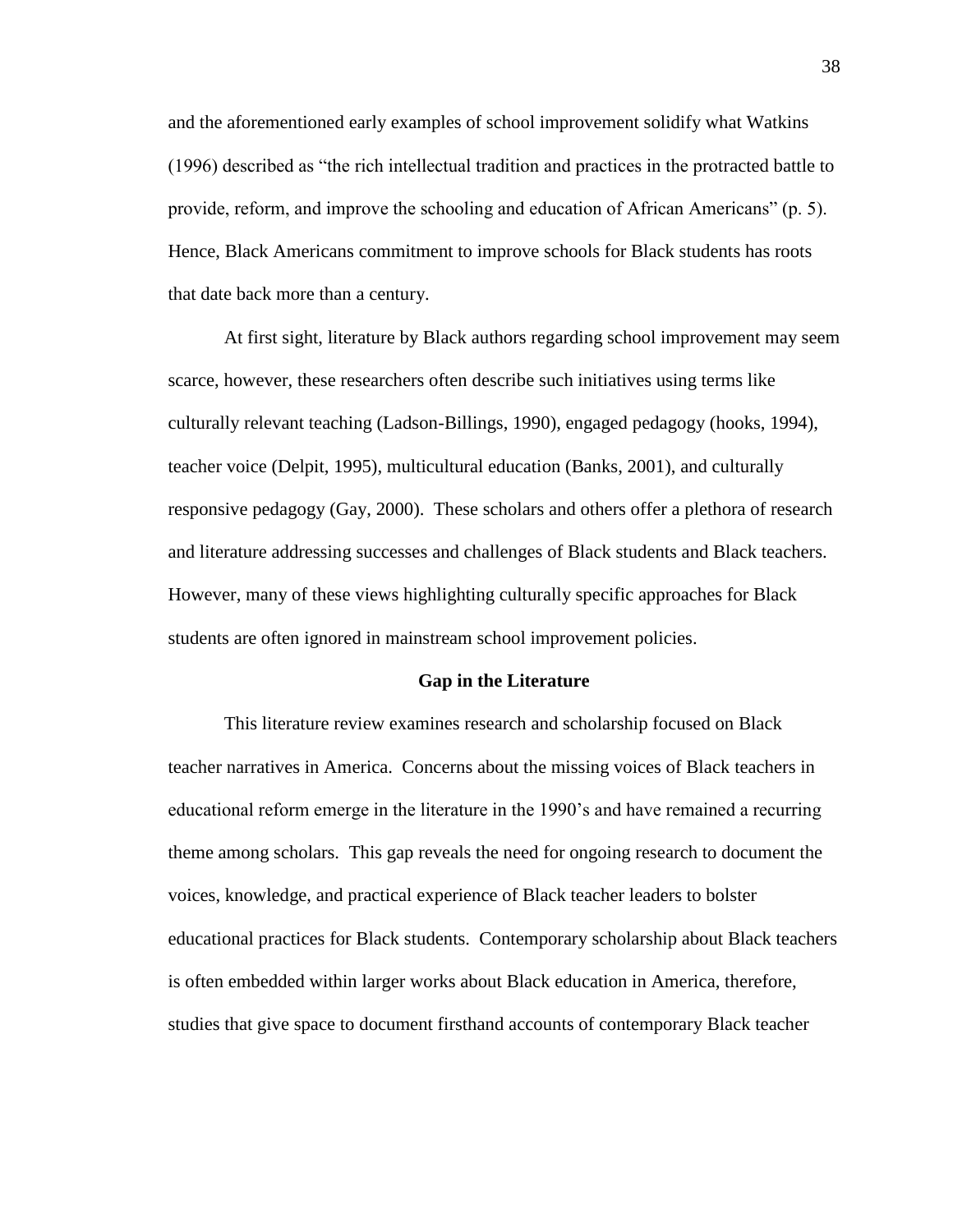leaders are relevant. By focusing on Central Texas Black teachers, the study also addressed a gap found in narratives missing from this geographic region.

In addition to building on current scholarship by studying the voices, knowledge, and practical experiences of Black teacher leaders, the study examined the role of educators through an epistemological lens that draws from Siddle Walker and Snarey's (2004) matrix of care and justice primary values. Chiefly, ethic of care research has focused on the work of female teachers; however, this research looked at how both Black male and Black female teachers practice an ethic of care and justice.

## **Summary**

The present chapter outlined a review of literature relevant to the study. The literature was discussed in five sections: The background and context for the study, the history of Black teachers in education, Black teacher roles, the ethic of caring in education, and school improvement. The gap in the literature was identified by highlighting the need for Black teacher narratives to document their voices, knowledge, and practical experience to bolster educational practices for Black students. In the following chapter, chapter three, I provide a detailed description of the methodology for this study.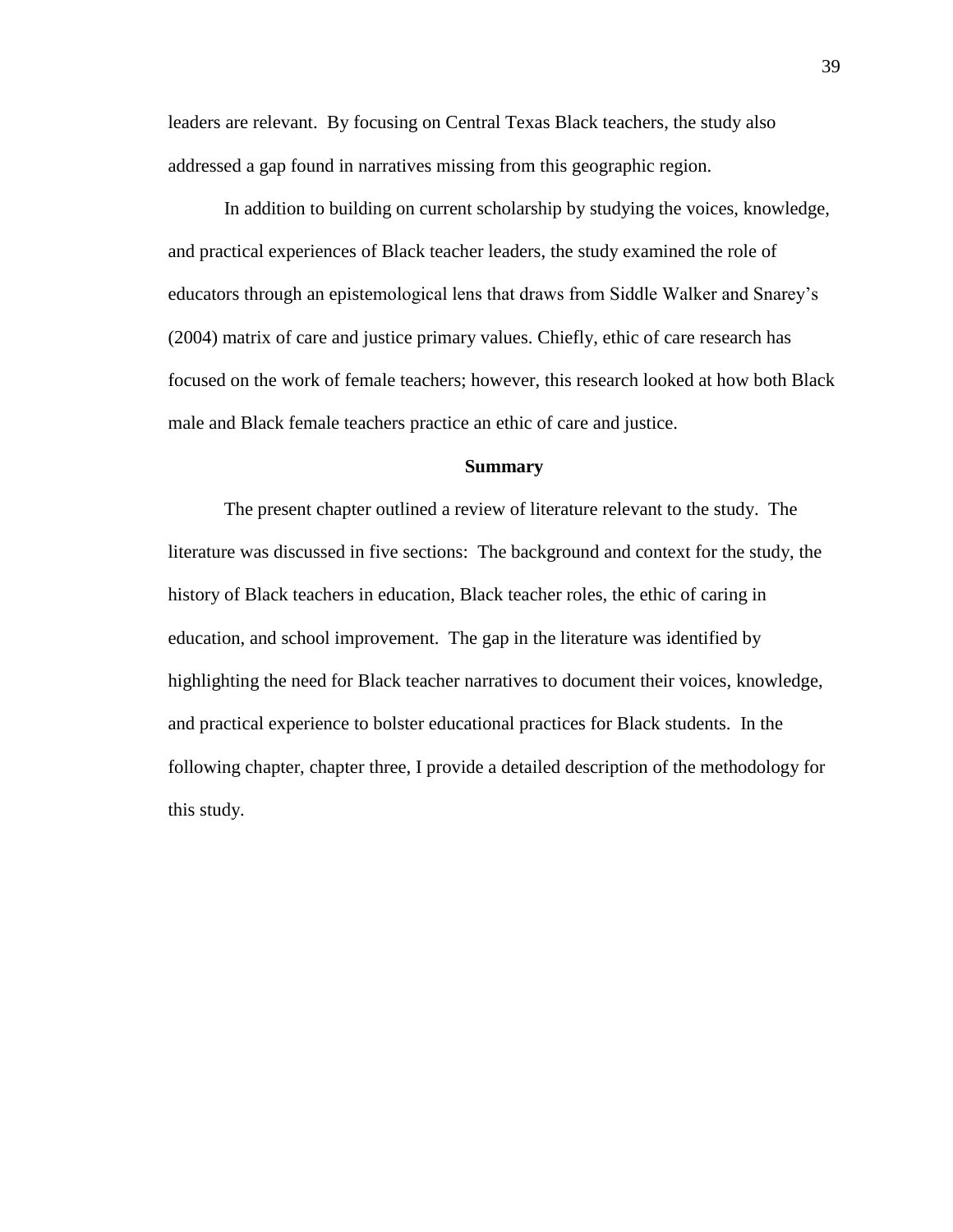# **CHAPTER III**

# **METHODOLOGY AND OVERALL STUDY DESIGN**

This dissertation followed a *case study* methodology for data collection and analysis, and for writing study findings (Merriam, 2009; Patton, 2002). A "case study is defined by interest in individual cases… It draws attention to the question of what specifically can be learned from the single case..." (Stake, 1994, p. 236). Qualitative case studies seek to chronicle descriptions of a particular aspect of a phenomenon, in this case what it means to be a Black teacher leader and the type of work it entails. The goal was to uncover meaning and create a deeper understanding of the lived experiences of the four Black teacher leaders participating in the study, Sharon Dunbar, Jackie Reese, Raymond Watson, and Malcolm Wright, II (pseudonyms).

As Merriam (2009) explains, "The case study offers a means of investigating complex social units consisting of multiple variables of potential importance in understanding the phenomenon. Anchored in real-life situations, the case study results in a rich and holistic account of the phenomenon…" (p. 50-51). Delving into the personal and professional journeys of the four participating teachers was a complex task. In exploring what it means to be a Black teacher leader and the work these teachers do, it is important to consider not only their practice in schools but also the forces that affect their work. In addition, the case study can be a *multisite case study* (Merriam, 2009) when the participants come from different institutions but share a common bond and common

40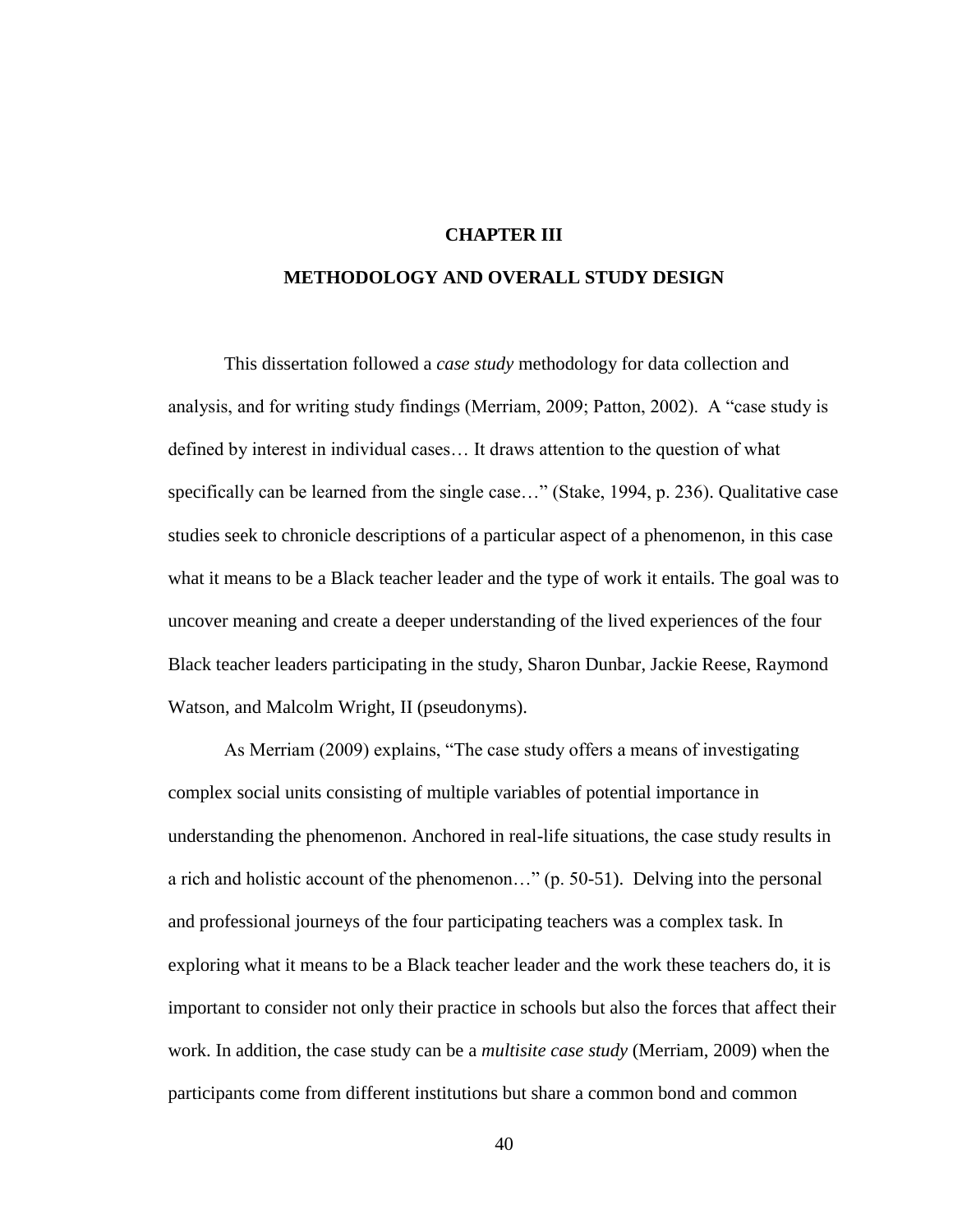characteristics that allow for cross-comparison, similar to the participants in the present study.

Using a framework rooted in Siddle Walker and Snarey's (2004) matrix of care and justice primary values, the research illuminates the experiences of Black teacher leaders who strategically work within the school system to address the specific needs of, and bolster educational practices for Black students. The research questions that guided the study include:

- 1. How do four Black teachers teaching Black students utilize and demonstrate an ethic of care and justice as described by Siddle Walker and Snarey (2004)?
- 2. What are the journeys of these four Black teachers in their becoming teacher leaders?
- 3. What ontological perspectives do they hold, and what is the effect on the work they do?
- 4. What are their experiences working with schools, colleagues, administrators, Black students, and community members?
- 5. What stories illustrate their successes and challenges advocating for the education, learning and achievement of Black students?

By exploring answers to the aforementioned research questions I was able to recreate the narratives of contemporary Black teacher leaders as a case study (Denizen and Lincoln (2008). The qualitative researcher implementing a case study can use a variety of data collection techniques to "uncover meaning, develop understanding, and discover insights relevant to the research problem" (Merriam, 2009, p. 86). In this case, individual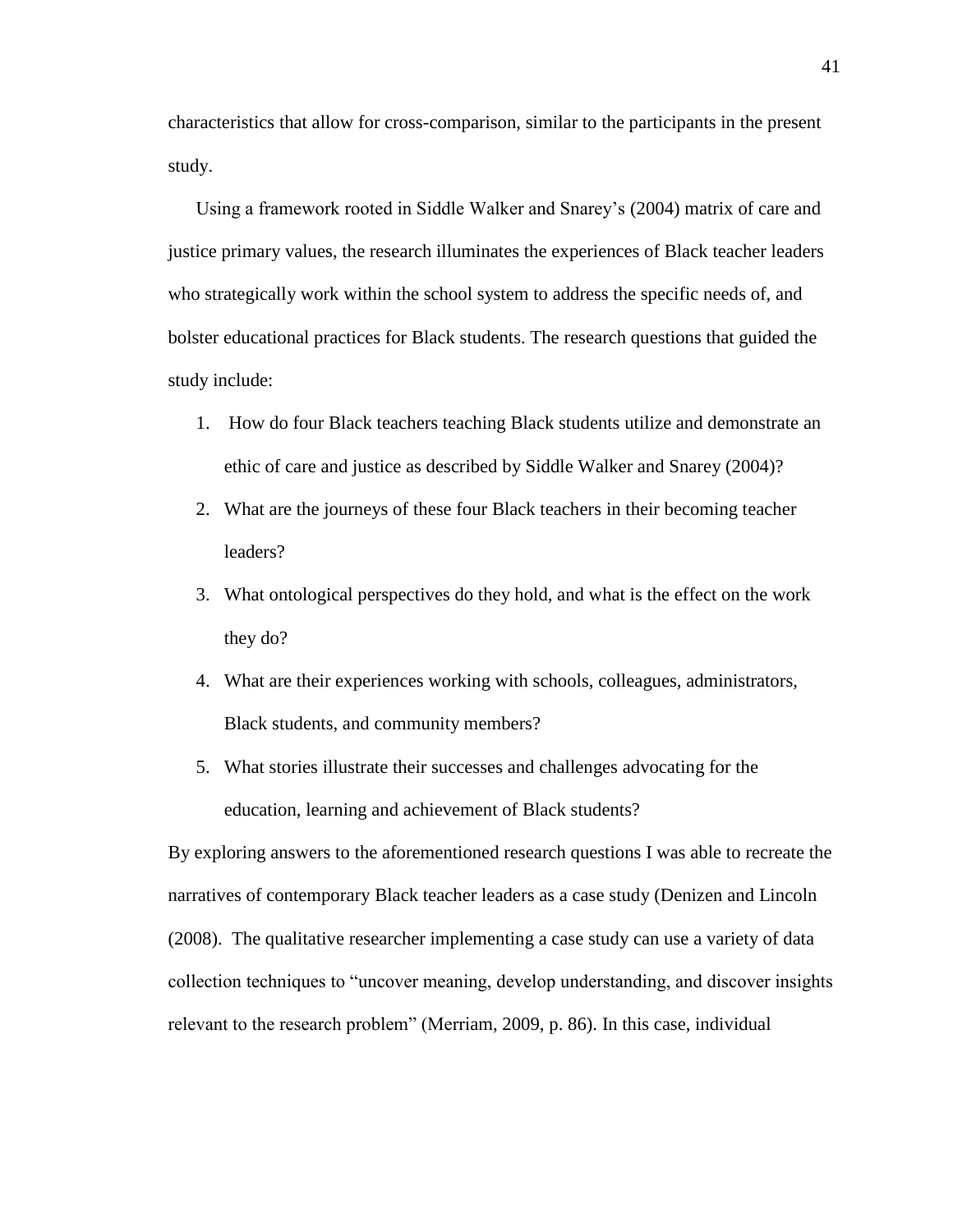interviews, a group interview, and the researcher's journal served as data collection sources.

# **Care and Justice Primary Values Framework**

The epistemological stance for this qualitative study draws from Siddle Walker and Snarey's (2004) matrix of care and justice primary values. These researchers envision the ethic of care through a lens that takes into account the Black lived experience. The care and justice primary values presented in the matrix are: 1) race and gender are balanced for liberation; 2) resistance and accommodation operate concurrently for pluralism; 3) religion and ethic merge to foster hope; 4) agency and legacy result in empowerment; and 5) community and individual coalesce for uplift. Within each component of the matrix, there are two values – one representing care and one representing justice. These care-and-justice values are not presented as binaries but rather presented as elements working together. Liberation, pluralism, hope, empowerment, and uplift are the result of the collaborative care and justice values (See Figure 3.1)

This matrix of care and justice primary values served as the framework to analyze the narratives of four Black teacher leaders and provide answers to the research questions. According to Merriam (2009), the names of the categories to present study findings can come from three sources: The researcher, the participants, or sources outside the study such as the literature and theoretical framework. In this case, the ethic of care and justice primary values framework served as the lens to recreate the participants' narratives and report study findings.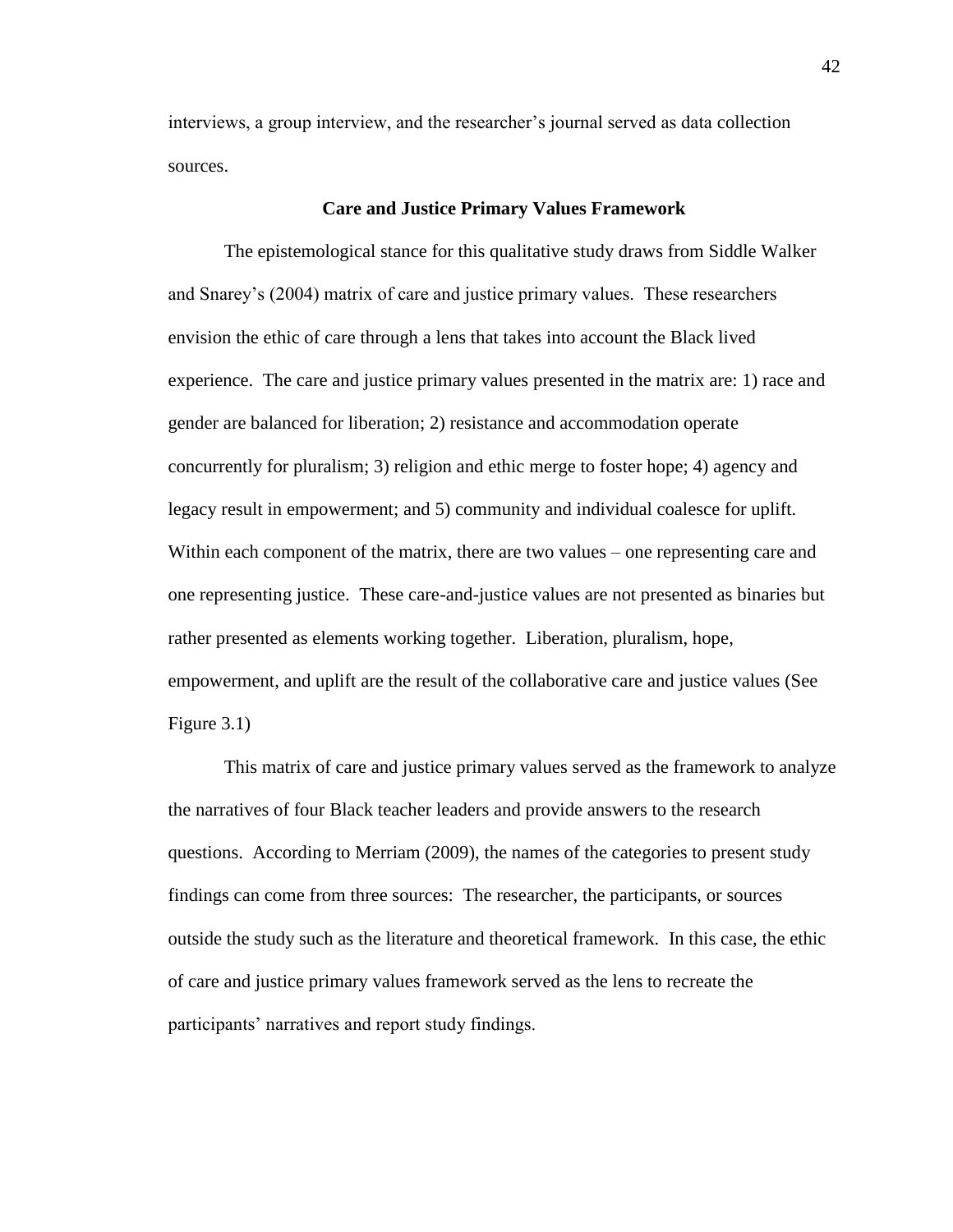|                 |                                   |                                             |                                 |                                      | Community            |
|-----------------|-----------------------------------|---------------------------------------------|---------------------------------|--------------------------------------|----------------------|
| Community       |                                   |                                             |                                 |                                      | $^{+}$<br>Individual |
| a               |                                   |                                             |                                 |                                      | Uplift               |
| Agency $b$      |                                   |                                             |                                 | $Agency +$<br>Legacy:<br>Empowerment |                      |
| Religion $a$    |                                   |                                             | $Religion +$<br>Ethics:<br>Hope |                                      |                      |
| Resistance<br>b |                                   | Resistance +<br>Accommodation:<br>Pluralism |                                 |                                      |                      |
| Race <i>b</i>   | $Race +$<br>Gender:<br>Liberation |                                             |                                 |                                      |                      |
|                 | Gender $a$                        | Accommodation<br>b                          | Ethics $b$                      | Legacy $a$                           | Individual b         |

# **Figure 3.1. Matrix of Care and Justice Primary Values: Five Developing Virtues**

(*a* Care theme, primarily; *b* Justice theme, primarily)

# **Liberation: Race + Gender**

Race and gender are balanced for liberation; by realizing race and gender are not subordinate to one another, the Black community collectively seeks liberation. Black teacher leaders understand the importance of sharing their knowledge about how to gain freedom from psychological and other oppressive tactics. These teachers work in schools and communities to help Black students become critical thinkers and problems solvers in order to claim their personal freedom.

# **Pluralism: Resistance + Accommodation**

Resistance and accommodation operate concurrently for pluralism; Blacks in America have relied on both resistance and accommodation to challenge dominant culture ideologies and practices. Siddle Walker and Snarey (2004) maintain that Blacks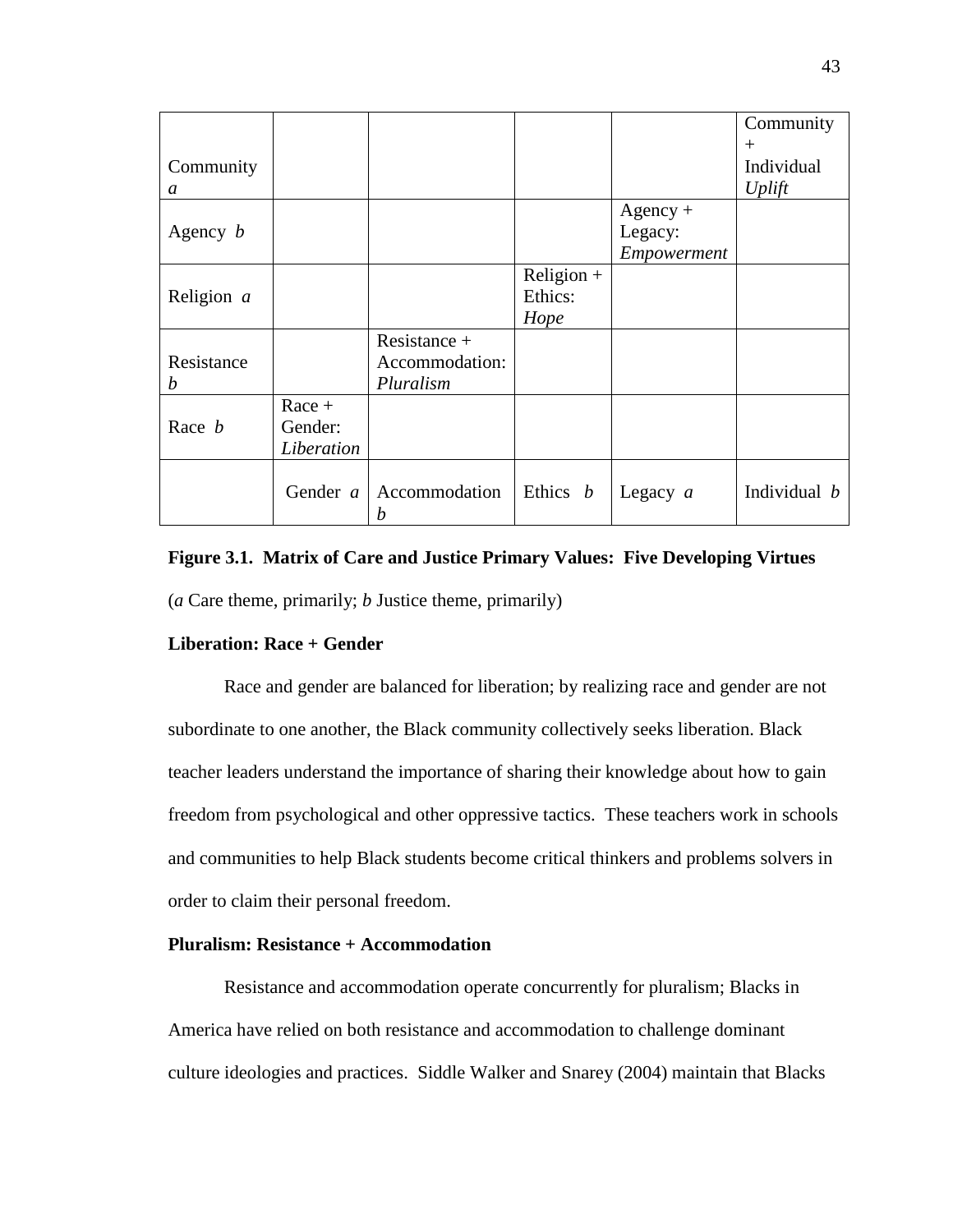have learned to simultaneously oppose and accommodate in order to survive and make gains. Likewise, Black teacher leaders recognize that to successfully navigate school politics, they must employ both resistance and accommodation strategies. These teachers collaborate with others and work as advocates to advance caring and fair relationships and practices for Black students and their school community.

## **Hope: Religion + Ethics**

Religious beliefs and ethics merge to foster hope. Historically, most Black Americans have been resolute in their religious beliefs and convictions (Milner, 2006). Therefore, attempts to grasp the Black lived experience without recognizing religious views are rendered incomplete (Siddle Walker & Snarey, 2004). As such, in Siddle Walker and Snarey's (2004) ethic of care and justice framework, religion is not subordinate to moral ethic as presented in mainstream ideology. Combined, religious beliefs and ethics represent hope. This hope symbolizes their vision for creating and implementing better educational practices and settings for students. Hope anchors Black teacher leaders staying power to educate future generations of Black Americans in sometimes hostile and oppressive environments.

#### **Empowerment: Agency + Legacy**

Agency and legacy result in empowerment. Persons with agency have the capacity and ability to act and influence their lives and environment (Bray, 2011). For Siddle Walker and Snarey (2004), even though Blacks have been handed a legacy that includes oppression, they have used their agency to empower themselves and their community. Although school politics and other demeaning legacies may threaten to derail the learning environment for Black students, Black teacher leaders exert agency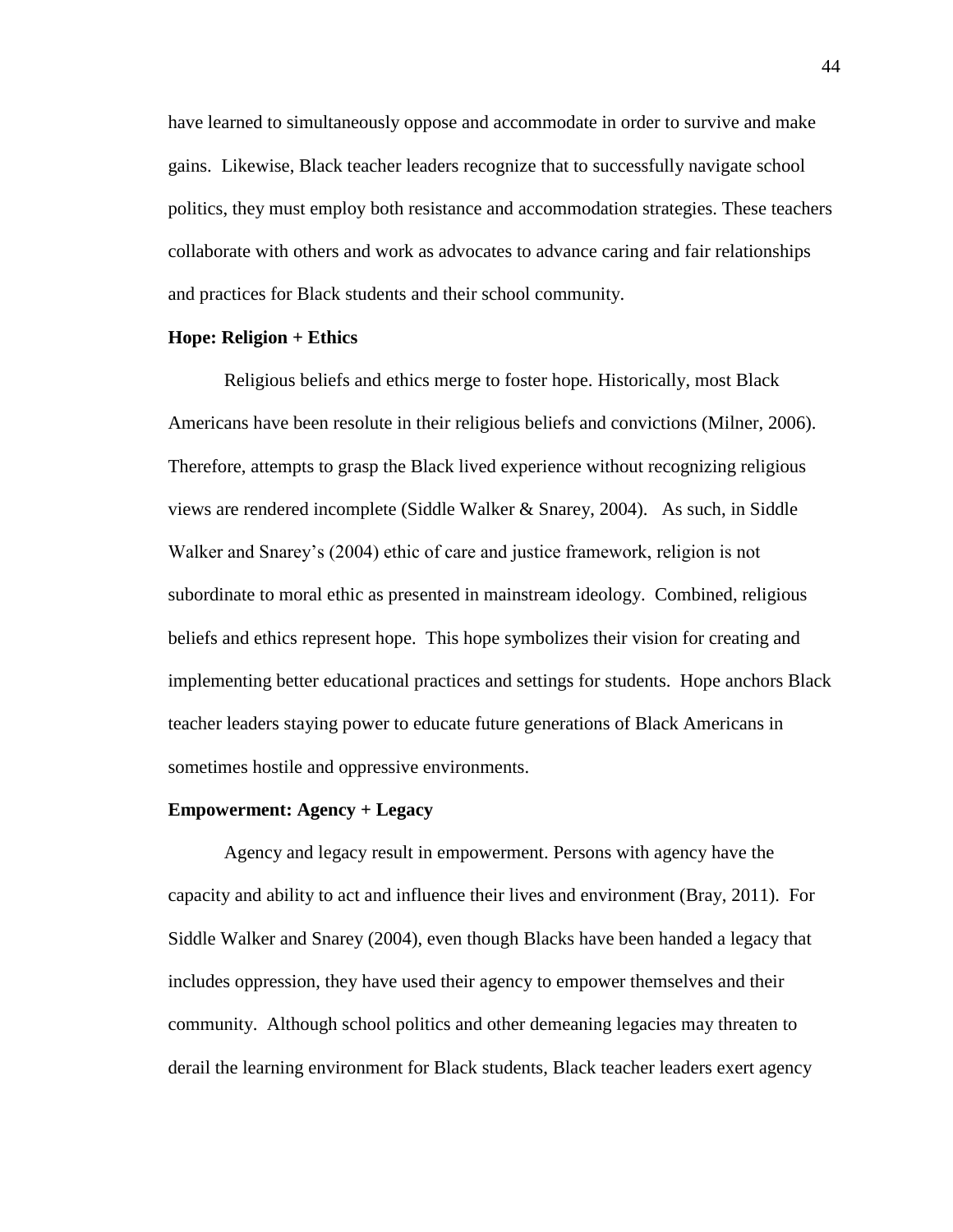and are not afraid to address the needs of Black students. This work empowers Black students directly and the Black community indirectly.

## **Uplift: Community + Individual**

Community and individual coalesce for uplift. As Siddle Walker and Snarey (2004) put it, "to care for the group is to care for the self, and to care for the self is to care for the group" (p. 136). Together individual values and community coalesce to uplift the Black race. Traditionally, Black Americans have been taught to help their communities and the community is encouraged to celebrate the uniqueness and accomplishments of the individual. Black teacher leaders have a special stake in the well-being of Black students because each individual success contributes to community uplift (Milner, 2006).

## **Four Black Teacher Leaders and Their Schools**

This study took place in a major city and surrounding suburban area located in Central Texas. The population for the area under study is estimated at 870,000 people (U.S. Census, 2011). Of this total, approximately 11% of these citizens are Black Americans. This setting is characterized by a robust business and technology community, eclectic art venues, an abundance of resources aimed to support physical fitness, universities, and environmentally green values. Specifically, the participating Black teacher leaders' classroom and community experiences in relation to their work at four schools served as the setting for the study. It is important to highlight that the study participants, the institutions, and places for the study were assigned pseudonyms to protect the identity of the participating Black teachers.

During informal conversations with administrators, teachers, and members in the community, I was able to identify four teachers as potential participants for the study.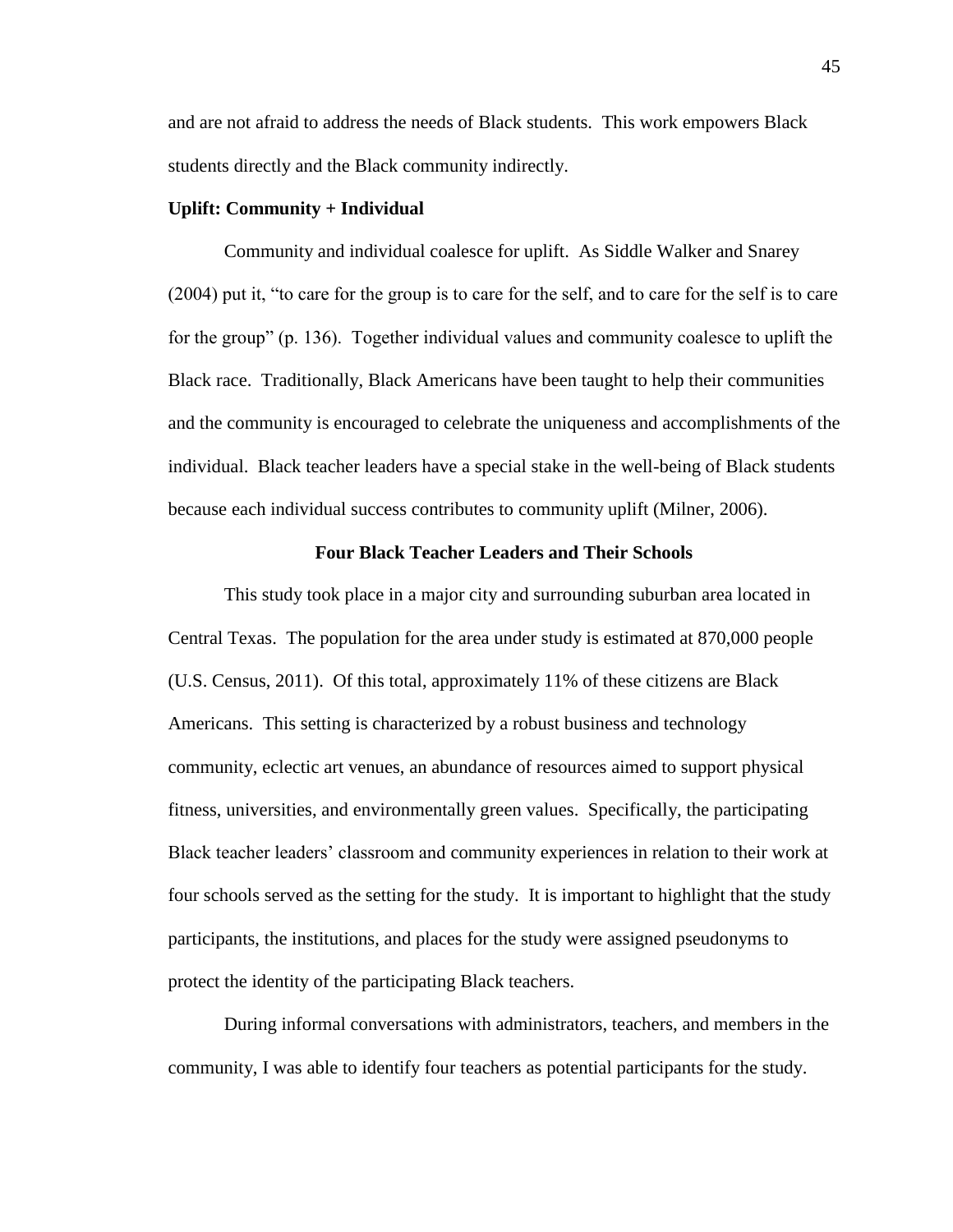These teachers were often described and observed exhibiting the characteristics of a Black teacher leader. As explained in chapter one, a Black teacher leader embodies characteristics conducive to addressing the specific needs of Black students. These teachers are respected educators, knowledgeable about Black culture, and known for openly advocating for Black students. Black teacher leaders work in collaboration with others seeking Black students' well-being, learning, and achievement. The teachers identified to participate in the study served as key informants for the research. Patton (2002) describes key informants as those who are knowledgeable about the topic under study. Furthermore, this qualitative methodologist maintains that key informants are able to speak to their experiences in ways that will provide insight about the emic perspective, the insider point of view and experience. The selection process for identifying the key informants is what Patton (2002) calls "intensity sampling"; with intensity sampling, information-rich cases are selected to "elucidate the phenomenon of interest" (p. 234). Two male and two female Black teachers participated in the study. At the time I conducted the study, these participants were teaching in the classroom working at different educational levels in the public school system, elementary, middle, and high school settings. The teachers' service ranged from six to eighteen years of classroom experience. They have firsthand knowledge and experience and understand the need to address specific issues related to Black students. These teachers have demonstrated leadership in their schools and communities to advance Black culture.

#### **Sharon Dunbar**

Sharon and her family came to Texas from Louisiana after Hurricane Katrina. She is a stylish petite woman who exudes confidence. She is in her mid-forties and has taught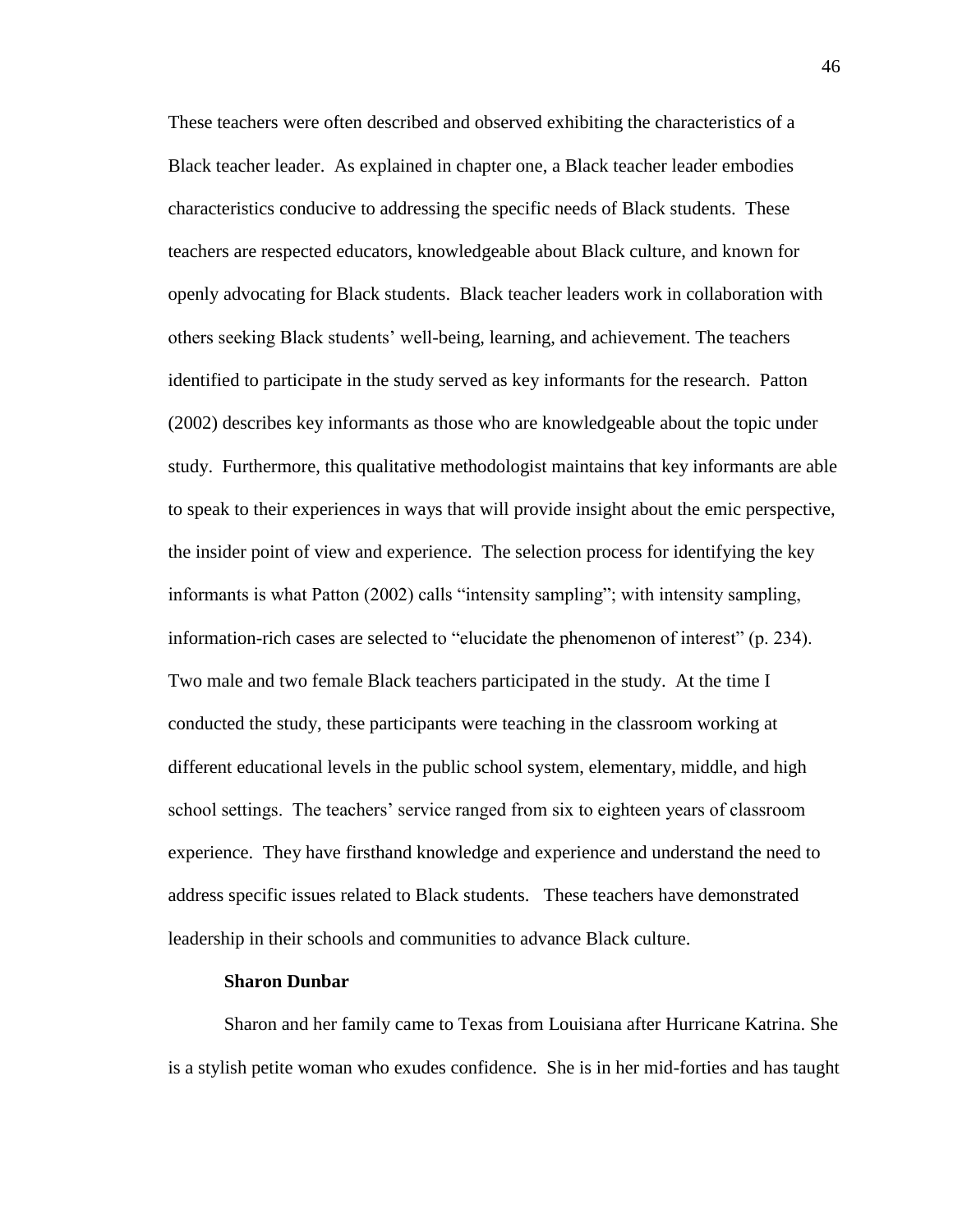at both the elementary and middle school levels. She has been teaching for 17 years and was working at Canyon Creek Middle school at the time the study was implemented. This is a suburban school that has seen significant growth in the last ten years. In the 90's Canyon Creek residents organized and retained a lawyer to block developers wanting to build apartments and affordable homes surrounding their neighborhood. Residents were ultimately unsuccessful and zoning changes resulted in a proliferation of low-income apartments and duplexes. An influx of low-socio economic students, mainly Black and Hispanic has meant an increase in teacher and staff job postings. However, Black and Hispanic parents complain that the school's administrative team does not do enough to diversify the staff in order to meet the needs of the changing student population.

### **Jackie Reese**

Jackie grew up in a rural Texas town and is in her mid thirties. She was a Teaching Assistant (TA) for 10 years and has taught elementary for 6 more years. Jackie has a dazzling smile and warm personality. She grew up as a middle child in a family of six kids. She was working as a  $1<sup>st</sup>$  grade teacher at Tillman Elementary, which was established during the fifties to educate the city's Black student population. The school boasts many successful graduates. The area surrounding the school is the prototype for many gentrified neighborhoods in this country. Once a predominately Black area, the neighborhood is now home to many White urban professionals. Tillman has seen a decline in enrollment over the years because White neighbors do not allow their kids to attend school with the 300 Black and Hispanic kids who live in the projects near the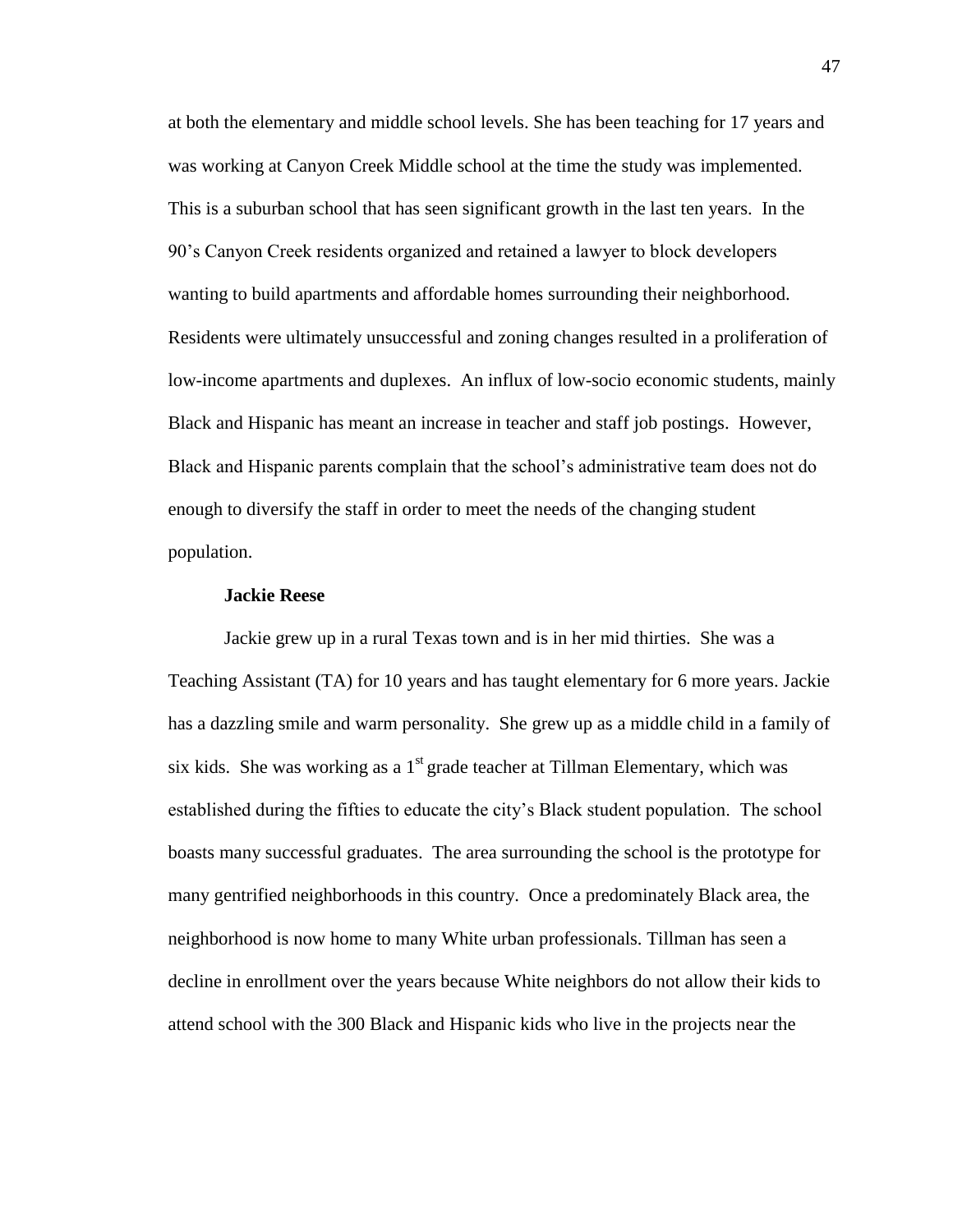school. The once predominately Black school now has about 25 percent Black students and 75 percent Hispanic students. The school grounds are beautifully maintained.

## **Raymond Watson**

Raymond is in his forties and has been coaching high school football for almost twenty years. Ray attended college on a football scholarship. Although his stature bespeaks that of a tough linebacker, he has a very easygoing demeanor. In addition to his varsity coaching duties, Coach Ray teaches art at Ridge Pointe, one of the largest suburban high schools in the state. The school is located on a major thoroughfare and is surrounded by restaurants and businesses. The student body is diverse with 40% White, 25% Hispanic, 20% Black, and 15% Asian. Many students receive sports and academic scholarships. The mainly White teaching staff works hard to implement a rigorous curriculum refusing to succumb to repetitious drills that mimic state accountability measures. Even so, recent student surveys indicated students found classes boring and irrelevant. School officials have also noticed a spike in school suspensions for fighting and vandalism.

#### **Malcolm Wright, II**

Malcolm is tall, wears glasses, and often punctuates his serious demeanor with witticisms that bring about much laughter. He goes to the gym every day, loves to read, analyze movies, and engage in social media. He is thirty-five, has been teaching for twelve years, wants to be a writer and has strong opinions about education. At the time of the study, he was working at Armstrong High School where the strutting Lions are known for their athletic programs and their energetic marching band. Named to honor a Confederate soldier, Armstrong High has mostly Black and Hispanic students. Trophy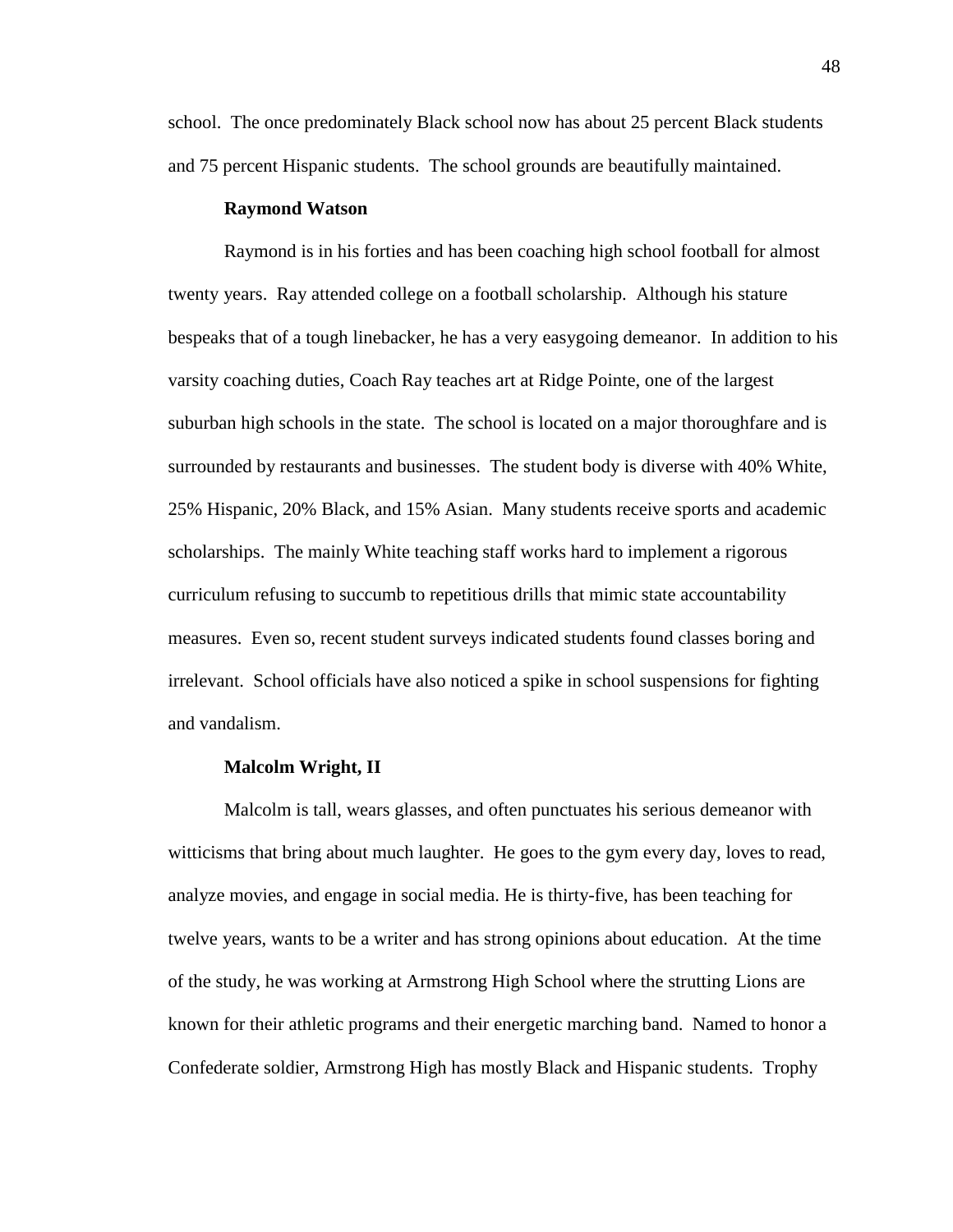cases filled with awards pay tribute to the school's award-winning athletic and extracurricular programs. However, recent news reports have focused on the school's consistent struggles to meet state testing accountability measures. The majority of the students failed recent math and science state mandated tests. The neighborhood surrounding the school is known for gang activity and drugs.

## **Data Collection Sources**

The data sources for this study included: individual interviews, a group interview, and the researcher's journal. These sources helped document the perspectives and experiences of the four Black teacher leaders participating in the study.

## **Individual Interviews**

I followed the three-interview format proposed by Seidman (1991) in order to capture the perspectives and experiences of the teacher leaders enacting an ethic of care and justice in the work they do with schools, children, and community. I interviewed each participant three times for a period of 30 to 90 minutes each time. The threeinterview approach gave the informants an opportunity to create meaning by placing the questions in a past, present, and future context of their lived experiences (see Appendices B, C, and D for sample questions for the individual interviews). About the character of this model, Seidman (1991) explains:

In the first interview, the interviewer's task is to put the participants' experience in context by asking him or her to tell as much as possible about him or herself in light of the topic up to the present time.

…The purpose of the second interview is to concentrate on the concrete details of the participants' present experience in the topic area of the study. We ask them to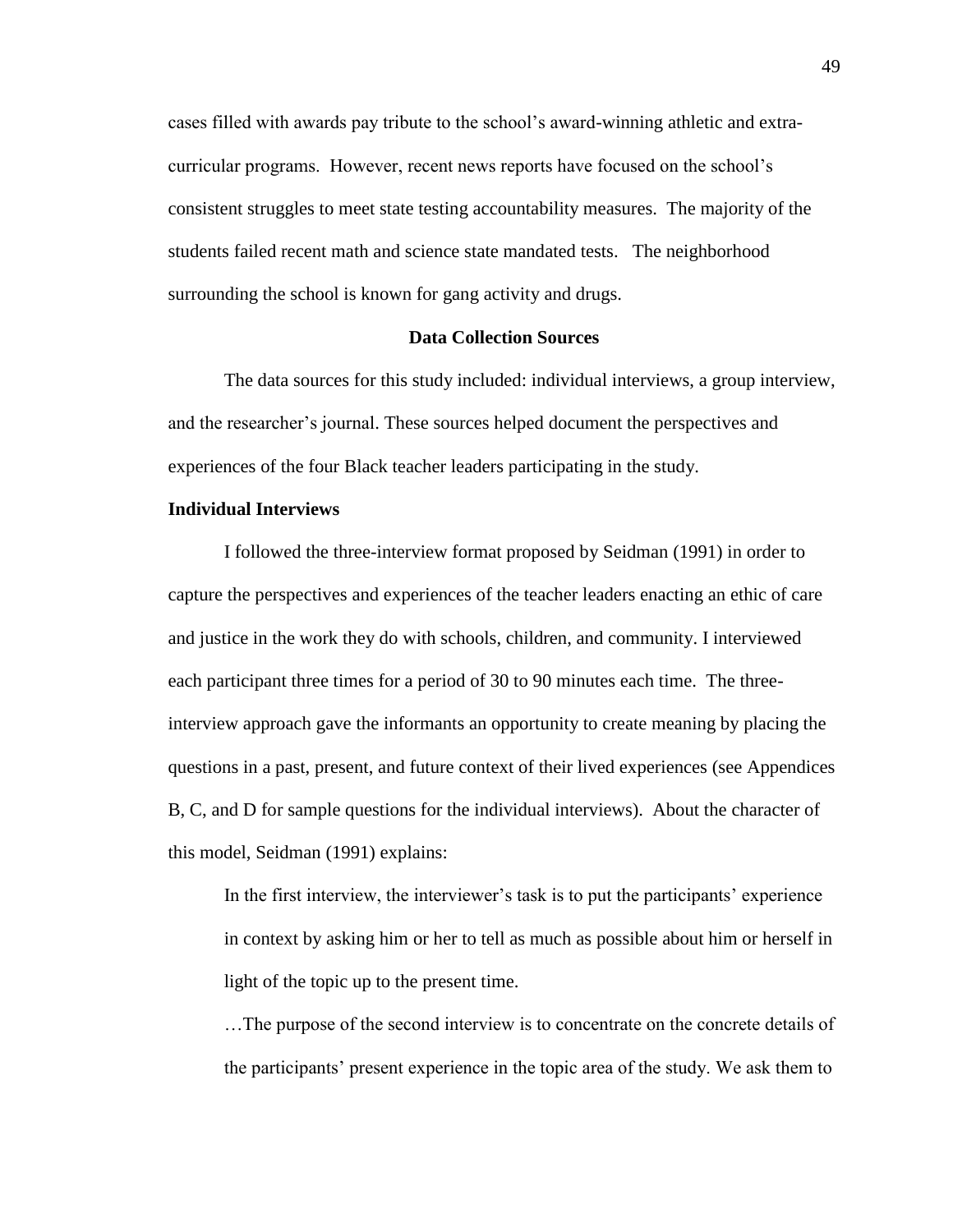reconstruct these details… We do not ask for opinions but rather the details of their experience, upon which their opinions may be built.

…In the third interview, participants are asked to reflect on the meaning of their experience… (p. 11-12).

Therefore, during the first interview the study participants were asked to share as much as possible about their backgrounds and what/who has influenced them to work as teachers. I also asked them about their past life and professional experiences. The second interview was designed to concentrate their current lived experience as related to the topic. I asked them questions related to the work they do with their students, the community, the parents, and about any initiatives they pursued during after school hours connected to their beliefs about what quality education looks like for all students and for Black students. In the final individual interview, I asked the participants to reflect on the meaning of their experiences as Black teachers who have agency and take initiative to go beyond what is required by their jobs working at different schools. According to Seidman, the goal of the last interview is to "address the intellectual and emotional connection between the participants' work and life" (p. 18). During the last interview, I also asked the participants about the future, what they envision will happen and the work they are planning to do.

#### **Group Interview**

After the second individual interview, a group interview was arranged so that the four teachers participating in the study could meet in person and exchange ideas (see Appendix E for sample questions for the group interview). As explained by Patton (2002), group interviews afford participants an opportunity to socialize for the purpose of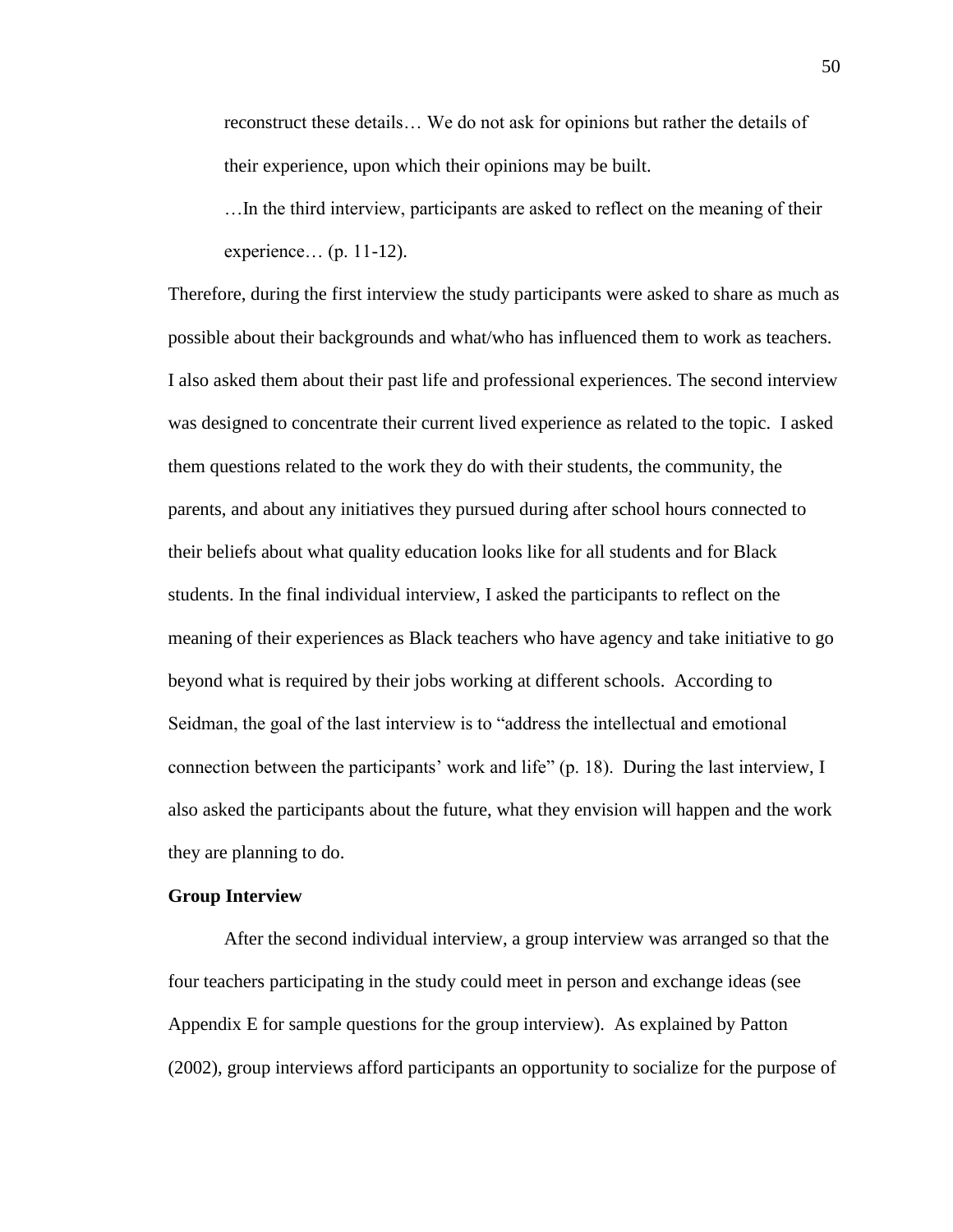listening to others and possibly expanding their initial comments when they hear the experiences of others. The group interview was videotaped and lasted approximately two hours. I also had a tape recorder to capture the conversation. Additionally, I invited a friend, who is also in the doctoral program to assist me with the technology and to help me stay focused. She helped by taking notes about the nonverbal and verbal participation of the teachers. We met before the group interview to agree on the process of note taking and to discuss what to observe. We also met after the session was over to debrief on the experience.

For the group interview we met on what turned out to be a cold and rainy Saturday morning in January. However, our meeting spot, a beautifully furnished club room adjacent to Malcolm's condo was the perfect setting to relax. Four wonderfully soft and comfortable leather chairs, up beat music playing softly in the background, a variety of breakfast pastries, and the exquisite lighting seemed to have settled the participants in for a morning for sharing stories. The participants, as is customary, immediately began talking with one another to find personal connections.

## **Researcher's Journal**

I started out recording my notes in a spiral notebook, but later transferred my notes to a small binder. Because I found myself reflecting and recording my thoughts and ideas in a variety of places, a binder proved to be more flexible for adding additional information. Keeping a researcher's journal was beneficial for recording and tracking my thoughts and ideas about steps in the research process, the participants' responses and my interactions with them. I wrote in this journal daily and recorded aha moments,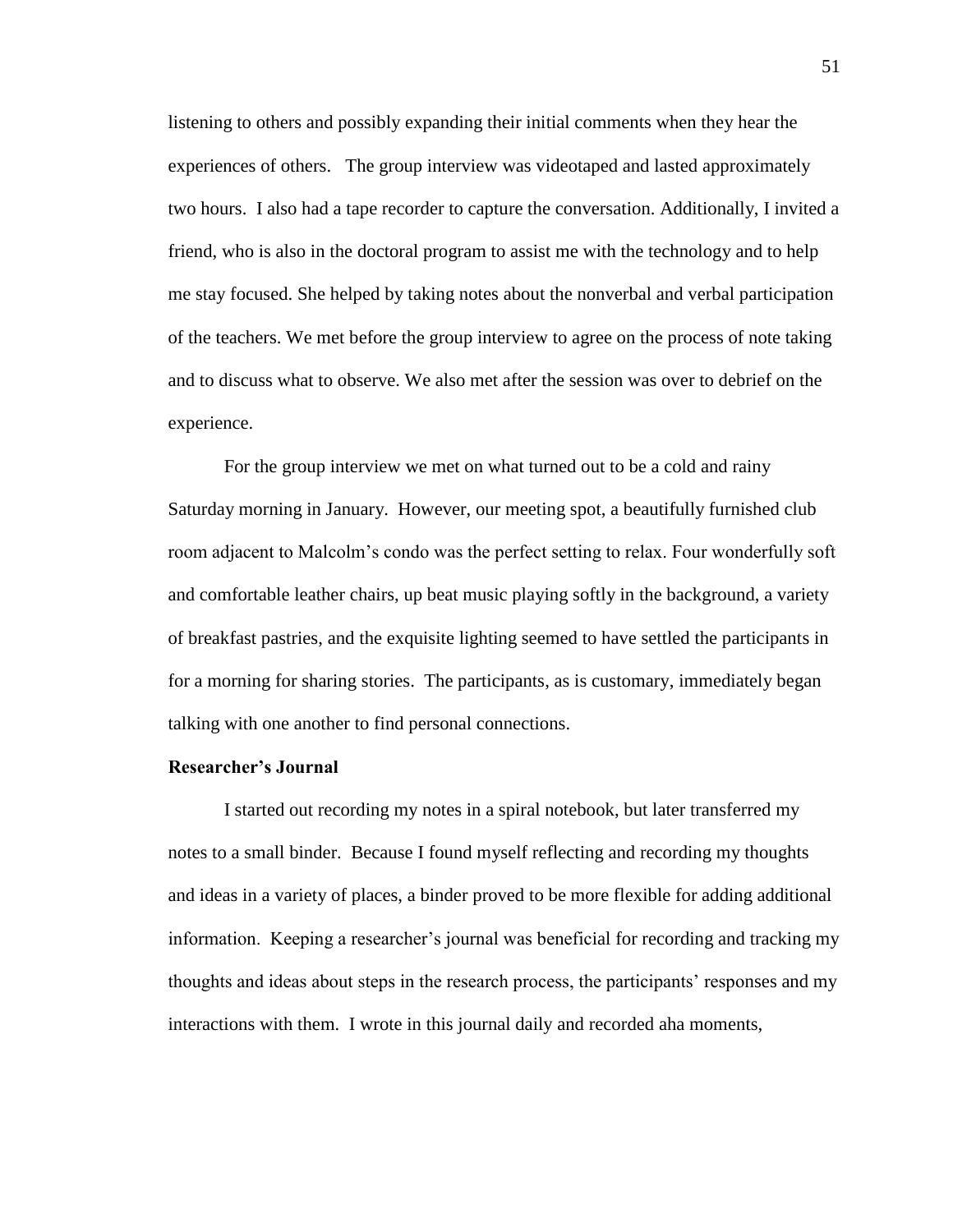reflections, and other happenings that occurred during the implementation of the study (Glesne, 2011).

#### **Data Analysis**

Siddle Walker and Snarey's (2004) ethic of care and justice matrix served as the philosophical underpinning to analyze the narratives of four Black teacher leaders. The goal of this qualitative study was show what an ethic of care and justice theory looked like in reality. As a novice researcher when I started this journey implementing research, I did not know if it worked or how it would work.

I conducted the interviews and transcribed them almost immediately. I transcribed the individual interviews and for the sake of time contracted a local service to transcribe the group interview. The data from each of the individual interviews which lasted between 30 to 90 minutes and the group interview which lasted two hours resulted in an excessive amount of data forcing me to become strategic on how to go about the data analysis and data reduction. I also had to be very organized and careful with the data collected once it was transcribed and on paper; for example, I made files for each participant and put their interviews in a binder with a section for each teacher.

Once the interviews were transcribed, I read the data and listened to the recordings multiple times to immerse myself in the information (Merriam, 2009; Yin, 2011). As a qualitative researcher I was flexible and carefully listened to what the data were telling me (Merriam, 2009). Continually reading, thinking, and reflecting on the teachers' stories allowed my understanding of their experiences to evolve and deepen over time. As Yin (2011) points out, "a successful inductive stance permits the events in the field to drive the …development of categories, propositions, and eventually, meaning,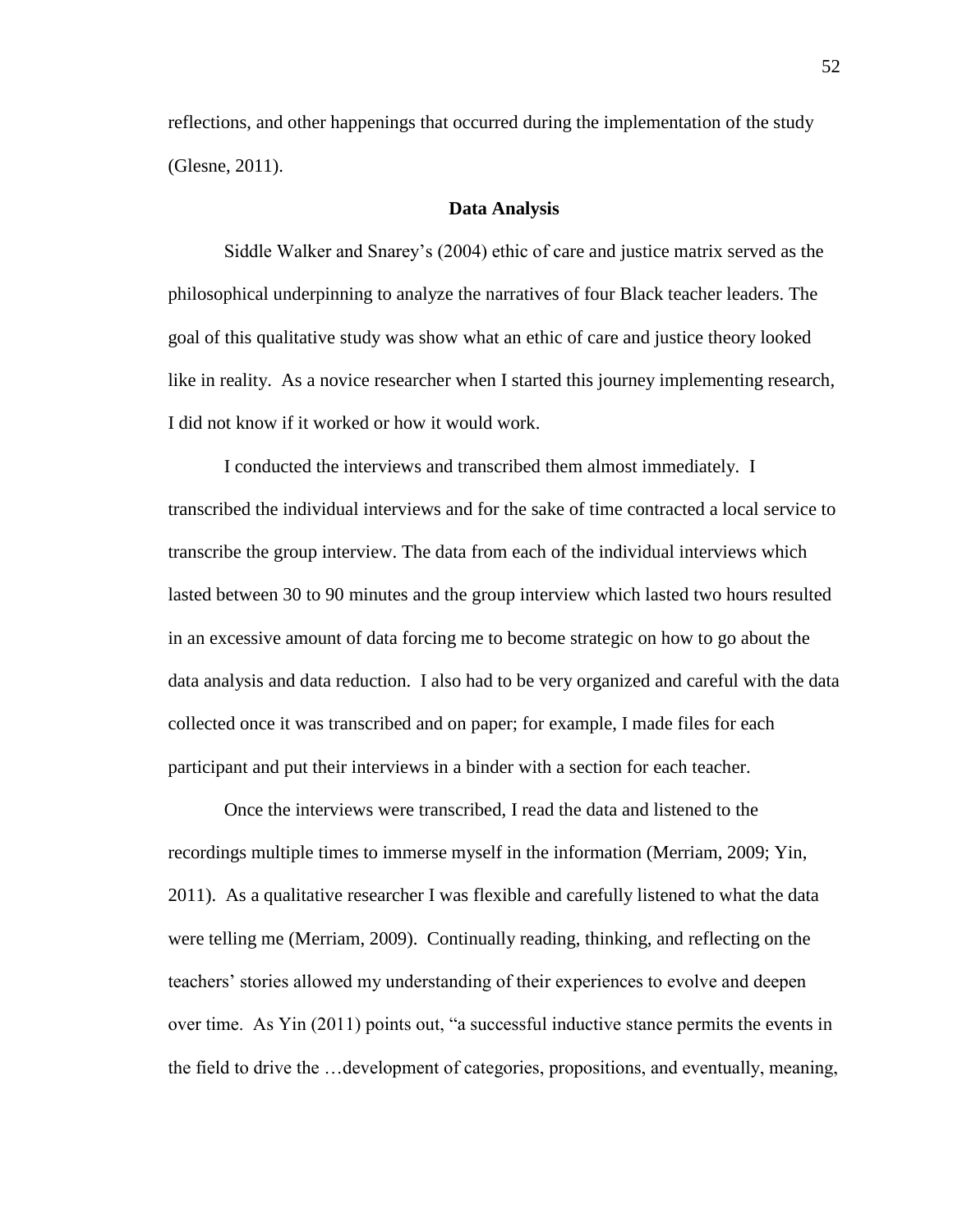based on the actions in the field and not preconceptions" (p. 124). Yin reminds researchers to strive for authentic representations of the findings rather than approach the data with fixed ideas.

As I read the teachers' responses I wrote notes in the margins to describe what I saw going on in the data. A few of my initial comments included short phrases such as *likes school, wanted to be a teacher in 3rd grade, resilient in the face of challenge, encourages student to strive for success, and challenges a colleague*. Specifically, to build the narratives, as presented in chapter four, I assembled pieces of data provided by the participants during the different interviews in order to create a profile of their journeys becoming Black teacher leaders. These profiles were constructed by splicing together excerpts from their responses to various questions to include information about their family growing up, success and difficulties as students, as well as factors that influenced their motivation and path becoming teachers. This process of disassembling and assembling the data together required multiple attempts in order to create a congruent introductory narrative; the main goal was to weave a profile which flowed as one seamless narrative and would be interesting to read (Merriam, 2009). More importantly, I sought to preserve the participant's intended meaning and verbatim contributions.

In order to build chapter five I analyzed the data in light of the ethic of care and justice framework and I focused on each value individually. Based on my preliminary understanding of the values in the ethic of care and justice matrix, I coded the data by highlighting chunks of data describing the experiences where I thought a particular value was reflected. This process was more than simply categorizing; it required analysis in light of how the situation reflected the value, and it also required constant inquiry on my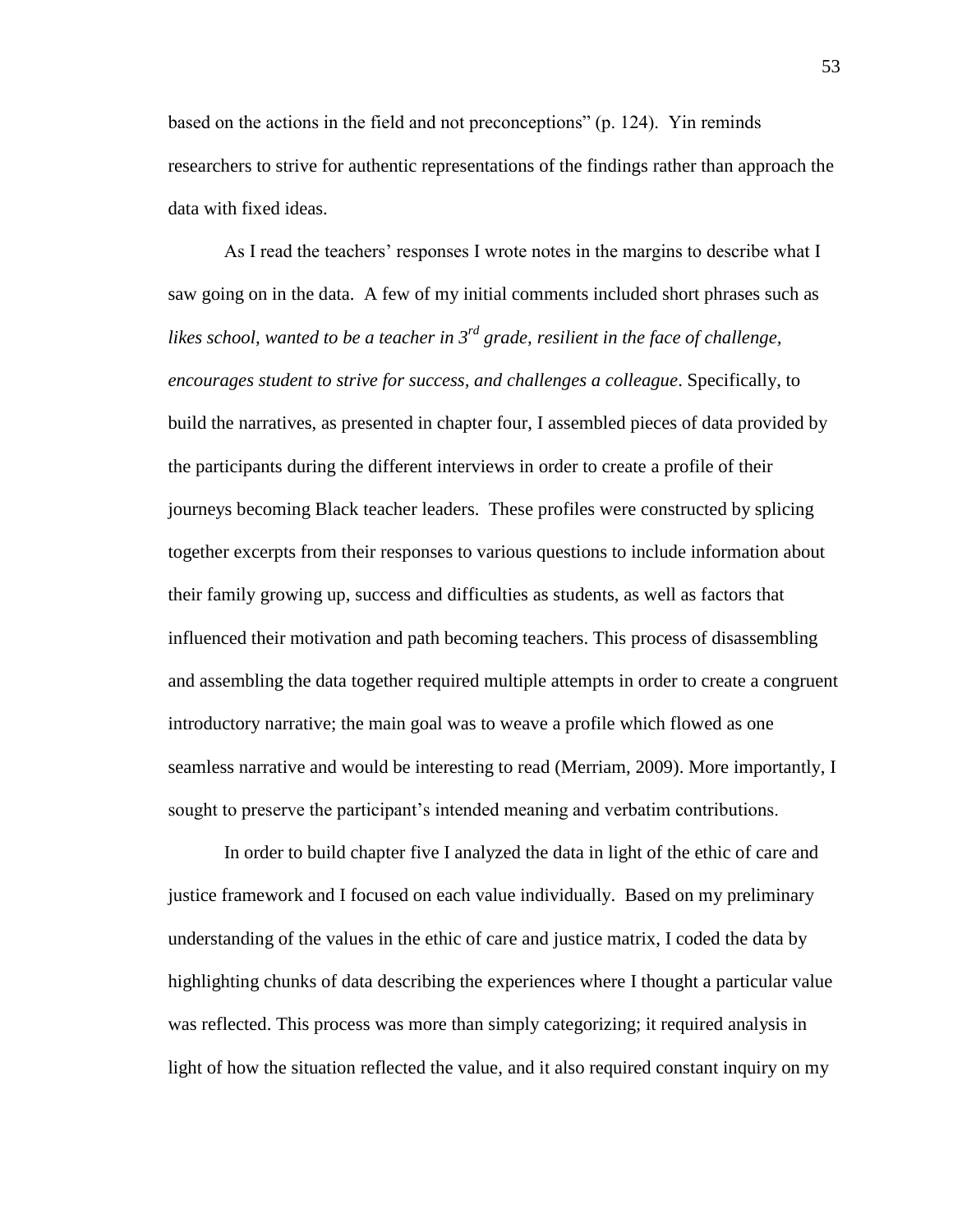part as I struggled to gain a better grasp of the framework. Because the interview questions did not specifically ask participants to relay how their work reflected values from the framework, I examined specific scenarios provided to show how they exemplified a particular value.

In order to follow a systematic process to analyze the textual data collected, I followed the five steps described by Taylor-Powell and Renner (2003): 1) get to know the data, 2) focus the analysis, 3) categorize the information, 4) identify patterns and connections within and between categories, and 5) interpret the data to bring it all together. While I adhered to these steps for performing narrative analysis, I followed a deductive analysis process and utilized the existent categories provided by Siddle Walker and Snarey's (2004) matrix of care and justice primary values which are: liberation, pluralism, hope, empowerment, and uplift.

I questioned and examined the meaning, importance, and lessons revealed in the data. I found that my understanding of the framework and the data deepened through my continual reading and interaction with it. Analyzing the data for each value presented its own set of challenges. For example, my initial codes to exemplify pluralism mistakenly identified examples where the participants' reactions to situations could be viewed as either resistant or accommodating. However, a deeper understanding of pluralism as a balance of resistance and accommodation caused me to reframe my search and analysis to determine if there were more accurate representations of this value in their work. When the data were organized within each of the five values, I wrote descriptive summaries to show how the teachers' actions were reflected within the values in the ethic of care and justice matrix framework.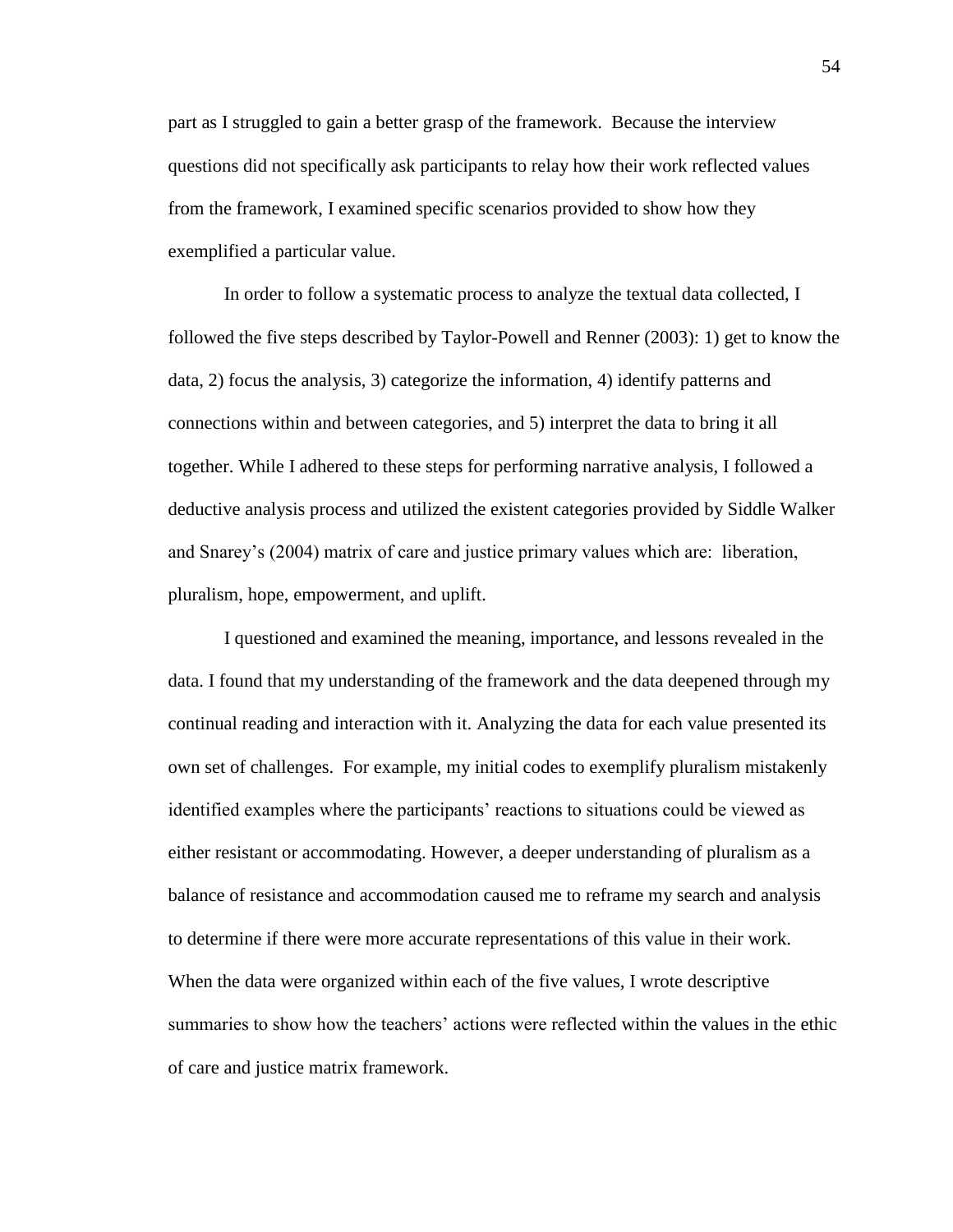#### **Ethical Considerations**

In order to implement the study, I followed the procedures and guidelines required for ethical research (Patton, 2002) and submitted a request for approval from the Institutional Review Board (IRB) which was granted two weeks after the proposal defense. Also, with each teacher, I discussed every aspect of the informed consent; they knew they could discontinue participation in the study at any time, and they received a paper copy of the consent form for their personal records during our initial meeting. (See Appendix F for the interview consent form). I assigned pseudonyms for the teachers and their schools to protect the privacy and identity of all involved. In this case, protecting the participants' identity was paramount with so few Black teachers in the profession.

All data collected was carefully coded using the assigned pseudonyms. Transcripts were stored in a binder and secured in a location for safety purposes. Additionally, I utilized member checks (Merriam, 2009) to provide the participants with the opportunity to input their feedback and agreement on the written report. Thus, the participating teachers received a copy of their individual accounts (narratives) to read and offer feedback regarding my interpretation. As explained by Merriam (2009), with member checks, the researcher solicits feedback from the participants to make sure the data interpretation "rings true" for their experiences. Following one round of member checks, Sharon notified me how one sentence in her profile gave the impression she had grown up in a rural area when in fact she was born in a rural area, but grew up in a more metropolitan area and I corrected this fact to incorporate her feedback.

During the group interview, I also shared with participants how their voice and experiences could potentially influence practices to improve schools for teachers and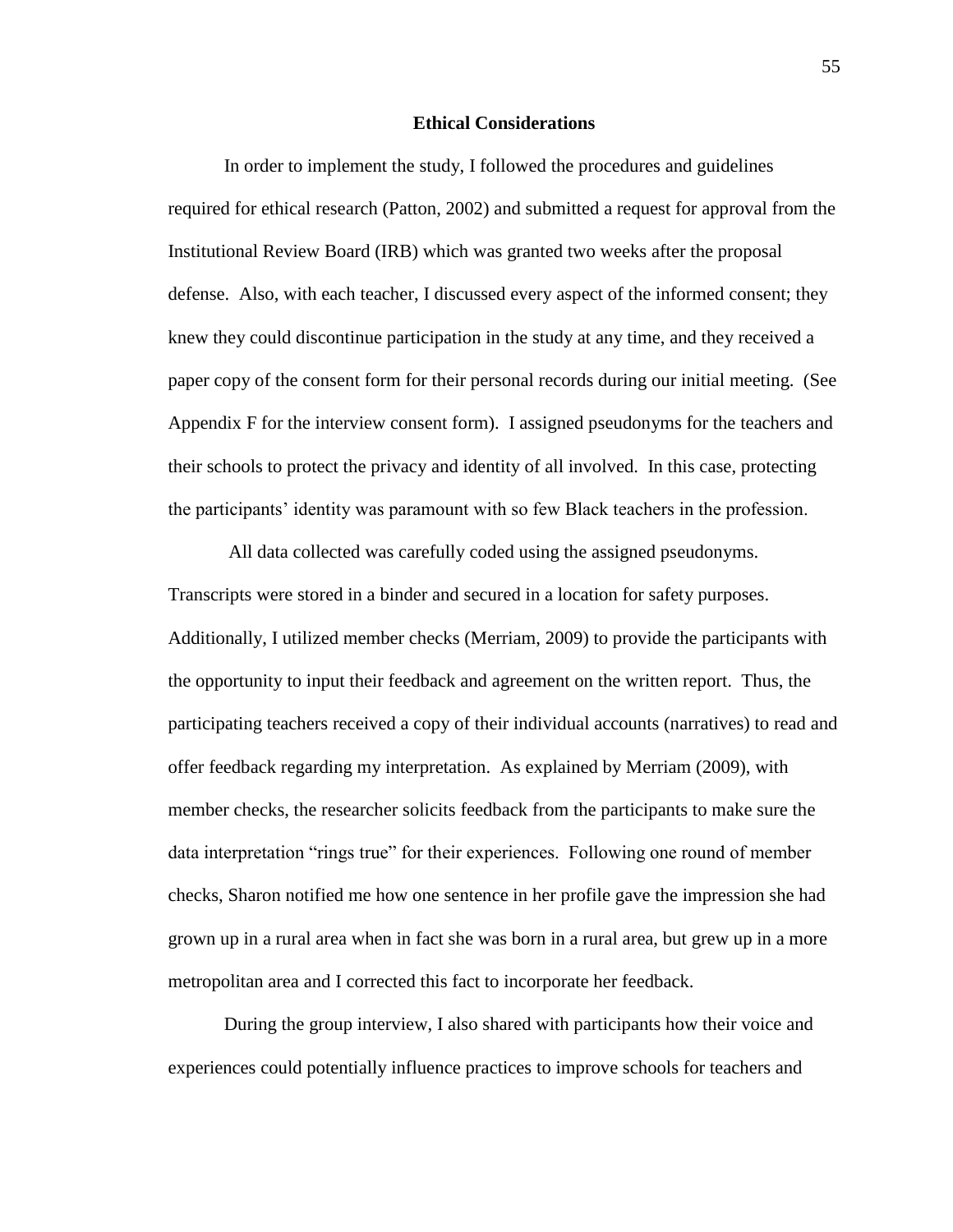students of color. As a result, each teacher reported how helping teachers and students influenced their desire to participate in the study.

Though there was very little risk associated with participating in the study, I kept in mind that participants could become emotional due to recollections of uncomfortable memories related to challenges they faced in the past such as racism and discrimination. Therefore, I shared information about the city free of cost counseling services and told them that I would assist with arranging and securing counseling services along with additional support if needed.

#### **Summary**

This study represents an opportunity to add to the historical canon of the narratives of Black America. Black teachers, past and present, have unique experiences that need to be told and recorded. Hopefully, these Black teacher leader accounts of their lived experiences will be significant now and for future generations. These narratives told through their voices offer Black cultural perspectives that reflect authentic representations of their values to create a care and just society for our schools, our community and our world.

The present chapter explains how the study was implemented. I have described my process of data collection and analysis and the steps taken to conduct ethical research. The next two chapters of the dissertation present study findings; chapter four profiles each participant using their own words and narrated in first person. Chapter five presents the Black teacher leaders' pedagogical practices using Siddle Walker and Snarey's (2004) ethic of care and justice framework to analyze their work. The concluding chapter provides insight and closure.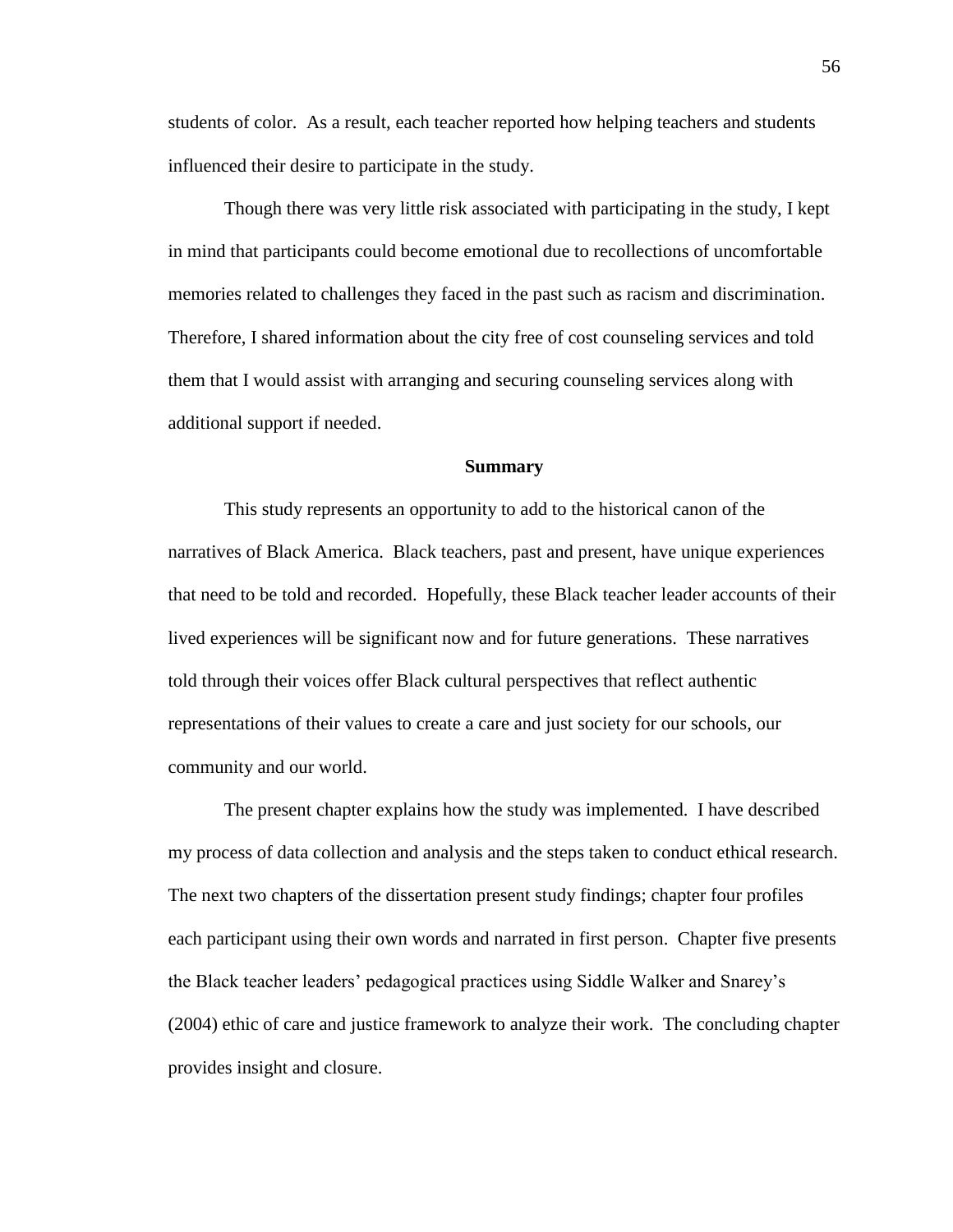## **CHAPTER IV**

# **PROFILE OF FOUR BLACK TEACHER-LEADERS**

This chapter presents the outline of the four Black teachers who participated in this dissertation study. I present their stories using their own words and narrated in first person to provide the reader with the opportunity to imagine their journey becoming teacher leaders. A foundational question guiding this dissertation related to how the participants' lived experiences impact their work and the students they serve. As Pang and Gibson (2001) explain, "Black educators are far more than physical role models, and they bring diverse family histories, value orientations, and experiences to students in the classroom, attributes not found in textbooks or viewpoints often omitted" (p. 260-261). Often, Black teachers are living examples of tenacity and are resilient individuals in the face of a history of systematic oppression. The following pages provide a glance into the personal and professional beliefs and background of Sharon, Jackie, Ray, and Malcolm. As illustrated in table 4.1 the four teachers were currently working in the classroom and were active contributors in their respective campuses at the time when I implemented the study.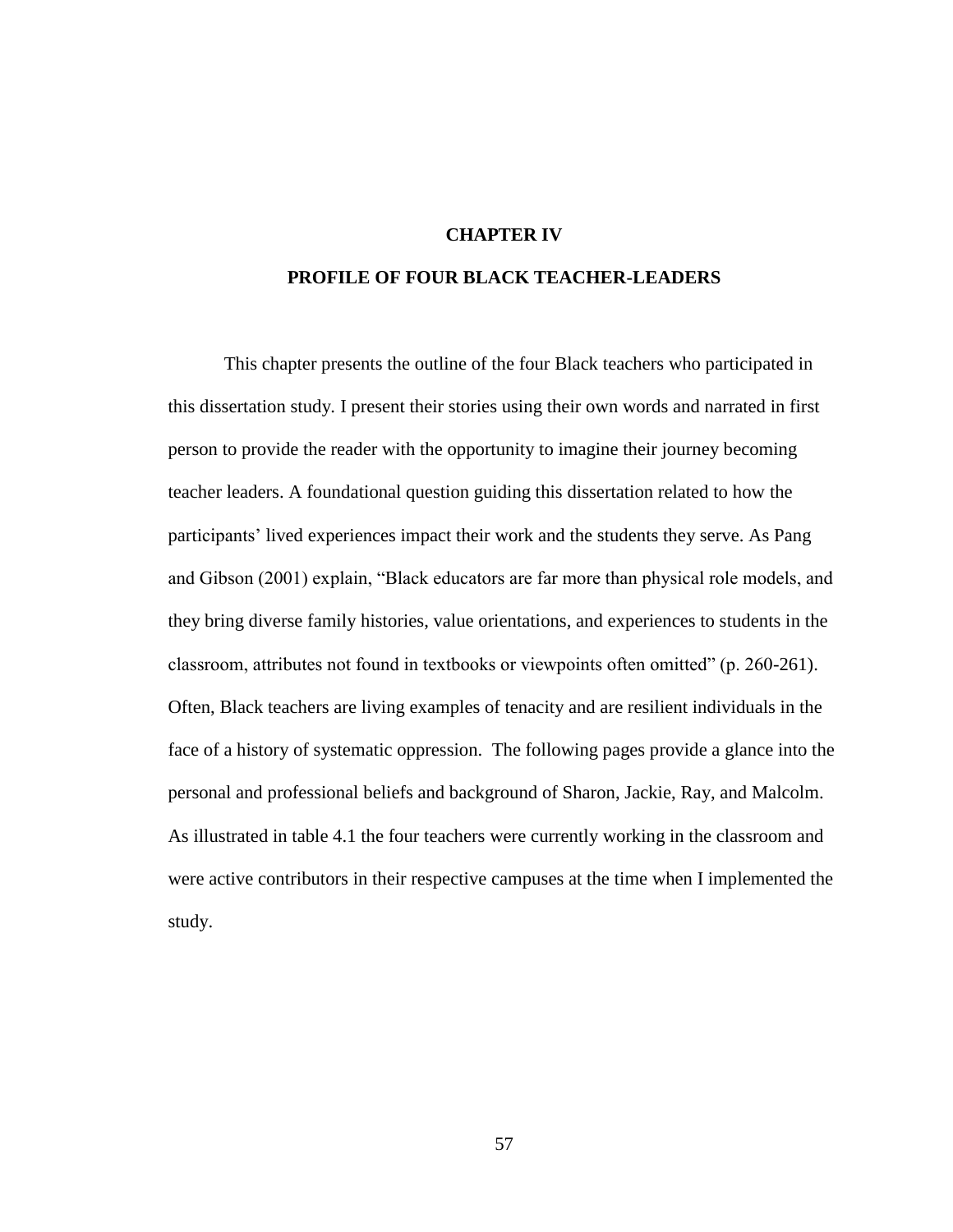| Pseudonym                 | Age   | <b>Teaching</b><br><b>Position</b>                         | <b>Experience</b><br><b>as</b><br><b>Certified</b><br><b>Teacher</b> | <b>Honors and Awards</b>                                          |
|---------------------------|-------|------------------------------------------------------------|----------------------------------------------------------------------|-------------------------------------------------------------------|
| Sharon<br>Dunbar          | $40+$ | Middle<br>School<br>Math                                   | 17 years                                                             | Campus Leadership<br>Team<br>Nominated for<br>Teacher of the Year |
| Jackie Reese              | $30+$ | Elementary<br>$1st$ Grade                                  | 6 years                                                              | Nominated for<br>Teacher of the Year                              |
| Ray Watson                | $40+$ | High School<br>Football<br>Coach and<br><b>Art Teacher</b> | 18 years                                                             |                                                                   |
| Dr. Malcolm<br>Wright, II | $40+$ | <b>High School</b><br>English                              | 15 years                                                             | Teacher of the Year                                               |

**Table 4.1 Four Black Teacher Leaders**

Each participant's account appears in first person; they are the narrators. As explained in chapter III, I constructed the narratives by splicing together excerpts from their responses to various questions. To create a profile of their journeys becoming Black teacher leaders, I focused on excerpts from the data that included information about their families growing up, success and difficulties as students, as well as factors that influenced their desire to teach. The teachers' responses to questions asked during the first and second interview provided the data used to build these narratives (see Appendices B and C). After each account I discuss the highlights of the findings and make connections to the literature. Finally, in the discussion of the chapter, I analyze the information provided by the four teachers in light of the literature of what it means to be a Black teacher leader.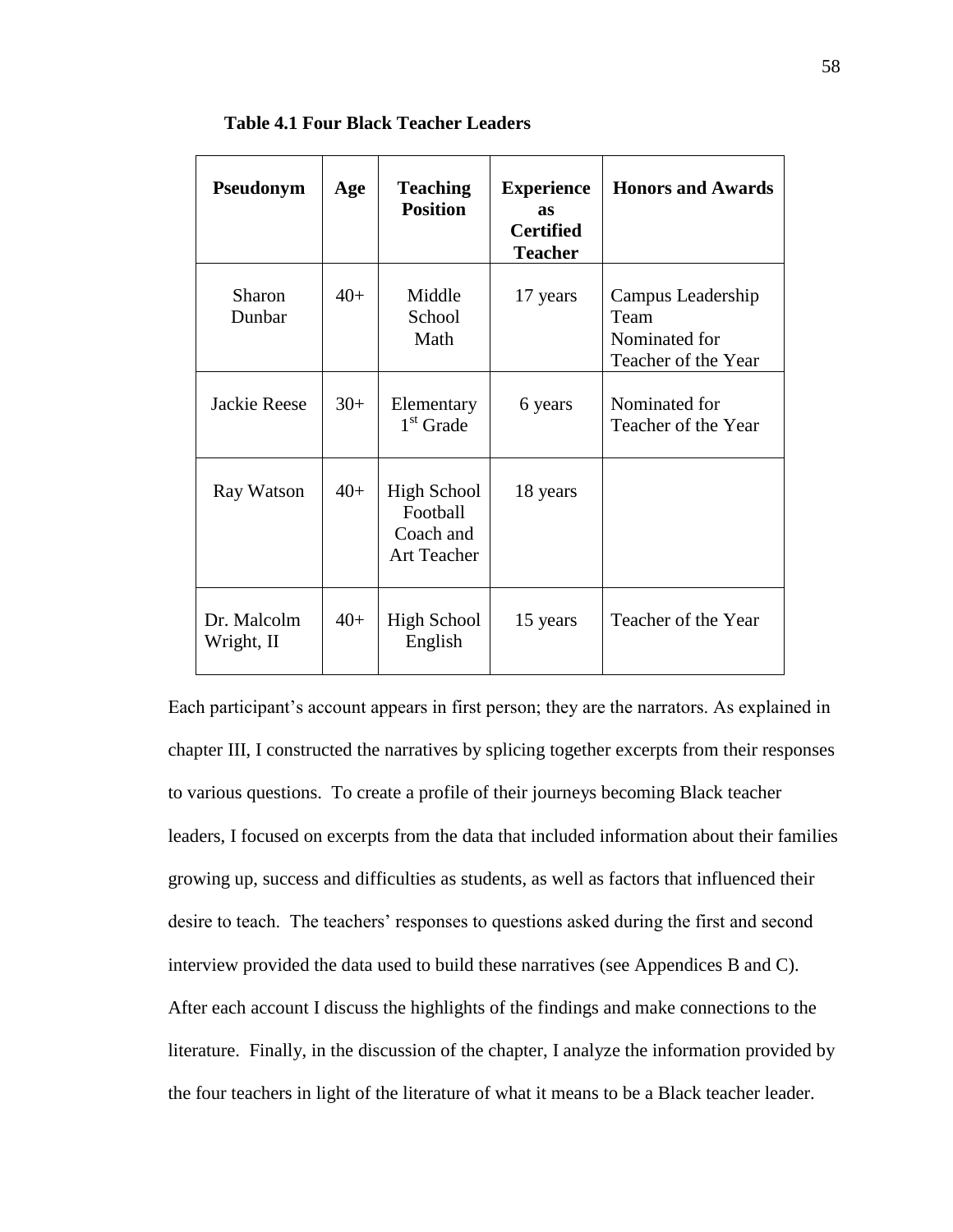### **Sharon Dunbar**

*I am the third child of five children. My mother and father were married up until I became an adult and then they divorced after that. I was born in a very, very rural area in Mississippi. If I was poor when I grew up, I didn't know it because we had everything that we ever needed. Never had anything turned off. Never was put out. We were pretty stable people.* 

*I was in third grade when I realized I wanted to be a teacher. It was the year that I learned the most and I enjoyed it. We had show and tell, we learned the multiplication table, and we had the round robin reading group. Even at recess, I remember running out and trying to be the first one to get on the monkey bars. My teacher was Mrs. McNeil. She was a Caucasian lady. Her husband was a coach at the high school, and she was very encouraging. If anyone asked me as an 8-year-old, what do you want to do when you grow up? I would say, "I want to be a teacher!"*

*In the late '70s desegregation was like a wildfire in different spots. That was when we moved to a bigger town, still in Mississippi, and it was the first time I experienced segregated education. Vernon Dahmer fought for civil rights in Mississippi and was instrumental in getting voting rights for African Americans.* 

*Mrs. Edith Lofton, a tall African American woman, was my sixth grade teacher. She made such an impression on me. She nurtured us to be leaders. There were a lot of things she entrusted us to do. She would say:* "If you want to help, I'll let you do it*.*" *She didn't stand over us; she gave us the tools and let us go with it.* 

*About five years later a tall man and his wife joined our Church. Come to find out, it was Mrs. Lofton's son. I just fell in love with that family. They were like the*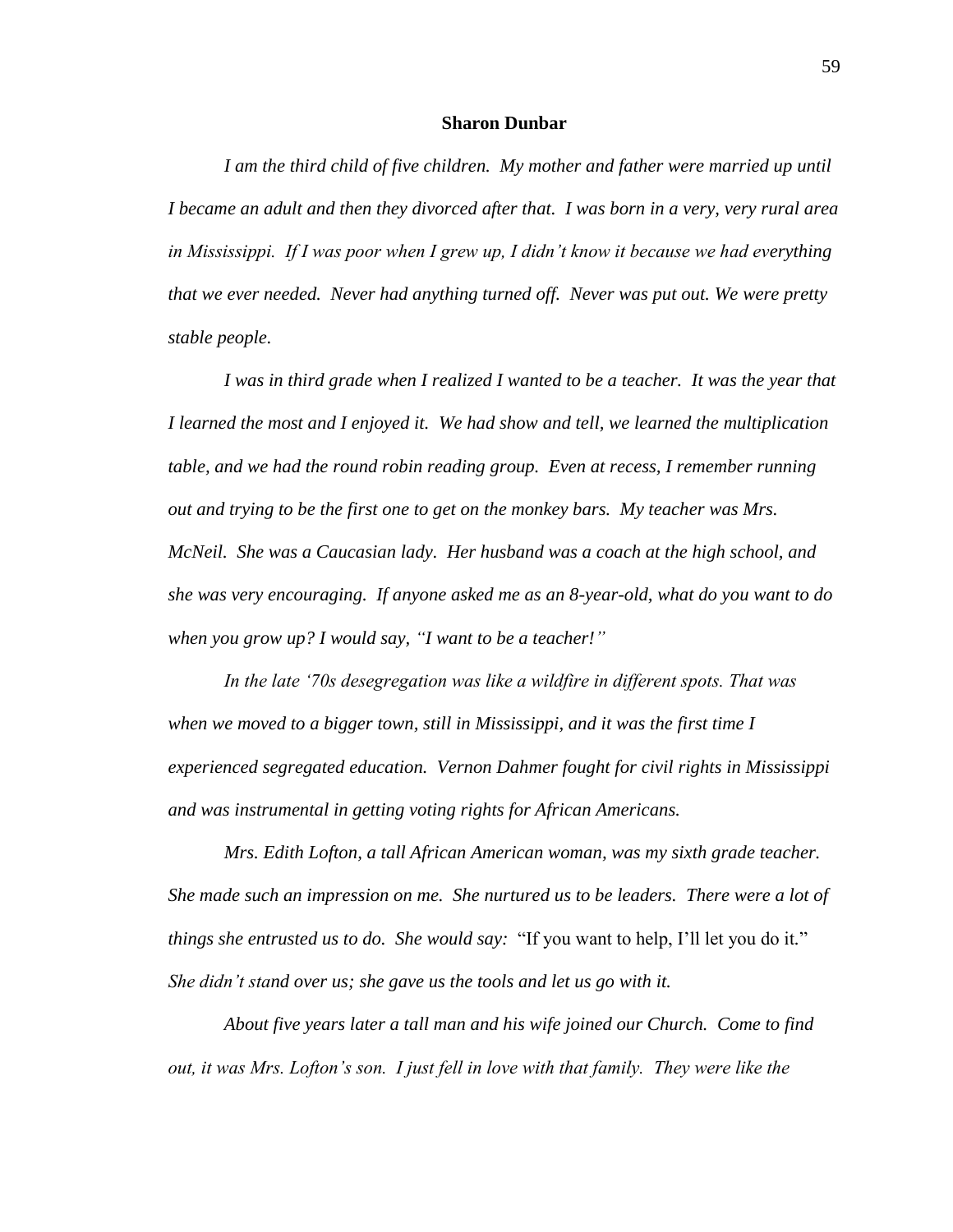*Cosby's. They were a great family! Here is this prominent charismatic man who looks like he loves his wife. I was in a fantasy; love really does exist. I begin to see Mrs. Lofton at a lot of functions and she helped me get my first job. I worked in the teen room at the country club during the summer. Mrs. Lofton was an awesome person, a very beautiful and kind person. She taught me to be a leader!* 

*From junior high on, I can remember going to school with other racial groups. I went through high school with that same group of kids and it was mixed the entire way. Our tactic in terms of getting people elected in high school was to let the White people get as many people as they wanted to run so that they split their vote. We put one Black candidate in and we all voted for that one. Our senior class president was a Black boy! That was the strategy we put in place. However, at our high school, we had segregated proms. We had a Black prom and a White prom. I sat on the planning committee because we were concerned that we would not be recognized in terms of the kind of music we liked and what we wanted to do for our prom.* 

*I got married before I finished college. I married after I had gone into my third year of college. By fall '91, here I am – I'm a mother, a wife, and an employee. I am trying to go to school and do all of this stuff. I remember I would write down my goals. I remember writing this out…* "I don't want to just go to school, I want to excel*.*" *In the spring of '93, I get this letter from the College of Education inviting me to the school's awards ceremony. I went to the awards ceremony and the greeters at the door who were seating people asked for my name. I told them and they escorted me all the way to the front row. I sit through the ceremony and then they start acknowledging people. They announce the senior with the highest grade point average…Sharon…Dunbar! Chills just*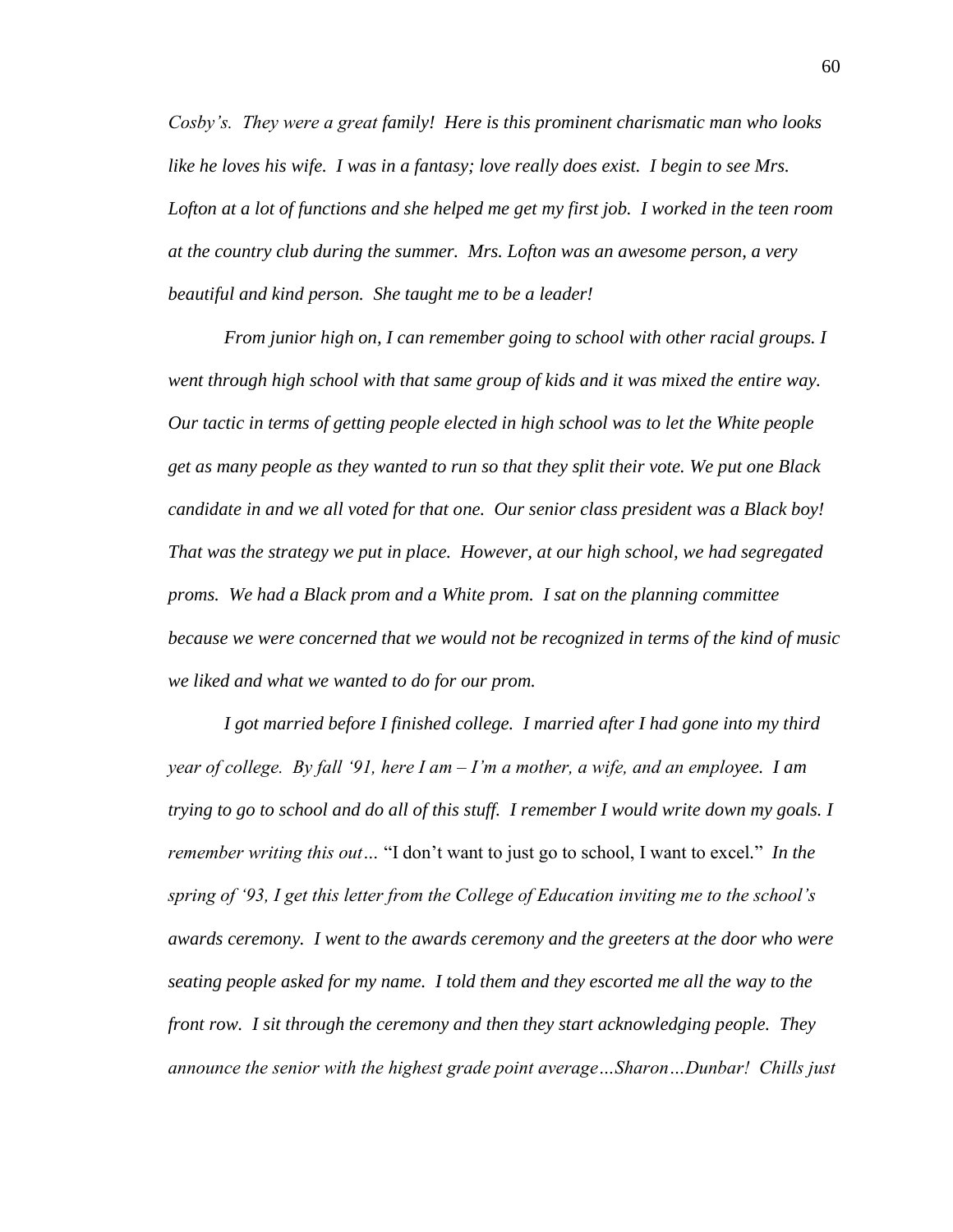*ran through my body. You know it was really hard getting married young, being a mother, and working a job getting paid minimum wage. I just said,* "God, you are so awesome to take something I had written down on paper and make it come to fruition." *It was one of my most amazing moments in life. Oh, my God! I wrote it down, I put in the time in terms of studying and you made it happen!* 

*I taught elementary in Louisiana. I had no desire to ever teach in a middle school. Because I know the growth and development of that particular group of kids, elementary was my passion and my heart. But when I relocated here to Texas, it was like we were evicted. We were visiting my husband's cousin and we watched the whole hurricane unfold on television. We're looking at everything and we are absolutely devastated*  because our house was where the levees broke. All of our personal things were in that *house. So, we're watching all of this unfold and we're just absolutely devastated by what we are seeing. Then, we get an email from my employer stating wherever you have evacuated to, seek employment. Our school district had already filed for financial bankruptcy and they didn't even know if they had enough money to pay our first paychecks. We went into the school year not knowing how we would get paid. So, I'm in Texas, watching all this devastation and the only thing I know is to work in order to survive.*

*I was offered an educational assistant position with my twelve years of teaching experience... I was certified 1st through 8th grades with a lifetime certification in Louisiana, but I had never worked above the 5th grade… and here I was… about to teach middle school…*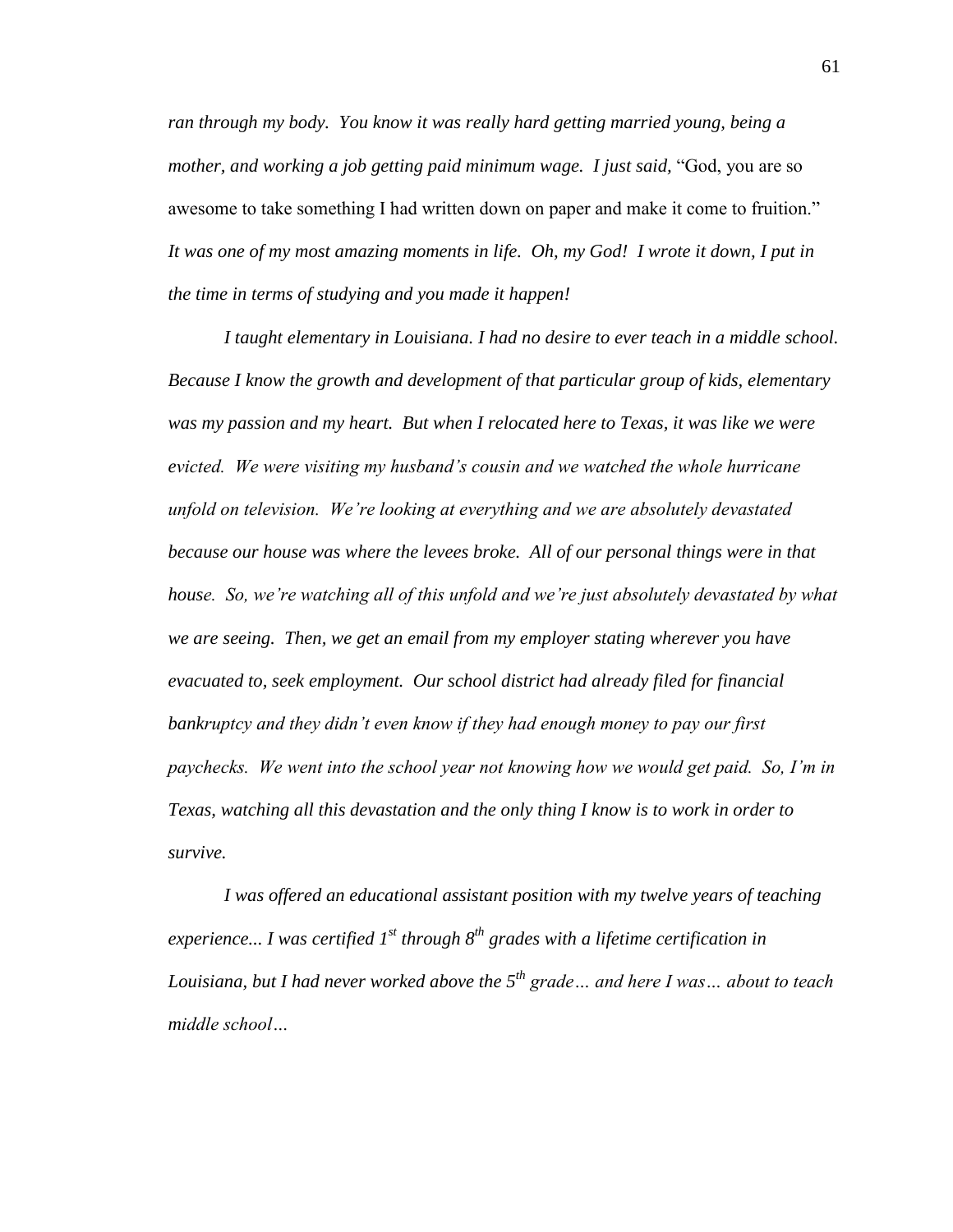*Moving from teaching at the elementary level to teaching in middle school was like a change of profession; every day I was at home studying! I refused to have a kid asking me a question and not knowing the answer because I had never taught that level before. I worked late hours and made sure I was prepared. My first year ever teaching middle school math, my test scores were the second highest in the district…*

*Also, I stay late because I know somebody is sitting there looking to see if I have dotted every "i" and crossed every "t". That's the way I live… even if some may not be thinking that. It is the way I live… feeling like I am being critiqued all the time. I don't know who is going to walk into my room and look to see if this is being done just right or just so. Speaking with some of my Black co-workers I realized we think the same way. We feel that somebody is critiquing us at all times even if it may not be true, but that is the way we live.*

Sharon liked school and learned from teachers who she remembers as encouraging and nurturing. Her story illustrates how positive school experiences can shape Black students' view of the teaching profession (Stanford, 1998). Her desire to become a teacher was fueled by educators such as Mrs. Lofton, her sixth grade teacher. In this teacher Sharon saw someone who looked like her. Perry (2003) maintains that such connections are far-reaching in the identity formation for how African American students' view themselves as "learners and intellectual beings" (p. 50). Mrs. Lofton's role as an outstanding Black teacher served as a powerful counter-narrative to those images depicting Blacks as inferior and subservient. Through her story, Sharon describes herself as a goal oriented individual; she believes in being strategic about reaching one's goals. She also speaks to the importance of hard work to be rewarded with success and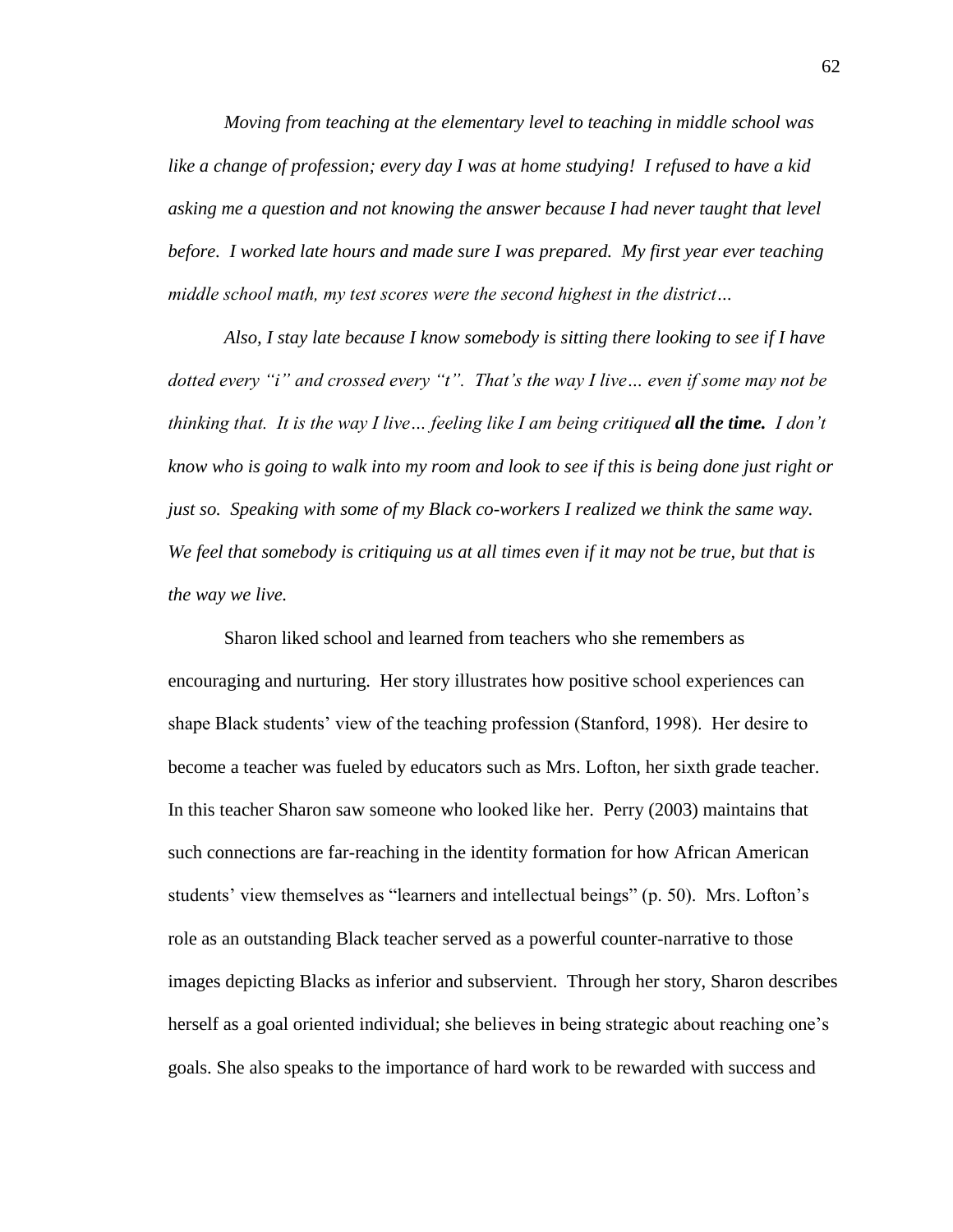explains the need to be resilient when tragedy strikes. When Sharon expresses that she feels like she is being watched and judged all the time, her sentiments reflect what Du Bois (1903/1989) identified as double-consciousness. Du Bois contended that for Black Americans double-consciousness represents "this sense of always looking at one's self through the eyes of others, of measuring one's soul by the tape of a world that looks on in amused contempt and pity" (p. 3). In addition to her own critical self-reflection, Sharon also carries the burden of feeling she is being constantly assessed by the dominant culture. Despite the obstacles, Sharon's narrative illustrates how she has always strived to do her best. Sharon's determination to excel in life is reflected in the high expectations she maintains for herself and for her students. Furthermore, her resilience in the face of obstacles like Hurricane Katrina bespeaks an unwavering optimism for what Black youth are capable of achieving.

### **Jackie Reese**

*My dad died when I was four years old, so basically I grew up in a single parent household. I had five sisters and two brothers; one of my brothers died when I was about 10. At first he was helping to raise us but then when he was gone, it was just my mama working to take care of six kids. It was really hard. We grew up in poverty. All that low socio economic stuff…it was us! Even though we grew up poor, it didn't stop me! For the most part, I think it made me stronger. It made me want to come out of it and made me want something different. I always thought… when I grow up and have kids…they will never experience anything like this and they haven't! Growing up in poverty made me want to do something different. I think it made be a better person…coming from nothing to having something.*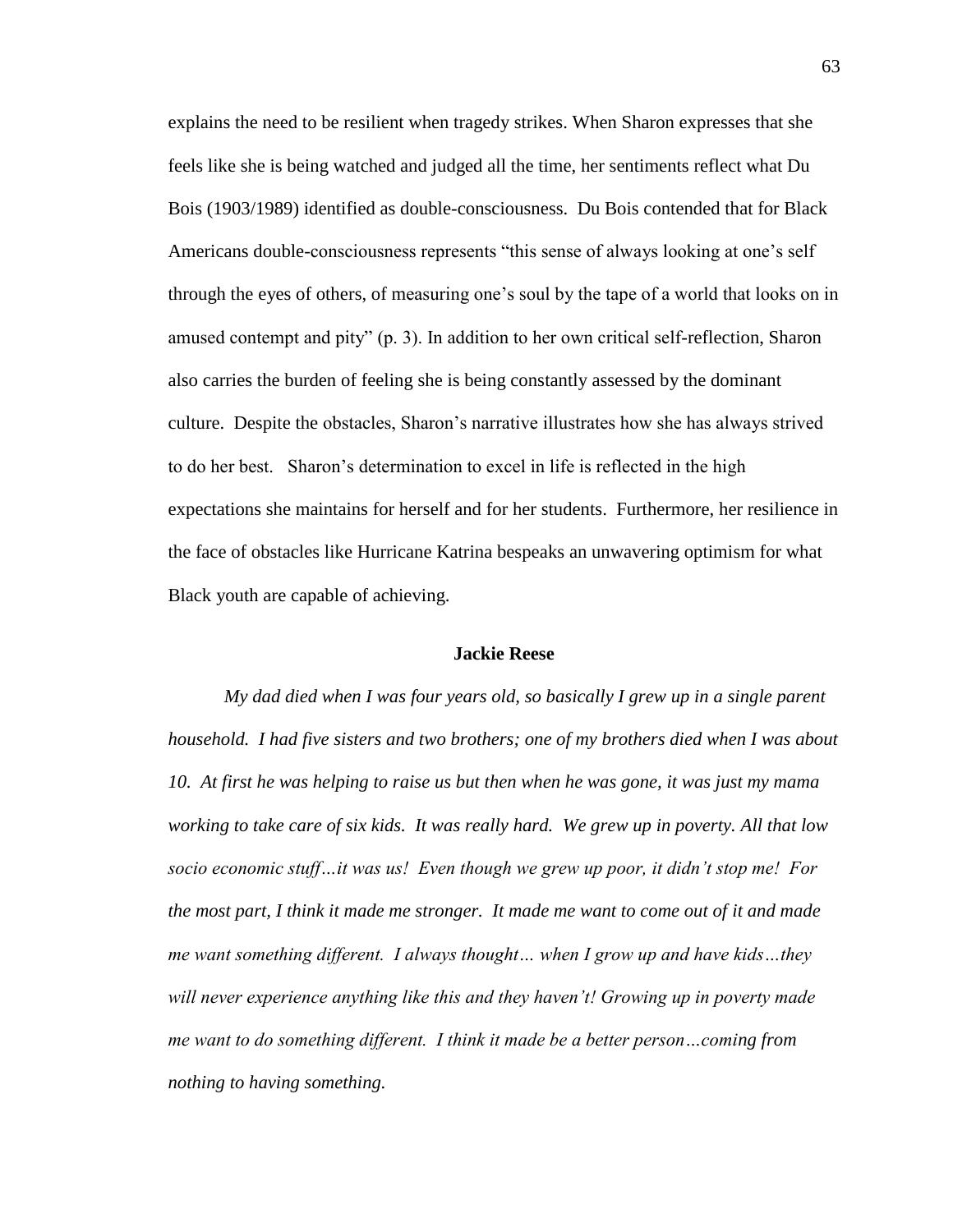*I see a lot of people who lack ambition now and it is a repeating cycle over and over and nobody ever breaks out. Even my sisters and my brother are just content with being a janitor, a bus driver, or working in a kitchen. This is not to say I am better, but I wanted more for my life. I always considered myself the black sheep of the family because I just did not fit in. There was something in my brain that told me there was something better out there. There is so much more than this.* 

*When I saw Black people on television for the first time, it really inspired me. This fact pushed me even more because it meant things could change... Even though we're in this bad situation, we don't have the stay here! These people were not born on TV. If they can do it, I can make something of myself too!* 

*As far as being poor, there were a lot of poor people around. I do remember times when we were made fun of and teased because we were wearing the same clothes this week that we wore last week. It was typical kid stuff, nothing major to drop my self esteem because I knew where my head was. It didn't matter what I wore, it mattered what was in my head. Also, people who grow up in poverty are looked at as being bad or dumb… For me, I can't understand how growing up poor means you're dumb. It just doesn't make sense to me.* 

*I remember in first grade, the teacher wrote* S-H-U-T *on the board. Nobody else raised their hand so I raised my hand and I said,* "shet." *The teacher said,* "No, that's not it." *I said,* "Yes, it is!" *and she said,* "No, that's not it." *I was adamant…* "That's it!" *So she told me to use it in a sentence. I said,* "Will you shet the dowe?" *Of course, I was very embarrassed at that moment, but half the class spoke like that. Well, the teacher corrected me on the spot. She said,* "You are using it correctly, but you are not saying it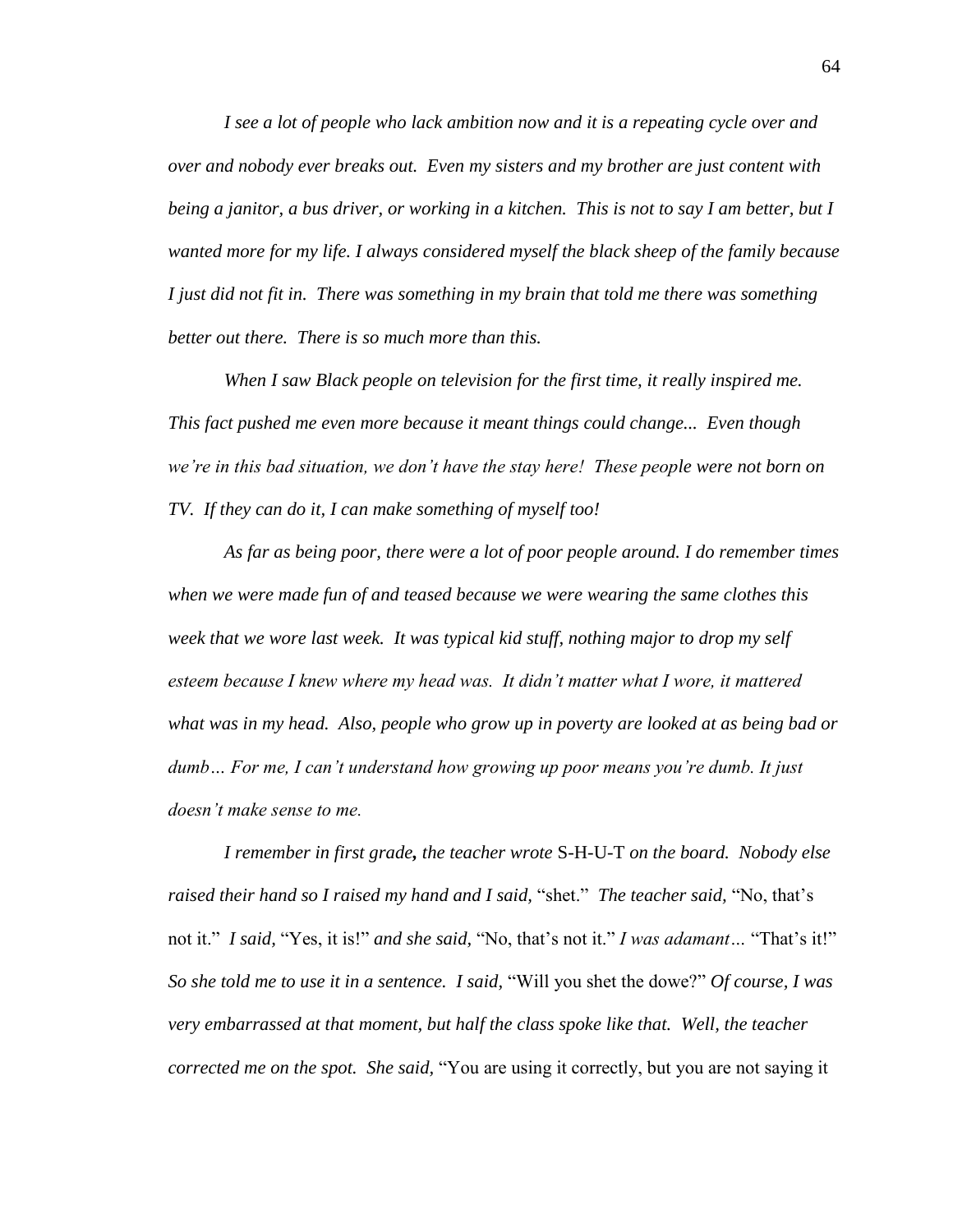correctly. It's not shet, it's shut….it's not dowe, it's door." *From that moment on, I was determined to learn to say all the words right. It was a real challenge for me, but it was a big success at the same time. This teacher would actually help me on the side to make sure that I said the words correctly because she knew I wanted to learn so she would give me extra help to do that.* 

*This made me even more of an outcast at home. My family wanted to keep talking the way they wanted to talk. They didn't want me correcting them. I was just trying to help them be better by speaking correct English, but they didn't take it like that so I stopped doing it. As far as friends go, they said I was trying to talk proper and be White so it just alienated me even more from Black people at school.* 

*As a very young kid, I wanted to be a teacher…I liked learning…I liked teaching people. When I was in middle school, I had a sister and brother in high school and a sister that was one grade under me. I helped them with their homework even the high school work. We would always play school; I would be the teacher and I liked it. So I thought I would graduate high school, go to college, get my teaching certificate, and be a teacher. Well it didn't work out like that. Having a baby in high school is not the thing to do. Because of that, I had to miss a lot of school. Sometimes my mama would keep the baby, sometimes she wouldn't; when she didn't, I had to stay at home myself. That was hard for me and I dropped out of high school. I had my life planned out in my head and having a baby in high school was not a part of that plan. It threw my life off course. I could have settled for that but I didn't. I actually went and got my GED and went on with my life. Even though I didn't have a diploma, I had a GED and I was very proud of that.*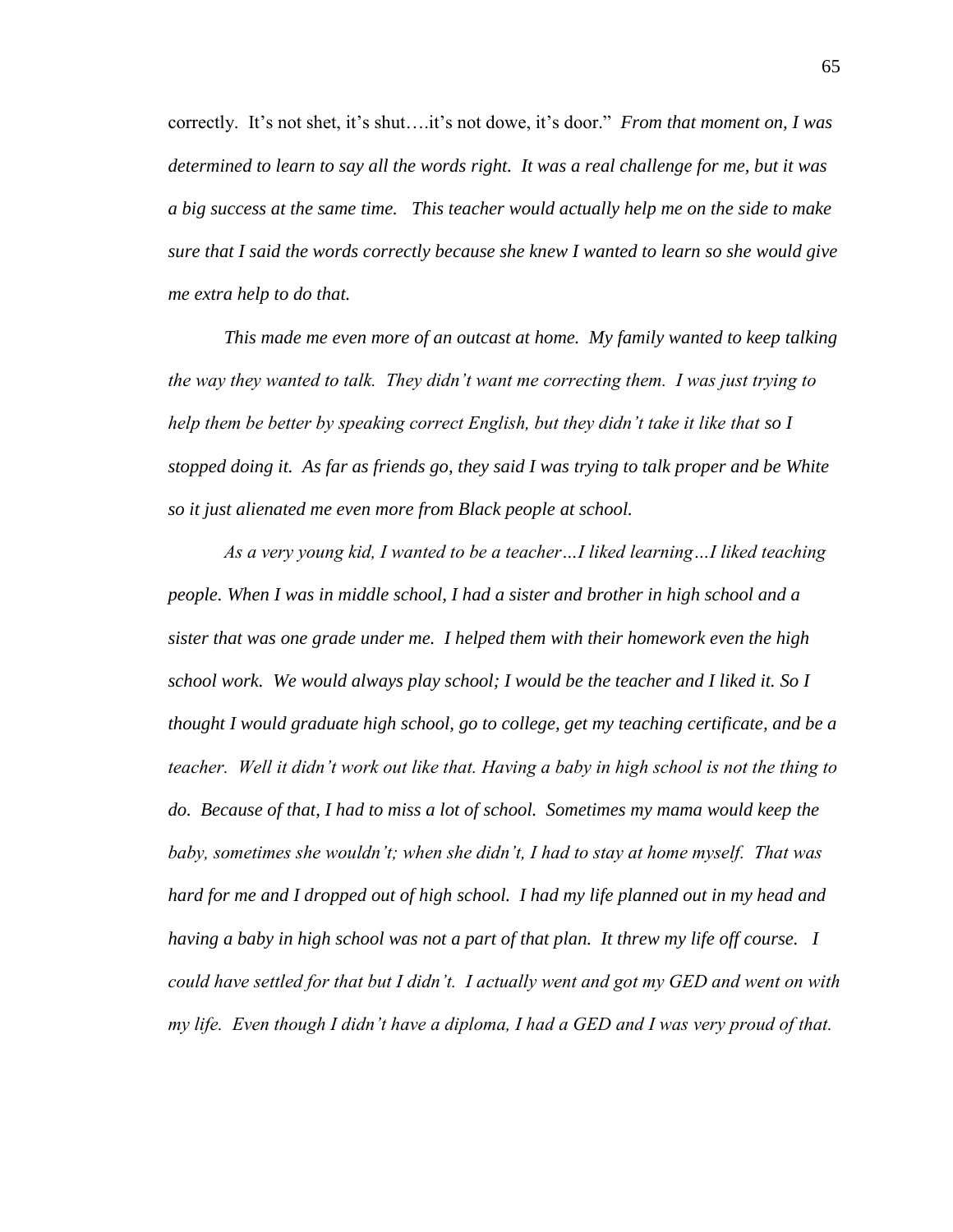*When I moved here, I started working at a middle school as a teaching assistant, and… I fell back into the love of teaching. A math teacher there was real impressed with the way I interacted with kids and the way they responded to me. When she was diagnosed with breast cancer and was out for three months, she wanted me to sub for her! I mean, she had that much faith in me …that I could handle her class while she was gone… I wasn't a teacher. I wasn't a sub…you know, I was just a TA. Having that experience to actually be a teacher, I thought WOW, I can handle this! That's what really made me decide to go ahead and be a teacher.* 

*My co-workers can tell that teaching is a passion for me…it's not just a job with benefits… we all know there's no real good money in it... I think that those around me can see that I teach because I want to teach; it's in me! I'm on this earth to help people through teaching...that's my talent. I teach because I know I can relate to these kids. I*  was one of them once... They need to be given a fair chance to learn because we all have *the right to learn.* 

Jackie's story of survival and resiliency is a powerful narrative; she overcame a life of abject poverty, a language barrier, teenage motherhood, and dropping out of school. Rather than stifle her ambition, Jackie's low socio-economic status seemed to have motivated her to find a way out of her meager circumstances. Becoming a teenage mother turned out to be a temporary setback for Jackie. During her junior year, she dropped out of school but later she earned her GED and felt proud that she did not give up her dreams for obtaining an education. The support of teachers, especially her first grade teacher served as inspiration for her early desire of becoming a teacher.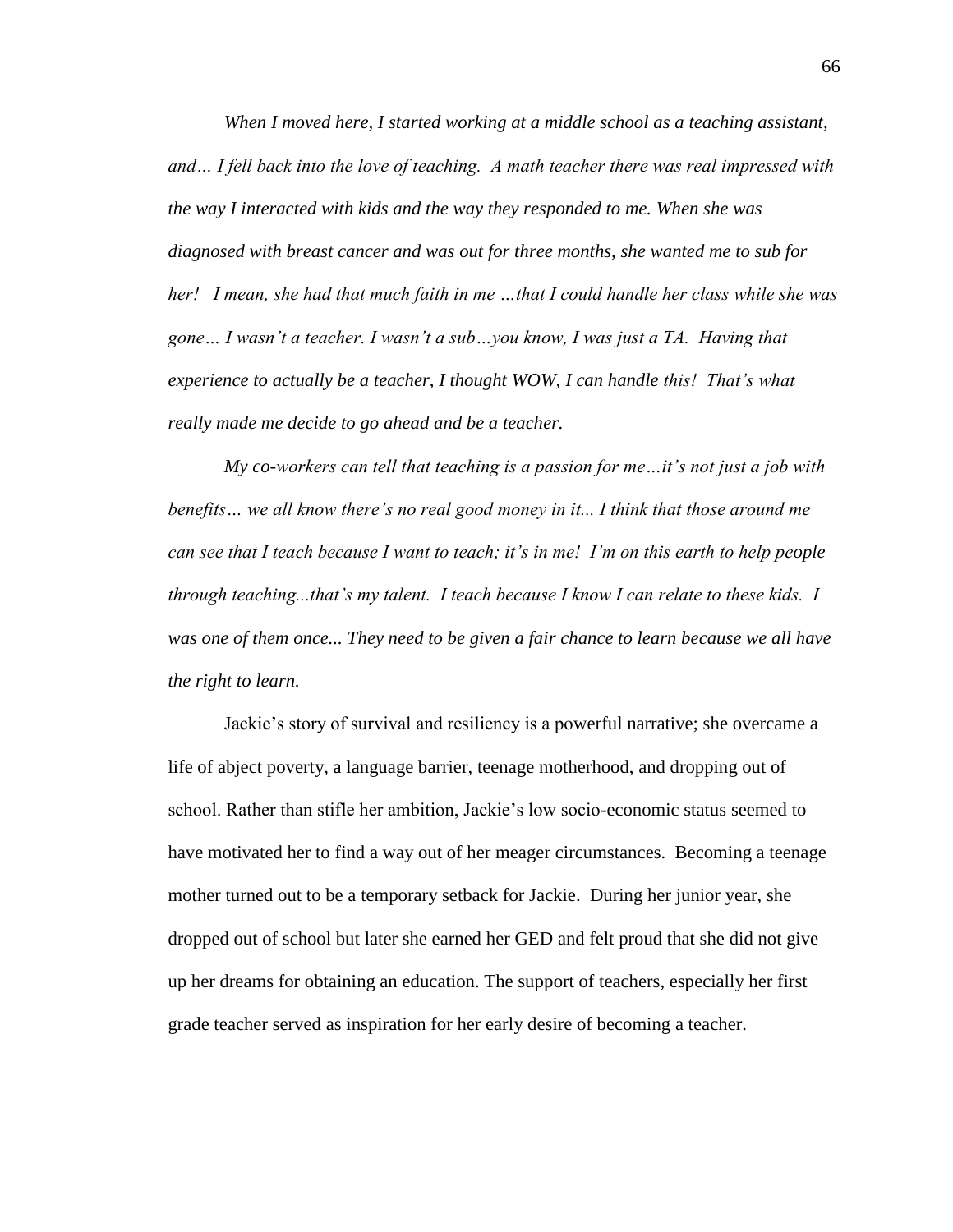Jackie is aware of the stigma placed on poor children and can relate to issues that can come with being raised in poverty. As an educator, her experiences can provide substantive insight to other teachers about the dynamics of educating students growing up in poverty. In this way, Jackie is more than a role model, she is in a position to inform and shape school initiatives to motivate and engage students (Darling-Hammond, 1997; Tillman, 2004). Although ninety percent of the students at her school qualify and depend on free breakfast and lunch, Jackie is aware of what students in poverty are capable of accomplishing within an engaging and supportive learning environment.

Jackie describes a transformative experience in first grade when she is corrected by her teacher and that sets the wheels in motion for a pledge to learn to say all the words correctly. Jackie, like so many youngsters found herself having to make a choice between her cultural language patterns and society's norms. Sometimes she felt like an outsider at home and among school friends. Black students would benefit from learning to embrace their home language while learning the language of power-standard English (Delpit, 2002; Smitherman, 2002). Jackie's commitment to her academic goals despite growing up poor undergirds a pedagogical approach that believes, teaches, and advocates for her students achievement regardless of their financial status.

### **Coach Ray Watson**

*I grew up in a single-parent household with what I just thought was two brothers. Later on, it would end up all together with my mom and my dad…a total of 11 kids. I would say I grew up early on going from middle class to poor. I found out who my father*  was when I was a sophomore in college. The funny thing is he was always around, but *my mom called him my godfather and he didn't know. At first, it was a big shock. Once I*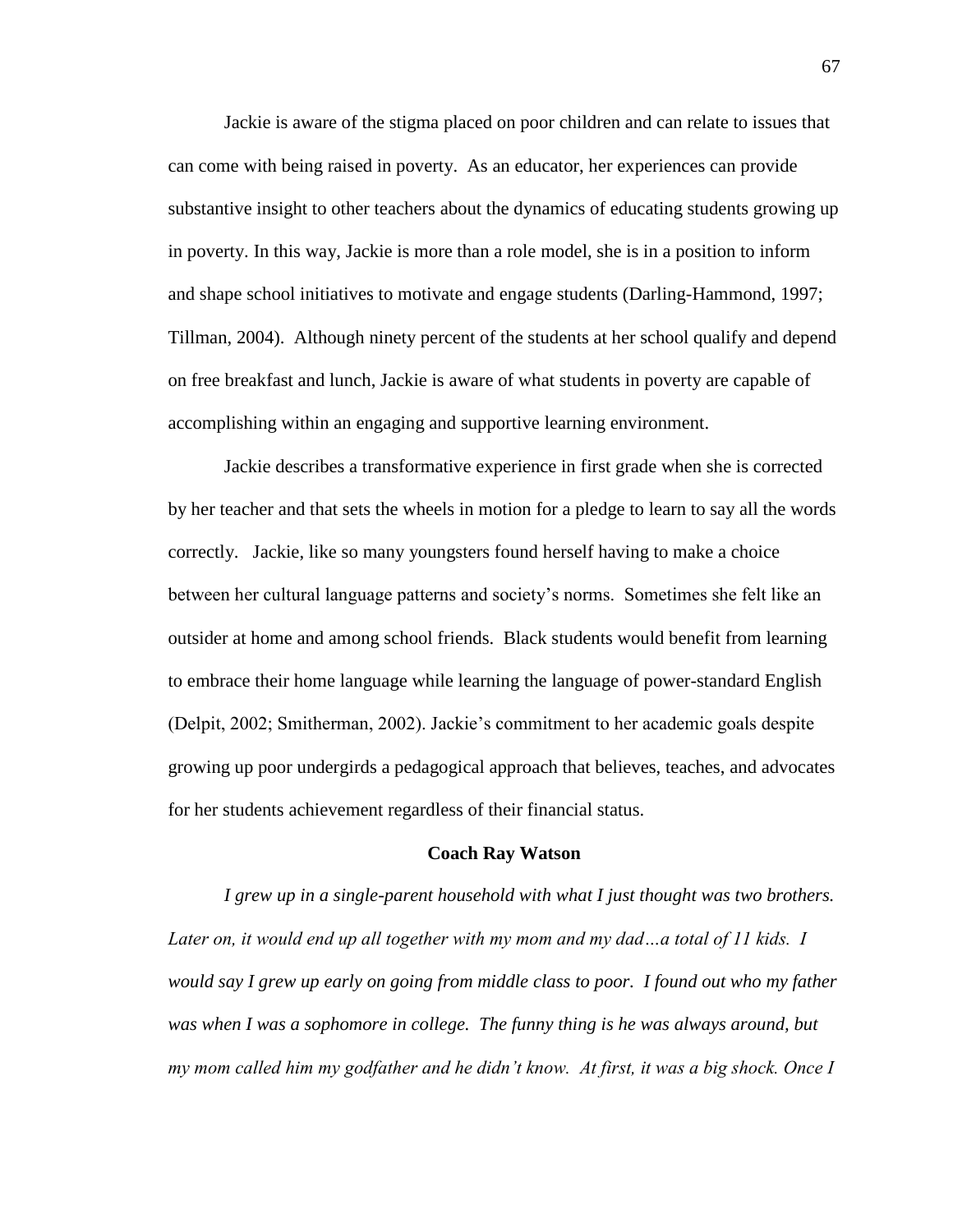*got over being upset with my mom about the whole thing, I think it has made me more understanding with some of the single parent households I work with. It gave me a little more insight. It gave me a little more patience.* 

*Elementary school, with my mom we always bounced from school to school. We spent one year at a different school until I was in junior high. The teacher who stands out for me was my 7th grade math teacher, a Black woman. She would not, would NOT let me go with,* "I can't do that." *I did not like to read and they labeled it as a reading disability. I was in remedial classes. However, in math class I excelled because I liked math. So I did well in her class. There were things I liked to read, manuals and sports books. I could read the mess out of those, but novels or history,* "No, I'm not reading that!" *She would not take it. She would not sit there and say…* "Ok, I am going to let you get away with this. Oh, I'm just going to teach you math because that's my job." *No! What she would do is say…* "I'm going to teach you math and you're going to do math, but for the reading portion, you are going to also come to my class." *In the morning instead of going to my reading class, I went to her class and she taught me reading until it was up to par. She would not accept me being a young Black male and playing dumb to just get through. She would not accept that! She was very instrumental in getting me to understand I needed to take my education into my own hands. She told me*, "You are not a dumb kid; you just need to apply yourself."

*I graduated from High School. I was recruited to play football! I got a full scholarship to College. I was offered scholarships to several other places but I was too scared to leave the state. The first time I made the "A" honor role in college was humongous for me. It was like, alright, I'm working my butt off here! I started out with a*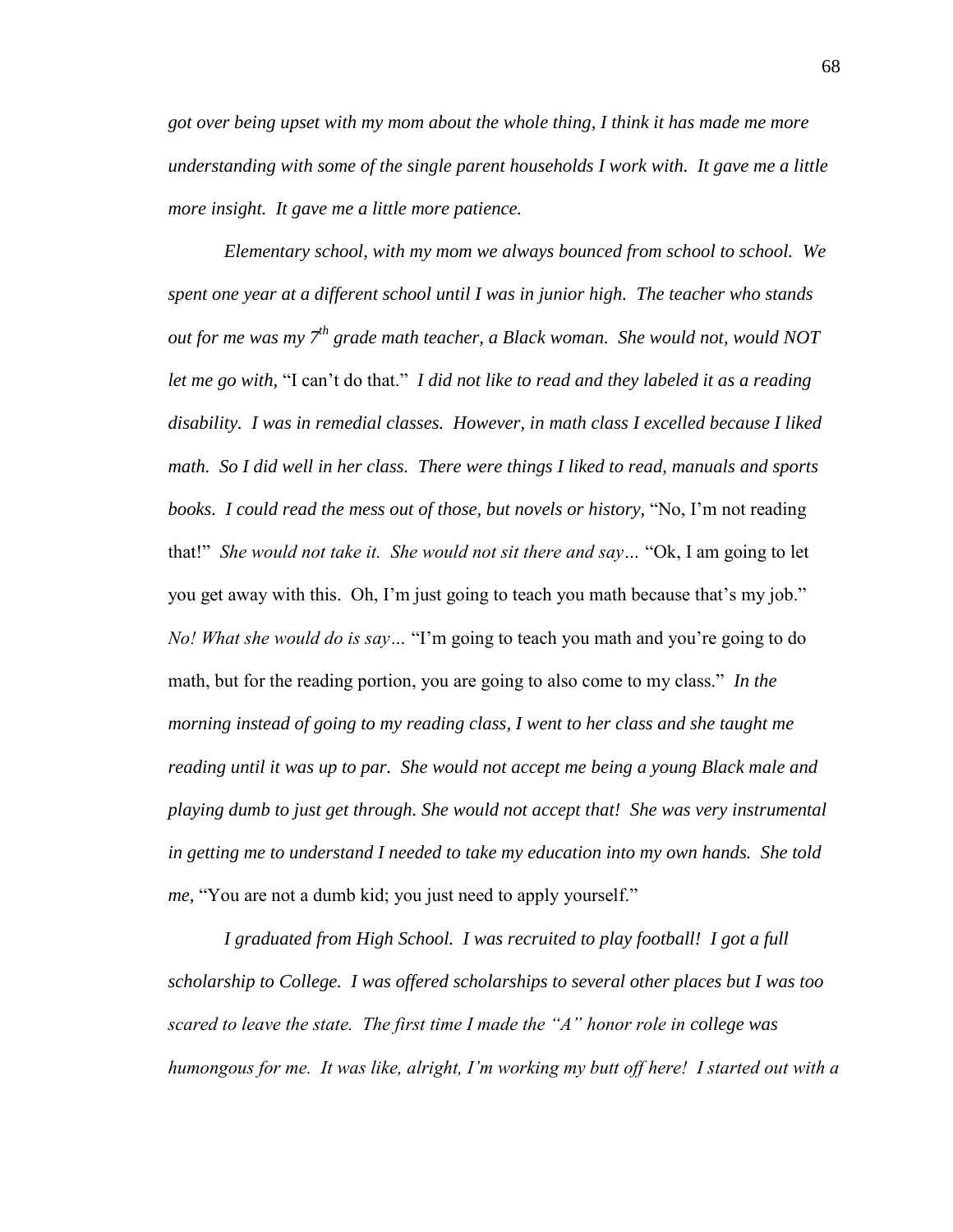*criminal justice major and I worked as an intern for a juvenile facility. I saw these kids in situations where they were in for aggravated assault, drugs, violence. I started thinking, what can I do for these kids before they get to this point? Where can I be a better influence? That's when I decided I wanted to go into education. Maybe I can help these kids at that point where they are almost slipping up under the wire and going to jail because they're doing things they shouldn't do. I decided I wanted to work with kids on this side of the law instead of the other side of the law.* 

*…I'm a coach, former athlete from way back. I also teach AP art. Football makes our money for us, gets a lot of privileges. However, the biggest portion of my check is still from the classes I teach. Art is an elective course, not a core subject. I show my students how to apply it to all their other classes, how it rolls into history, how it rolls into math, and how they can use this stuff they love to help them pass their other classes. We find a lot of problem kids who are really good artists.* 

*I try not to focus on just the Black kids. There are other kids that also need help. However, at the same time, I know I will step outside the box a little bit for Black kids to help them understand the situation they've been put in because some people had already labeled them as bad kids, even though they haven't done anything wrong. I teach them that just because you're in this situation it doesn't mean you have to stay in it. There is a way out. It comes through education. It comes through hard work. I am hoping this opens doors and possibilities for kids. I hope what I'm doing and by showing that I care that it will go on with them caring about others and caring about themselves.* 

Ray strongly expressed that his upbringing allowed him to be more understanding of the children and families he works with as a teacher and coach. He talked about how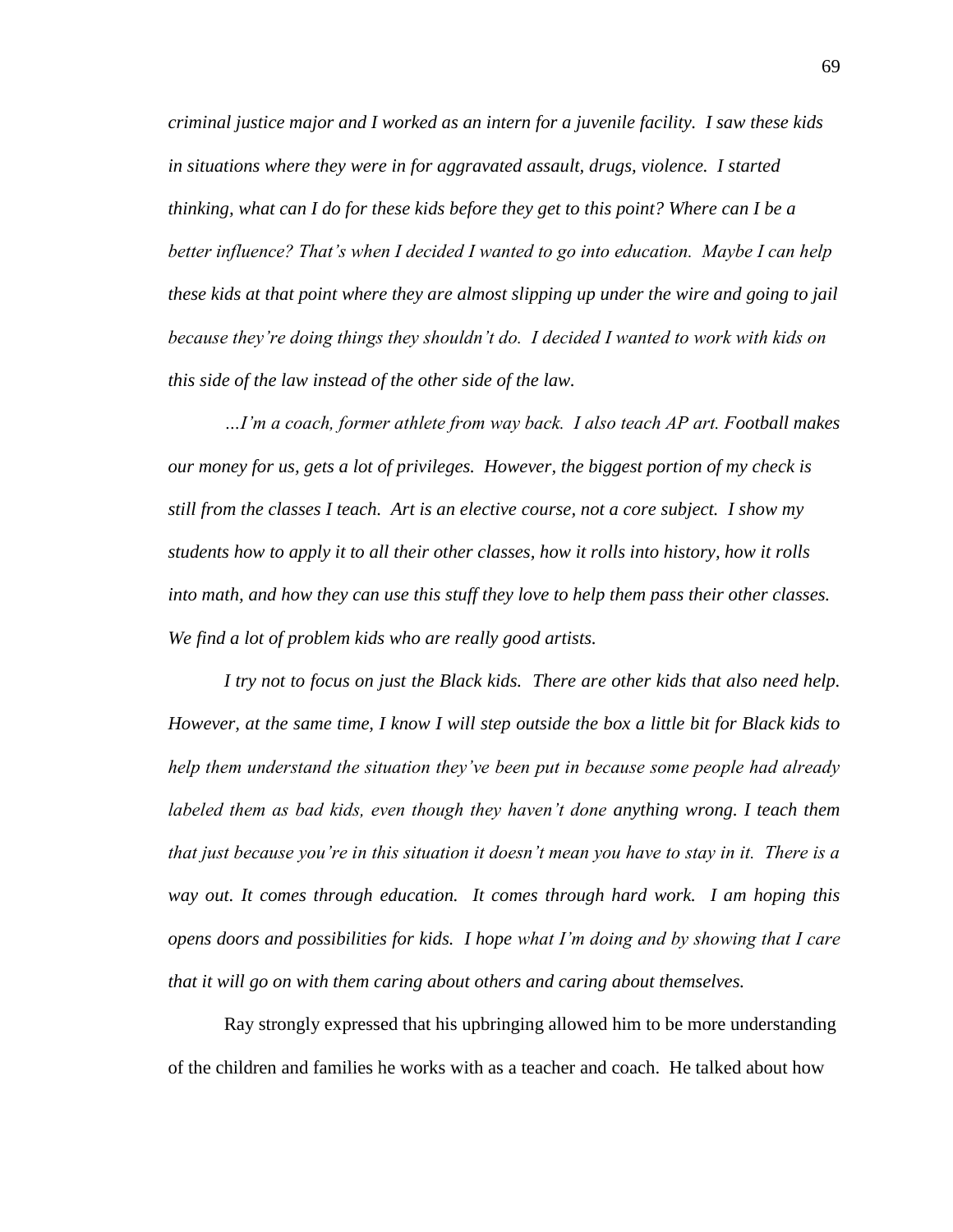growing up poor, not knowing the identity of his dad until college, and being bounced around from school to school had given him insight and patience as an educator.

Ray described his  $7<sup>th</sup>$  grade teacher as a Black woman who would not let him fail (Irvine & Fraser, 1998; Ladson-Billings, 2002). This math teacher orchestrated a plan to teach him to become a better reader and taught him to take responsibility of his learning. He credits this teacher for refusing to just let him get by and helping him find a way forward in life. Milner (2007) explains that when a teacher speaks possibility into the life of a Black male student, s/he empowers the student to speak possibility into his own life.

Ray's desire to be a teacher is grounded in helping young people stay out of trouble with the law; seeing kids locked up for drugs, aggravated assault, and other violent crimes caused him to think deeply about what he could do for these kids before they got to this point. His reasoning for entering the teaching profession is consistent with the research and findings on motivations Black men have for teaching (Lewis, 2006; Lynn, 2002; Pabon, Anderson, & Kharem, 2011). Growing up without his dad, financial instability that resulted in his being moved from school to school, and a life changing encounter with a  $7<sup>th</sup>$  grade math teacher all mold how Ray is able to empathize and have compassion for his students. Moreover, his desire to steer young people away from destructive choices motivates his vigorous efforts to pass the education torch to future generations.

#### **Dr. Malcolm Wright, II**

*I grew up in large city in Texas and was an only child. My parents divorced when I was 5 years old, so I was taught at a very young age to be self sufficient. My mother worked at the post office and had to be to work at 4 o'clock in the morning. So, as young*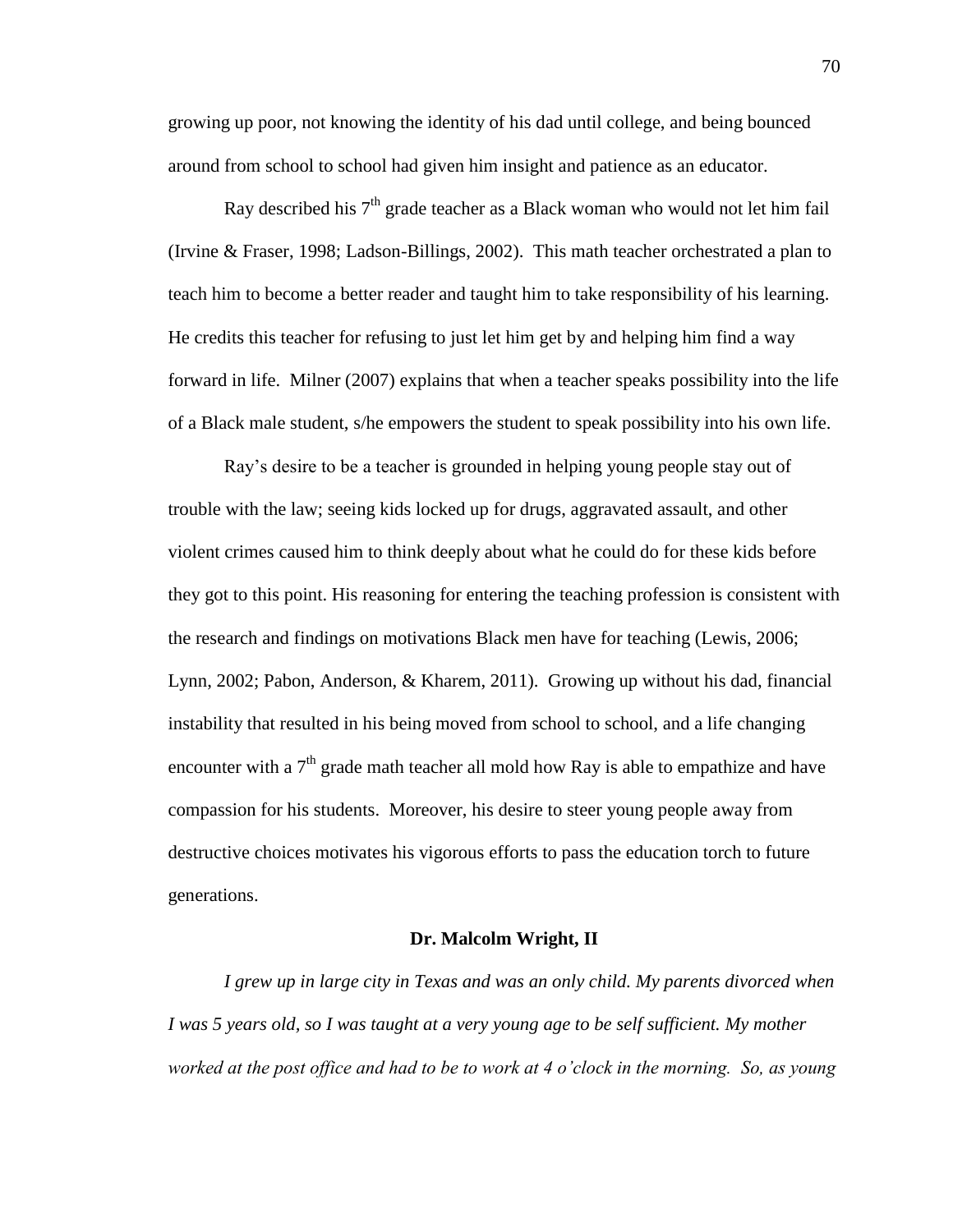*as 8 years old I was at the house by myself at 4 in the morning… I had to get dressed, cook for myself, lock the door and walk a mile to get to school… I never used that as an excuse not to go to school. It would be raining and cold, that didn't matter! I loved school and I loved learning. I loved the reading part of school. I had truly good teachers, especially in third grade. I also had a teacher in 5th and 6th grade who really encouraged me to be a learner. She was tough on me about learning. I think that's what made me love school the way I do and be passionate about learning.*

*I have been reading since I was three years old and that is something my mother encouraged. Some of my greatest successes in school revolved around me performing. I was always in oratorical contests, giving speeches, and winning stuff like that. I was almost like the nerd kid in "The Planet of Junior Brown" where that fat kid was friends with the janitor. I was like that with the librarians. Once author Mildred Taylor came to our school; I was in 5th grade. She asked me*…"What is it that you want to do?" *I said,*  "I want to be like you!" *She said,* "If you want to be like me, you need to write every day."

*A librarian introduced me to what I still consider one of my favorite books, "Ramona the Pest," by Beverly Cleary. I remember reading that book over and over. In intermediate school my librarian also cultivated the reader in me. I wanted to be a writer, but people talked me out of that saying you aren't going to make any money doing that. So I said, "I like kids, I can be a pediatrician" not really knowing what that meant. So for high school I signed up for health magnet, got in, got accepted….when in actuality I should have gone to the arts magnet. I would have been going to school with Erykah*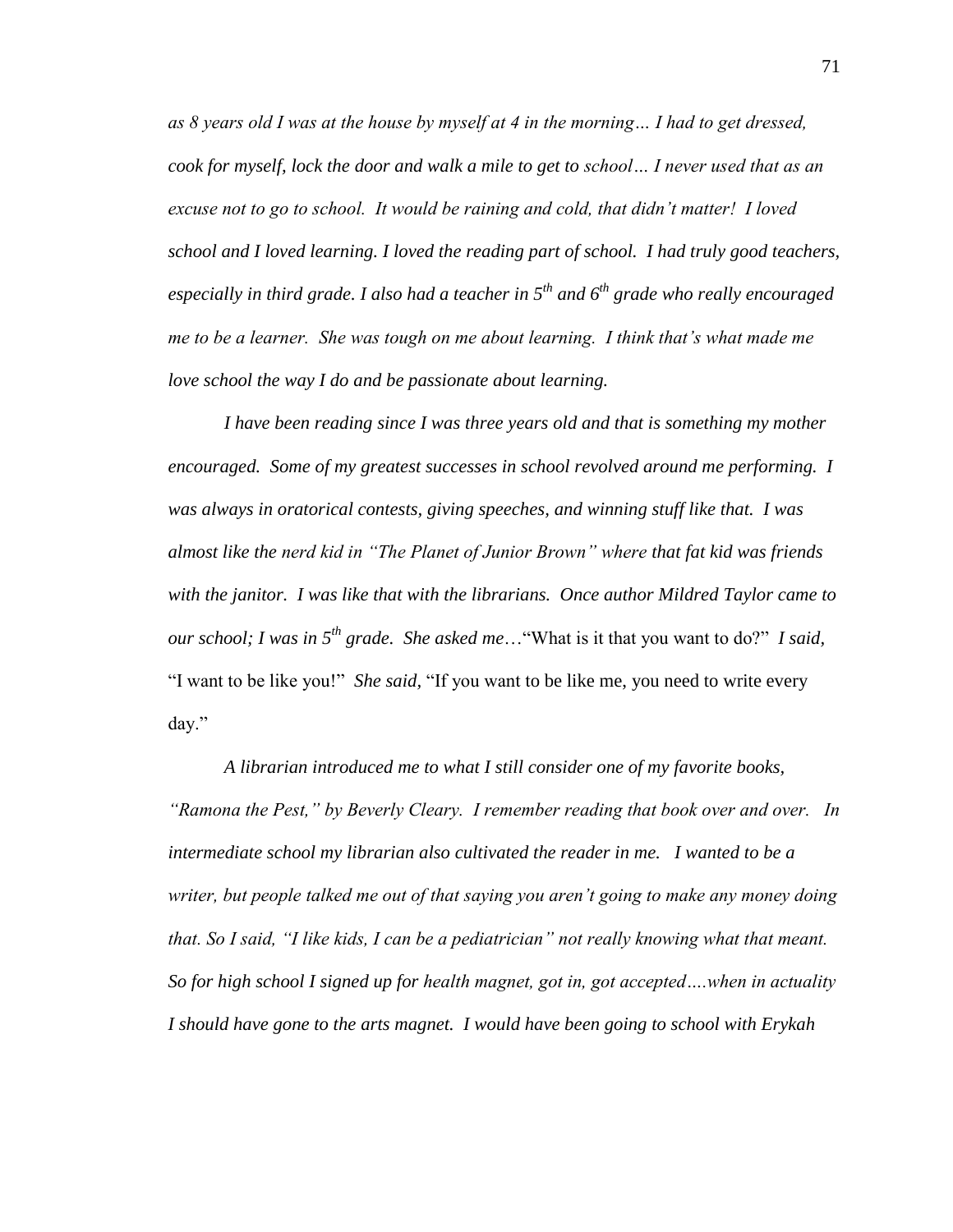*Badu and Roy Hargrove! Sometimes I wonder if I had gone to that school, what my life would have been like.* 

*I went the whole four years to the health magnet; I just thought I am here and I can't go any place else. I did not know how to advocate for myself. I graduated from high school with a "B" average, but I remember making "F's" in math because all I wanted to do was read and write.*

*I never wanted to be a teacher! My plan was to be a writer and to make movies. I was heavily influenced by Spike Lee and John Singleton. The way I got into teaching is interesting. I was working at a credit card company as a customer rep. and I hated the job. A very good friend of mine who was working as a teacher for the Wynne school district at the time talked to the man who worked with new teachers. He got me into teaching at a school there. I got into a certification program and started teaching elementary school that October… in 1996; it was the best experience ever! They were so supportive of me, so… nurturing, and…it really helped me to become a good teacher. Later on, I came to Central Texas and started teaching middle school which was also a good experience; but then, I started teaching high school and I noticed it was more distant and a little less notion of family. I found teaching high school to be cliquish.* 

*The biggest change, the one that has affected me the most in my attitude about teaching has been less about children and more so the administrative part of what teachers are being asked to do. I feel like I am no longer being charged with teaching; I'm not educating students anymore. I'm not doing what's best for students in that respect. I am doing whatever the academic dean says I need to do. That's how I feel about it. I'm not naïve; I know how it works. I feel stifled as a teacher. Creatively, I*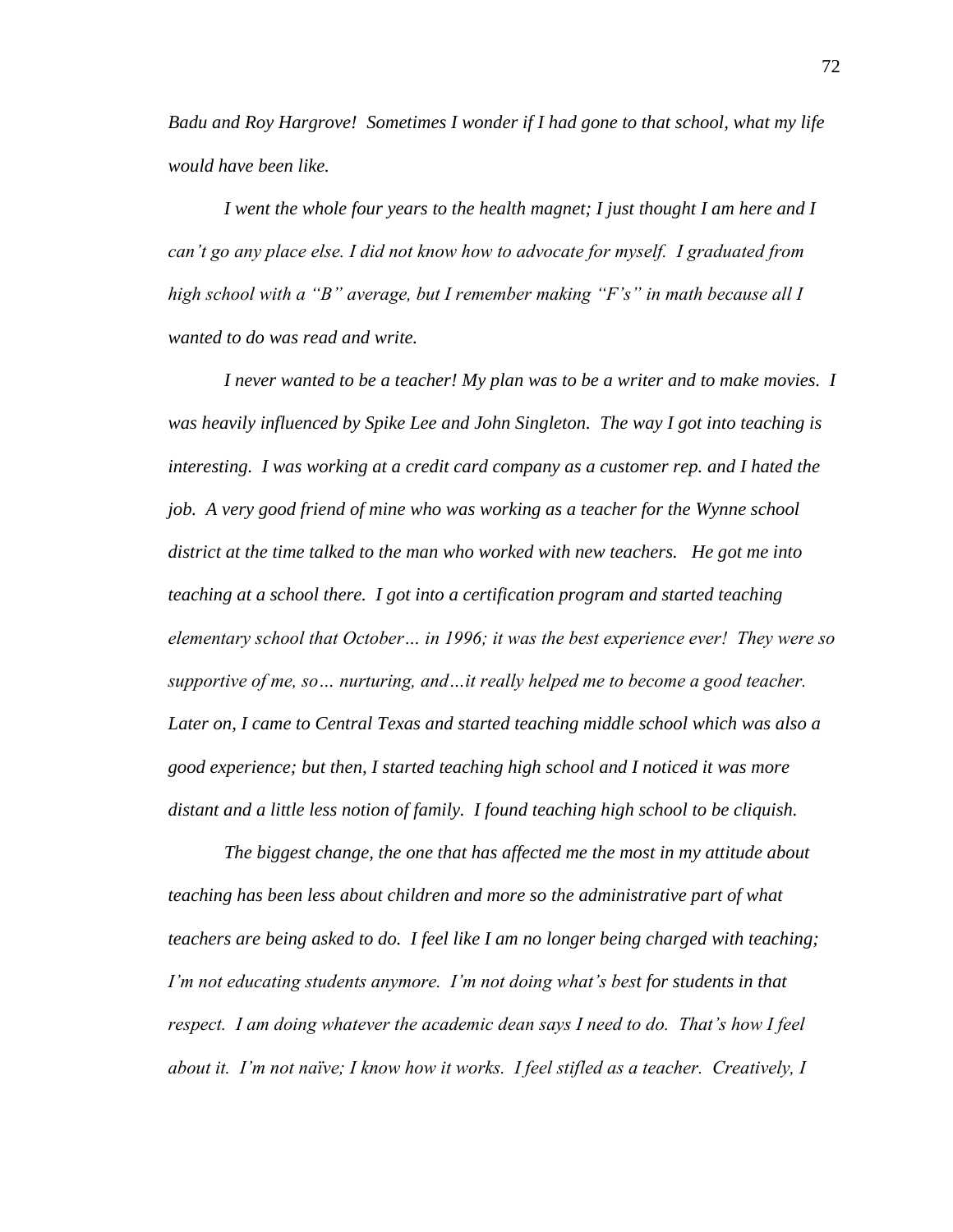*don't feel like I can bring to my classroom the things I should be able to bring to it and that's what I feel has changed the most.* 

*Being a Black male with a Ph.D, coming from a single parent home, coming from a home where my father wasn't involved in my life and where my mother had to work all the time, I want my students to understand that I'm not far removed from who they are. I tell them:* "I do in fact understand who you are. I understand what you're going through and I understand what things might be like for you; despite that, you have to take care of your business."

*It is a challenge staying in a profession where I know children are being miseducated. Maybe it's an ego thing, but these children are leaving, going out into the world and somebody is going to say who was your English teacher? They are going to say my name and it's going to look like thirteen years of schooling was my fault. I can't have that. I can't have that for myself and I don't want to have that for them. However, I'm being forced into that position to have that for them even though I don't want to.* 

*My biggest hope for the Black community is that we work to get our children foundationally solid, and academically ready, so that they can function the rest of their school career and they're not six grades behind where they should be. That and for people to stop feeling sorry for them because they're Black. Help them, don't hinder them. That's what I really hope happens. And when I say help them, I mean to hold them accountable, hold their feet to the fire, challenge them, make them do work because they can do it. These kids can do it, they honestly can. I believe they can. I just think nobody has made them do it.*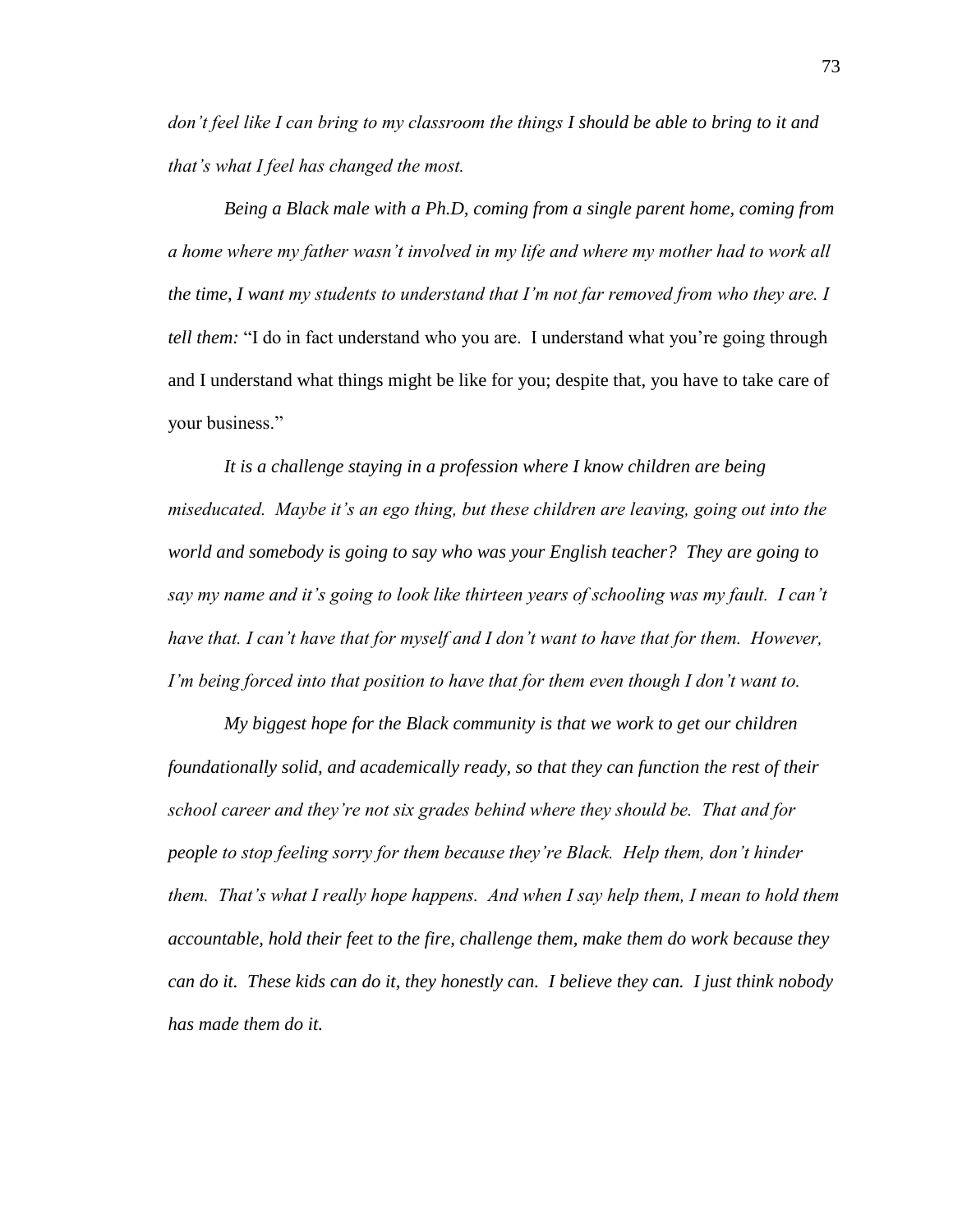Malcolm revealed how he had to be responsible at an early age. He also remembered school as a pleasant place to be. He recited the names of all his former teachers and associated lifelong lessons and books he read at each juncture of his early school experience. Malcolm loved school especially the 'reading' and considers his teaching philosophy to be heavily influenced by the great teachers he had. This fact is supported by the literature, since teachers spend many years as students watching teachers; their practice is often shaped by these experiences (Stanford, 1998). Malcolm also credits his school librarians as cultivating the reader in him.

Malcolm was emphatic when he talked about never wanting to be a teacher. Graham and Erwin (2011) wrote that a litany of reasons exists why Black men do not think about teaching as a career. Their research indicated salary, the profession seen as a woman's job, being confined to a boring job, and students' bad experiences in school as some of the reasons Black high school boys did not contemplate teaching as an option for them.

Malcolm still dreams of writing novels and screenplays; he remains unwavering in his commitment to connect with students and maintain high expectations for them. Malcolm has strong ideals about pedagogy and practice, but does not feel his philosophies and experiences are valued at his school (Delpit, 1995; Milner & Hoy, 2003). He openly discusses how testing mandates and institutional policies dictate the way he is forced to teach students. Malcolm struggles with this tension because he does not like the idea of contributing to the miseducation of students. He is frustrated about the constraints he faces in his role as a teacher; there is no room for him to use creativity in his work. As an educator, his love for learning, his admiration of former teachers, and his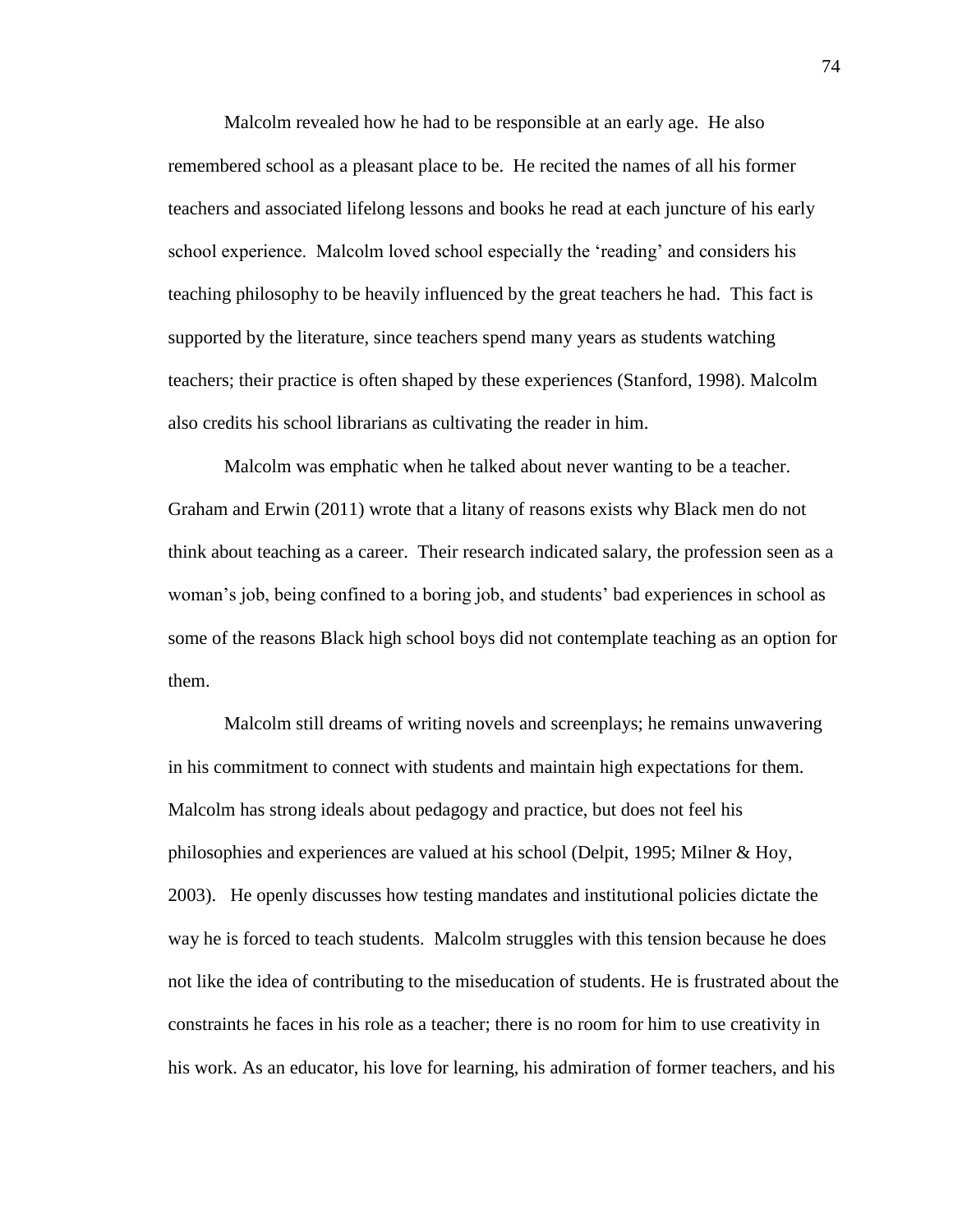racial pride guide his pedagogy for teaching young people. Malcolm has high expectations for what Black students and the Black race can achieve because of his lived experiences and his awareness of Black history through reading and research.

# **Chapter Discussion**

In telling their stories, these teachers openly shared their challenges and successes growing up, obtaining an education, responding to familial responsibilities, and devoting their lives to the teaching profession. Sharon, Jackie, Ray, and Malcolm's identities are forged by the social, cultural, political, economic, and historical forces from their lived experiences (Kincheloe, 2003). All four teachers are linked by the descriptions of financial struggles they faced as children. Sharon, the only participant raised in a two parent home, recalled that her family was poor, but she was not aware of it because she always had the basic needs to make life comfortable. The other participants strongly expressed how their family's economic status impacted their experiences. For instance, Jackie was acutely aware of her family's money problems and vowed during elementary to make a better life for herself and her children. Ray described how being bounced around from school to school created gaps in his learning. Malcolm talked about having to take on adult responsibility at an early age because of his mother's work schedule. Milner (2006) posits that "Black teachers often have a commitment to and a deep understanding of Black students…because both historically and presently these teachers experience and understand the world in ways similar to their students" (p. 94). Black teachers share common knowledge with their students and have probably undergone similar barriers in the educational system.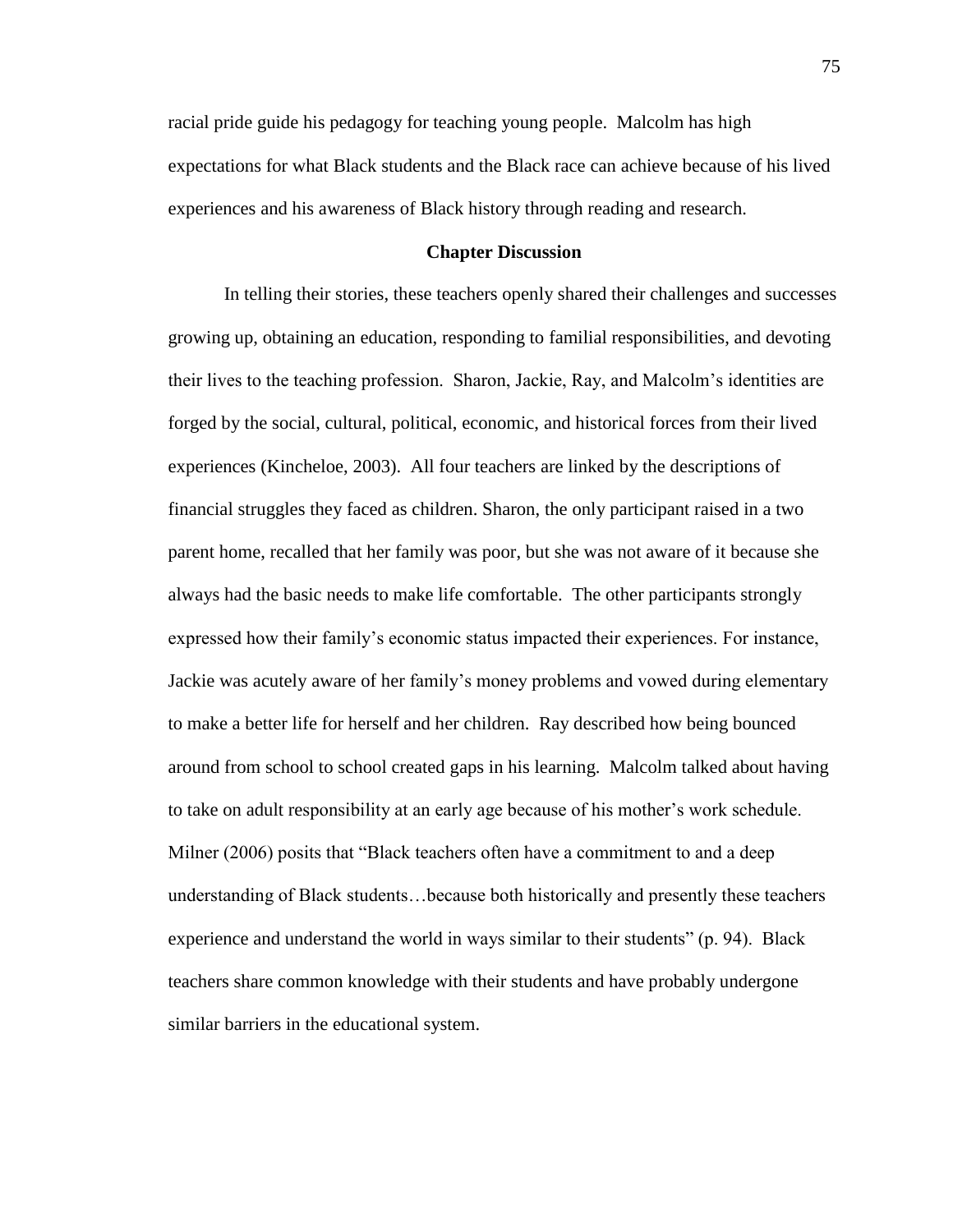Through different examples and stories, these teachers credit the characteristics of their upbringing with helping them relate to the struggles some of their students face. This idea resonates with the work of Kincheloe (2003) who explains that the ways teachers see themselves are reflected on their teaching in terms of what they teach children beyond subject matter and the curricular purposes they pursue. In each case, the participating teachers exercised agency and resiliency to overcome setbacks. Subsequently, these teachers bring high expectations to the classroom for what they and their students can accomplish.

All participating teachers reported being influenced by exemplary educators in the past. This is consistent with Stanford's (1998) finding that former teachers can shape our viewpoint and pedagogy. The teacher leaders in the study align their practices with instructors they encountered as students. For instance, Jackie's strong commitment to literacy for her students echoes her encounter with the first grade teacher who took special care to teach phonics, vocabulary, and pronunciation. Malcolm's no-nonsense approach with his students reflects his experience with teachers who held him to high standards and did not accept excuses. The work of Siddle Walker (1994) identified behaviors of Black teachers during segregation such as exhibiting the role of counselor, encourager, benefactor, and racial cheerleader as commonalities among caring Black teachers. All study participants play these roles while educating the students they serve. None of them allowed their students to use being poor or being Black as a justification for not achieving their goals. With their lived experiences and struggles toward becoming teachers, they all set the example for their students to follow. They make every effort to encourage their students to follow the education path and to become responsible for their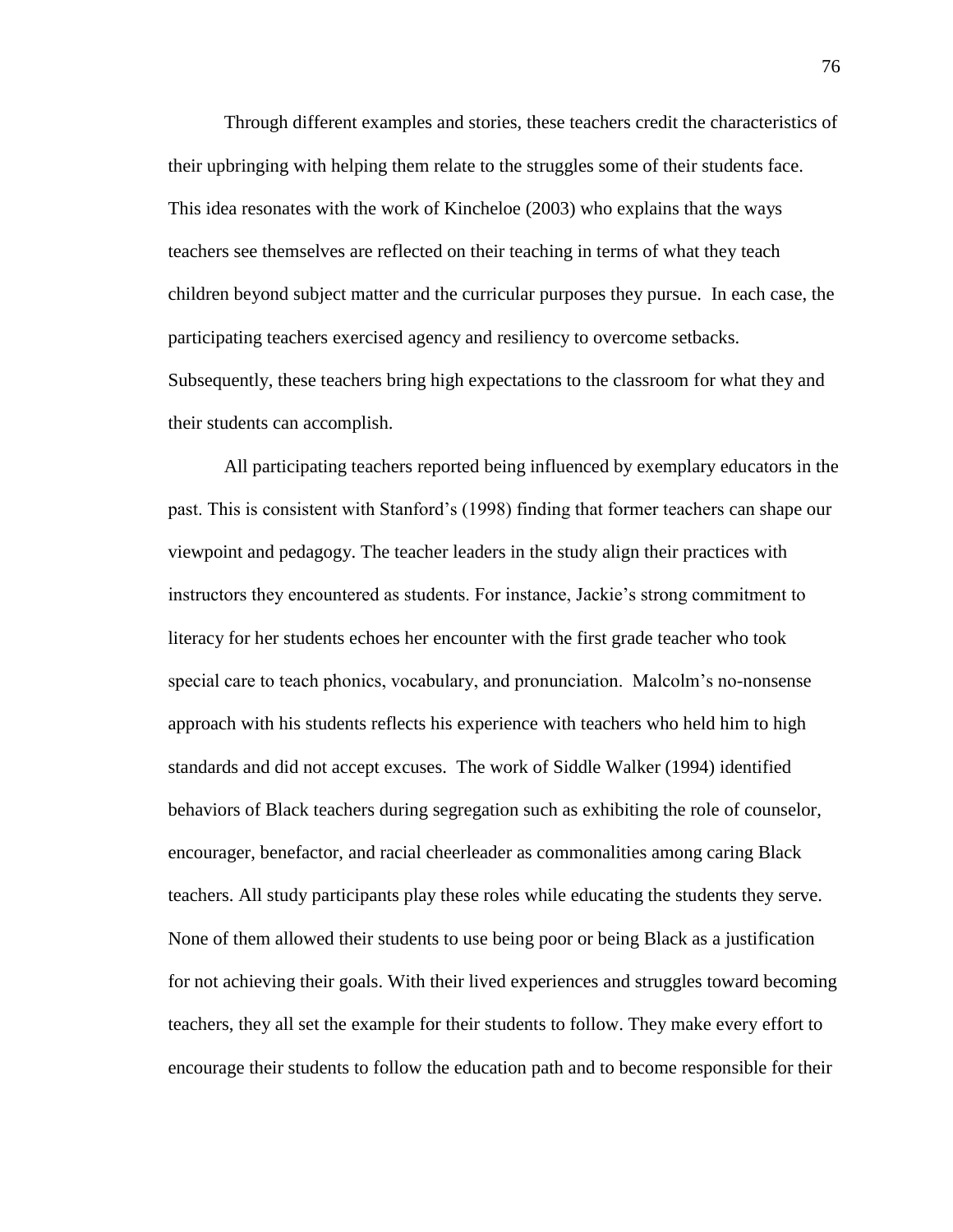own learning regardless what other adults who do not believe in them may tell them. In Malcolm's words "work to get our children foundationally and academically solid." However, Carter (2008) also explains that student success does not only depend on the work of the teacher but the structural conditions that at times constrain or impede students' abilities to achieve their maximum potentials in school. The four participating teachers reported being aware of the limitations that the institution and society impose on the work they do. They are aware but this fact does not stop them from continuing to do their work in the classroom. Research also supports the need for Black teachers to "bring their gifts, reclaim the tradition of African American excellence in leadership, and chart a new course for African American education" (Tillman, 2004, p. 301). Sharon, Jackie, Ray, and Malcolm are aware of this need; they keep doing their best and keep working toward the well-being of their students as we will see in the following chapter.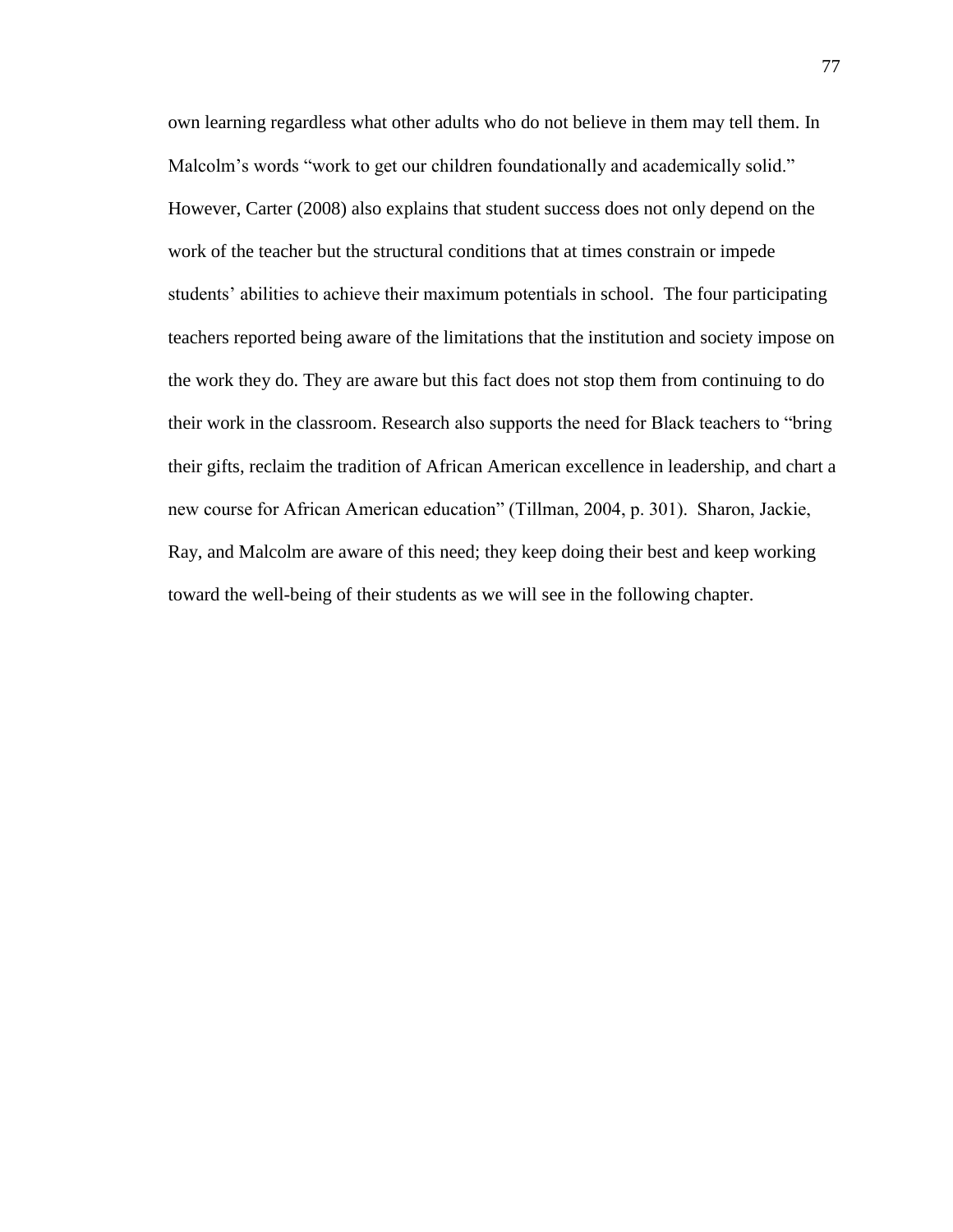# **CHAPTER V**

# **STUDY FINDINGS IN LIGHT OF THE MATRIX OF CARE AND JUSTICE PRIMARY VALUES**

The epistemological stance for this qualitative study draws from Siddle Walker and Snarey's (2004) matrix of care and justice primary values. These researchers envision the ethic of care through a lens that takes into account the Black lived experience and the following five values: Liberation, Pluralism, Hope, Empowerment, and Uplift.

In this chapter the participants' practice is analyzed with the ethic of care and justice primary values serving as the philosophical underpinning. From each participant, a statement was identified to exemplify how they demonstrated the values in their practice. The chapter is arranged with each value serving as a header and includes a relevant example from each teacher to reflect that value. Table 5.1 provides a preview of the findings highlighted in the chapter.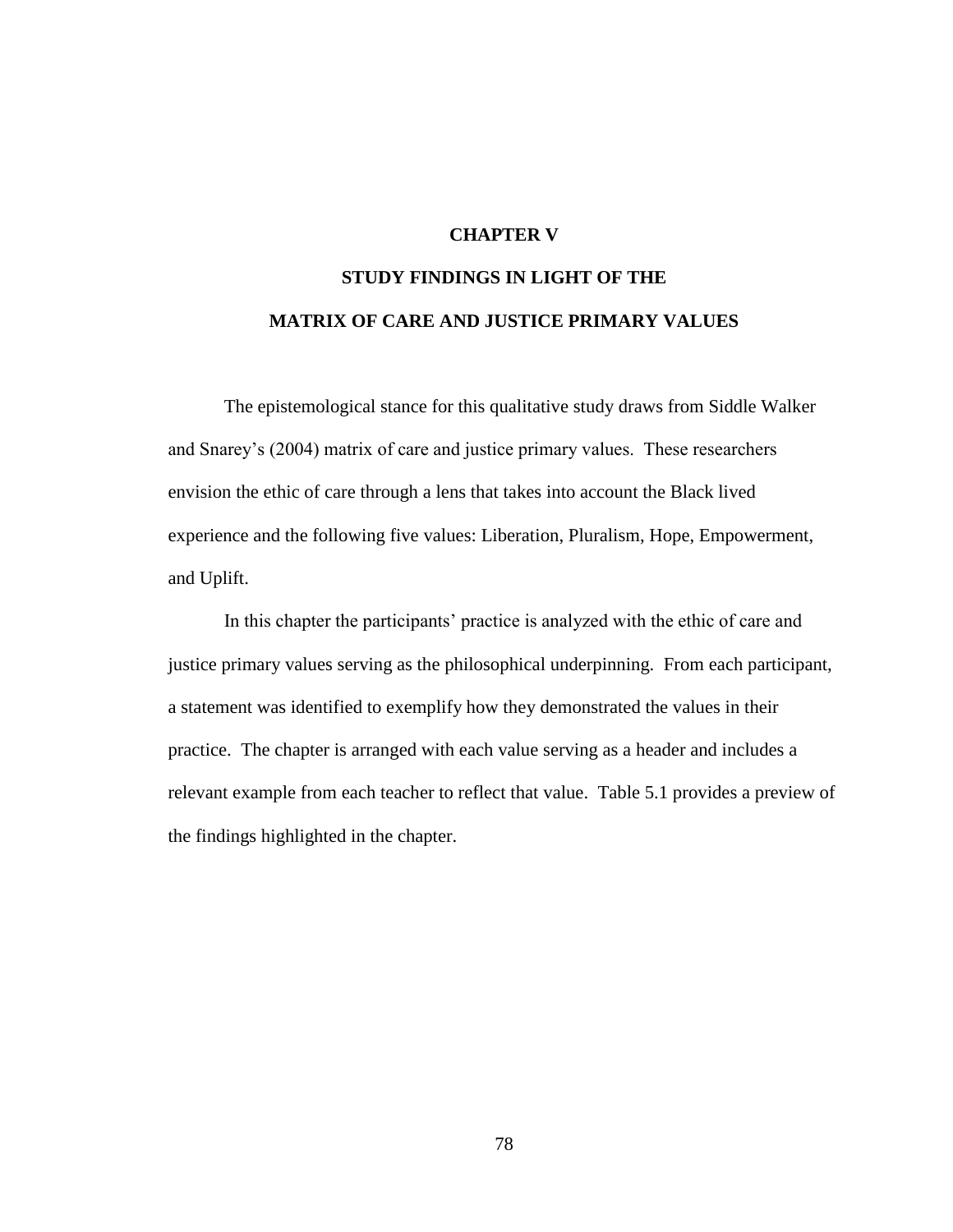| <b>MATRIX VALUE</b> | <b>NARRATIVE SELECTED FROM THE DATA</b>                                                                                                                                                                                                                                                                                                   |
|---------------------|-------------------------------------------------------------------------------------------------------------------------------------------------------------------------------------------------------------------------------------------------------------------------------------------------------------------------------------------|
| <b>LIBERATION</b>   | Sharon visits and counsels Chaz about her expectations<br>for him to make the right decisions.<br>Jackie motivates Alyssa by fostering liberation through<br>literacy.<br>Ray discusses racial inequities Black students may<br>encounter.<br>Malcolm teaches a student entrepreneur to be strategic<br>about following the school rules. |
| <b>PLURALISM</b>    | Sharon questions her principal about Black student<br>discipline referrals.<br>Jackie notifies a student that high expectations continue<br>with or without his meds.<br>Ray offers colleagues strategies for building<br>connections with Black students.<br>Malcolm challenges the language arts specialist's<br>deficit thinking.      |
| <b>HOPE</b>         | Sharon grounds her expectations for student behavior in<br>a Bible verse.<br>Jackie believes God's purpose for her life is to teach.<br>Ray uses Jesus life as a lesson for student believers.<br>Malcolm brings God into class discussions.                                                                                              |
| <b>EMPOWERMENT</b>  | Sharon teaches her students math and self-control.<br>Jackie offers advice for Black teachers.<br>Ray works to empower a volatile student.<br>Malcolm advocates for grammar instruction for his<br>seniors.                                                                                                                               |
| UPLIFT              | Sharon points to President Obama as a role model for<br>her students.<br>Jackie is motivated by her students' success as an<br>example for others.<br>Ray uses John Biggers' artwork because of the positive<br>imagery.<br>Malcolm addresses Black achievement despite poverty.                                                          |

# **Table 5.1 Findings in light of study framework**

Ť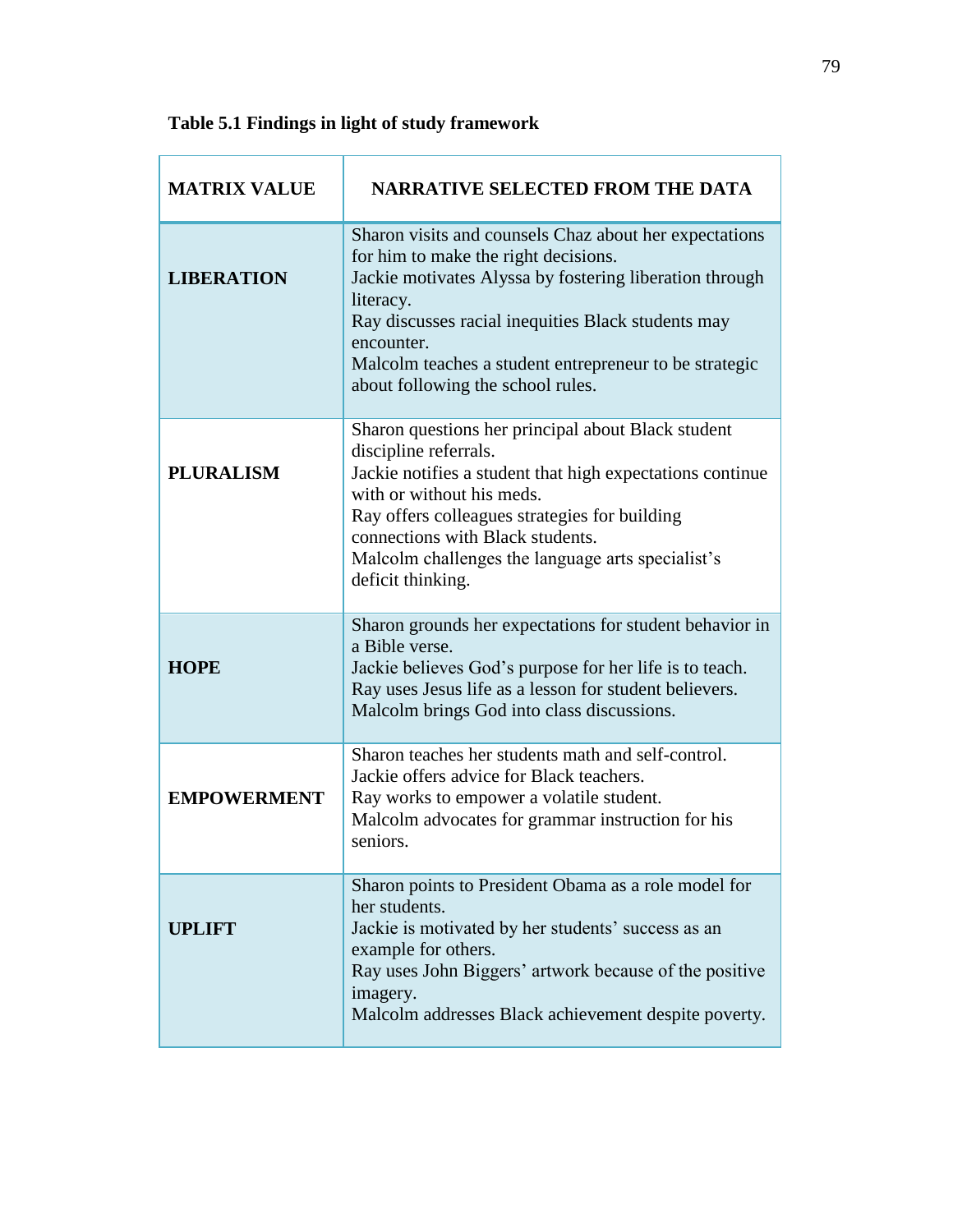## **Liberation**

Liberation is the first value in Siddle Walker and Snarey's (2004) ethic of care and justice framework. For these researchers liberation is summed up in how "one can escape, one can be free, and one can help others also realize liberation" (p. 133). The following paragraphs illustrate acts of liberation and are closely connected to the participating teachers' ontology as presented in the previous chapter. The first example comes from interviewing Sharon.

Chaz, one of my challenging kids, was sent to the alternative school during the time I had to take off a few days for my husband's surgery. So, I went to the alternative school to see him. I told him: *With the choices you're making, there are two places where society feels you are going to be, dead or in prison. That is what society has for you and we are going to prove them wrong. So, while you're here, you do what you need to do so you can go back to school to get your education and become the best person you can be. Don't let anybody ruffle your feathers when they push those buttons because guess what, they're bringing you down. I know you made a decision that landed you here, but this is not the place for you. I care about you and I want you to be successful in spite of what society is saying.*

Sharon makes time to pass along advice that can liberate Chaz from making choices that could land him in prison. She seeks to empower the student by relaying tactics that will help him manage his behavior and rise above the negative images society has for young Black males. Sharon's actions are akin to those of Harriet Tubman who after escaping slavery to freedom journeyed back South to help more than 300 others.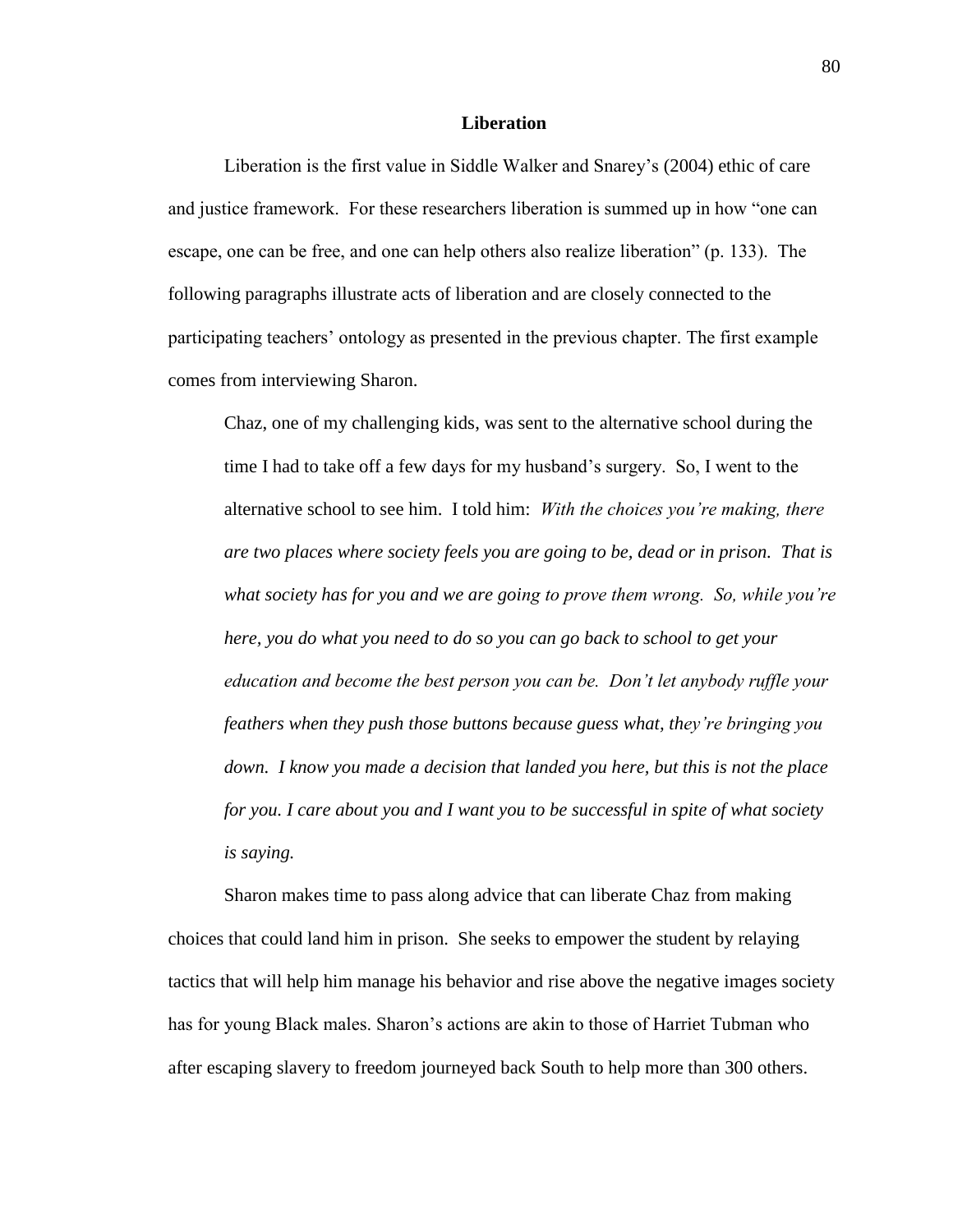Tubman (1869/1993) declared, "But to dis solemn resolution I came; I was free and dey should be free also" (p. 32). Though not required to visit Chaz outside the traditional school setting, Sharon bypasses her contractual duties and drives to the alternative school. While there, she seeks to inspire the student regarding his future. In Sharon's narrative, examples of strategizing for success are evident as early as high school when she and her Black classmates organized to elect a Black student body president in their predominately White school. Another example is found in her determination to make the honor roll in college despite the demands of being a wife, a new mother, and working a full time job. Sharon's lived experiences are indicative of a teacher leader who knows the value of having a game plan for progress and who understands the importance of liberating her students by helping them create their own blueprints for success.

Next, in Jackie's narrative, we see her as a young girl determined to rise above poverty through education. Reminiscent of her first grade teacher's efforts to help her enunciate words, Jackie's work with Alyssa illustrates a teacher leader committed to liberating her students by laying the foundation for substantive reading instruction.

At the beginning of the school year, I was reading individually with each student to see where they were, what they knew. I called over Alyssa, who told me she didn't want to learn how to read because reading was too hard. I asked her why she thought reading was so hard. She said: "it just is and I don't want to do it." To which I replied: "well too bad, we're going to do it." I opened the book for her and there were words in the book she could read. And the ones that she couldn't read, I would help her decode. I said to her things like, "you just read that word but you told me reading is hard. Why is it hard, you read three words on that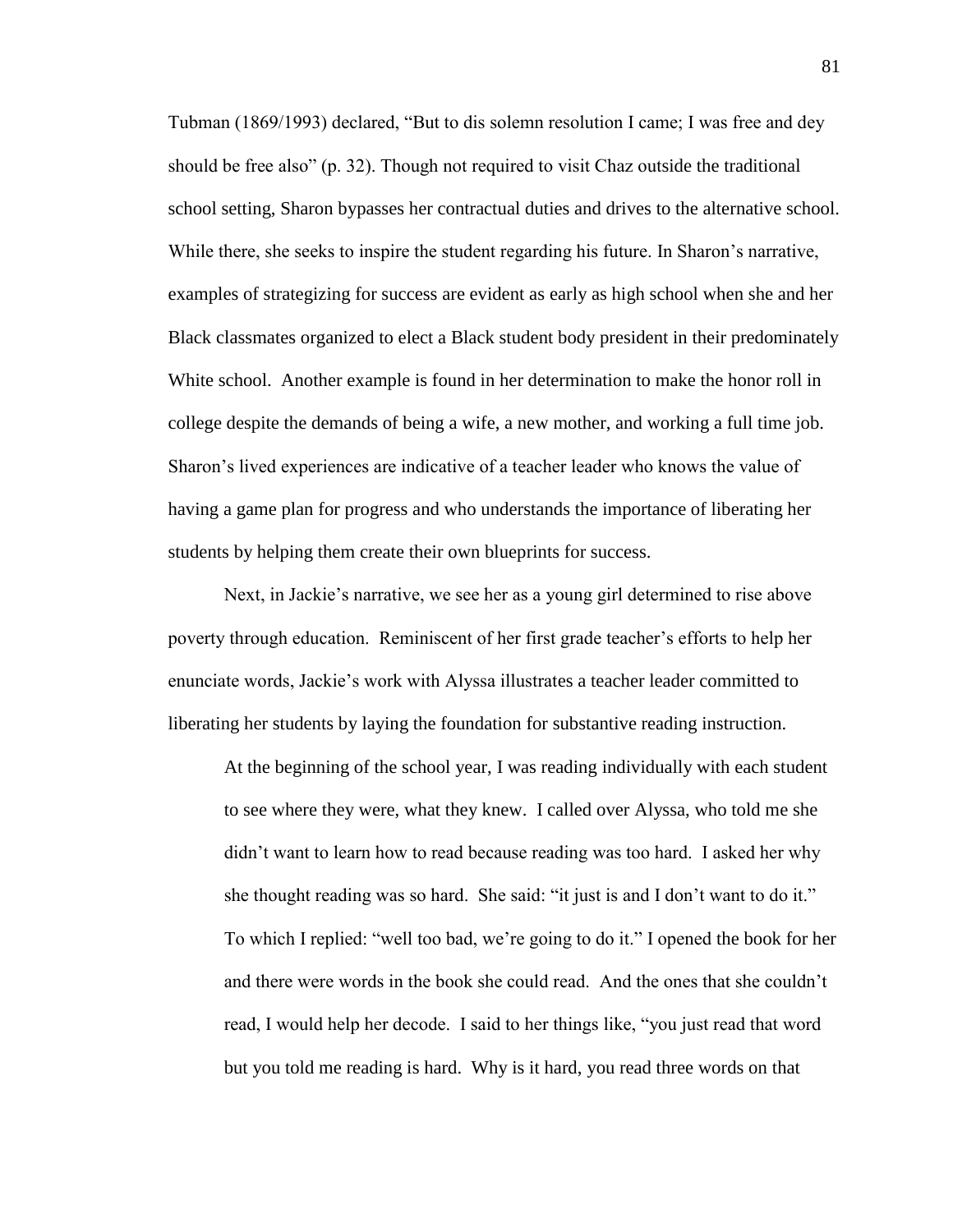page? " I kept pumping her up and the more I pumped her up, the more she wanted to read. I was planning to do a few pages and that's it, but she wanted to keep going. She was that into it. I think from that moment on, she really started to like me.

By refusing to concede to Alyssa's disregard for reading instruction, Jackie works for liberation through literacy. An often cited early example of one teaching to others liberation through literacy is Frederick Douglass who risked his life and the lives of his students by instructing them during Sabbath schools where they secretly resisted laws prohibiting enslaved Africans the right to read. So bleak were the learning conditions relegated to Blacks during slavery, Douglass (1845/1968) stated, "Their minds had been starved by their cruel masters. They had been shut up in mental darkness" (p. 90). Like Douglass realized so many moons ago, Jackie knows illiteracy can render her students to a life of intellectual, artistic, and economic deprivation.

The following is an interaction Ray reserves for his Black students. This is his attempt to prepare the students for the inequities they may encounter in life as related to racial discrimination.

There are a lot of hurdles that we have to jump through, just to be seen as an equal. I tell African American kids, male and female; we're in as long as we're working our way up. But when we get to that point where we can make that big jump there are a lot of folks in different avenues who don't want to see that. Some people think racism doesn't exist any more, but having had recent experiences with it, let me tell you it still happens. I tell them, "You've got to work twice as hard, twice as hard as the next person of a different ethnicity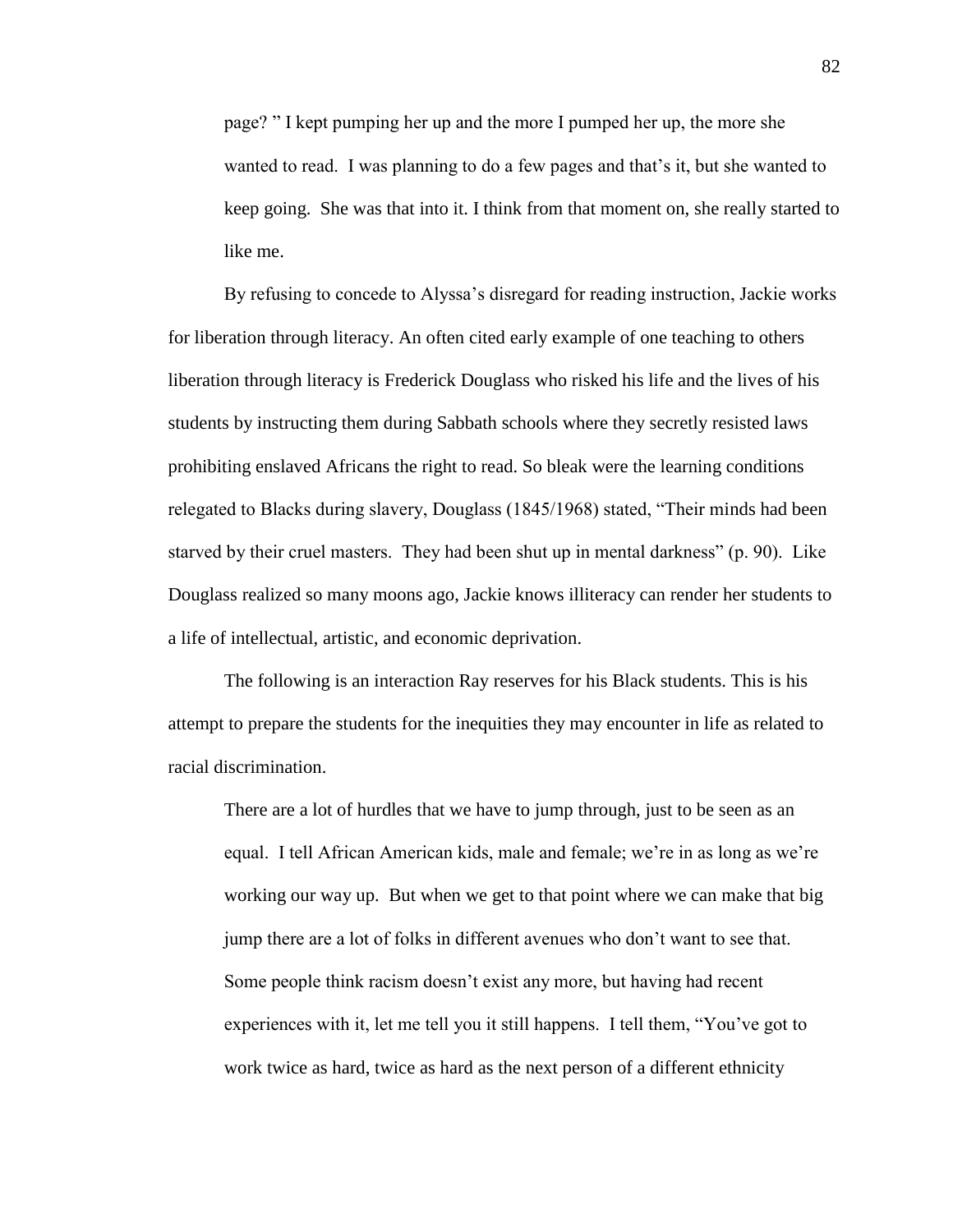because you are already seen as being lazy. No matter how smart you are, you're still going to be seen as being lazy. You can have a 4.0 all the way through college and you can work in that field and work your way up to where you want a top position as a board member. Even then, you still have to work twice as hard as someone who has less experience who may not be as smart as you are to make sure you get that spot then, it's still an "if."

Ray's comments may appear harsh and enervating; however, his warning to Black youth about the injustices they will face in society represents a once robust tradition of liberation conversations among Blacks in America. According to hooks (1995) "Nowadays most black folks are taught by rhetoric of liberal democracy…that they can expect to be treated equally" (p. 60). Furthermore, she argues that when Black students are not prepared for the inequities they encounter, they do not have the "inner resources to confront and cope effectively" (p. 60). Her point of view agrees with Ray's practice. The premise is that by failing to talk to Black students about the inequities they will confront teachers actually do their students a disservice. Ray seeks to liberate his students in a similar way that his  $7<sup>th</sup>$  grade math teacher did while pushing him to be responsible for his learning and not settling for mediocrity.

In another instance, Malcolm describes how he empowers a student entrepreneur. He encourages the student to be strategic about following the school rules even as the student works to contribute to his home's economy.

The school is busy trying to stop kids from doing certain things. I have a kid whose grandmother bakes a lot of cookies. They're good cookies too, real good cookies! He sells them around the school for a dollar. A lot of teachers are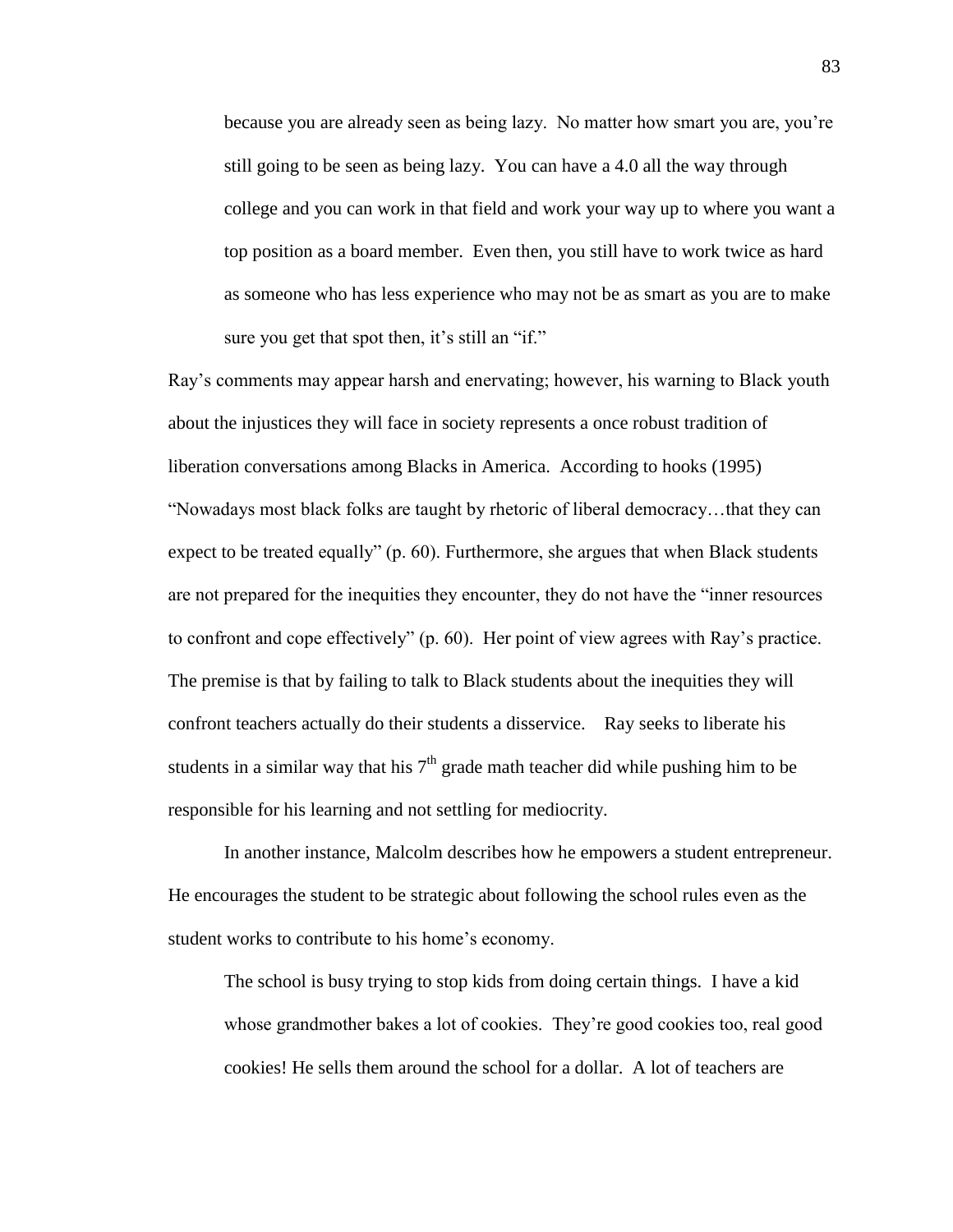turning him in and giving him a hard time**.** I said to him, "Come to my room and sell your cookies. As long as you do it during the passing period and you get to class on time you're good." Why would I kill that entrepreneurial spirit in him? Why would I kill that and just kill it without teaching him certain things? I tell him, "It's ok for you to sell your cookies, but you have to know when you sell your cookies. Don't be late to class selling cookies." I think little things like that, making connections with them like that, understanding things like that, they know I care about them.

Malcolm uses liberation thinking to defy a rule prohibiting students from selling items at school. In seizing a teachable moment to encourage a budding entrepreneur, Malcolm's work is aligned with Woodson's (1933/1990) philosophy that Blacks "must be taught to think and develop something for themselves" (p. 159). When Malcolm laments how he can not imagine killing the entrepreneurial spirit in this kid, his actions may be undergirded by the pain he describes in high school when his dreams of being a writer were temporarily dashed by adults who told him there was no money in that profession. Malcolm plants seeds of liberation in his student by showing him alternative strategies to pursuing his best interests.

# **Discussion**

Siddle Walker and Snarey posit that "a liberated person regards justice as an inherent element in the care of those who are oppressed and regards caring for the defenseless as an inherent element in creating a more just society" (p. 134). The teachers demonstrate the value of liberation by having high expectations as related to the students'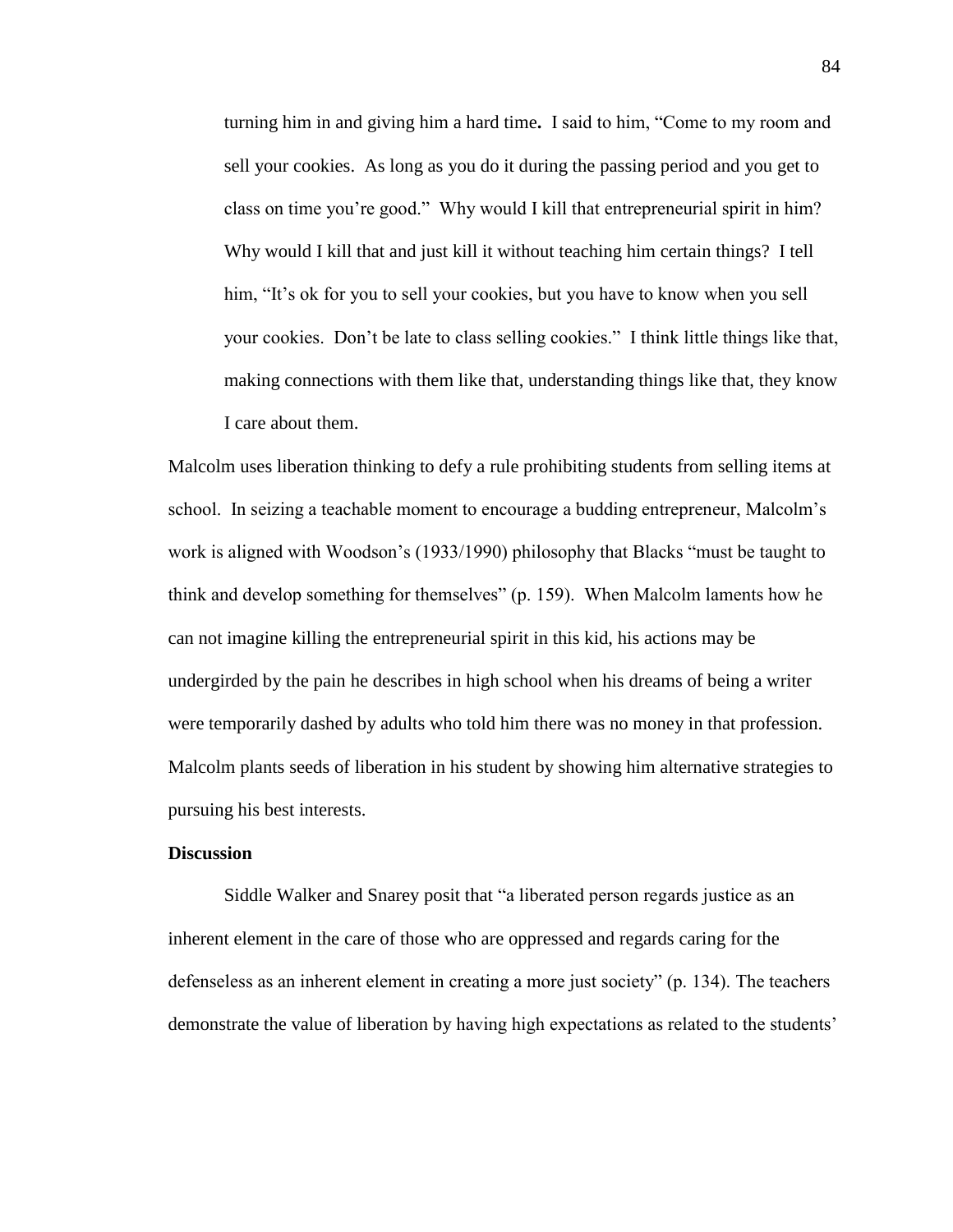power to make the right decisions, by developing literacy skills for life, and by teaching the students to take responsibility for their learning and behavior.

These teacher leaders' stories are powerful examples of the wisdom that can have profound implications beyond the classroom. In Jackie's interaction with Alyssa, hopefully this student will learn to transfer the experience of building on what she knows as a way to boost her confidence for future learning. Likewise, Malcolm's exchange with the young entrepreneur could result in a future understanding of following the rules while also being strategic to accomplish one's goals. Of liberation, Freire's (2001, p. 45) asks "Who are better prepared than the oppressed to understand the terrible significance of an oppressive society? Who suffer the effects of oppression more than the oppressed? Who can better understand the necessity of liberation?" As shown in the examples, these teachers' words and actions educate Black students on crucial lessons about the hardships they may face and how to face social oppression. Black teacher leaders work to guide their students to identify and embrace their own liberation.

### **Pluralism**

According to Siddle Walker and Snarey, pluralism emerges when resistance and accommodation are working in tandem. Black teacher leaders exemplify an ethic of care and justice by collaborating with colleagues, students, and community members so that caring and fair relationships will become a continual practice. Siddle Walker and Snarey posit that pluralistic tactics pose questions, open and extend conversations, and are manifested through dialogue rather than arguments.

The tendency for either a resistance or accommodation approach to school improvement for Black students can be found as far back as the 1890s when Black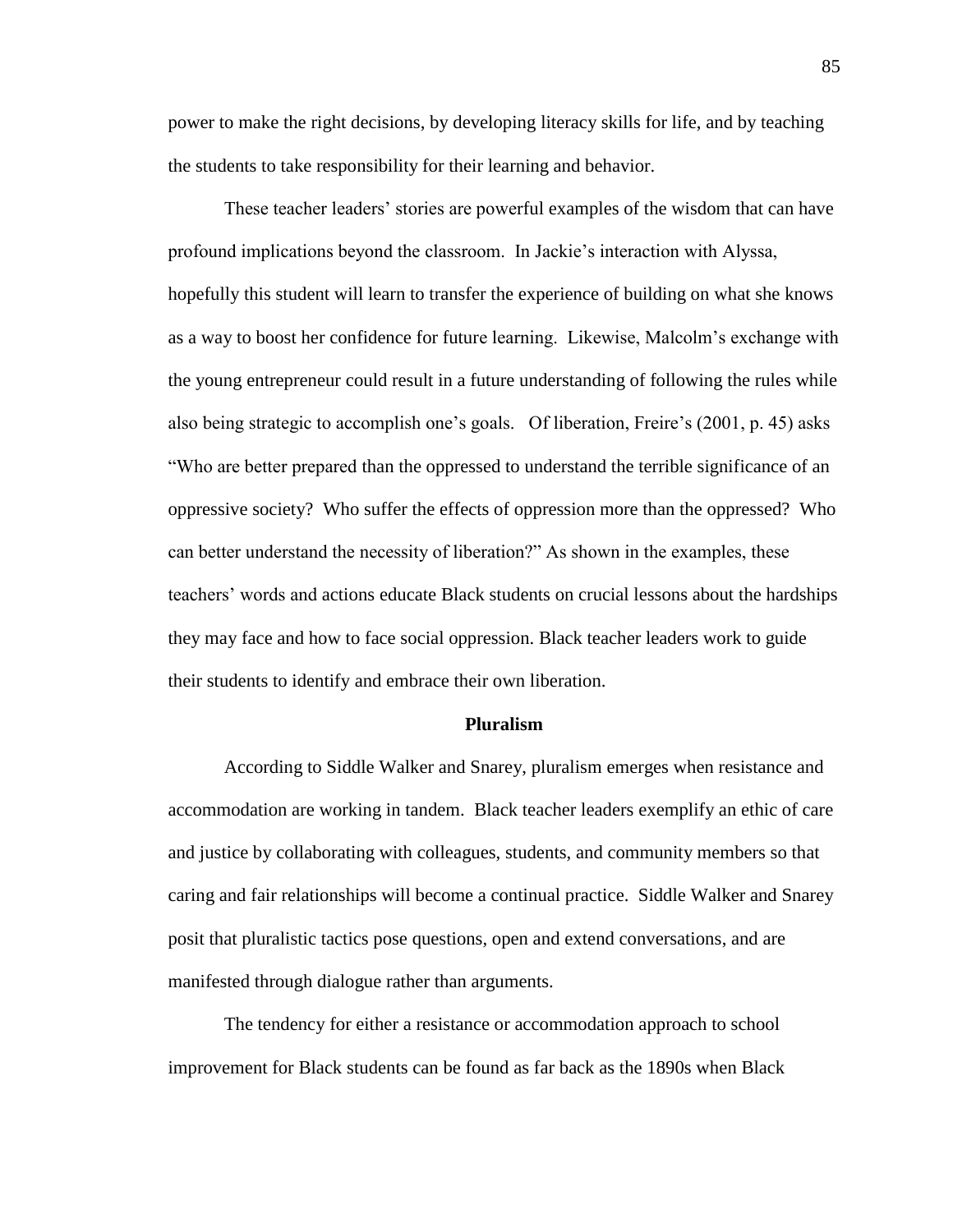teacher leaders Booker T. Washington and W.E.B. DuBois championed different ideologies regarding educational practices for Black students. Washington's curriculum mainly focused on agriculture and technical training and was seen by opponents as limited and safe route for those not wanting to ignite the jealousy and wrath of Southern Whites. Conversely, Du Bois' philosophy challenged Washington as well as the oppressive culture by advocating for a more intellectual and artistic curriculum for Blacks. Black Americans opposing Du Bois' ideology called his program elitist and argued it excluded the working class and created hegemonic practices within the race. However, Siddle Walker and Snarey's work reframes the resistance or accommodation debate by calling for pluralism which they consider a healthy balance of both values.

Pluralism in the study relates to teacher leaders working in collaboration with others (e.g., colleagues, children, parents and community members) seeking Black students' wellbeing, education, and achievement. The first example is with a question Sharon raises with her principal.

I went to my principal and said, "I want to see the data because I'm concerned why African American kids are always on the top of the discipline referrals list. We need to find out what we need to do to address the gap that we're seeing. We need to put some things in place to where we look at this data and see what we need to do to bring these numbers down.

During the interview, Sharon explained when she was having the interaction with the school principal, she was also thinking the following: "I don't feel like it's so much the kids. I feel like it's because a certain group of people with a lack of experience are working with our kids. You can't tell me these kids are just driving this entire school."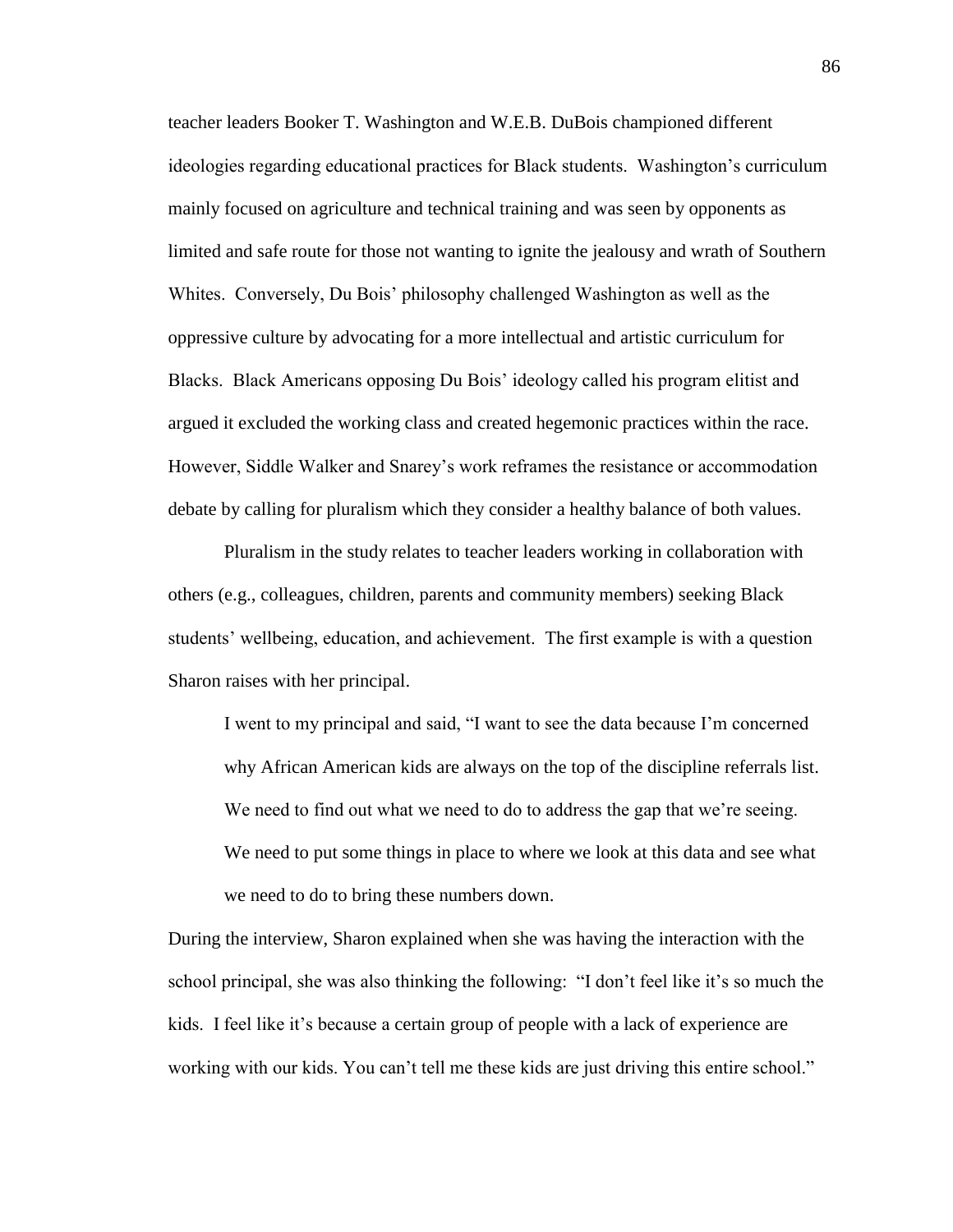Although, Sharon has a hypothesis for Black students' high incidence of discipline referrals, she does not share this information with her principal. This is a political move on her part and a represents a strategy for greater gain on behalf of the Black students they serve. This decision helps her keep the door open for opportunities for collaborative inquiry and problem solving with her colleagues. Sharon's idea to study Black students to improve their learning is corroborated by Ladson-Billings (2009) assertion that:

Given the long history of poor academic performance of African American students one might ask why almost no literature exists to address their specific educational needs. One reason is a stubborn refusal in American education to recognize African Americans as a distinct cultural group. While it is recognized that African Americans make up a distinct racial group, the acknowledgement that this racial group has a distinct culture is still not recognized. (p. 10)

In essence, teachers and administrators can improve their practice by working in collaboration to understand the students they serve.

Next, Jackie recounts a conversation she had with a student and his mom. Her conversation with the student and later with his mother shows that she cares enough to have an honest talk about the implications of Trae's behavior in and beyond the classroom.

A student, Trae, who told me, "I didn't take my medicine." What does that mean? What does not taking his medicine have to do with his behavior? He still better control himself. I told his mom, "I don't want this to sound ugly but the fact that he didn't take his medicine does not excuse inappropriate behavior. If he was out there in the real world and he robbed a store, is he going to tell the police,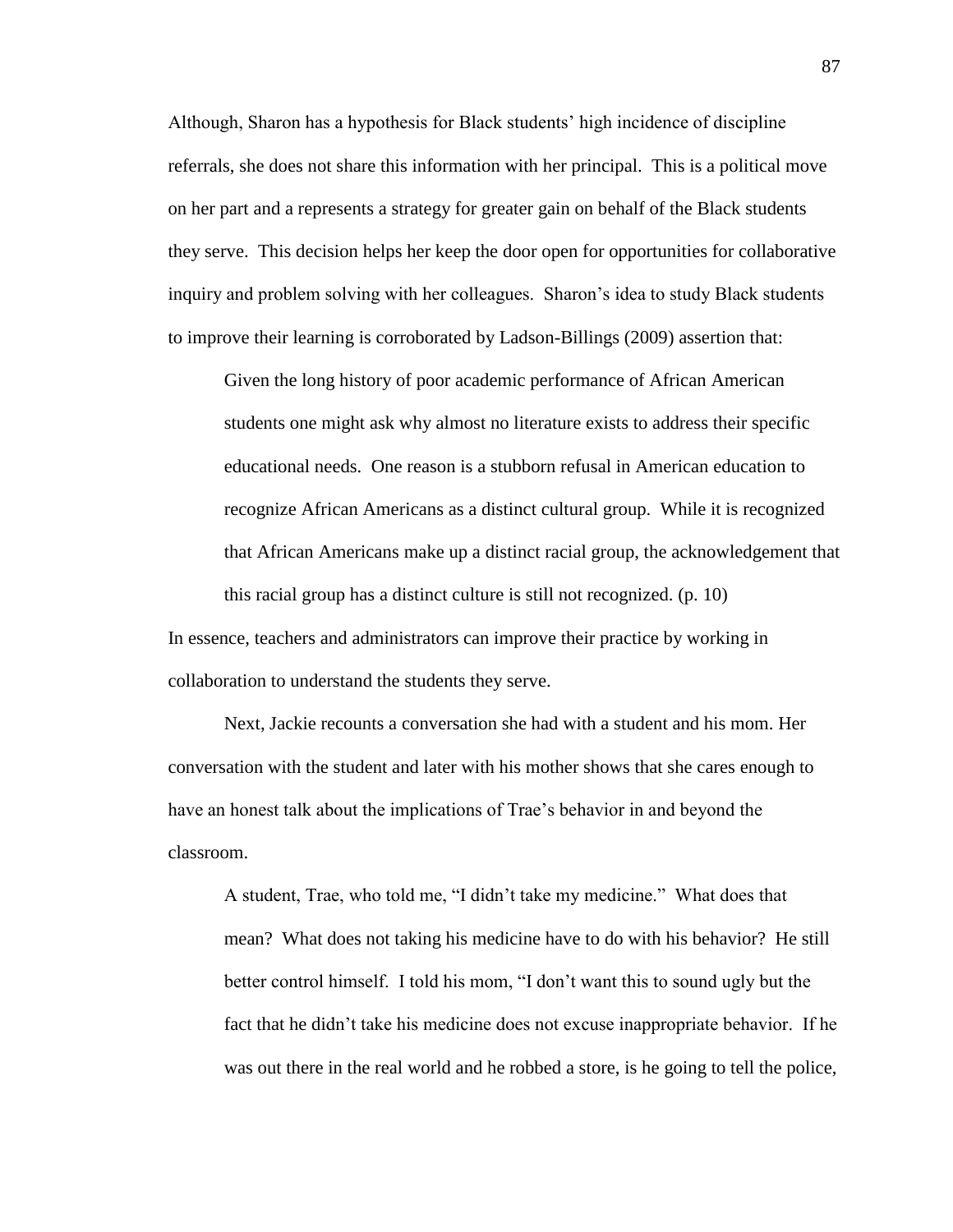I didn't take my medicine and they're going to say, oh, it's okay because you didn't take your medicine. No, he is still held accountable for his actions. Trae has to control himself and be responsible because he can't use that as an excuse." I am not one of those teachers that thinks it's okay for him to sit in the corner and color all day because he didn't take his medicine. I told him, "You're at school to learn. Even if you didn't take your medicine, you're still going to be a part of the class."

Jackie expresses to both parent and student that in her class, expectations for learning continue with or without medication. Some readers may think that Jackie's example reinforces the negative stereotypical view that Black males have tendencies to get involved in criminal behavior. Another point of view could be that her example was effective in communicating a sense of urgency to the parent about the need to address the situation. Jackie shows she cares about the student's well-being by addressing him and his mother using a possible real world consequence and at the same time her example illustrates her demand for high expectations.

Ray, respected on campus as one who connects with students, elaborates on a strategy he shares with his colleagues. Ray addresses a disconnect he observes with teacher-student relationships and offers input to colleagues as to how they can develop an understanding between them and their students.

The teachers who have the most success with African American kids are the ones who show them it's not about a paycheck or making their grade book look good, but they actually care. When kids understand you care about them, they will work hard for you. I tell teachers instead of just jumping down a kid's throat and then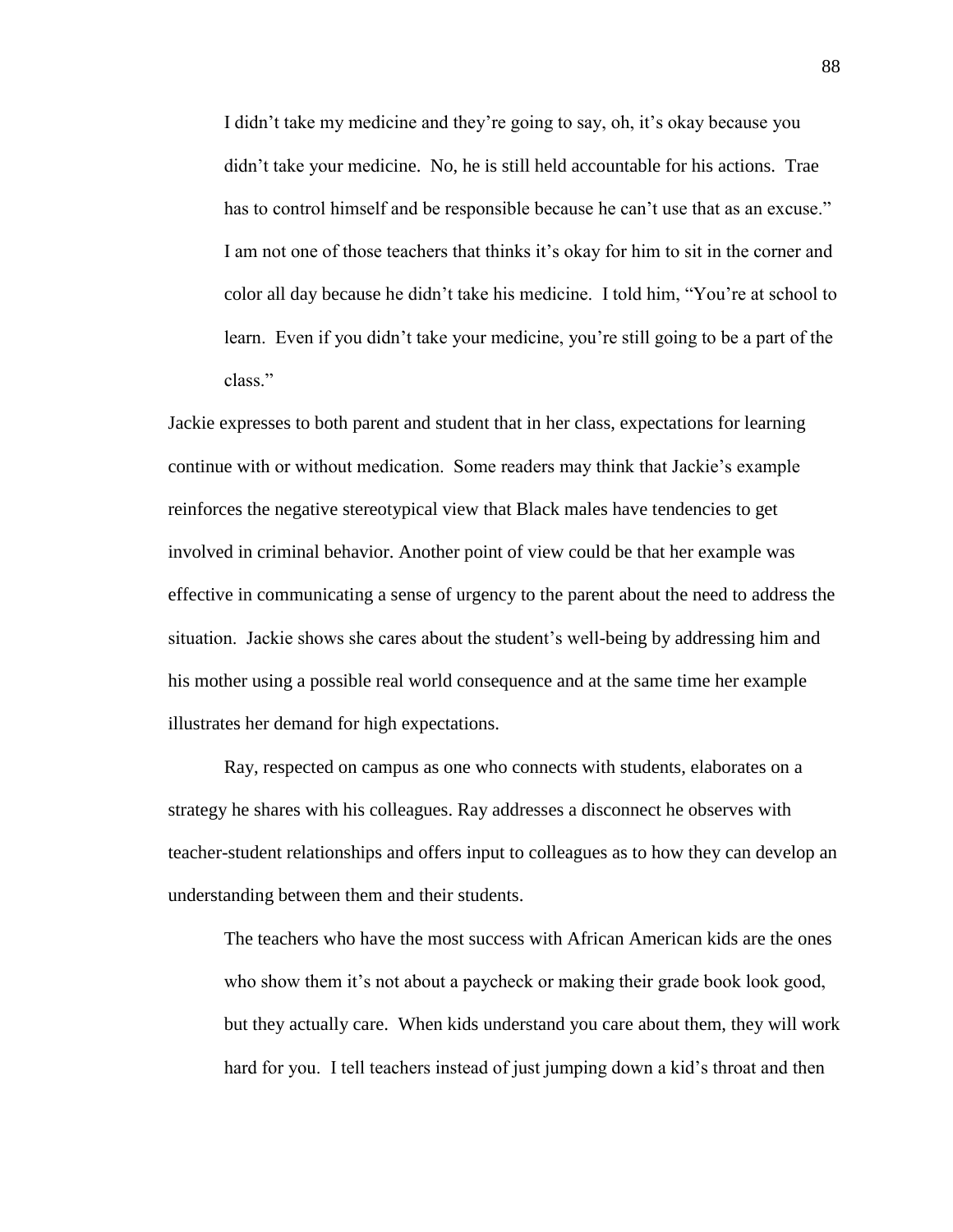just moving on, come back around and tell them why. Let them know, "It upsets me that you're not trying to be successful; you're not trying to move forward. If you don't understand, let me help you! Let me help you so you can move forward, so you can be successful. Let me help you get the tools that you need." That might be the whole conversation. And as you're walking off, they may surprise you and ask for help.

Ray's suggestion that teachers at his school make intentional efforts to connect with Black students is consistent with Comer's (1999) philosophy that "…too many policy makers and practitioners do not understand the need to create supportive social contexts" (p. xxiii). Furthermore, Comer theorizes, "The best instructional methods, curricula, and equipment are not going to produce outcomes in bad relationship environments…" (p. xxiv).

Ray does not ignore the problem nor does he create a hostile environment by highlighting teachers' inadequacies with Black students. Rather, he offers advice and uses an example to show what improved relations with Black students would look like and sound like in practice. Ray puts the focus on valuing the feelings and experiences of Black students to develop caring and empowering relationships with Black students.

In the following example, Malcolm recounts a conversation with the language arts content specialist at his school.

Malcolm: Some of my students are not turning in work like they should. Content Specialist: Tell them to at least turn in something, even if it is just one Malcolm: No, I don't want one page. The assignment was a three page paper. I want three pages.

Content Specialist: Now you're not getting anything.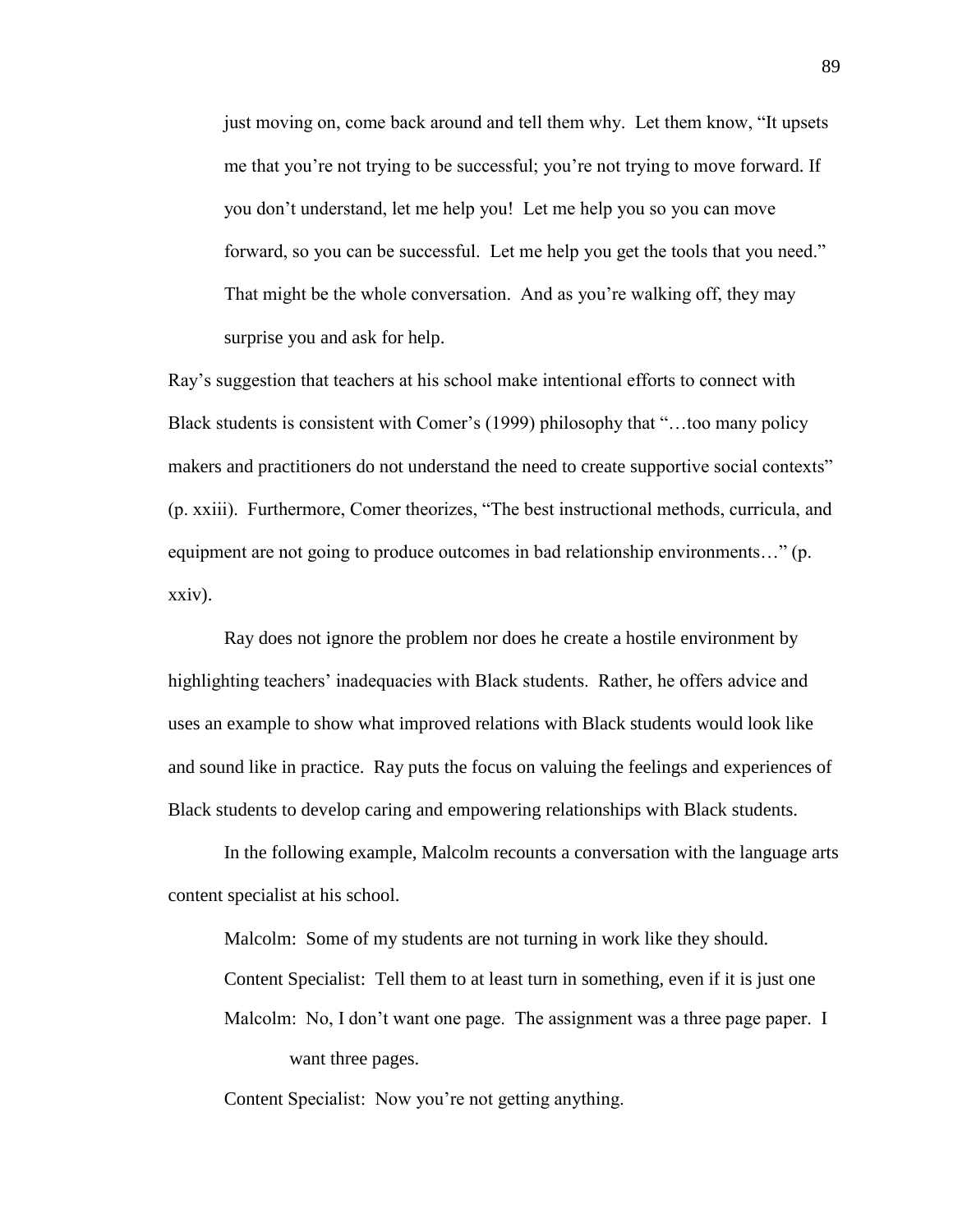- Malcolm: Actually I am getting something. I'm just not getting as much of what I want.
- Content Specialist: "Just because I'm White doesn't mean I don't understand how to deal with Black children."
- Malcolm: I said I never said that. My point is that as a Black male, I know what it is like out there. I can't tell them to turn in one page when the assignment is three. If you asked me for a report and I turn in half the report to you instead of all of it, what you going to do?" "You're going to get mad at me. You're going to turn me in. I'm going to have someone on my head." We can't teach children that it's okay to turn in less than what's required. They are going to take that lesson out into the world and get fired or put out of school.

Malcolm's conversation with the content specialist reflects an effort on his part to reframe her thinking to include the consequences of having low expectations for Black students. His courage to engage in the discussion, his use of a real world example to make his point, and his demonstration of high expectations for his students, are all important elements which can work to create a shift in thinking for his colleague. Because a school content specialist can have a major effect on teachers and students campus wide, Malcolm's argument hopefully pushes her to rethink her position regarding expectations for the students.

## **Discussion**

Siddle Walker and Snarey's (2004) posit pluralism overcomes unbalanced resistance or accommodation tactics because it "allows educators to connect with others who are different from them so that the likelihood of fair and caring relations within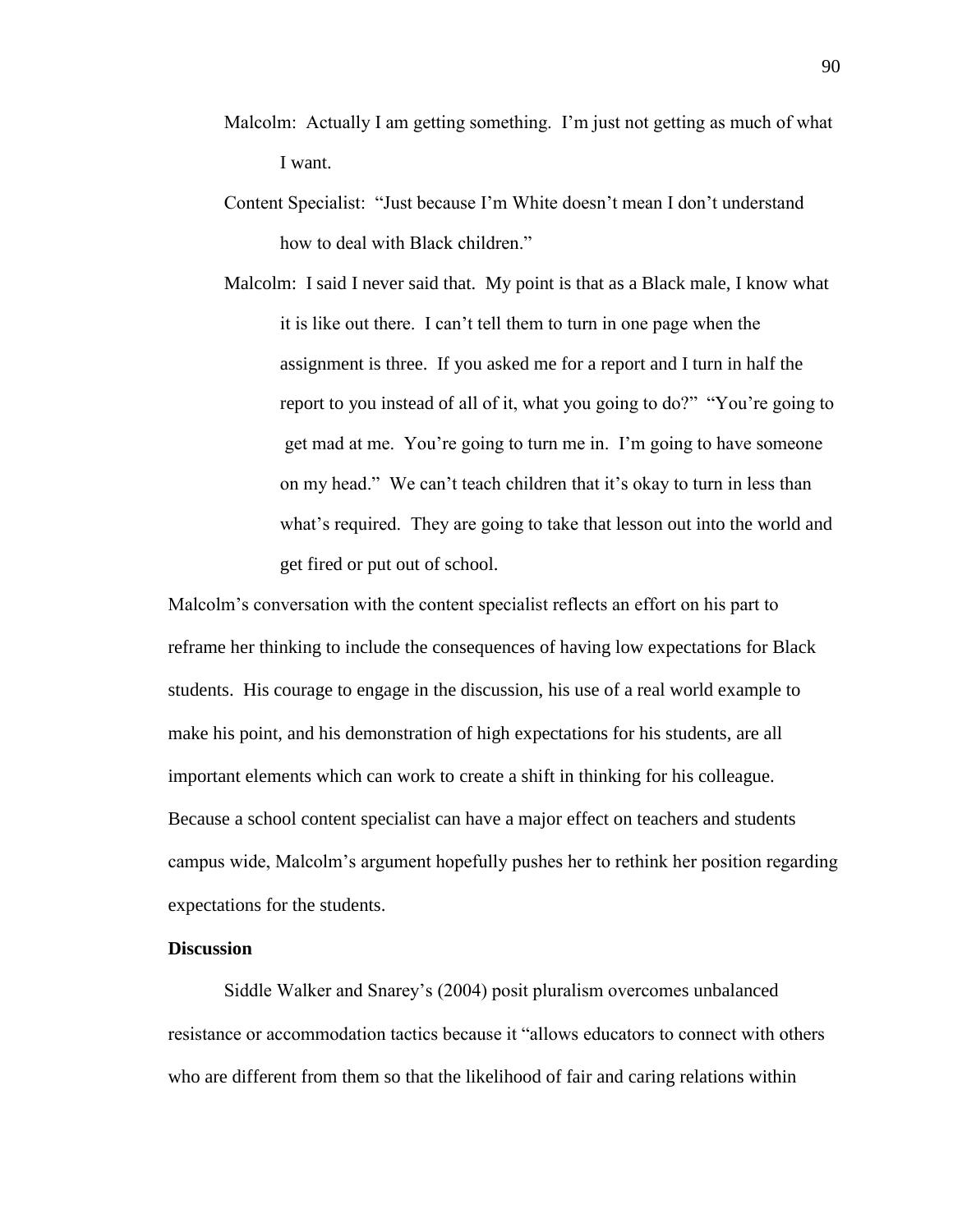schools and communities is increased" (p. 134). Thus, the examples selected illuminate situations where the participants' actions seek to establish caring and just practices related to improving schools for Black students.

As Black teachers are in unique positions on their respective campuses to bridge their cultural ways of knowing with their understanding of the way schools operate, the Black teacher leaders' bicultural status necessitates tactical responsibility. On one hand, if their work advocating for the needs of Black students is seen as too resistant, these teachers run the risk of being dismissed as angry troublemakers. For example, while Sharon shared with me her thoughts for the reason behind so many Black student referrals, she did not run the risk of openly sharing this with the principal as it could alienate potential problem solving opportunities. Similarly, Ray reaches out to teachers on his campus in a non-threatening way by sharing strategies they can implement to build meaningful relationships with students.

Conversely, Black teachers who make a practice of accommodation by just looking out for their individual interests can unwittingly become complicit in dominant culture oppressive tactics (hooks, 1995). Jackie's conversation with the parent is an act of resistance as she defies conventional ideology in schools regarding medication. Yet, she strategically tempers her conversation with the student's mother with facts about the criminal justice system and what it will mean for the student if he falls into the trap of using his medication as an excuse. Likewise, when Malcolm challenges the language arts specialist at his school, he challenges her thinking by showing her how low expectations can result in damaging outcomes for Black students. Hence, these Black teacher leaders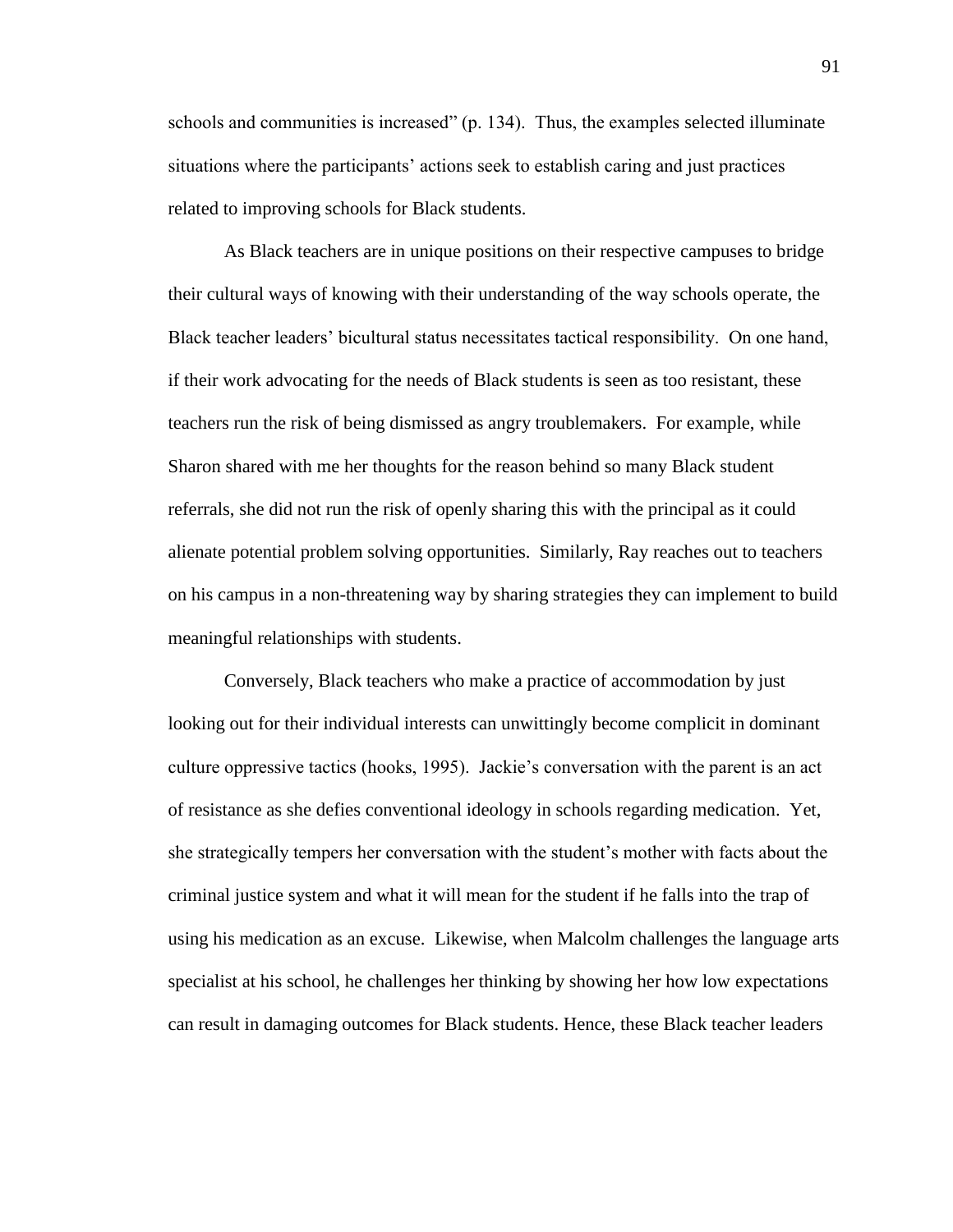seek to operate using a healthy balance of resistance and accommodation tactics that coalesce for the pluralism needed to bolster education practices for Black students.

### **Hope**

Hope is the vision of what Black teachers want for their students. It drives their work as they aspire for a more caring and fair society. Of the five care and justice values, Siddle Walker and Snarey (2004) position hope at the center of their framework and maintain that it holds the other primary values together. Although some mainstream care models situate religion and ethics as binaries, Siddle Walker and Snarey argue that such a dichotomy is inaccurate for African Americans and they contend that:

For most African Americans, religion supports, but is not subordinate to, ethics. Thus, contrasting religion and ethics creates a useless dichotomy. Moreover, any effort to understand the moral dimension of African American life will be diminished without an understanding of the historically central role of religion in African Americans views of care and justice. (p. 9)

Thus, the Black American lived experience elucidates how individually and collectively religion remains an anchor of hope "in the face of a world that is largely uncaring and unjust" (Siddle Walker and Snarey, 2004, p. 135). Similarly, the teachers in this study expressed hope in their work and humanity in ways that included religious and spiritual expressions. In keeping the Black tradition of showing reverence and honor to a risen Saviour who restores our hope, the examples highlighted here show how this value is manifested in the data through the participant's spirituality. For example, Sharon discusses her expectations for children's behavior based on a biblical scripture: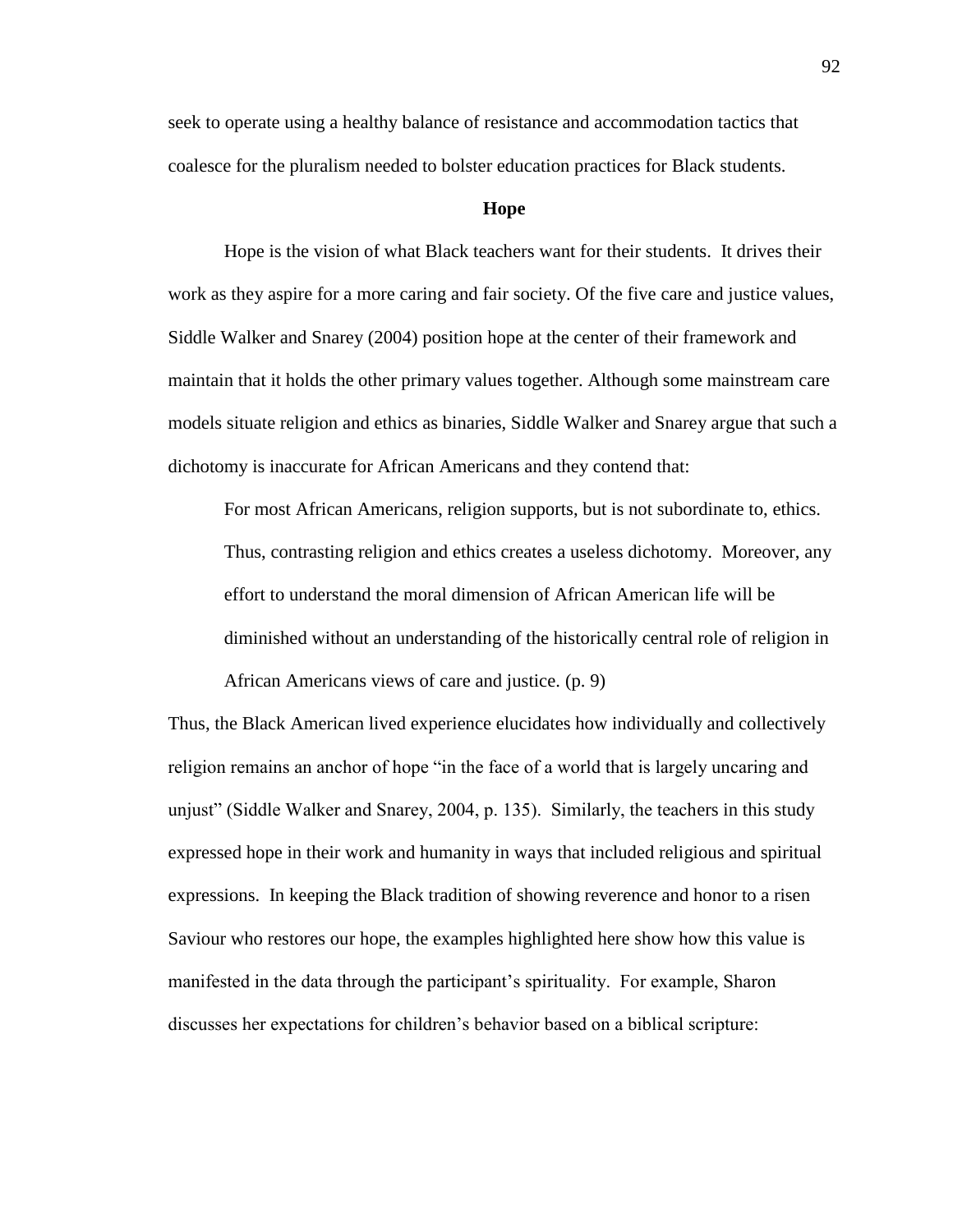*When I was a child I spake as a child, but when I became a man I put away childish things*. I live by that because when a child throws an airplane across my room, I don't persecute him. I don't feel like it's the end of the world. He's a child and that's a thing a child would do. I can't expect a child to think at my same level as an adult. He hasn't had the experiences that I've had. I think that's where a lot of problems come in because some teachers expect children to act an age and in a manner in which they are not mentally equipped to do. And when they don't do it, the kids are punished and criticized for it. We have to always remember that these are children who we're dealing with and their experiences are limited by their age and level of development.

Sharon uses her understanding of the Bible to empathize and respond to student behaviors in her classroom. She explains that classroom management can be improved if educators kept in mind that children's experiences are limited and that they require patience and understanding.

Another example is provided by Jackie when she discusses how she believes God called her to teach.

I believe in God and I treat people how I want to be treated. I don't think that I am thinking about religious things all day or how it's going to play a role at school. Maybe it's not religion, but I do believe that God put me on this earth to help people. Sometimes I get frustrated. I think about a student who was having trouble adding 2 plus 3. She can do it while I'm sitting there, but as soon as I walk away, she can't do it. I get really frustrated, but then I remember that it is my job to help her. So I take a deep breath and say, ok! ...let's try this a different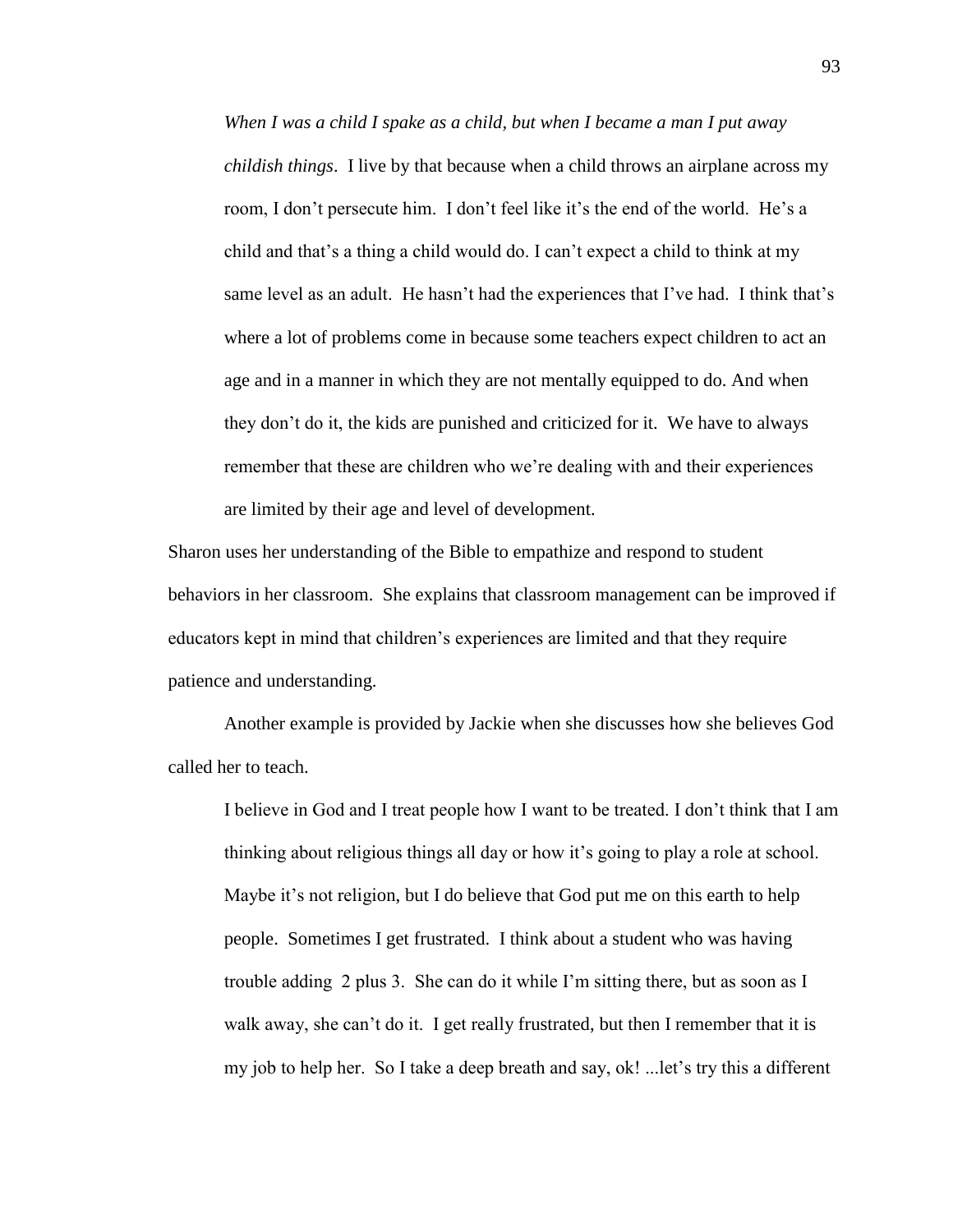way. I believe I am on this earth to help kids. I think about how I want to be treated by the kids and I treat them the way I want to be treated.

Using her own personal values on what her purpose in life is, Jackie expects her students to reciprocate her effort by caring for their own education. Her belief that teaching is a call from God inspires her work in the classroom. Through her spirituality, Jackie maintains hope that she will treat children in her class the way she wants to be treated. Jackie recounts how her work can be frustrating, but regroups when she remembers that her call to teach comes from God. She gets frustrated with her students but ultimately does not give up on them because she does not want anyone to give up on her.

Similarly, Ray explains about the commonality he shares with his students who attend the same church he attends. Ray discusses his spirituality is used to connect and inspire students.

A lot of kids I deal with actually go to my church. I think it's something they can fall back on. It gives them a strong background. Those kids seem a lot more balanced. And of course, it's easier for me when those kids who do have a spiritual background get out of line, to speak to them. They know it's a greater punishment besides what's here. They know that even though they have to strive through things, they understand that's a part of life. You know Jesus suffered for us so therefore in this life we're going to struggle. It's what you do in that storm or in that struggle that dictates how you come out of that struggle. I try not to preach to 'em but I try to make sure I tell them that the storm can't last forever. He's not going to let it last forever. It's how you come out of that storm, how you handle that storm what counts, so stay focused on the task at hand.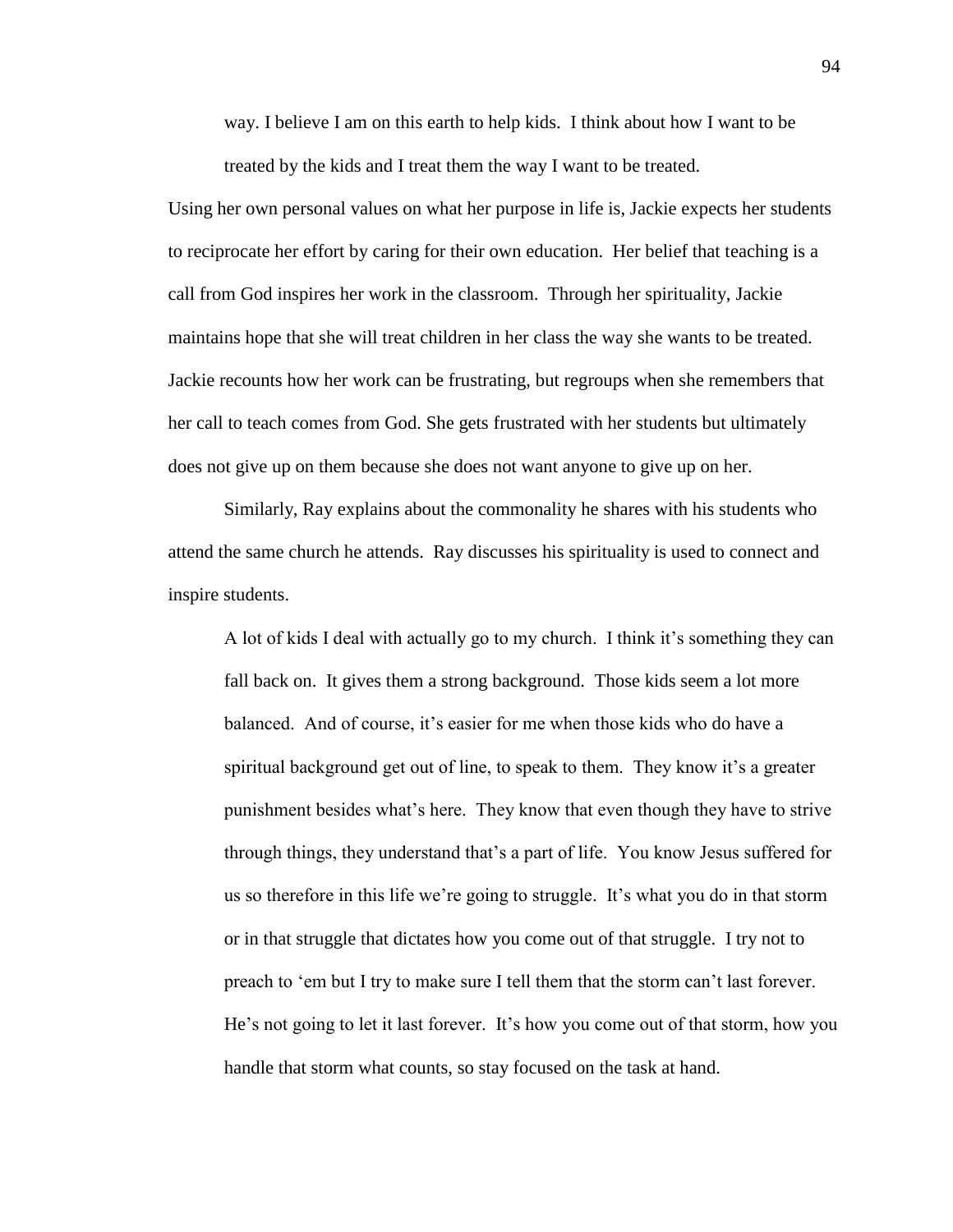Ray is open with students he knows are spiritual. He says he tries not to preach, but openly uses Jesus as an example of hope for their lives. Ray believes his students who are spiritual have a strong foundation and are resilient. Ray is a man of faith and uses this connection to extend hope in their lives.

Malcolm capitalizes on how many of his students go to Church and uses this as a way to bring God into their literary discussions.

We read all this literature and the common theme of religion always came up particularly when we talked about life in general. What role does God play in your life? I make it very clear that I'm teaching the Bible as literature. I'm not changing anybody's religion. Don't go home and tell your mama, I'm trying to make you out a Christian. But I really do like to talk about that because it is an important part of their lives. A lot of our students go to Church. I like to take that and say based on your spirituality or what you believe, how do you think that works in a situation like this? And so we have these big conversations about God.

By knowing his students, Malcolm realizes the importance religion and spirituality plays in their lives. He adds to the classroom discussions by asking their input based on their understanding of God.

## **Discussion**

Although spirituality in the academy can be viewed as inappropriate, Siddle Walker and Snarey (2004) understand that Blacks have been able to persevere through racism and discrimination because religion and spirituality has sustained them. Black Americans' reverence to God is found in numerous historical representations including *Lift Every Voice and Sing*, a song written by 20<sup>th</sup> century Black educator and composer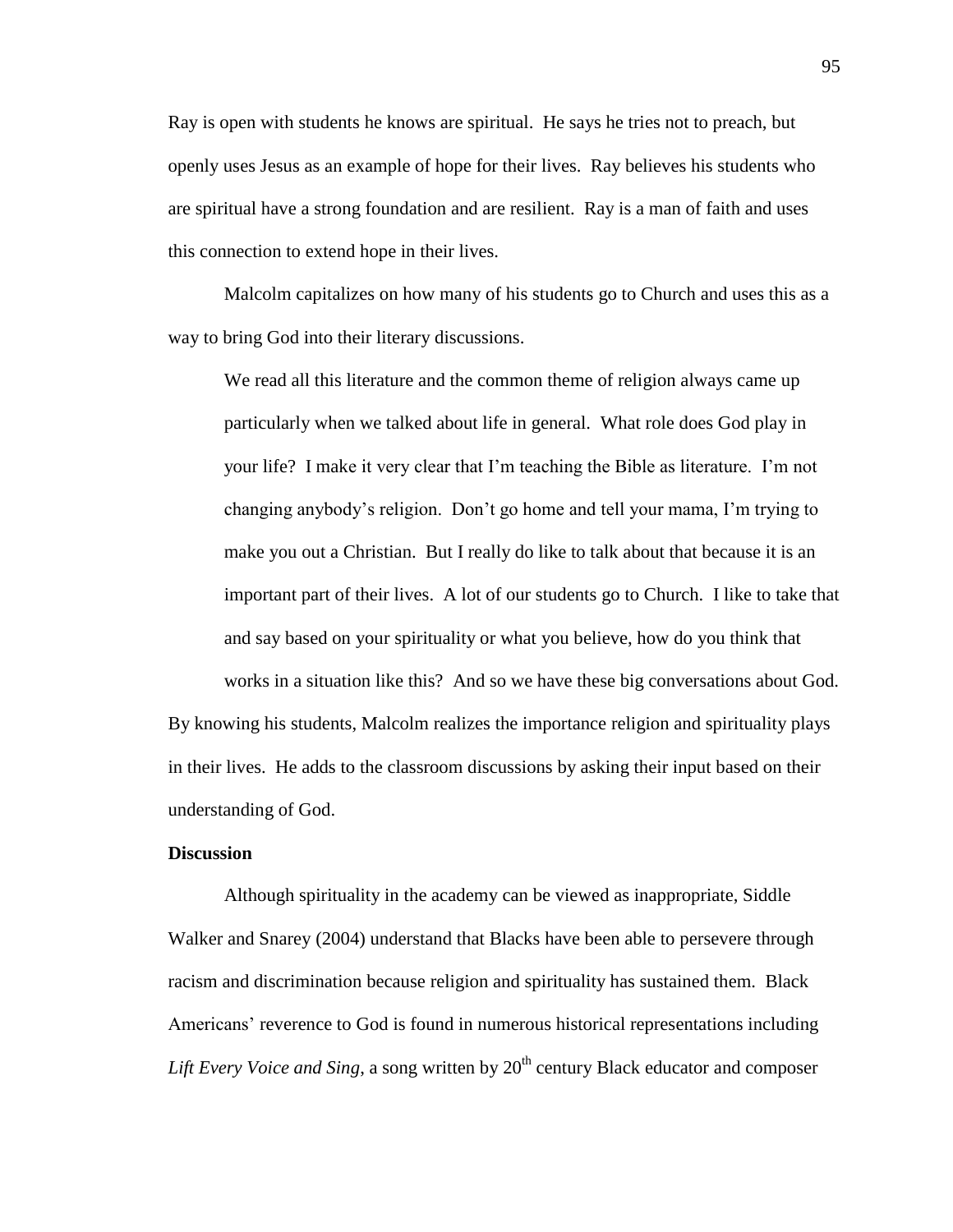James Weldon Johnson. Known as the Negro National Anthem and proudly sung in segregated schools, Black Churches, and still today, the lyrics remind African Americans to "forever stand, true to our God, true to our native land" (Songs of Zion, 1981).

## **Empowerment**

The fourth value in Siddle Walker and Snarey's (2004) ethic of care and justice framework is empowerment. For these scholars, empowerment occurs when African Americans use their personal agency to confront a legacy of oppression. They describe empowerment as having the fortitude to advocate for civil rights and social justice. Data from the teachers in the study reveal how they stand up for themselves and their school communities in a myriad of ways. This first example of empowerment takes place in Sharon's classroom as she works to reframe a group of Black students' self-concept regarding their behavior.

One day in class, some kids were being very talkative, playing, and off task. Before the bell rang for lunch I announced, "I have a list of students I need to talk to after class." As soon as I dismissed the other children to lunch one boy said, "Ms. you're prejudiced, you kept all Black kids!" I looked around the room and said, "Oh, my God, you are all Black! Why is that? What are you all doing in here?" One student spoke up and said, "It's because we don't know how to act." I told the students, "That is NOT true. You know how to act, but you choose to do otherwise. You know how to come in here, follow directions and do what is expected of you. There are some people who think you are less intelligent because of the color of your skin and when you go in a classroom and misbehave, it makes them believe that even more so. Don't buy into that!"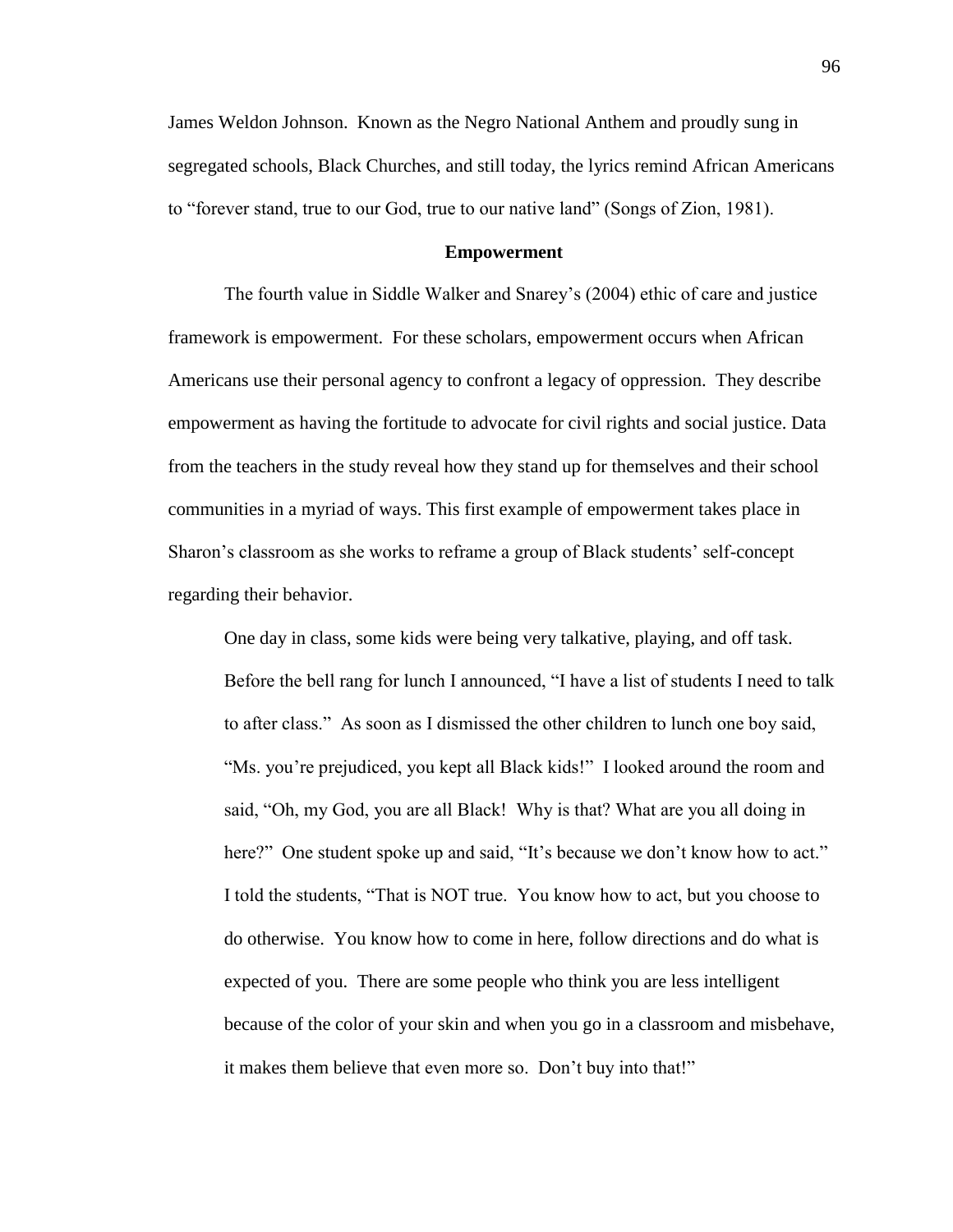In this conversation with her students, Sharon demonstrates an understanding that her role as a teacher requires more than teaching math; it also calls for teaching values (Kunjufu, 1984). When the bell rang Sharon could have easily ignored these off task students by opting to simply get rid of them. Instead, she addressed their infractions and held them accountable. In response to the self-appointed spokesperson who rationalized that Black students didn't know how to act, Sharon refutes this and works to empower these kids by creating a shift in their thinking. Sharon does not allow her students to exit the class believing they are predisposed for off task behavior. Instead, she speaks agency into their lives by assuring them they control their actions.

The second example of empowerment is reflected in Jackie's answer to a question about advice for new Black teachers. As Jackie points out, Black teachers are needed and what they bring to the table is too important to be in spaces where they are made to feel unwanted.

I have a friend who recently started working at a predominately White school. She is the only Black teacher over there and it's been a difficult year for her. From the start of the school year, many White parents did not want a Black person teaching their kids. If at all possible, I think Black teachers should try to teach in schools where they are embraced. Black teachers are needed to hold Black students accountable and under no circumstances let them slack. We have to help our kids grow up to be somebody positive. We have to constantly look for ways to inspire our kids.

The accounts of Black teachers during desegregation chronicle ominous conditions where slights from colleagues, students and parents sought to undermine their work as educators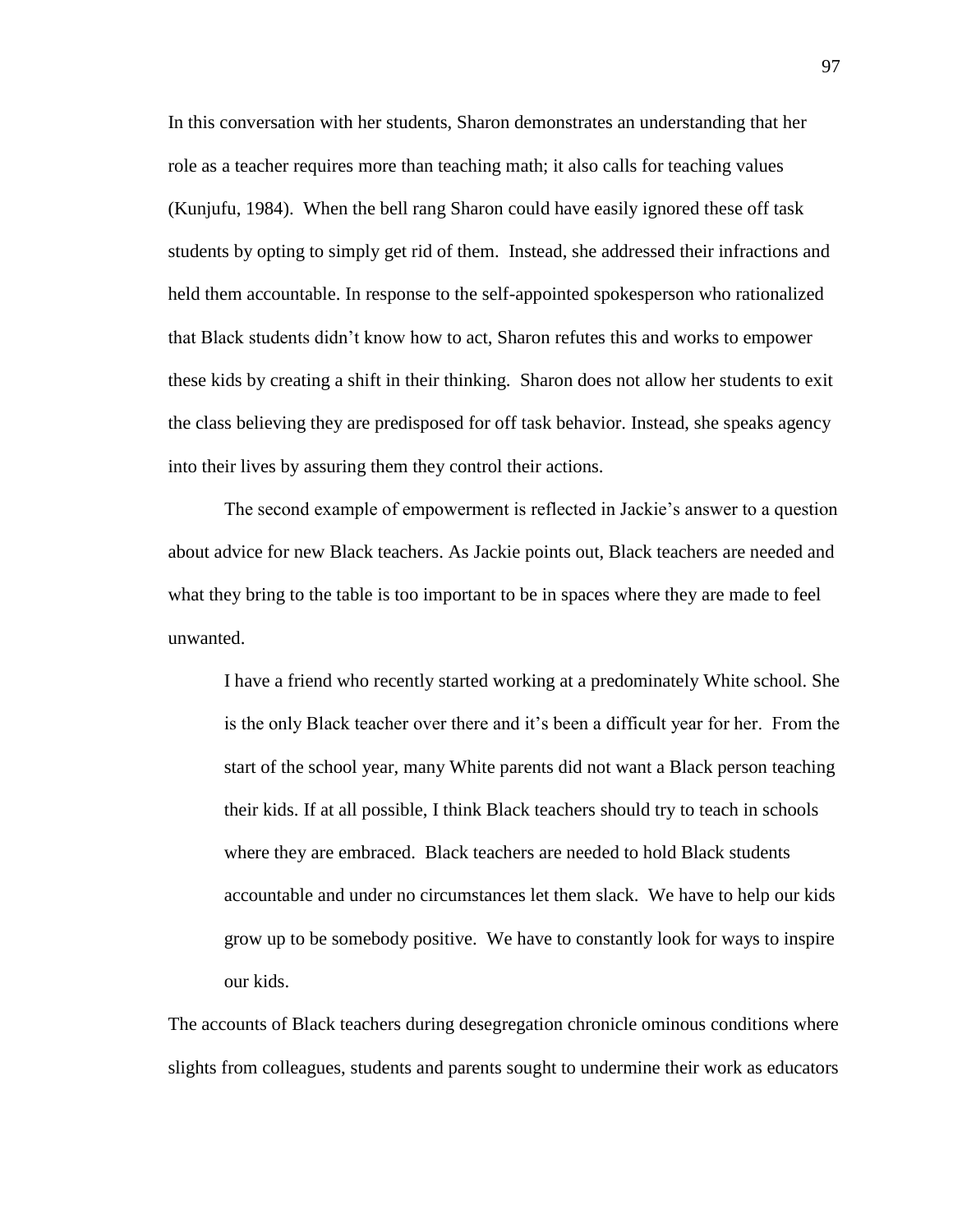(Foster, 1997; Siddle Walker, 2005). For example, in Foster's (1997) seminal work highlighting narratives of Black teachers' experiences, Etta, a teacher in an east Texas community recounted her experiences in a predominately White school in 1965:

There were only two black teachers in the school, my cousin and myself. Neither of us had a class because the townspeople didn't want us teaching their lily-white kids. But the superintendent had to have some black teachers because he didn't want to violate the law. So we went to school every day, sat in a room and did whatever we wanted to do (p. 85)

The almost fifty year span between Etta's experiences and those of Jackie's friend give credence to the adage, *the more things change, the more they stay the same*. For this reason, Jackie cautions Black teachers if at all possible to exert agency by choosing to work in schools where they are embraced.

Next, Ray relays a story about Kendrick, a student known for volatile outbursts. Ray empowers Kendrick by showing him how exercising agency can improve one's situation and help chart a different course for their life.

Kendrick's mom was a drug user, ex-con, ex-gang member and she didn't give a damn about him and would tell him that. He went through life seeing and hearing this so much that by the time he got to high school, I had to spend a lot of time helping him focus on how to take control of his anger outbursts. He didn't have any other outlets. I had to step way out the box with this kid by working to remove him from that situation and into a positive place with people who cared about him. He's in college now and I always make a point to call him to make sure he is moving forward with his life.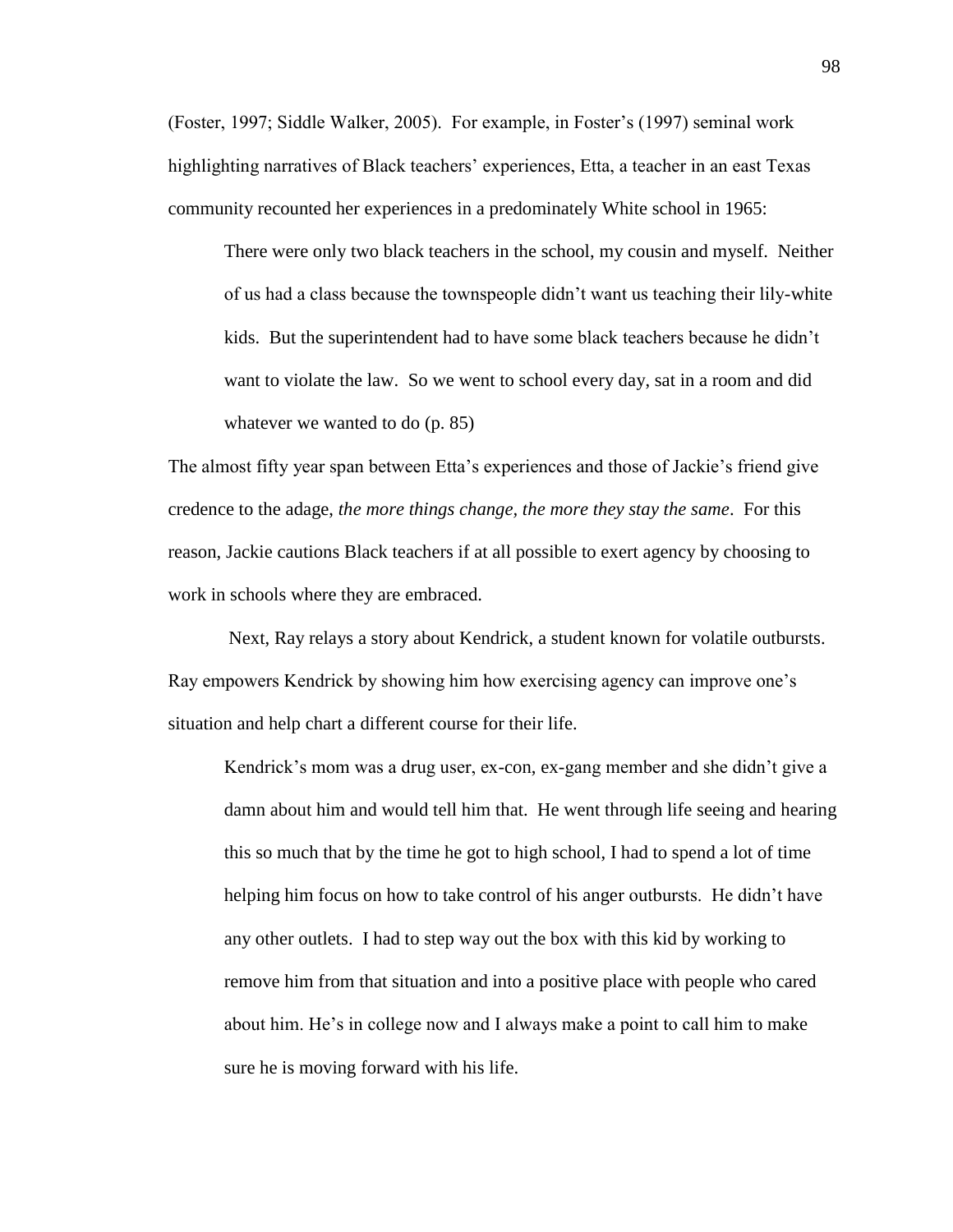While Kendrick's circumstances may not have been the direct result of a legacy of oppression handed down from the dominant culture, his predicament and angry disposition made him a prime candidate for a student labeled at-risk. From her research, Ferguson (2001) found that children with such codes are more likely to be reprimanded and punished. When Ray meets Kendrick, this young man has lived an uneasy life marred by insults from a troubled mother. By advocating for this student and not giving up on him, Ray's example illuminates the path by helping Kendrick learn to advocate for himself. Ray's one-to-one interactions with Kendrick to quell his angry outbursts are in line with Kunjufu (1984) who concluded school-wide systematic reforms to improve discipline were often too detached to develop a student's individual needs and fail to nurture the intrinsic motivation needed to build up self-discipline.

The final example selected to demonstrate how Black teacher leaders work to empower students is Malcolm's pedagogical practices to improve his students writing skills. Malcolm seeks to empower his students through curriculum and instructional practices.

I teach about 120 seniors (mainly Black and Hispanic students) and the bulk of them were turning in papers to me with run-on sentences, fragments, and incoherent thought. So, one day I wrote on the board, *Joe ate the ice cream*, and asked my class, "What's the subject of this sentence?" The majority of them said, "ice cream." I realized the reason they couldn't take care of business is because they didn't know how to take care of business. I went to administration on my campus and explained the situation. They all looked at me like I said, the wind was blowing. No reaction. No real urgency! But here I am worried about the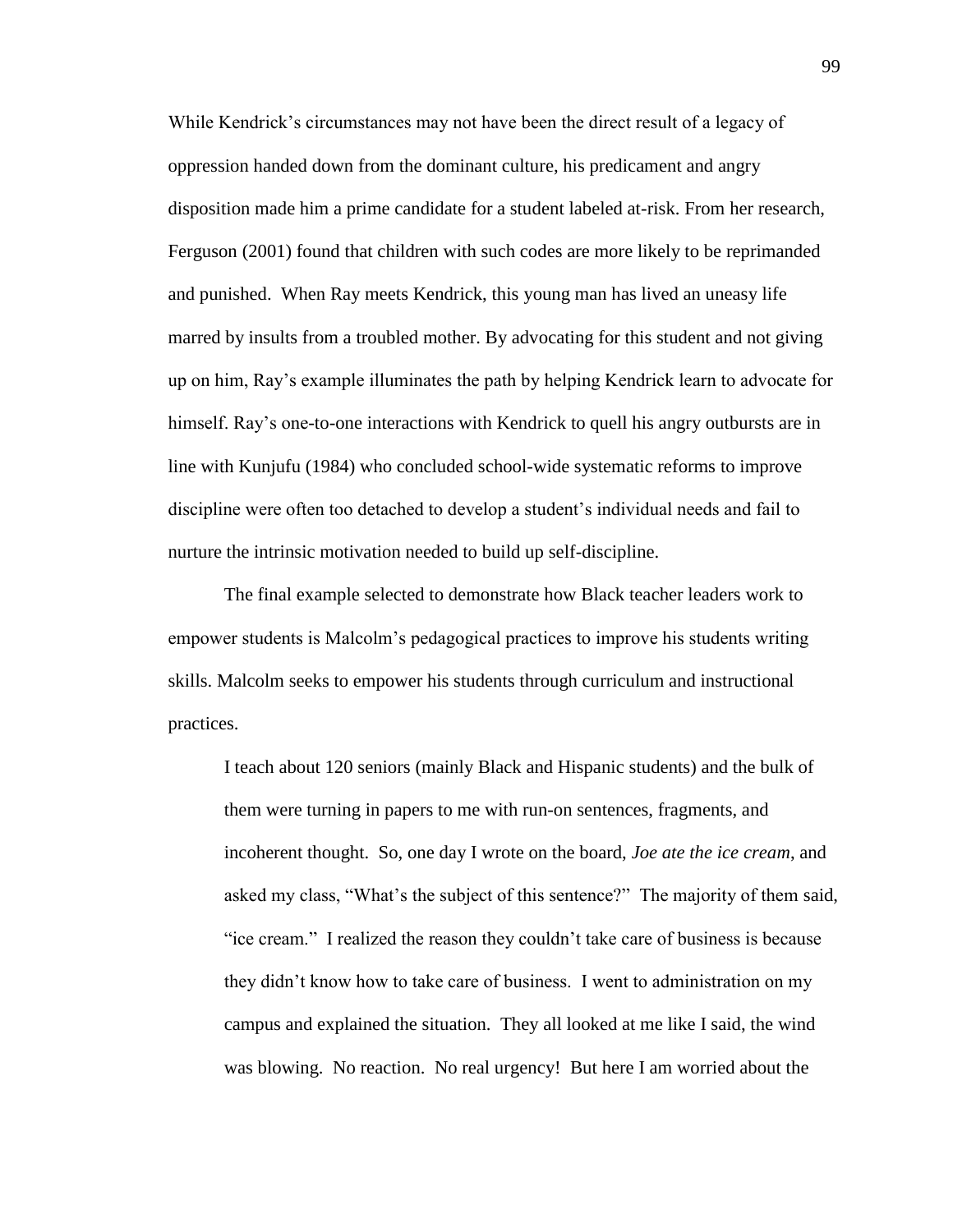fact, troubled about the fact that my kids thought "ice cream" was the subject of that sentence. I feel like I am the only person who gives a shit. I really do! I know administration is not focused on extra support for these kids because they are seniors and their standardized test scores don't impact the school's ratings. I know the game! But, I decided to go back to the basics. I began with a sentence with an article and a subject and broke it down. My kids know that I expect to see correct sentence structure in their papers. They are improving and becoming more confident writers. One thing I realized is that my students grasp concepts better when I teach skills in isolation. When you blend paragraph writing, spelling, and grammar all at the same time, our kids get lost. They don't know which one to focus on. I learned spelling in isolation and I spell rather well if I say so myself.

Malcolm comes to the startling conclusion that the majority of the seniors in his class (consisting mainly of Black and Hispanic students) could graduate from high school with inadequate writing skills. He advocates for his students by confronting a legacy of curriculum and instructional practices that have failed to meet the needs of Black students. Similarly, Delpit (1995) addressed the politics behind inadequate writing instruction for Black students by observing how White teachers typically prefer a holistic approach to writing because they find the direct teaching of writing skills stifles and restricts the writer's voice. On the other hand, Delpit found that Black teachers considered teaching writing skills to be essential to their students' success. The Black teachers Delpit observed and Malcolm understand the potential pitfalls for students who lack sufficient writing skills. This is underscored by Du Bois' (1960) reflection of his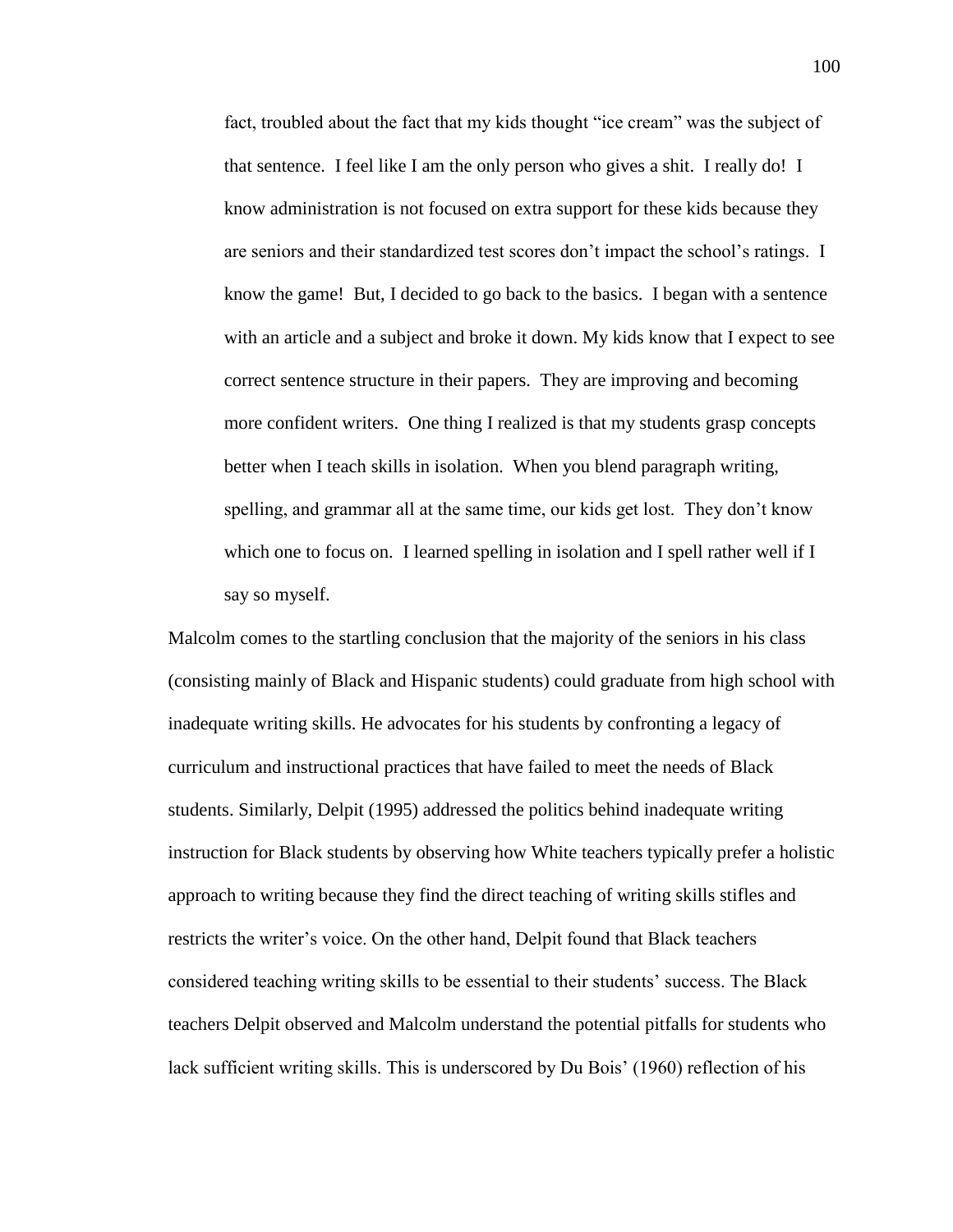writing while attending Harvard: "I realized that while style is subordinate to content, and that no real literature can be composed simply of meticulous and fastidious phrases, nevertheless solid content with literary style carries a message further than poor grammar and muddled syntax" (p. 42). Like Du Bois, Malcolm understands how his students are in a better position to succeed if they can construct coherent compositions.

## **Discussion**

Within the findings, the participants never specifically used the word empower to describe their actions. However, empowering others seemed deeply embedded within their practice as there was an abundance of examples to draw from. Sharon and Ray empowered their students by helping to develop self-discipline. Malcolm worked to empower his students through curriculum and instructional practices. Jackie's advice empowers Black teachers by discussing the significance of working in schools where their talents and skills to help others are embraced and celebrated. Empowering others is a form of advocacy which seeks to help others realize their potential.

## **Uplift**

Uplift, like each preceding value in Siddle Walker and Snarey's (2004) ethic of care and justice matrix – liberation, pluralism, hope, and empowerment – works to inspire the teachers themselves, the individual students, and the community by drawing inspiration from the success of each other. Siddle Walker and Snarey posit, "…when African American teachers care for the well-being and protect the rights of an individual child, they also see themselves providing uplift to both themselves and the race" (p. 137). Uplift in this context is not synonymous with ousting the oppressors and assuming their tactics, rather it is grounded in a West African value that represents collective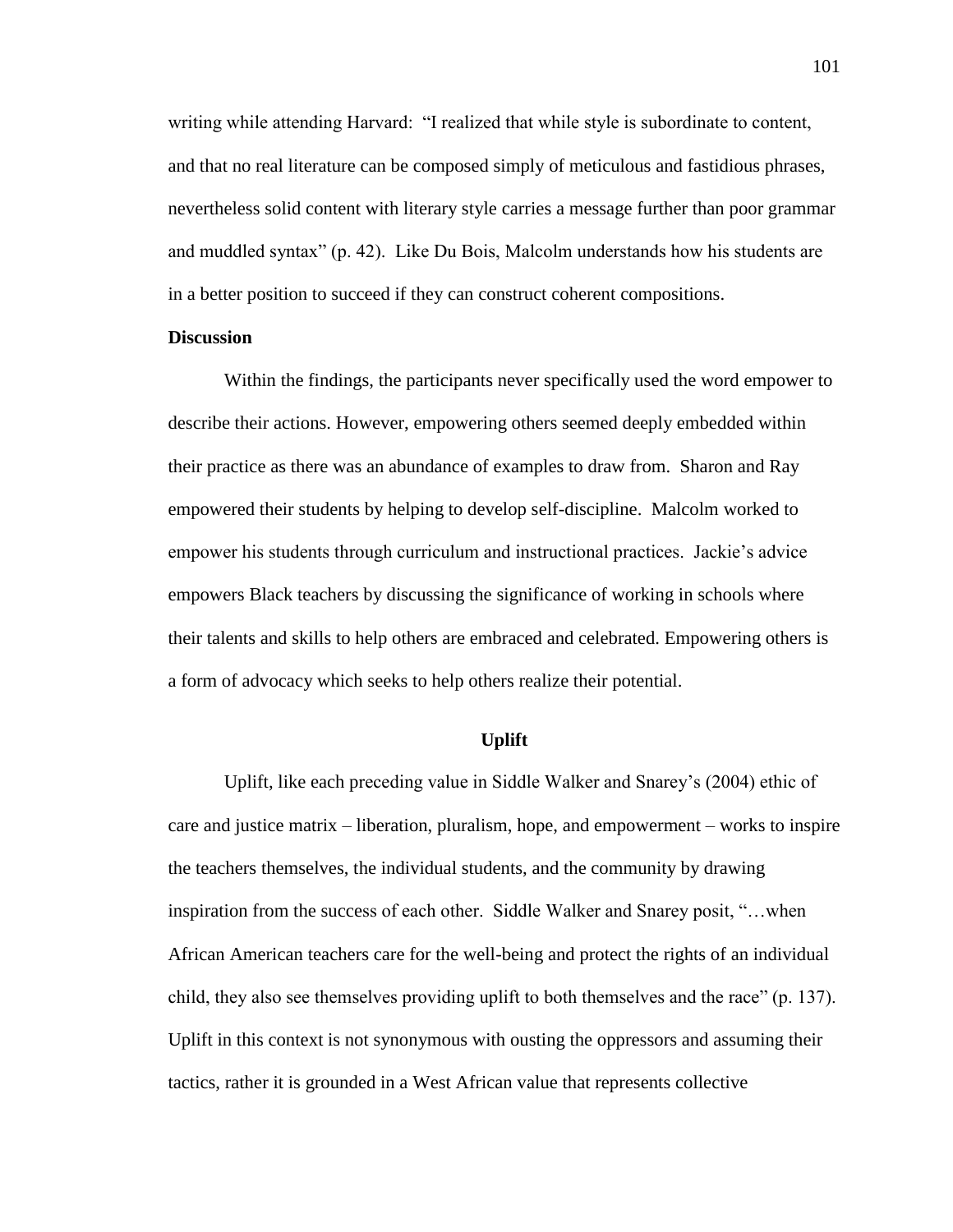responsibility for the individual and individual responsibility for the group. In this first example, Sharon talks about what President Obama's election and re-election means for Black students.

Educators now have something really powerful to inspire our kids. With our first African American president being elected and re-elected, we have something that motivates our kids to let them know they don't have to buy into the stereotypes of what our people can be or what we have been. With an African American president, our kids know they can aspire to be much greater than the stereotypes. Our kids can see that they can be much greater that just what they commonly see. This shows our kids they can go further than what they have been accustomed to thinking.

Sharon, like many Black Americans, beams when discussing the election and re-election of President Barak Obama. She discusses how Black students can fathom even greater possibilities for themselves because a "brother" has ascended to the presidency of the United States. Black teachers have long relied on using the lives of successful African Americans as models to uphold what Black students are capable of. An example is found in this reflection from Ladson-Billings (2009):

When you sing in our school choir, you sing as proud Negro children" boomed the voice of Mrs. Benn, my fifth-grade teacher. "Don't you know that Marian Anderson, a cultured colored woman, is the finest contralto ever? Haven't you heard Paul Robeson sing? It can just take your breath away. We are not shiftless and lazy folk. We are hard-working, God-fearing people. You can't sing in this choir unless you want to hold up the good name of our people. (p. 10)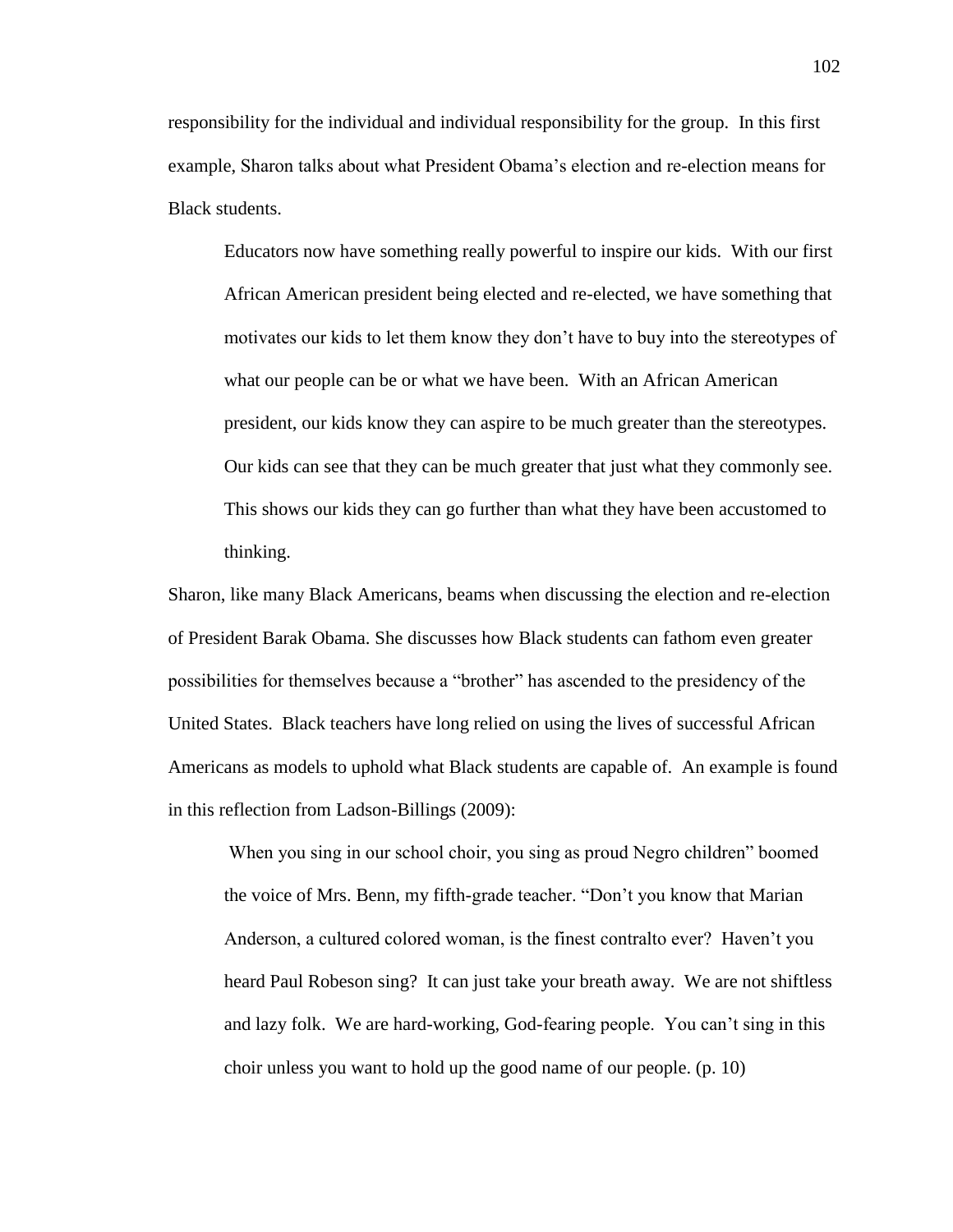For a fifth grade Ladson-Billings, Marion Anderson and Paul Robeson were held up as examples to emulate. Likewise, Blacks individually and collectively are uplifted because President Obama's election confirms that we are a people who are intellectual and charismatic enough to lead the nation.

Next, Jackie discusses that the best honor she could receive is for former students to be successful examples for her current students. She recognizes the impact these stories will have on her students.

The best accolade I could ever receive will be when my students come back and say, "Ms. Reese, I'm going to college!" It would mean that these kids came from the projects, now look at them. They're a doctor. They're a lawyer. They're working in technology. They're starring in their own TV show. They're playing professional basketball. This will be very inspiring to the whole community. It will show my students that they can be successful too!

Jackie considers the best reward for her work as a teacher will be the day a former student can be upheld as an example of success for her current students. This goal represents her understanding of the significance of community uplift. By celebrating the success of their own, Jackie's students are uplifted to believe in their abilities. Moreover, Jackie is motivated as a teacher to work for the prize of this realization above all others.

In this vignette Ray talks about his appreciation of John Biggers' artwork because it depicts community. He purposefully highlights positive depictions of Black Americans that his students may not see in mainstream media or school textbooks.

I like to use John Biggers' work in my art classes because he shows how for Blacks, there is more to our lives than the struggle. We also know how to have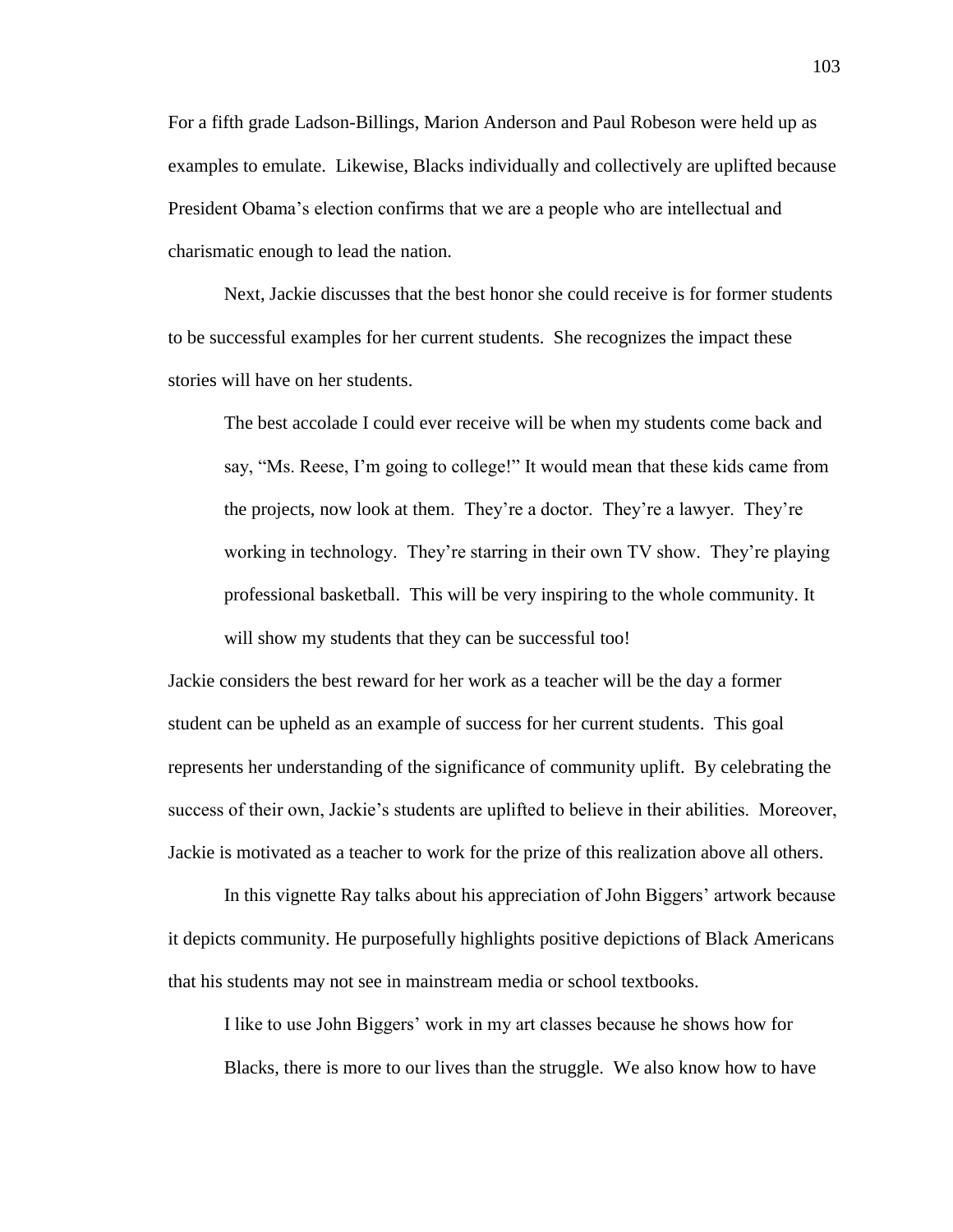fun! In a lot of his art, Biggers shows how we are a community. They are always trying to make us believe we're dragging each other down, but that's not true; we have a sense of community and we help one another. I love how Biggers shows this in his work.

By exposing students to imagery depicting Blacks as a collective, Ray uplifts his community. Advisor to President Roosevelt and early  $20<sup>th</sup>$  century educator, Mary McLeod Bethune (1938) felt strongly that if Black students were knowledgeable of the contributions of their ancestors they would have more pride in themselves and greater confidence in their abilities. Bethune urged the Black community to share their story through books, newspapers, photographs, and artwork.

Lastly, Malcolm addresses the Black Americans collective experience and poverty. He forcefully rejects correlations made between financial status and ability.

Poverty is not an excuse. People like Richard Wright, Langston Hughes, August Wilson and Ida B. Wells all grew up poor. Oprah Winfrey didn't have in-door plumbing and now Oprah has more bathrooms in all her houses than she knows what to do with. Learning and achieving has nothing to do with growing up poor. These people had nothing or had little and they were able to overcome a hard scrabble upbringing. This is not something that just one or two Black folks did. This is our collective history.

Malcolm, like the other teachers in this study, expressed strong opposition to curriculum initiatives and ideology centered on students' low socio-economic status. Malcolm refutes the notion that Black children in poverty are somehow less capable. His litany of Black Americans who have achieved despite having been raised in poverty symbolizes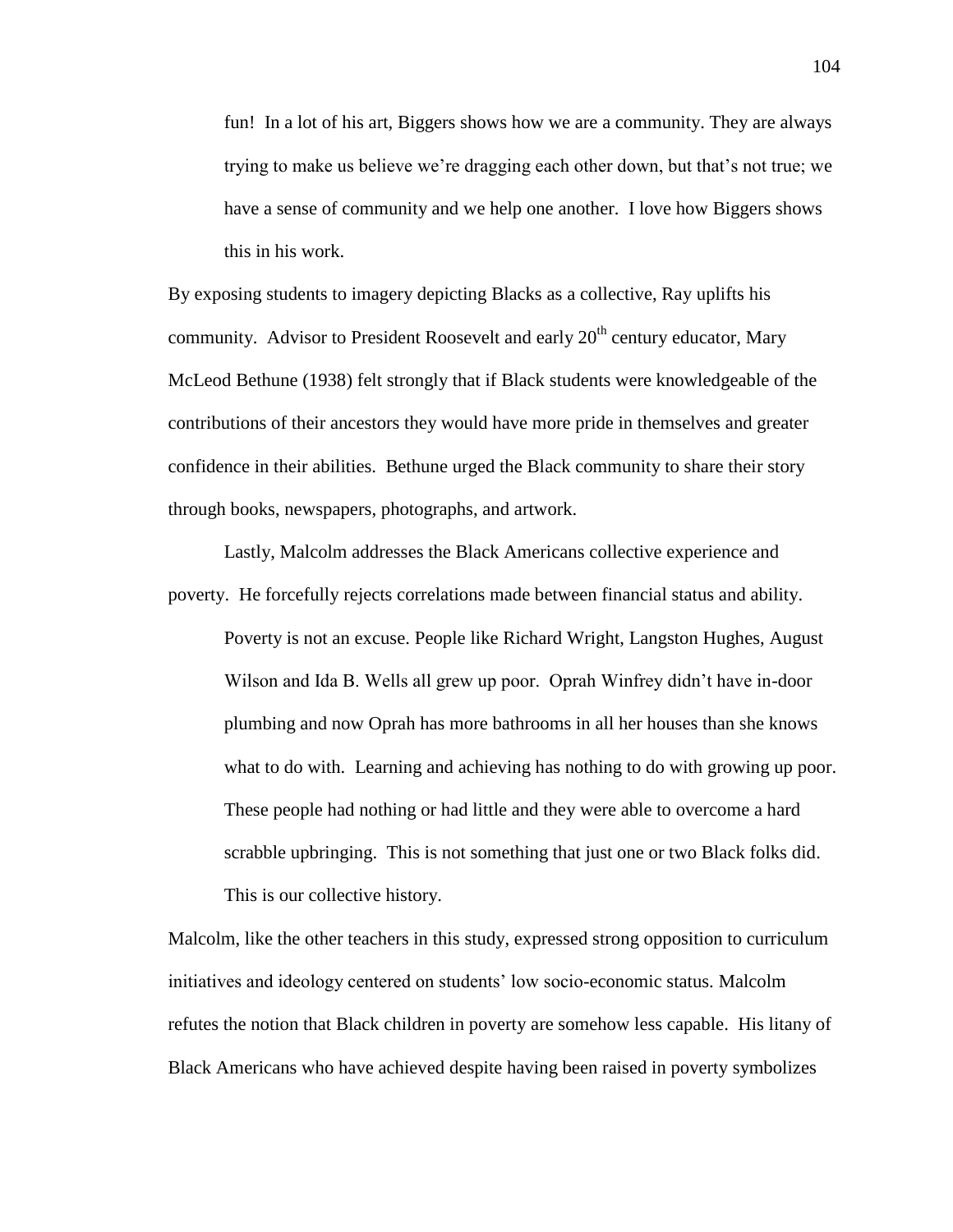his use of their success to represent how other Blacks in similar situations also have it in them to do the same. These beliefs advance Malcolm's high expectations for his students and for himself.

## **Chapter Discussion**

This chapter presented the participating teachers' narratives by exploring them in light of Siddle Walker and Snarey's (2004) matrix of care and justice primary values: Liberation, Pluralism, Hope, Empowerment, and Uplift. In the examples highlighted, Sharon, Jackie, Ray, and Malcolm equip Black students with tactics for **liberation** so they will become critical thinkers and problem solvers in order to claim their personal freedom. The teachers also employ **pluralistic** strategies by balancing both resistance and accommodation methods in an effort to advance caring and justice relationships and practices that place value in Black students' intellectual, emotional, and social giftedness. The data reveals how **hope** anchors these Black teacher leaders staying power to educate future generations of Black Americans in sometimes hostile and oppressive environments. Their hope is sustained in a spiritual recognition that God is ultimately in control, not man. While school policies and other demeaning legacies may threaten to derail the learning environment for Black students, Black teacher leaders continue to press forward. They use their agency to **empower** Black students by confronting and challenging these inequities. Sharon, Jackie, Ray, and Malcolm prepared their students to rise above difficulties they will encounter. Finally, Black teacher leaders are acutely aware that when one Black person achieves, it represents collective success. As such, the data brings to light how these Black teacher leaders took a special interest in the accomplishments of other Blacks because their success contributes to community **uplift**.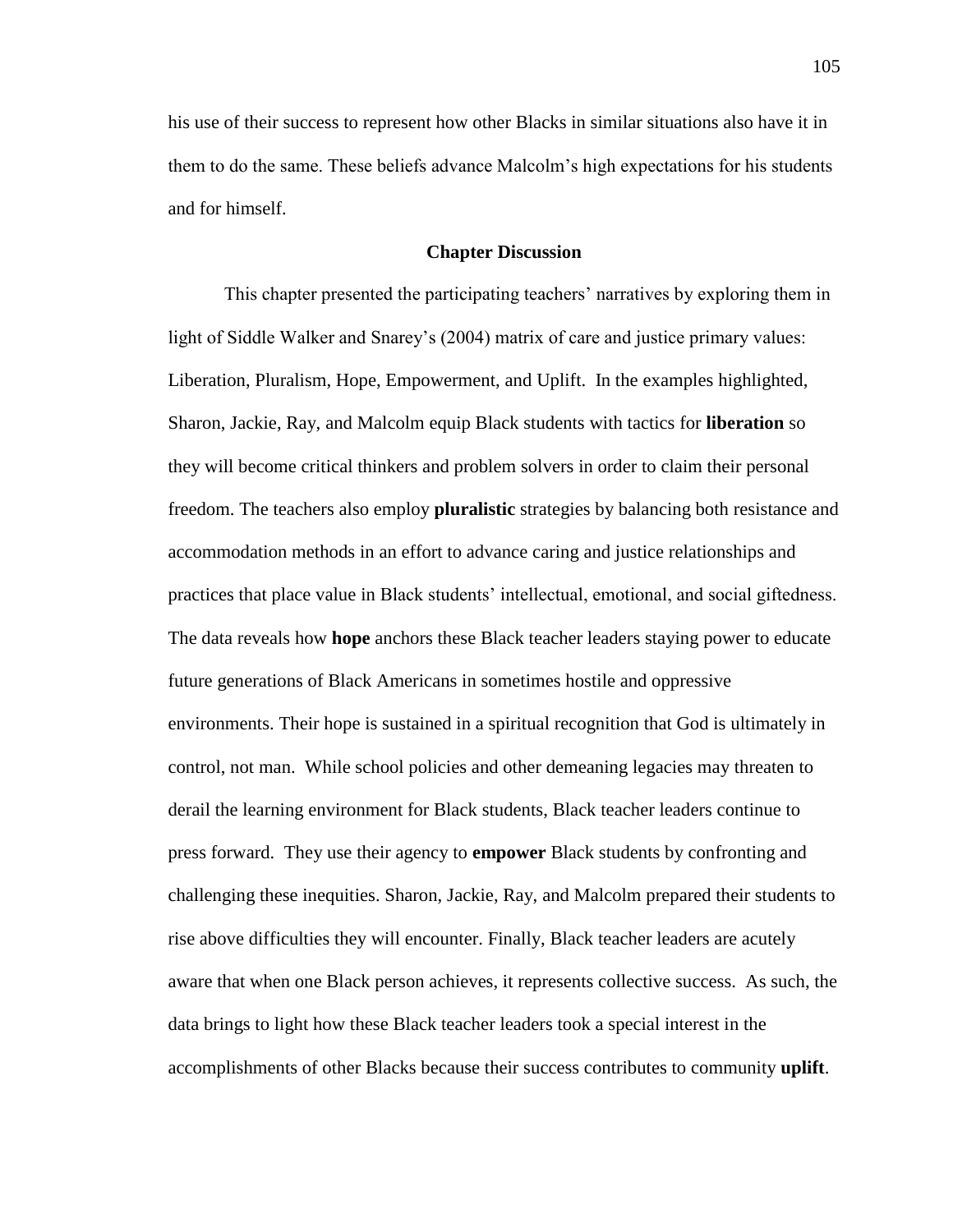When analyzing the narratives it became evident that these teacher leaders went the extra mile for their students. They understood their roles as teachers to include more than instructing students to master math, reading, art, or language arts concepts; these teacher leaders also exhibited an understanding of the specific needs and culture of Black students. An example is their no-nonsense approach to learning and behavior. Sharon, Jackie, Ray, and Malcolm empowered their students by letting them know they had high expectations and encouraging them to make right decisions to forge a better life. Each participant worked to liberate their students by telling them the truth and informing them about the hardships they may face and the social oppression they may encounter as people of color. Not only did these teacher leaders share information about potential hardships, they showed students how to exercise agency to improve their current conditions and encouraged them to be strategic about knowing the rules. The teacher leaders visualize successful outcomes and possibilities for their students' future. They are positive role models and teach by example.

Finally, each teacher demonstrated how they reached out to others to form collaborations that open the door for discussion and action to benefit the students they teach. They worked to strengthen relationships with students, parents, and colleagues. In each instance, the participants transmitted their message of maintaining high expectations for Black students. While these teacher leaders provide commendable service to their school communities, their practice as educators is not faultless or without room for improvement. There are learning gaps that require a commitment to lifelong learning and professional growth.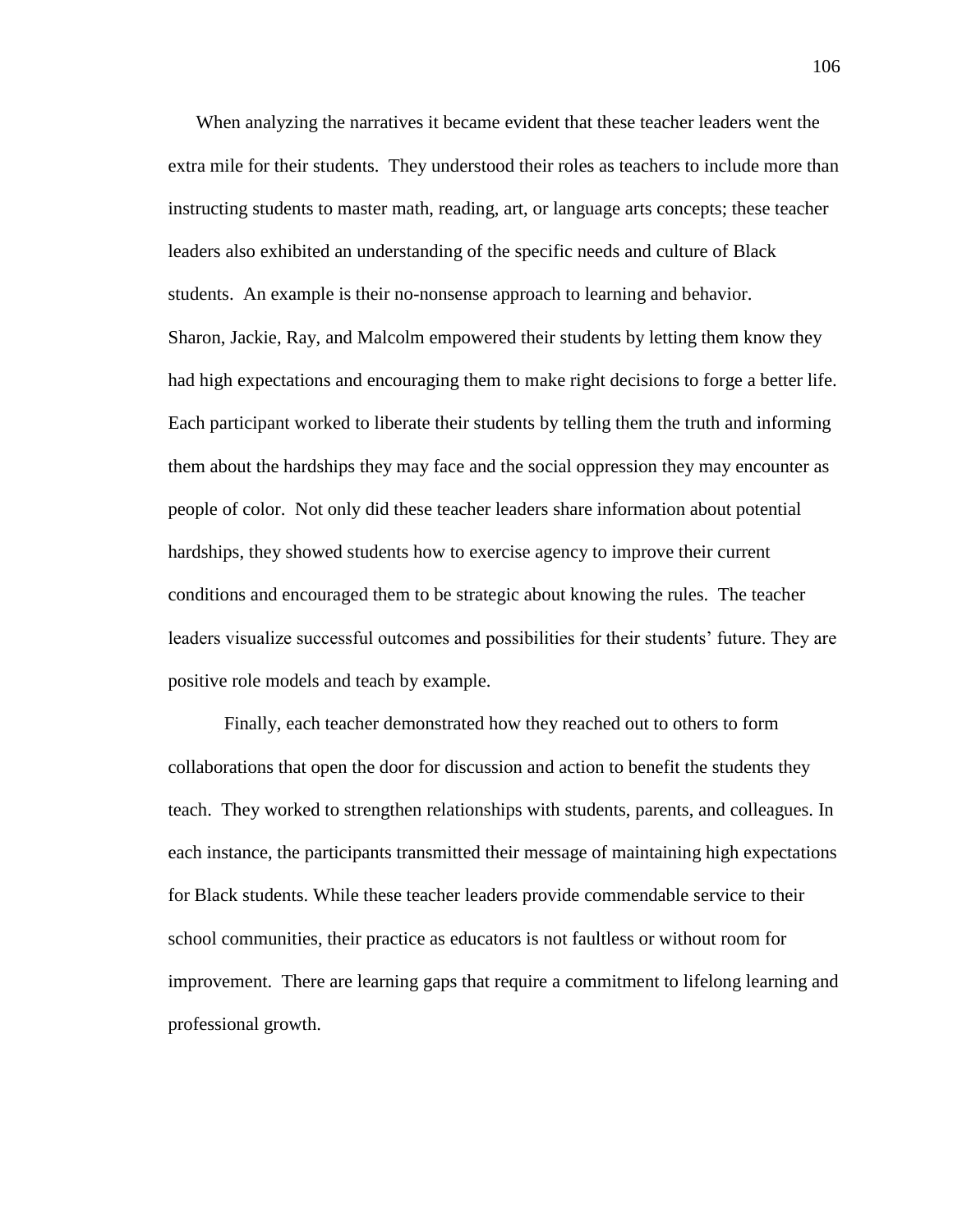## **CHAPTER VI**

## **THE LEGACY CONTINUES**

*My son is a junior in high school, and making sure that he enrolls in the university that best fits his educational needs has become a family project. Therefore, during a recent college visit with him, we were given an agenda for how the day would proceed. In addition to planned class visits, dorm room tours, and lunch in the dining hall, I sought opportunities outside the itinerary to arrange meetings with professors in his area of interest, as well as an athletic coach. I could sense my child's reluctance; he was wondering why Mom always had to go overboard? However, when these connections proved beneficial with him receiving information about various scholarships and camps he otherwise would not have known, he began to appreciate such networking. I believe had my son heard from a Black teacher leader like Coach Ray: "You've got to work twice as hard, twice as hard as the next person of a different ethnicity…," he would have approached the college visit with a greater understanding of networking outside the planned agenda.*

Here I, the dissertation author, describe a personal experience from my point of view as a mother and educator. It is not that my son is oblivious to the double standards in society; my husband and I have spoken this reality to him many times. However, my son is one of the few young Black male students who will attend college (Harper, 2006);

107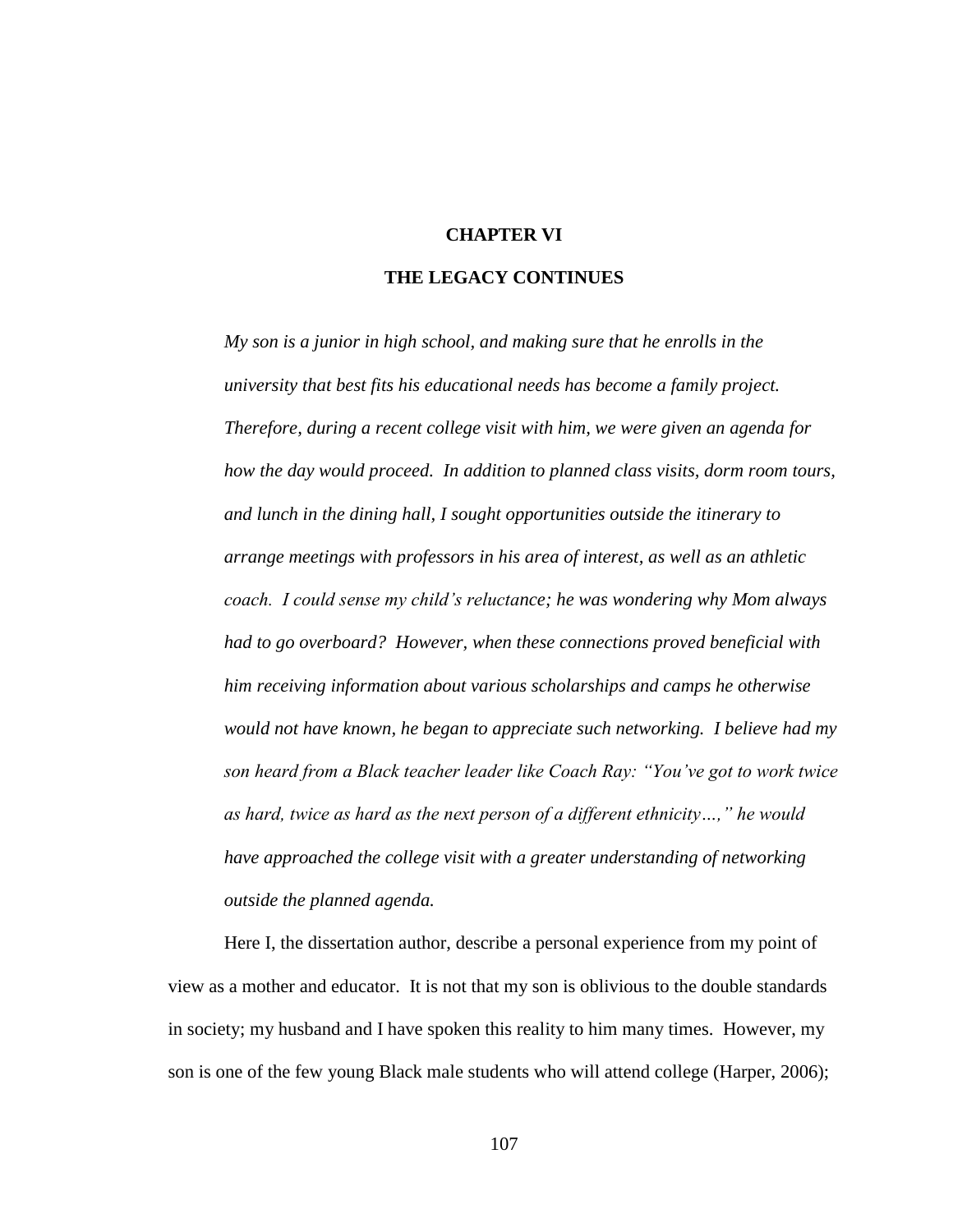when he leaves the comforts of home and the familiar environment of his high school to experience university life, we (his parents, family, and friends) are committed to every single effort to ensure his success graduating from college and becoming a productive citizen. A study by Harvey and Anderson (2005) reports the growth rate of Black men enrolling in college to be the lowest in the Nation. As a mother, who works in the education field, I was able to advise my son and look for opportunities to provide him with better conditions and opportunities for his college experience; however, many Black students will not have the same good fortune. Specifically, a study by Ross-Gordon (2005) reports that one of the primary factors that facilitates college success for students of color include supportive others such as family members, faculty, staff, and peers. As significant as parents are in a child's life, the teacher also plays a major role in the way students view themselves, their abilities, and the world; this is especially true for Black students who value their teachers' support and guidance (Comer, 1999; Irvine, 1990; Ladson-Billings, 2009).

Building on scholarship documenting the influence Black teachers have on Black students academic and social development (Delpit, 1995; Hale-Benson, 1982; Irvine, 1990; Milner, 2006) this dissertation focused on how Black teachers teaching Black students utilize and demonstrate an ethic of care and justice as described by Siddle Walker and Snarey (2004). The supporting questions for the study included: What are the journeys of these four Black teachers in their becoming teacher leaders? What ontological perspectives do they hold, and what is the effect on the work they do? What are their experiences working with schools, colleagues, administrators, Black students,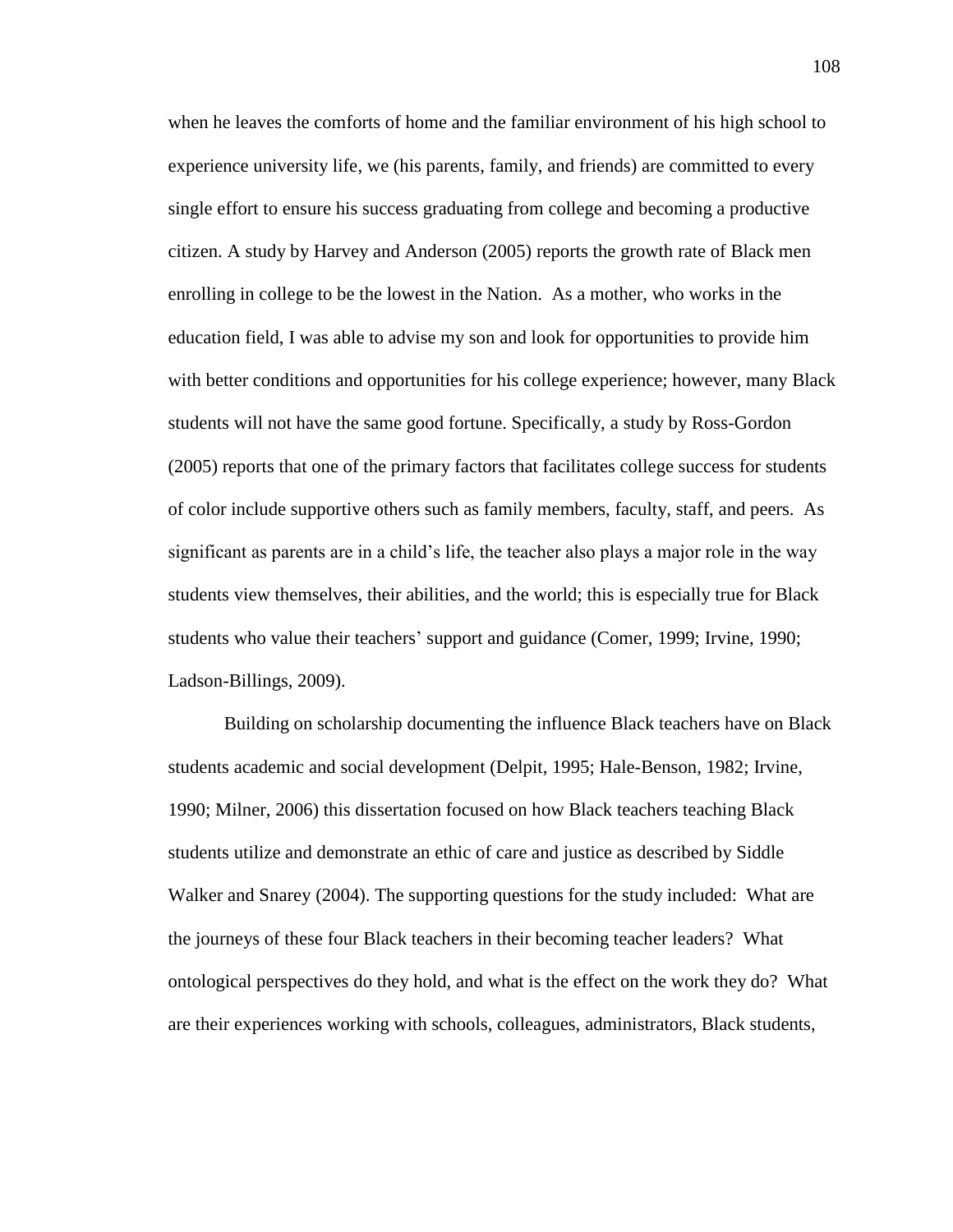and community members? What stories illustrate their successes and challenges advocating for the education, learning and achievement of Black students?

The purpose of this chapter is to highlight study findings, draw implications for practice and provide concluding thoughts. I briefly summarize the study participants' pedagogical approach as Black teacher leaders. Next, I discuss the commonalities in their narratives followed by a section that highlights important themes for the reader. Then, I provide my personal example to encourage other teachers to use the study framework as a tool to reflect and learn about their personal journeys and their daily practice working in schools. After this I present the tensions and challenges encountered during the research process. The last sections in the chapter outline implications for school improvement, ideas for future research, and concluding thoughts.

#### **Summary of Participants' Pedagogical Approach**

**Sharon** works diligently to provide outstanding math instruction and holds her middle school math students accountable for their learning and behavior. She often engages in private conversations with Black students to refute negative impressions society may have about them. Sharon is action oriented and works in solidarity with her students to strategize for success. She tactfully questions school officials regarding issues relating to Black students. Sharon uses a Biblical Psalm to govern her child development philosophy. She speaks agency into the lives of Black students, assuring them they have what it takes to be successful.

**Jackie,** a child of poverty, operates from the standpoint that poverty has nothing to do with a person's ability to learn. She is committed to literacy instruction and cares too much about her students to let them fail (Ladson-Billings, 2002). Jackie connects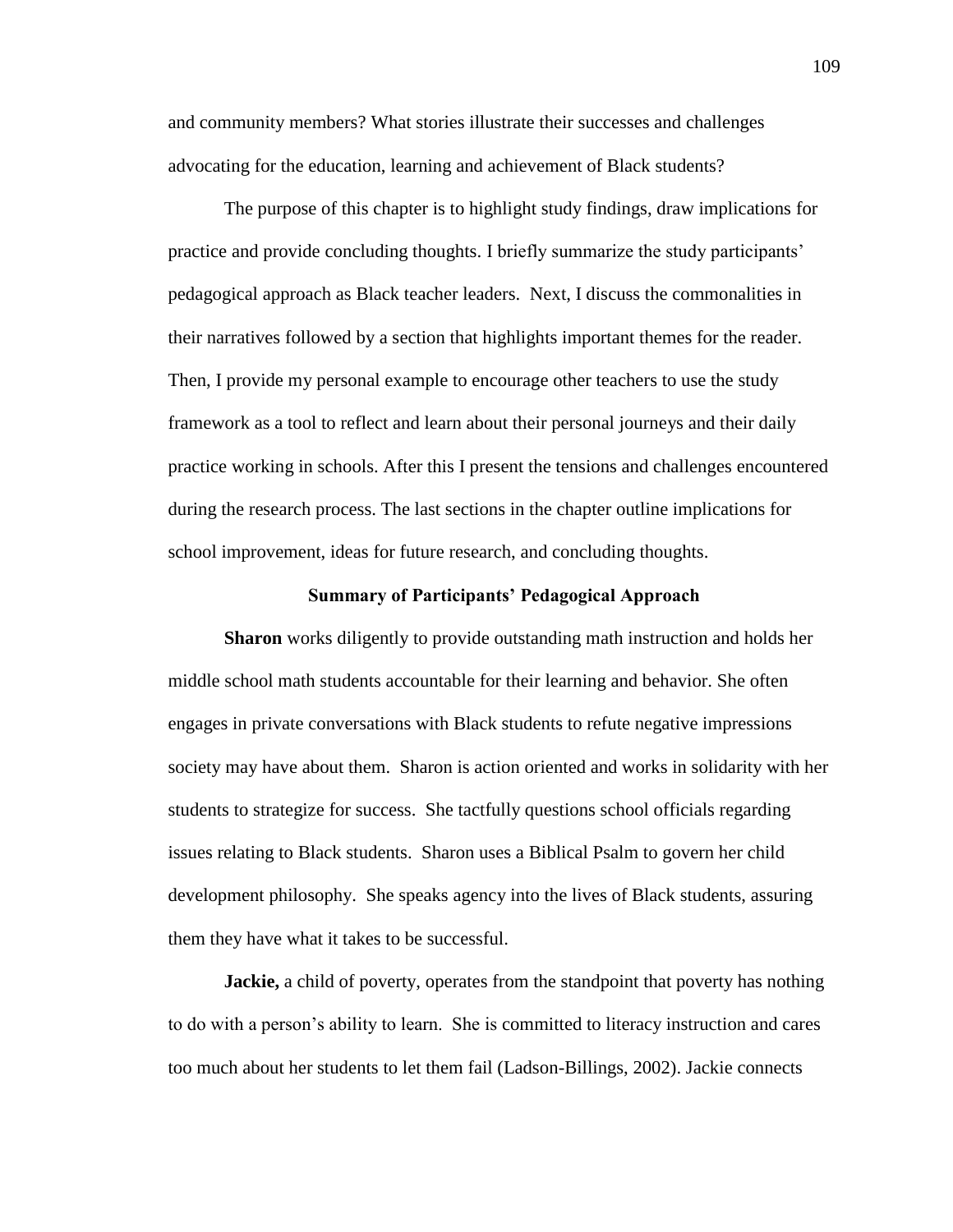with students by focusing on their strengths and by showing she believes in them. She has high expectations for her students. She sees her work as a calling (Irvine, 1999) and believes in the Golden Rule – treating students the way she wants to be treated. Jackie recommends Black teachers seek work in places where they will feel embraced, places where they can grow and enjoy their work because they are desperately needed to help Black kids.

**Ray** teaches because he likes encouraging students to stay on the right path. His motivation to teach is reflected in research findings that show men, like women, are drawn to the profession for altruistic reasons (Lewis, 2006; Pabon, Anderson, & Kharem, 2011). Ray works as an advocate for all kids, but reserves his hard-nosed race talk for Black students, warning them: "…you still have to work twice as hard as someone who has less experience who may not be as smart as you are…" Ray also works with colleagues to advance caring and just practices for Black students; he shares his wisdom of practice with teachers to help them connect with Black students. He is a spiritual man and finds his spiritual students to be more stable. For these believers, he uses the life of Jesus Christ as an example of how they can expect to overcome trials they encounter.

**Malcolm**, knowledgeable and outspoken**,** is concerned for the psychological and academic well-being of his students. He schools Black students about the rules of the game and does not miss an opportunity to capitalize on these teachable moments. He never hesitates to confront deficit thinking when he hears it among his colleagues; he uses real-world examples to discuss the consequences of low expectations for Black students. Malcolm seeks to empower students through education. He exhibits race and culture pride by recognizing Black Americans' accomplishments despite the obstacles.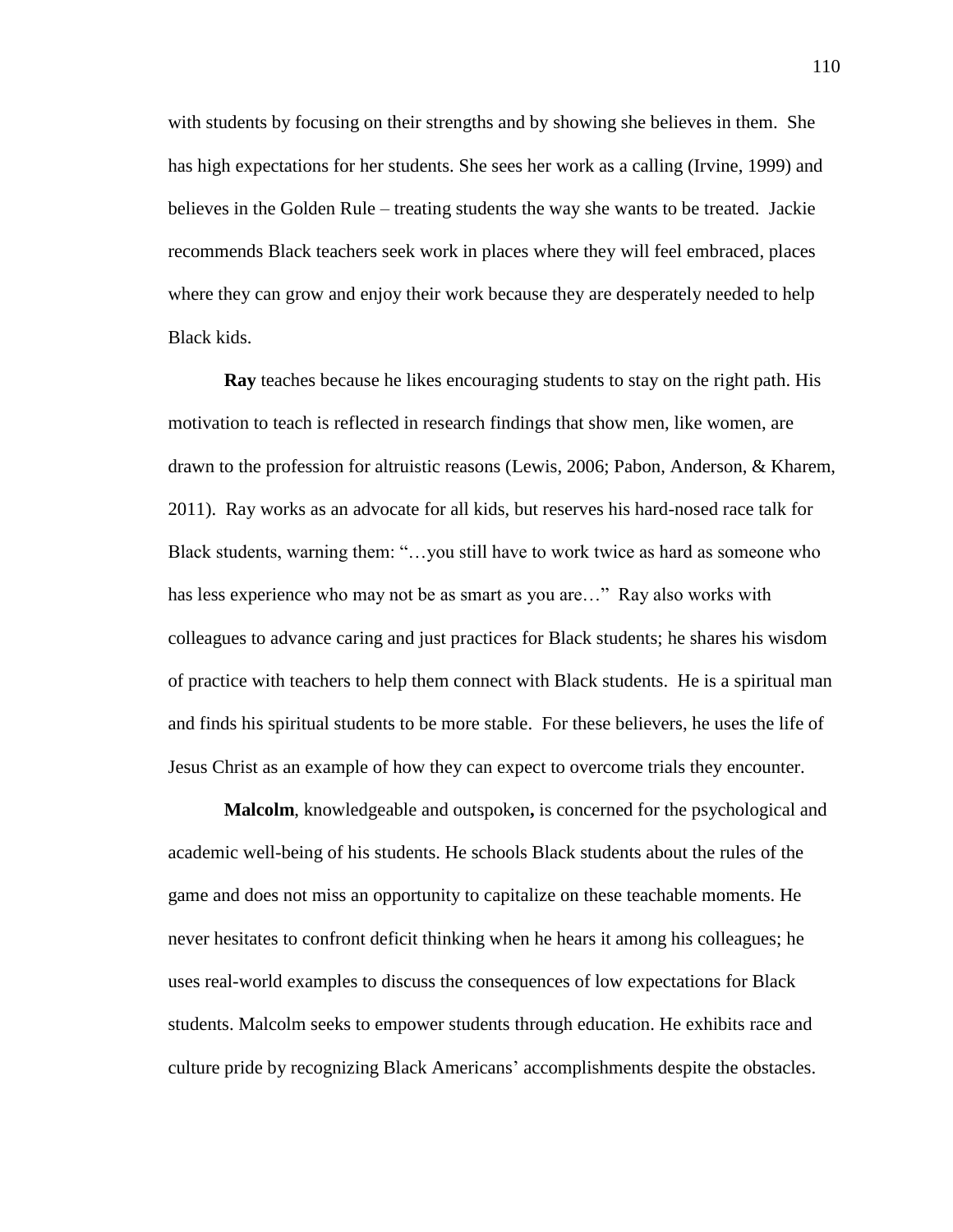## **Highlighting the Commonalities**

Race, culture, and profession are acknowledged commonalities among the four teachers in the study. Additionally, the narratives reveal similarities in their childhood socio-economic status, their resilience, and their commitment to advocacy for Black students. All the participants discussed instances of financial hardship; for them the teaching profession represented an entry into America's middle class. Interestingly, Irvine (1991) identified Black children in poverty as ideal candidates to address the Black teacher shortage. She rationalized how these students looking to gain access to the middle class were more open to the teaching profession than middle class Blacks who tended to be more focused on other careers like law, medicine, and business. Because they have achieved professional success despite their economic status as children, the participants maintain high expectations for Black student achievement regardless of family finances. For example, Jackie expects her students' success to inspire other students who live in the projects that feed into her school. Malcolm refuses to allow poverty to serve as an excuse for low expectations: "Learning and achieving has nothing to do with growing up poor."

In retelling their journeys, all the participants encountered multiple challenges. The narratives reveal how they used their agency to counter obstacles and conquer adversity which included: teenage pregnancy, dropping out of high school, growing up in single parent households, being bounced from school to school, and juggling responsibilities as a spouse, parent, and employee. One example of resilience is reflected in Sharon's resolve after Hurricane Katrina: "…our house was where the levees broke…So, I'm in Texas watching all this devastation and the only thing I know is to

111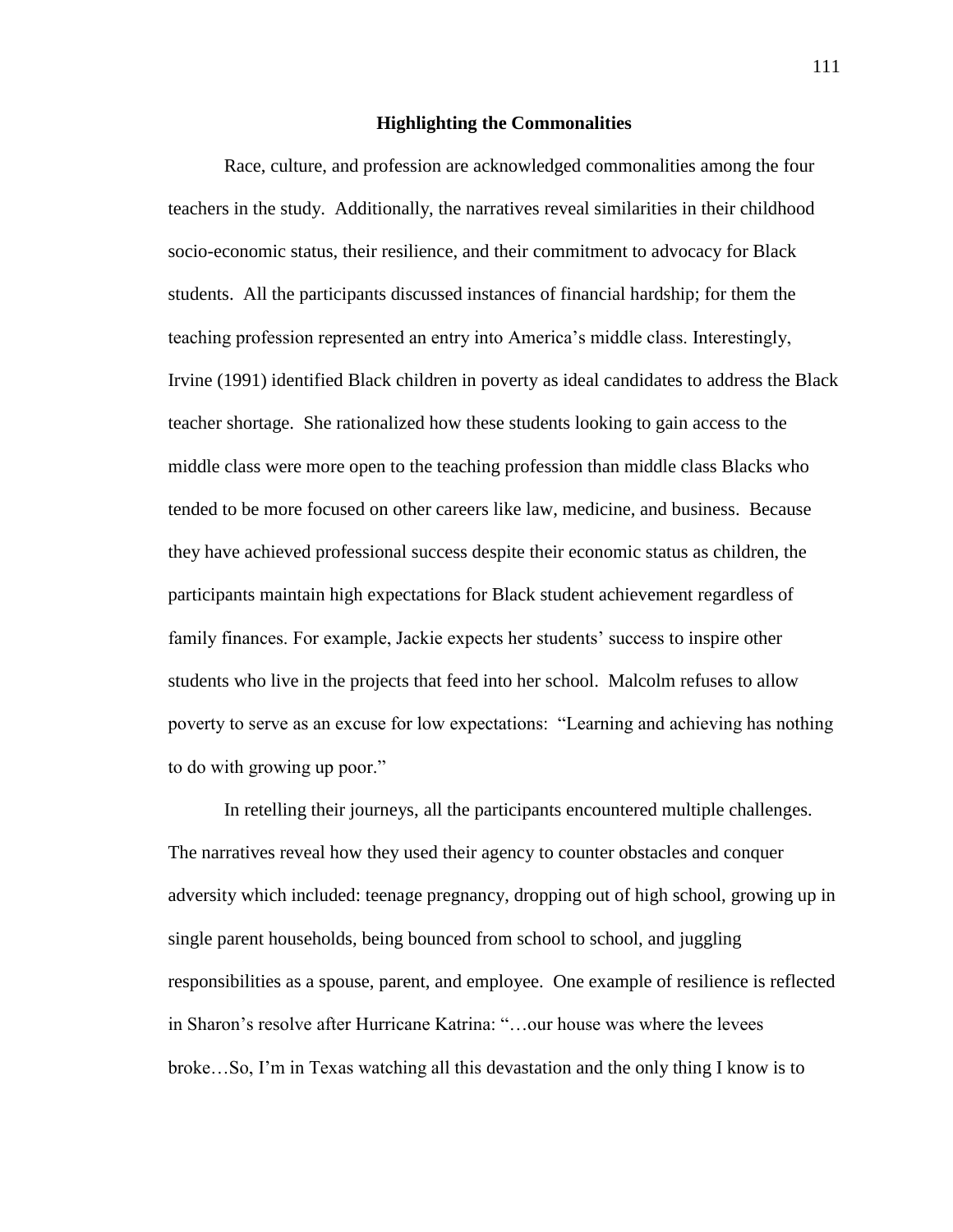work in order to survive." Lessons from the teachers life experiences were used to counsel and motivate Black students. These findings in the data are corroborated by Milner's (2006) position that Black teachers have a strong connection and commitment to Black students because "these teachers experience and understand the world in ways similar to their students" (p. 94). In other words, their shared culture and experiences place Black teachers in a unique position to speak to the needs of Black students as well as inform measures to improve schools for these students.

Another commonality is found in the reasons these four individuals became teachers. The two female teachers knew from an early age they wanted to become teachers. In elementary school they wanted to be teachers and never really lost sight of that vision for themselves. However, for both male teachers this realization came later. For Ray, it came through reflection on a desire to inspire young people to choose education rather than juvenile probation. Malcolm entered the teaching profession as a second career.

Additionally, the participants viewed their roles as teachers extending beyond teaching particular disciplines. They not only teach their subject matter, they also teach values and tactics for success. This was apparent in how the teachers stepped out of what is often characterized as their traditional roles and worked with individual students sharing life lessons and strategies to confront challenges. Examples of this commonality among the teachers include: Sharon's visit to the alternative school to encourage a student, Jackie's conversation with a parent regarding her expectations for student behavior, Ray's concern and support of a student being raised in a troubled environment,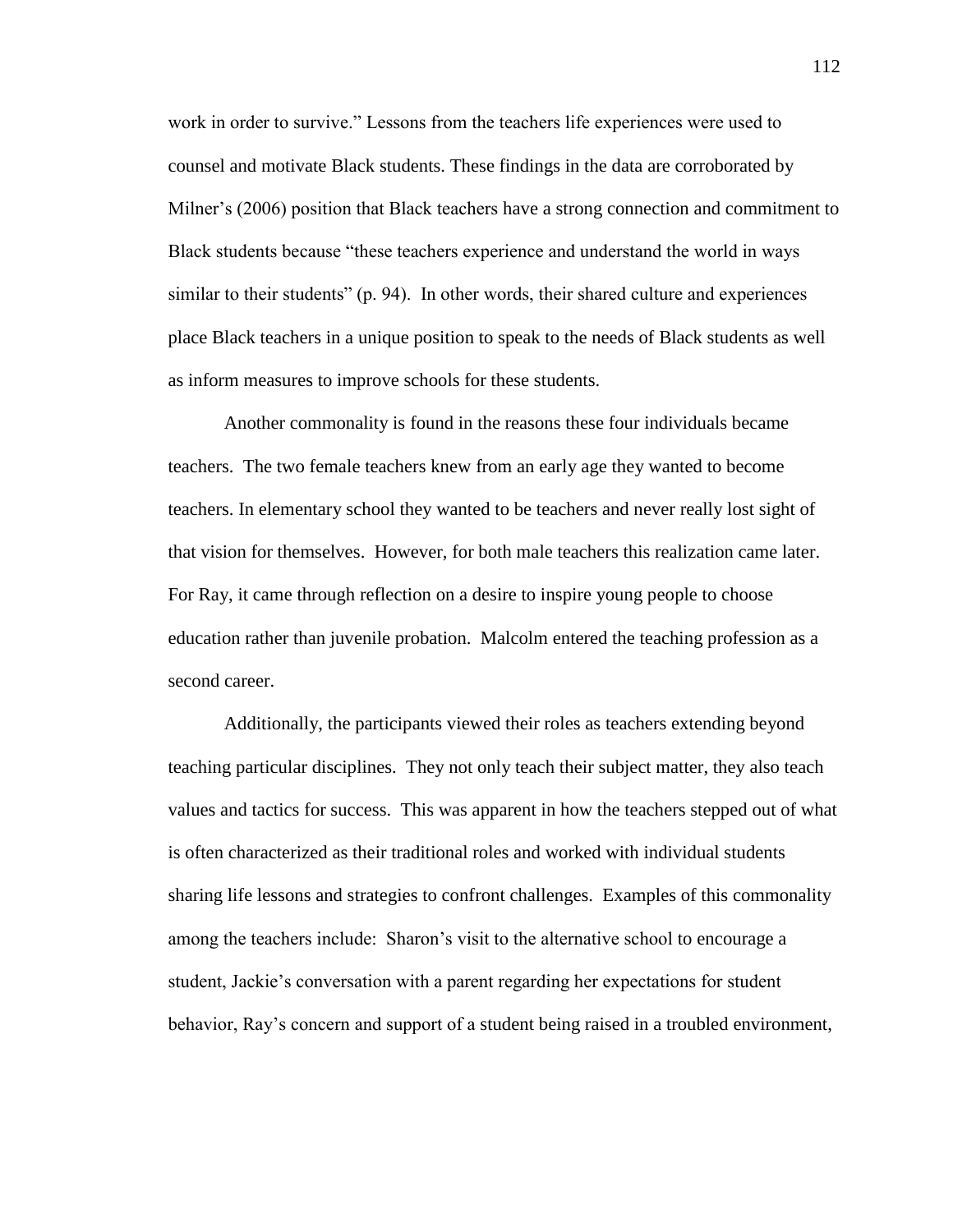and Malcolm's advice to a student entrepreneur. In these cases and others, these teacher leaders were working on behalf of Black students' well-being, learning, and achievement.

#### **Black Teacher Leaders Reflect a Rich Legacy of Black Education Philosophy**

It was clear and exciting for me to see how the participants' words and actions often mirrored traditions of historical and contemporary Black teacher leaders. For example, when Sharon creates solidarity with Black students by affirming their capacity to rise above society's negative stereotypes, I was reminded of Hilliard (1995) whose work unabashedly recognized the brilliance of Black students. I saw Jackie's commitment to liberating students through literacy grounded in Douglass' (1845/1968) quest to educate others. Ray's dedication to build agency in Black students to confront discrimination aligned with the practices of hooks (1994). Malcolm's eye on history, his challenge of mainstream pedagogical practices, and his implementation of his instructional practices echoed the work of Du Bois (1899/2002), and Woodson (1933/1990).

What I did not hear in the stories was how the participants saw their work connected to their predecessors. I did not specifically ask such questions or it could quite possibly have been because they were unaware. For the most part, Black historical contributions in public schools, colleges, and teacher preparation programs remain woefully inadequate. I suspect these Black teacher leaders like so many others are doing their work unaware of their collective tradition of education advocacy and achievement.

#### **Learning as Revolution: Black Teacher Leaders Focus beyond the Classroom**

In my observations from the individual interviews and the group interviews I witnessed how the participants viewed their work as a mission. Their commitment and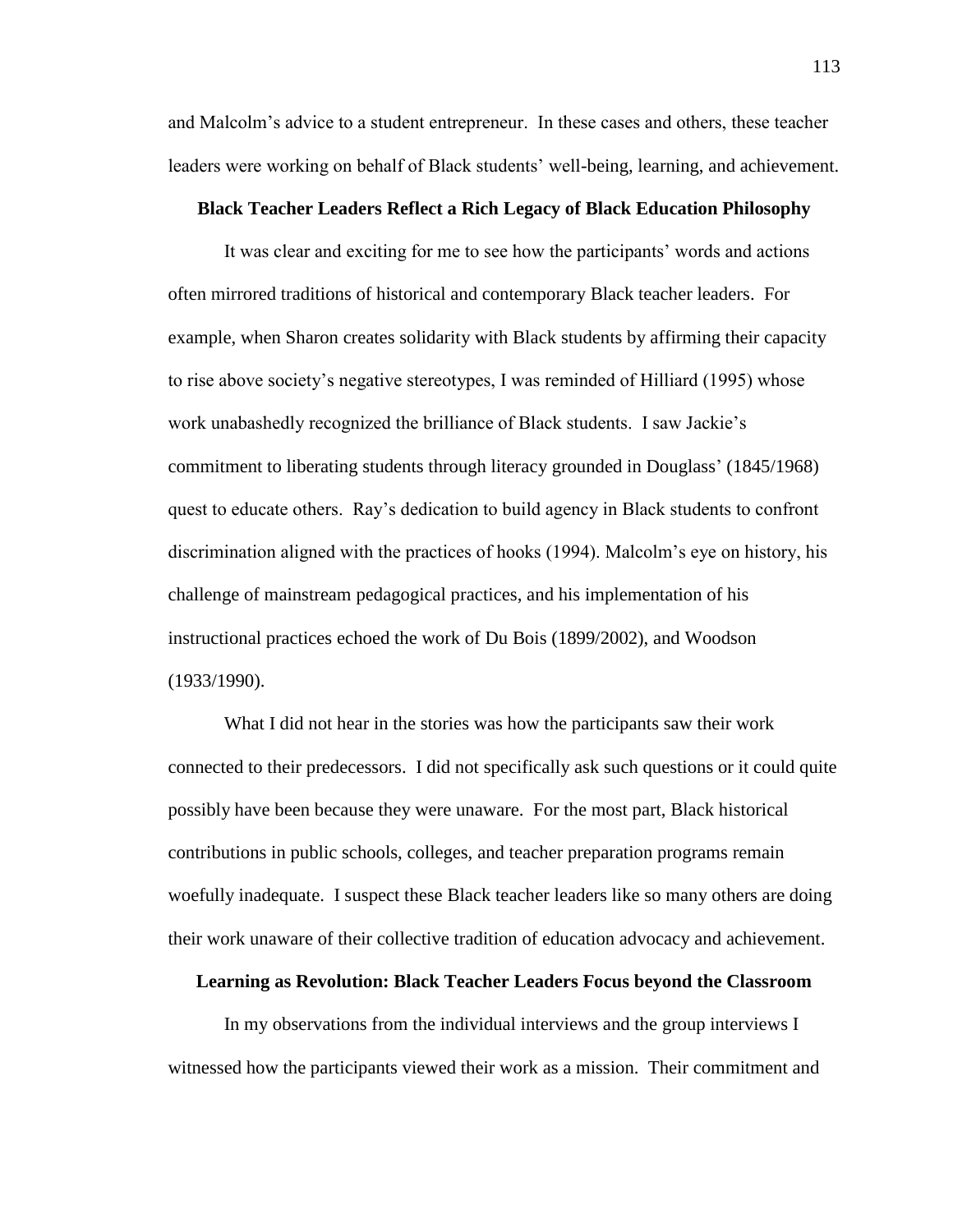purpose is aptly reflected in hooks' (1994) description of the Black teachers who taught at her elementary school, "For black folks—teaching—educating—was fundamentally political because it was rooted in antiracist struggle" (p. 2). In essence, many Black teachers see their profession as a form of activism to equip Black students to combat racist and discriminatory practices they will encounter in society. From her Black teachers, hooks saw learning as a revolution. Similarly, the findings show how the participants did not describe their work by state standards and passing rates on standardized assessment. Instead, these teachers maintained an urgency to impart knowledge to equip Black students for success in life beyond the classroom.

#### **Applying the Study Framework**

In this section I provide my personal example to encourage other teachers to use the study framework and juxtapose their personal and professional experiences to reflect on the work they do in their daily practice in schools. I illustrate how Siddle Walker and Snarey's (2004) matrix of care and justice primary values can be used as a tool to reflect and learn about self and praxis to be able to intentionally promote positive change. I used the following questions as a guide for this reflection process and to make meaning of my experiences in light of the framework:

- 1. What am I doing to cultivate freedom among Black students?
- 2. How have I strategized to advance caring and justice practices?
- 3. What drives my work as I strive for a more caring and fair society?
- 4. How have I exercised agency to confront a legacy of oppression?
- 5. How am I inspired by community and how does my praxis strengthen them in turn?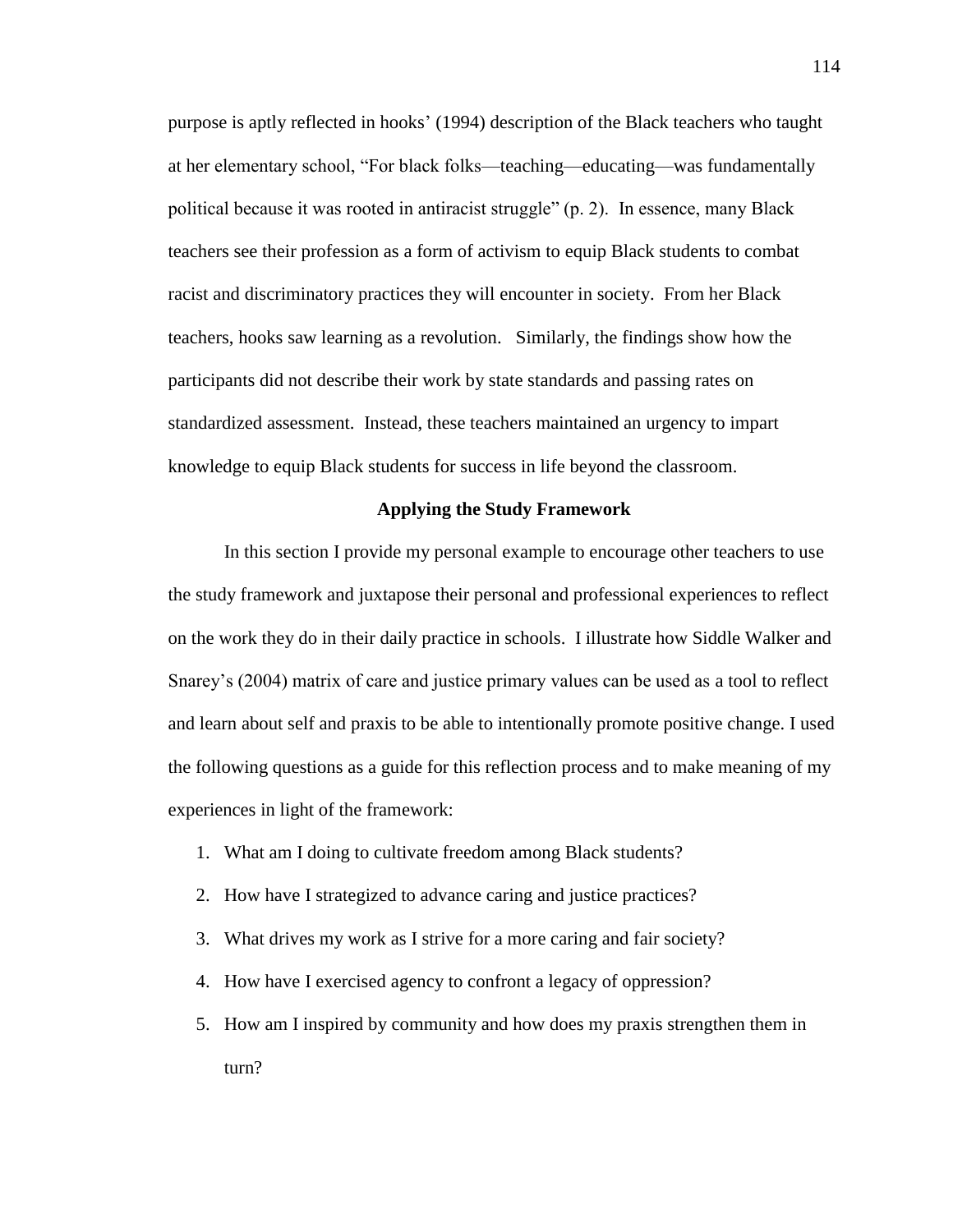I follow the same format used in chapter five when presenting the participants' practice in light of the framework. Each value serves as a header and includes a professional or personal story from my experience to establish the connection with Siddle Walker and Snarey's (2004) matrix values.

## **Liberation: What am I doing to cultivate freedom among Black students?**

As a classroom teacher (from 2001 to 2007), I taught a required elective for high school graduation. This was a communication course and included strong units on public speaking, debate, and group communication.

While organizing one of our campus cluttered book rooms, I found some class sets of books by Black authors. Classics like *Black Boy* by Richard Wright and *The Narrative of Frederick Douglass,* and *A Choice of Weapons* by Gordon Parks sat in boxes covered in dust. After some thought, I decided to organize a Black book club at my high school to expose kids to Black literature. Students checked out books from me and we met once a month during lunch for a discussion. The book club was a success with many dedicated members. In a yearbook feature on school organizations, a student commented, "I liked *A Choice of Weapons*  because it depicted the black man as a stronger more intelligent figure in society." Another student added, "The idea of the book was that education was the best weapon."

Sponsoring a book club to discuss Black literature was an opportunity for me to do more than complain about a curriculum that lacked diversity. By reading and discussing books by and about Black Americans, we focused on literature portraying this group, who looked like the students, as intellectual, activist, and problem solvers. The discussions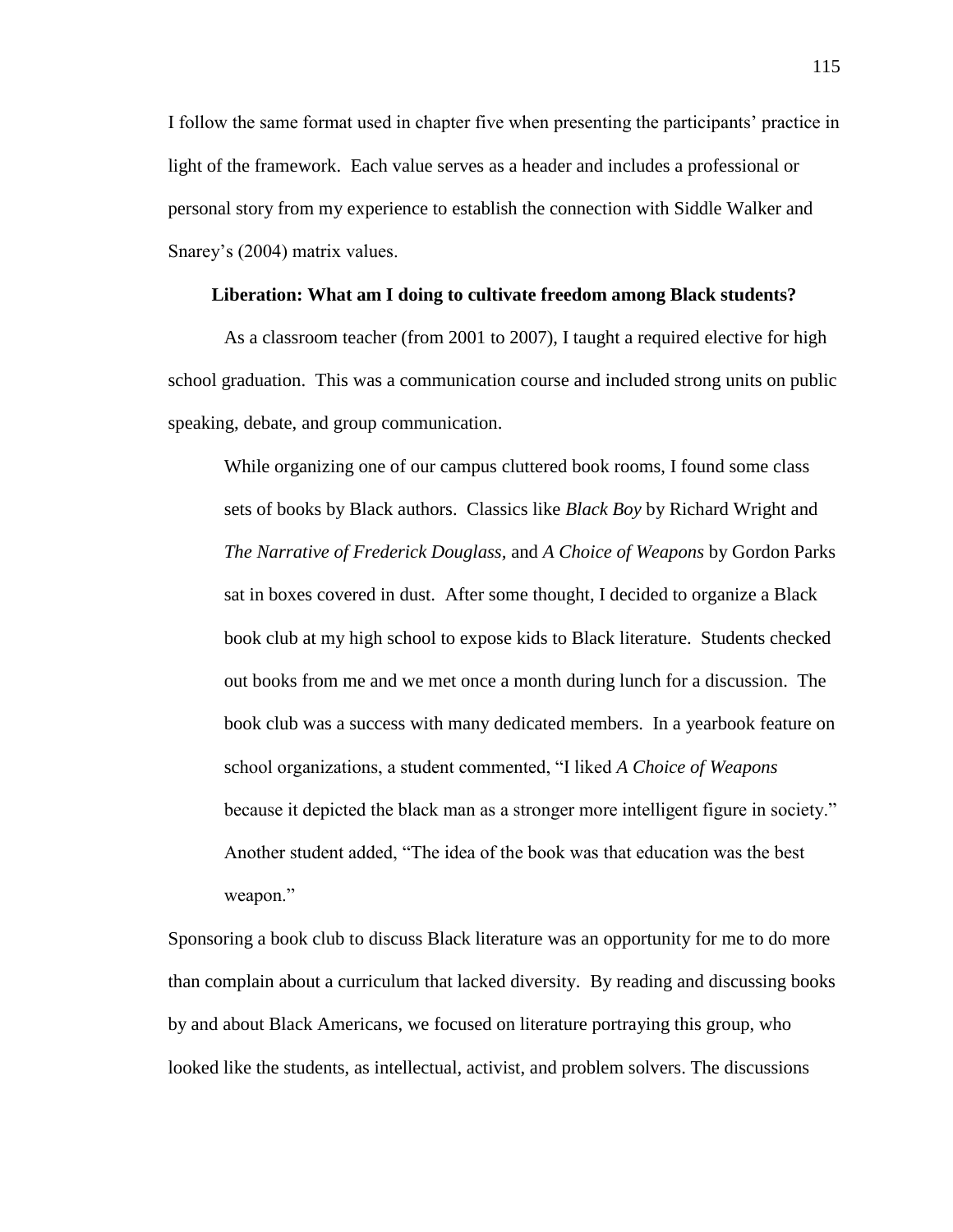challenged students to think about topics that were not typically discussed during their school day. The book club offered opportunities for liberation by creating space for students to view and discuss themselves and their culture as resilient, determined, and capable. The book club provided the students with the tools to identify and discuss literature written by people who understood their culture and who served as an academic role model to inspire the students.

## **Pluralism: How have I strategized to advance caring and justice practices for Black students?**

During the time I was a classroom teacher I went the extra mile to find creative ways to engage students through the curriculum and instructional practices. However, in my work as an administrator, conducting daily walkthroughs, I often lamented the number of teachers I observed teaching exclusively to the state mandated test.

Ms. Ruiz was sending quite a few Black students to my office because of discipline infractions. I noticed most of the students were sent to see me during her language arts time. I decided to observe her classroom to find out what was going on and why the students were off-task. Ms. Ruiz was a dedicated teacher, but her instruction had fallen into the testing "drill and kill rut" that has gripped many other educators like her. Her instruction was basically a repetitive cycle of dry reading passages followed by questions using the same format of the questions in the standardized test. I asked Ms. Ruiz if we could work together to co-teach her upcoming unit and she was receptive to the idea. We reviewed the forthcoming lesson objectives and brainstormed creative ways to use books, news articles, music, and artifacts with cultural connections that the students would find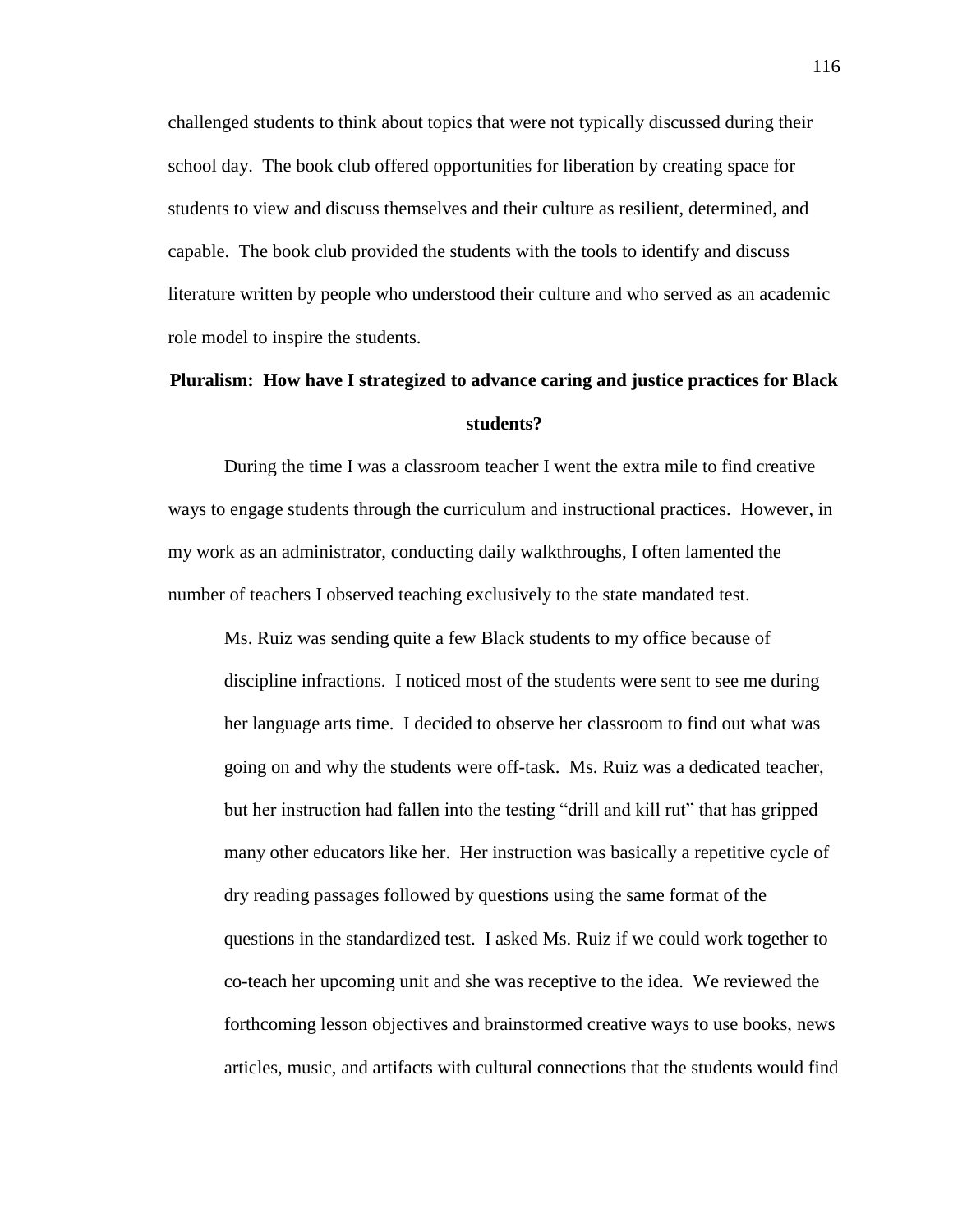interesting. As a result of our collaboration the learning energy in her classroom improved immensely. In view of the positive results, I committed myself to actively helping Ms. Ruiz find resources to engage the learners and bring the language art lessons to life.

Simply reminding teachers to augment their curriculum and instructional practices with cultural resources was not enough. Building alliances based on mutual trust, collaborating with teachers in non-threatening ways, and sharing my cultural capital with them played a huge role in advancing curriculum and instructional diversity that could benefit the education of Black students. Furthermore, I found these collaborative efforts required an on-going commitment in order to build colleagues' confidence and awareness about how to connect with Black students.

#### **Hope: What drives my work as I strive for a more caring and fair society?**

In my quest to see more caring and fair schools, I have questioned long held policies that seemingly undermine the goals for creating better educational settings for students. My sense of fairness and hope for a more compassionate world is based on the teachings of Jesus Christ. Here is an example when I used a Biblical principle to make a case against a long held school policy: *treating others the way you want to be treated!*  The following example illustrates this value, hope.

Ms. Atwell came to the office upset that her daughter was assigned to the detention room and would miss a significant portion of the field day activities because of excessive tardiness. She argued, "My daughter makes good grades and has never been in trouble. I don't understand why she has to spend time in the detention room and miss out on field day because she's been late. She's in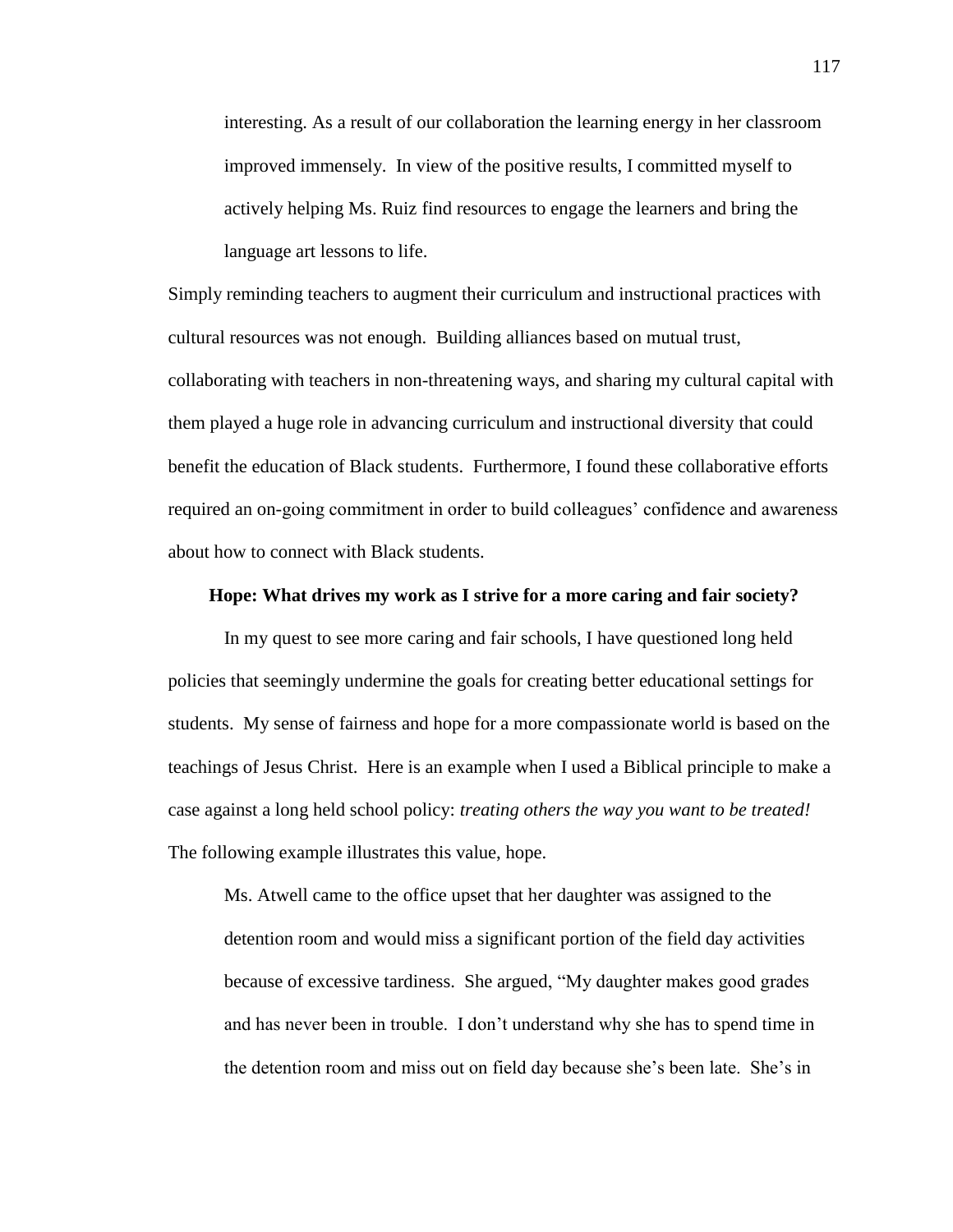kindergarten; it's not like she can drive herself to school. It's just not fair!" The principal countered, "I'm sorry but that's our policy; we sent a note home explaining it." I felt bad for the parent and the student. I immediately requested a private meeting with the principal to share my opinion about the policy and reconsider the points that Ms. Atwell had made. The principal reiterated her position that the policy was the policy and it had been that way for a long time. I asked the principal to think about how she would feel if it were her school aged grandson who missed out on the fun only because his parents consistently brought him to school late. The principal gave some thought to this and later called a meeting to make adjustments to the policy.

Sometimes school officials uphold policies because that is the way it has always been done. These rules and regulations are sometimes rendered without carefully considering how they may adversely impact students and families. Like the participants in the study, my hope for positive change in schools is anchored in spirituality. I believe in fairness and caring for others, appealing to the moral responsibility I have to feel empathy and compassion.

## **Empowerment: How have I exercised agency to confront a legacy of oppression?**

My passion for learning and teaching extends beyond the classroom. For many years I have worked in the community organizing events to promote Black literature. The following example shows how my work with a small community group empowers the community.

After months of confirming authors, ordering books, arranging flights, planning discussion topics, and coordinating a variety of other big and small tasks, the big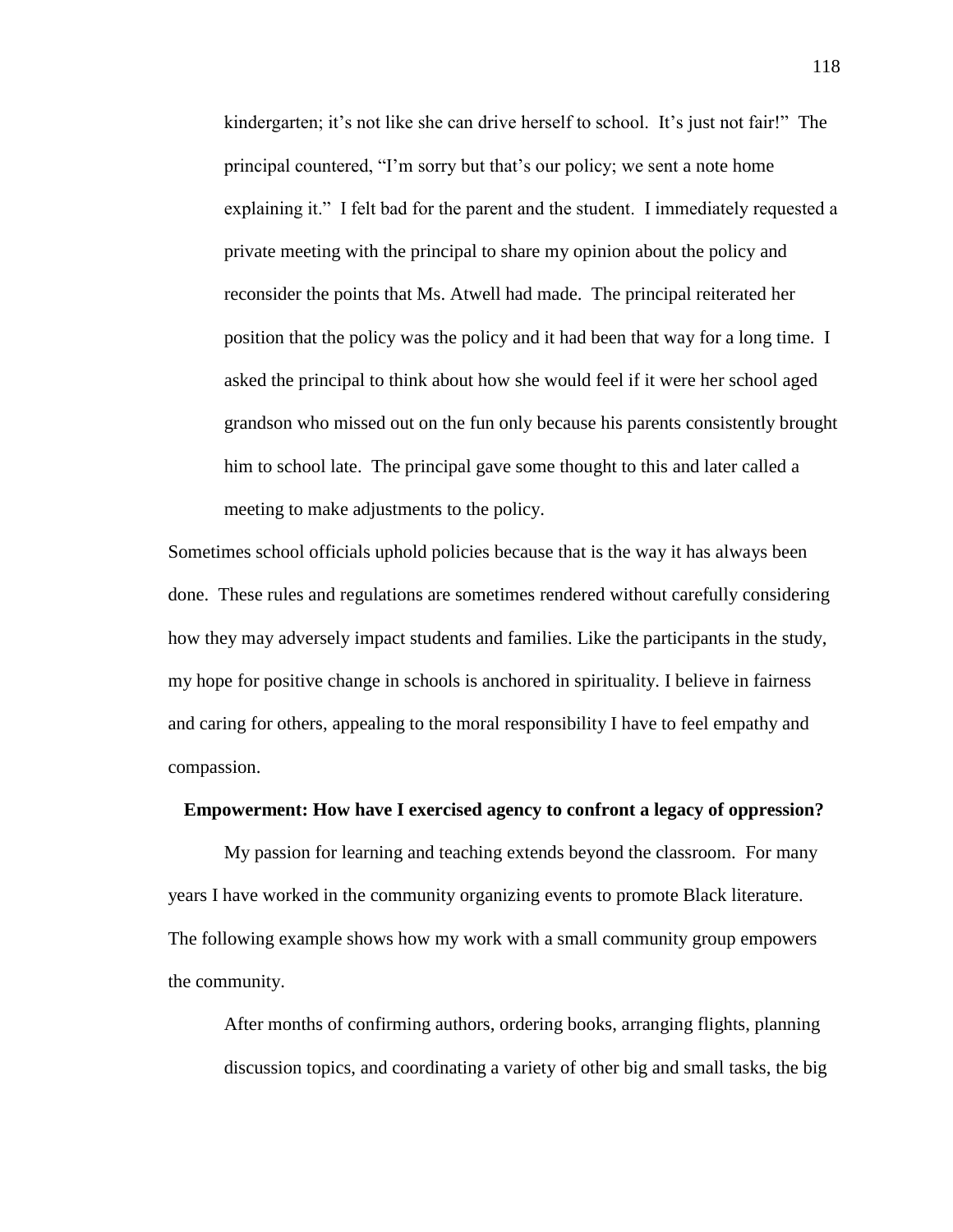day came for the African American Book Festival we host each June. A small team of avid readers and I have been conducting the festival for seven years now. The goal is to encourage a love for reading by focusing on works by historical and contemporary Black writers often excluded from mainstream literary recognition. Hundreds of people came through voicing their opinions on various topics, meeting authors, and purchasing autographed books. By the day's end we were physically and mentally exhausted as we moved chairs and heavy tables back to their original position in the library where we host the event. As one of the featured authors was leaving to catch her flight, she complimented our efforts: "This is more than a festival; this is how you advance a Black literary culture." It was a perspective of our work that we had not considered before.

From textbooks to bookstore shelves, Black literature can take a back seat to the mainstream literary canon. As a result, Black Americans do not always benefit from an exposure to work by and about Black authors. Our book festival counters this omission by celebrating the Black written word. We empower our community by providing a medium for books, author readings and discussions that place value on our culture, our historians and our storytellers.

# **Uplift: How am I inspired by community and how does my praxis strengthen them in turn?**

Uplift reflects how Blacks draw inspiration from the success of each other. Here, I share how I was inspired as a toddler and one of my earliest memories of school. I'm about three and I am walking with my mom through the main building at

Texas Southern University. I watch as nicely dressed young Black men and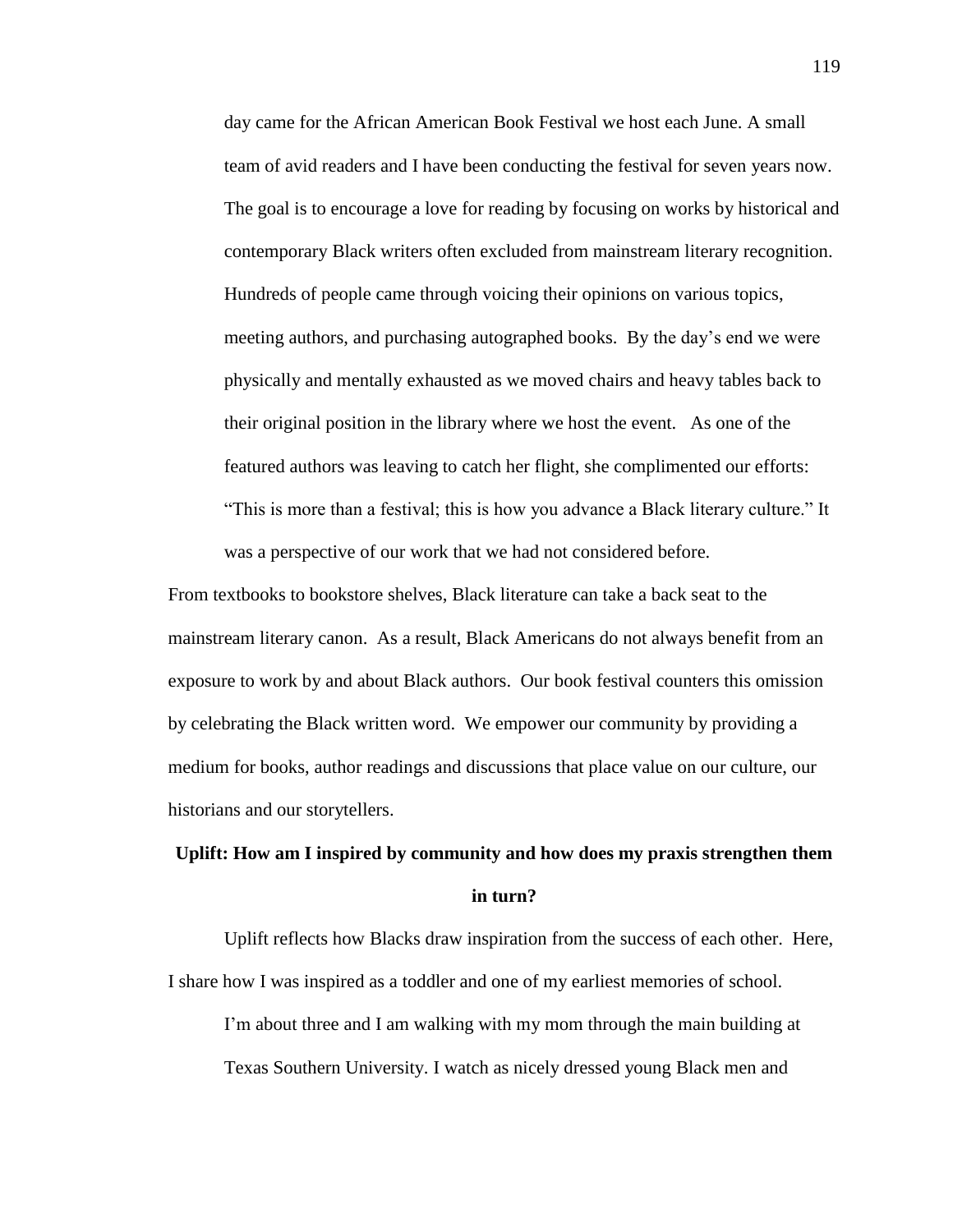women walk in a purposeful stride across the beautifully landscaped campus. I always smile when I see Dr. Bell because he is especially nice to me. He gives me peppermints, asks me questions, and intently listens to what I have to say. He has a hearty laugh and I hear him tell my mom, "Rosalind is smart!" Later that evening, I sit at the kitchen table carefully turning the pages of my parents' college yearbook. I ask questions about the people, buildings, and happenings in the pictures. I smile when I see Dr. Bell's picture.

In this community of dedicated learners who look like me, I internalize that I have it in me to be like them. My view of Black Americans as thinkers, learners, and doers was etched in me well before I ever went to school. For many in the Black community our cultural kinship is such that when one excels, it represents a confirmation for what individually and collectively we as a people are capable of achieving. In the same way, members at my Church recognized and celebrated my doctoral accomplishments as an example for what our young people can aspire to accomplish.

In summary, this process recalling, documenting, and juxtaposing my personal and professional journey as an educator with Siddle Walker and Snarey's (2004) framework was demanding, but it allowed me to learn a lot about myself and my journey. Initially my answers to the reflection questions were more descriptive than narrative. I had to consciously go back to the place of the story and retell it in a way that conveyed meaning and demonstrated the particular ethic of care and justice value. Applying Siddle Walker and Snarey's (2004) framework as a tool for personal reflection pushed me to think deeply about my work as a practitioner and emerging researcher. As Freire (2001) noted, "Thinking critically about practice of today or yesterday makes possible the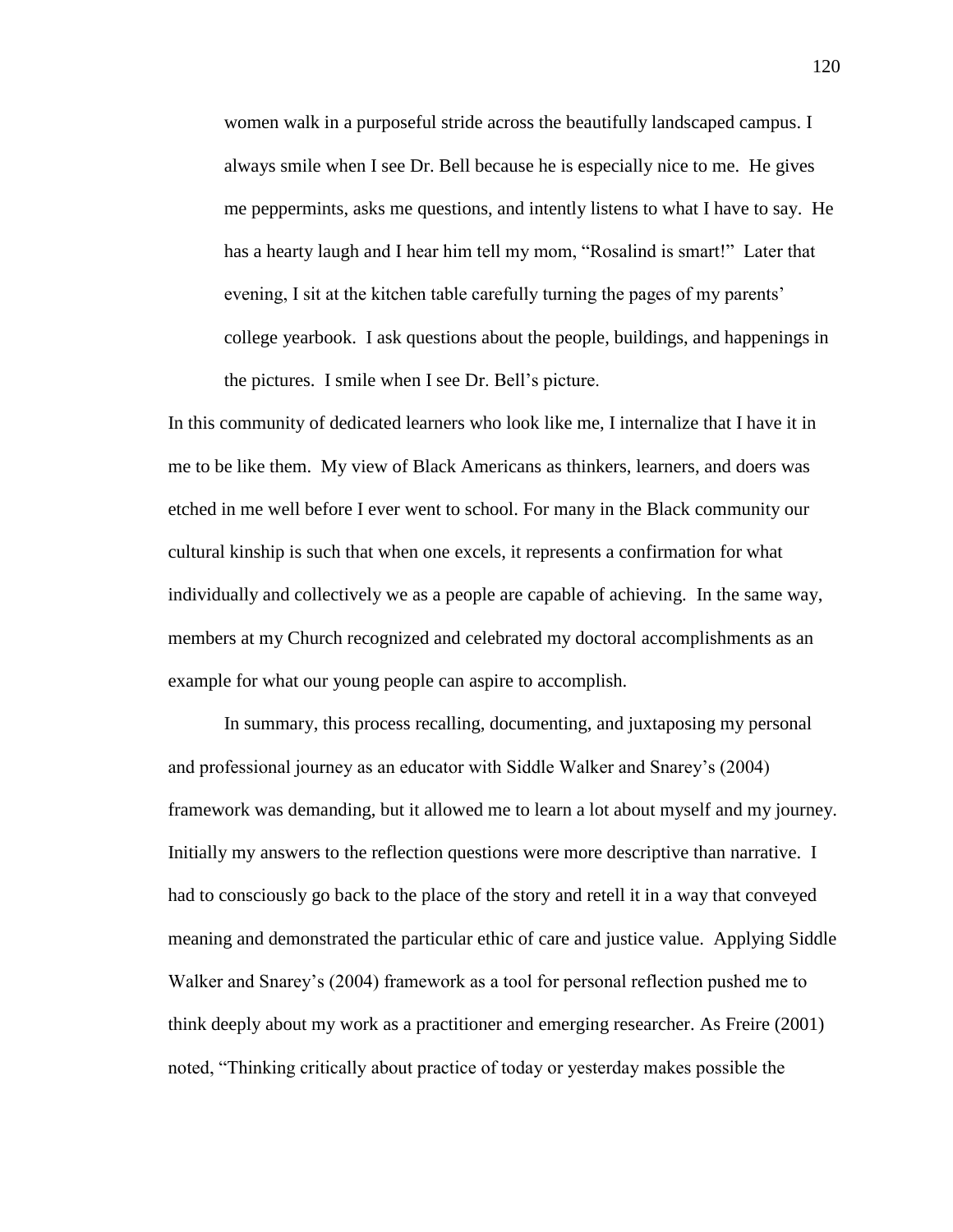improvement of tomorrow's practice" (p. 44). In essence, by recounting our stories we can raise the level of consciousness in our work as educators. By confronting our actions in particular situations we can use this knowledge to critically assess our practice and improve our work.

#### **Tensions and Challenges**

Through informal conversations with administrators, teachers, and community members, four teachers were identified and invited to participate in the study. Jackie and Malcolm readily agreed, but it took several weeks for Sharon and Ray to commit. Their reasons revolved around feeling over extended with already busy schedules. Sharon was caring for a family member who had recently gone through major surgery and Ray was in the middle of football season. I assured both teachers that I would be mindful of their time by conducting the interviews in locations and at times convenient for them; I gave them another week to decide before I felt I needed to contact several other teachers who had also been identified as potential participants. I was sad about the possibility that Sharon and Ray might not be able to participate, because based on conversations about their advocacy for Black students and their length of experience as teachers, I believed their input would be invaluable. Just as I was about to extend invitations to the other teachers, Sharon and Ray called to notify me they would make time to be in the study.

Another source of tension for me revolved around protecting the participants' identity. With so few Black teachers currently employed in schools, I did not want their identity to be compromised in any way. School districts and campuses can be highly political and bureaucratic spaces where those voicing their opinions and concerns can be subjected to professional backlash. Pseudonyms were assigned to all names related to the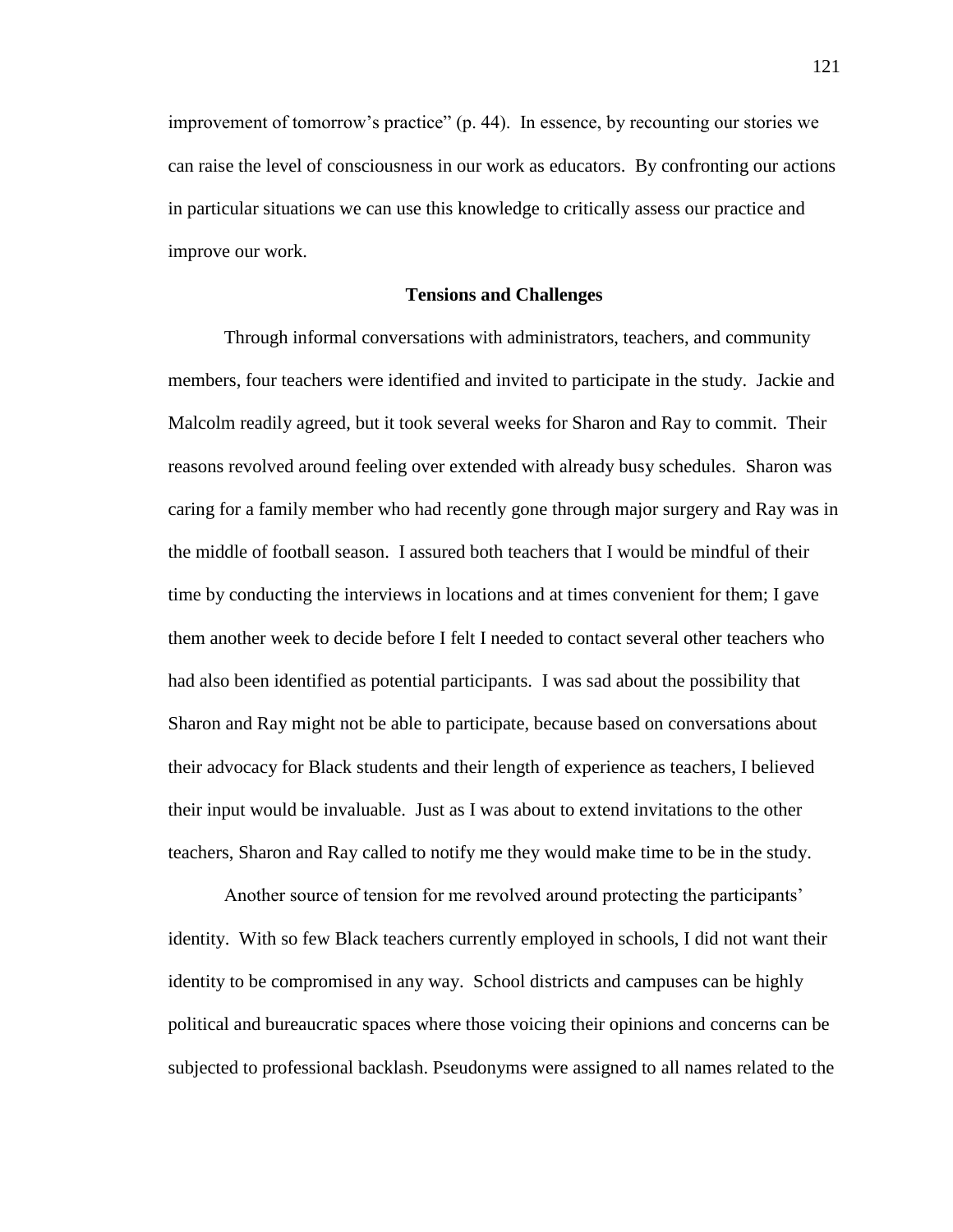participants. Furthermore, member checks were arranged so participants could review the document and provide feedback.

Siddle Walker and Snarey's (2004) framework, which looks at care through a lens that takes into account Black culture, was helpful in keeping the focus for analyzing the teachers' pedagogy in light of the ethic of care and justice framework. However, I contemplated how to best represent aspects of the participants' practice to advance care and justice for Black students that were not outlined in the framework. The teachers use of humor and firm verbal tones were two areas where the data revealed strong commonalities in their practice. Although the teachers' use of humor and firm verbal tones show up in their narratives to reflect the values in the framework, their specific use of humor to encourage cheerfulness and their strict tones to foster respect are not included in the findings.

An example in the data revealing how the participants use humor to build positive relationships with Black students is summed up in Ray's explanation:

I throw jokes in there and punch lines…just crazy stuff! That's how you relate to some kids because that's what they understand. Kids will tell you "*Coach Watson is crazy because he is not going to take any mess, but at the same time he'll also joke around with you*."

Ray describes his use of humor as the way to reach some students "because that's what they understand." This awareness represents what Irvine (1999) describes as how Black teachers use their "cultural repertoire" to create connections for academic and social growth for Black students. Data from the study depicting how participants deemed humor as an important component of their classroom pedagogy are also corroborated in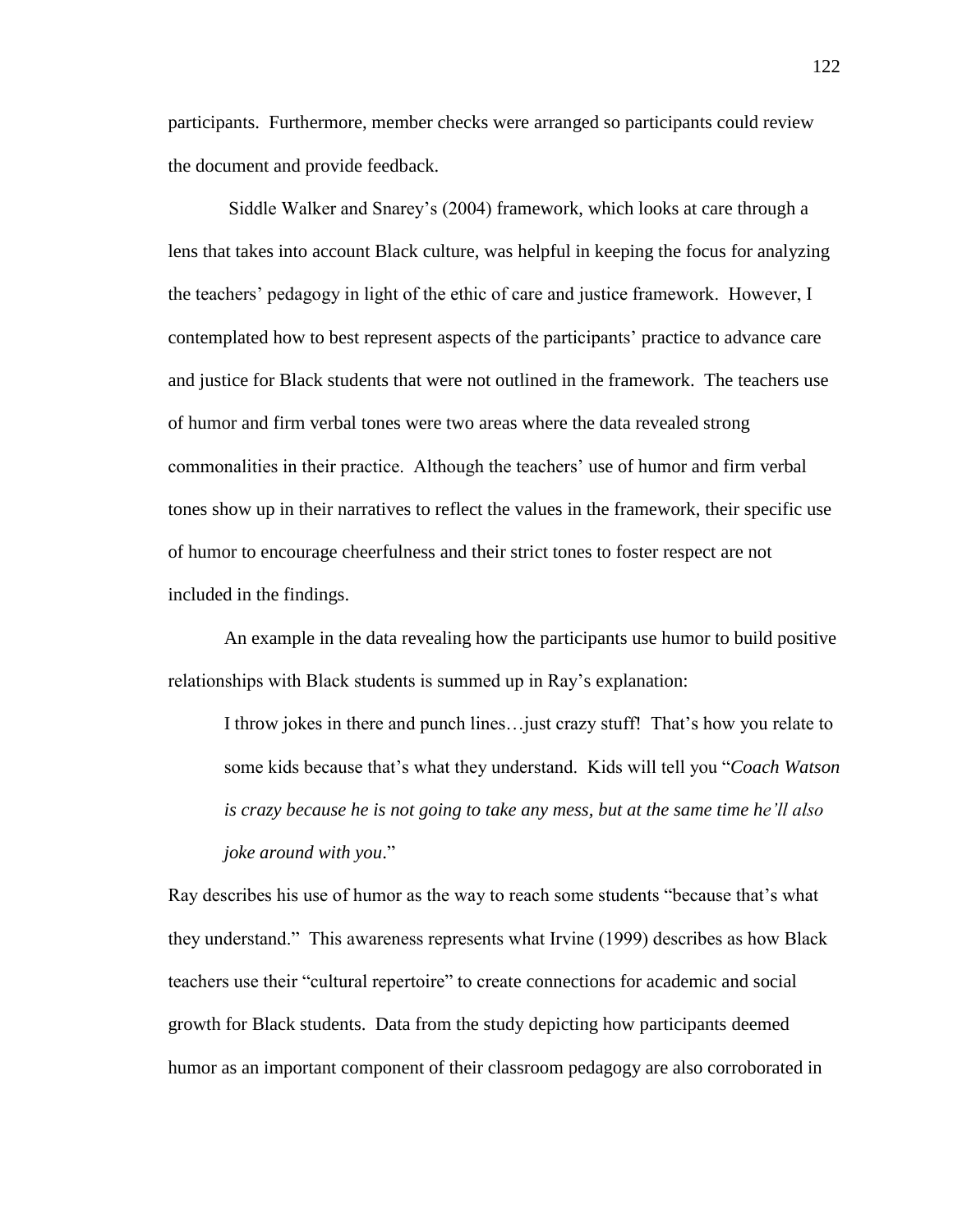Irvine and Fraser's (1998) research describing how Black teachers often joke with students and use dialect or slang to establish personal relationships.

A similar dilemma existed for how to represent the significant amounts of data where participants explained their no-nonsense verbal tone used to foster respectful relationships with students and maintain orderly classroom environments. These experiences are reflected in the speech Sharon says she gives her students at the beginning of the year:

> Yes I am stern. Yes I am strict. If I just let you have free rein, no education will take place in here. So when you hear the directness in my voice, it's to bring you all back to attention. It's not to demean. Don't let my voice intimidate you. I may raise my voice but you still have to ask the questions because you need to learn from me.

Sharon's rationale for her strict tone because, "If I let you have free rein, no education will take place here" speaks to a pedagogical approach that places the teacher as the adult in charge of the classroom. This position of authority is not that of a rigid all-knowing educator, but is in line with research that characterizes Black teachers' no-nonsense tone as vital for establishing orderly classroom environments (Delpit, 1992; Irvine & Fraser, 1998) where mutual respect and student learning can flourish.

#### **Implications for School Improvement**

School administrators continue to miss important opportunities for curriculum and instructional enhancements that can bolster Black student achievement when they disregard the wisdom and practice of Black teacher leaders. Those genuinely interested in Black student engagement and achievement should tap into the teaching styles of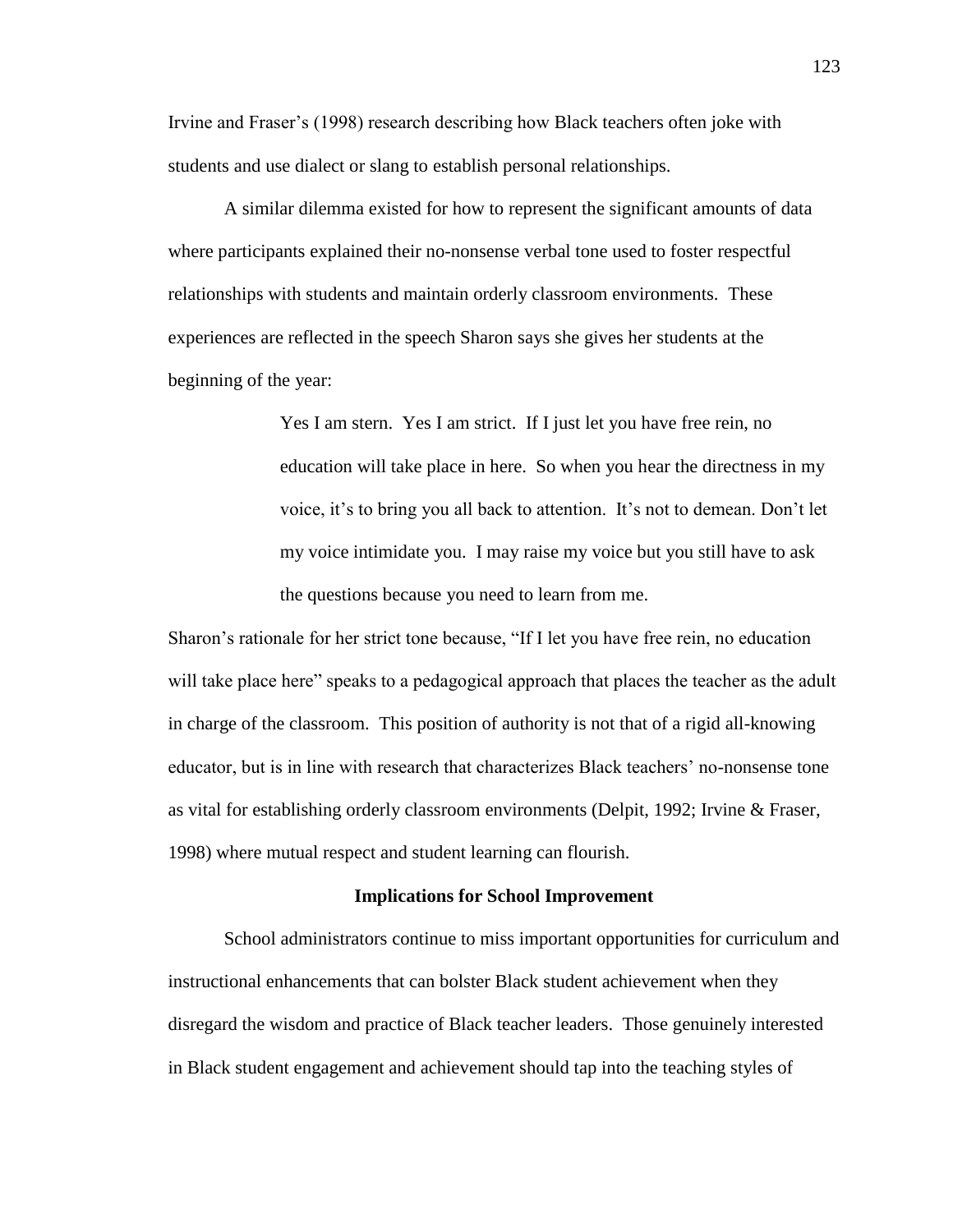Black teacher leaders, past and present, known for pedagogical practices that produce results. Watkins (1996) contends "We have all but ignored the rich intellectual tradition of theory and practice in the protracted battle to provide, reform, and improve the schooling and education of African Americans" (p. 5). Pursuits to improve schools for Black students keep missing the mark by overlooking the historical and collective wisdom of Black teachers.

Black teachers as well as other professionals would benefit from teacher preparation programs and professional development opportunities where an expanded view of educational philosophies and theories are presented to include a diversity of great thinkers. As long as universities and school professional development initiatives continue to posit educational philosophy and theory that fails to include a more culturally diverse academic discourse, the current systematic and political inequities in classrooms will remain in tact.

Black teacher leaders, new and veteran, can enhance their professional purpose by taking time to reflect, journal, or participate in small group discussions to determine how the values in Siddle Walker and Snarey's (2004) framework are reflected in their personal journeys and their daily practice working in schools. Reflection questions provided in this chapter are a great starting point for this process.

Study findings can be particularly useful to novice teachers who can learn how more experienced Black teachers have addressed situations they may encounter and how they have navigated the school system to remain in the profession. Study findings can be of interest to Black teachers working in schools where there are few or no Black teacher mentors as well. However, the narratives in this study do not solely benefit Black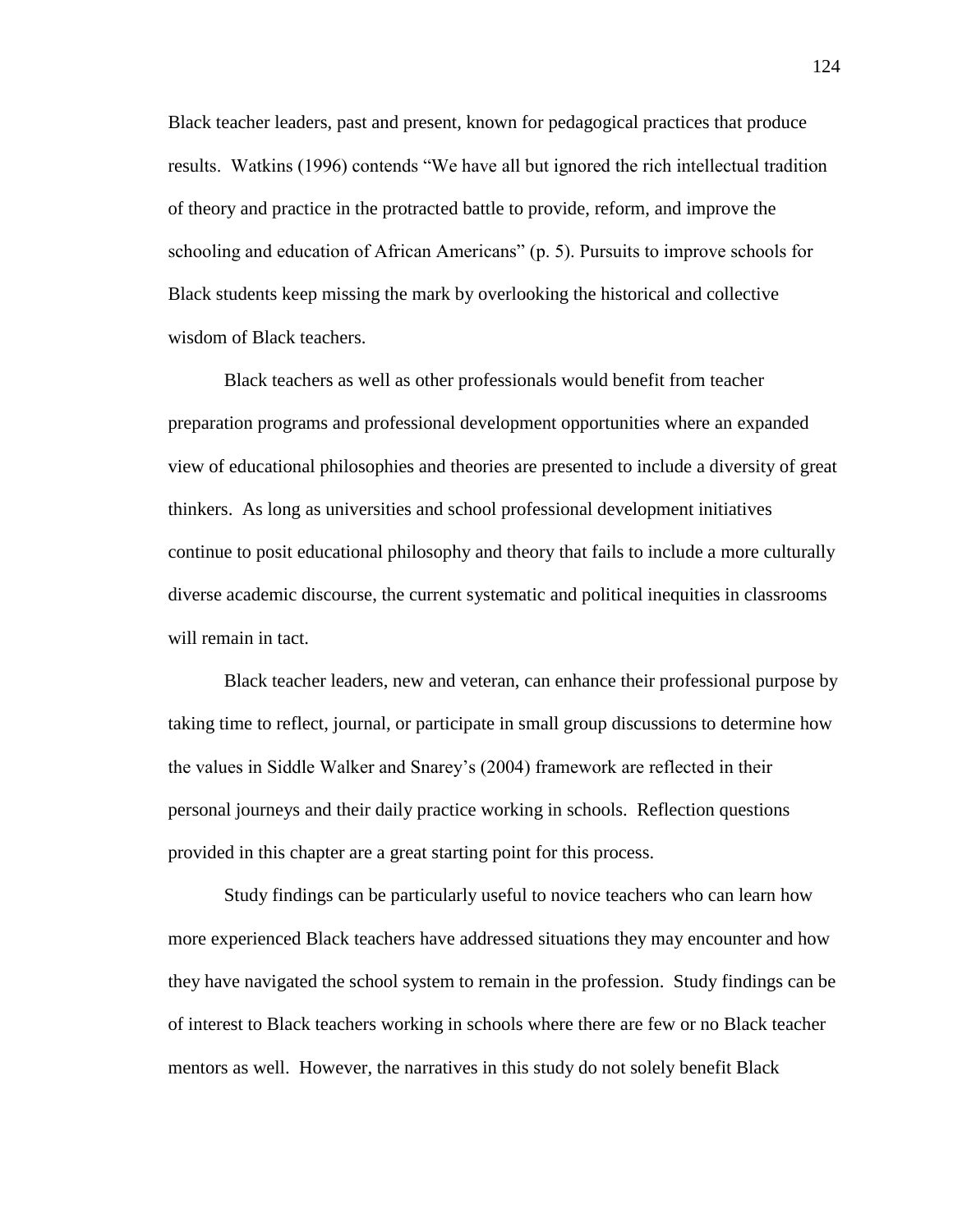teachers; they can offer insight for other educators as a way to understand Black teacher leaders' perspectives. Study findings can provide the reader an opportunity to reflect on the culture, motivation, and pedagogy Black teacher leaders bring to the classroom. The participants in this study maintain high expectations for Black students; their actions illustrate their confidence on Black students' abilities and represent more than education jargon. When teachers harbor conscious and unconscious negative impressions of Black students, it is difficult for them to teach with the belief that these students have potential for greatness (Delpit, 2005).

#### **Areas for Further Study**

This dissertation contributes to the body of work that specifically examines how Black teachers' wisdom, pedagogy, and cultural connections are important for bringing out the best in Black student learners, however it is not enough. Even today, Black teachers' voice and experience continue to be underrepresented or disregarded when issues related to the educational practices for Black students arise. More research documenting the work that Black teachers do in our schools needs to be done. The following are a few ideas for other researchers to continue this study line.

A study using a larger regional and/or cross-national scope focusing on Black teacher leaders can be relevant. In particular, a study on the policies affecting the performance and professional development of Black teachers would be timely considering the many educational policies affecting education practices today. It is important that all teachers in general reclaim their role as professionals and that Black teachers, in particular, exercise their agency in school reform that brings social justice and equity to fruition.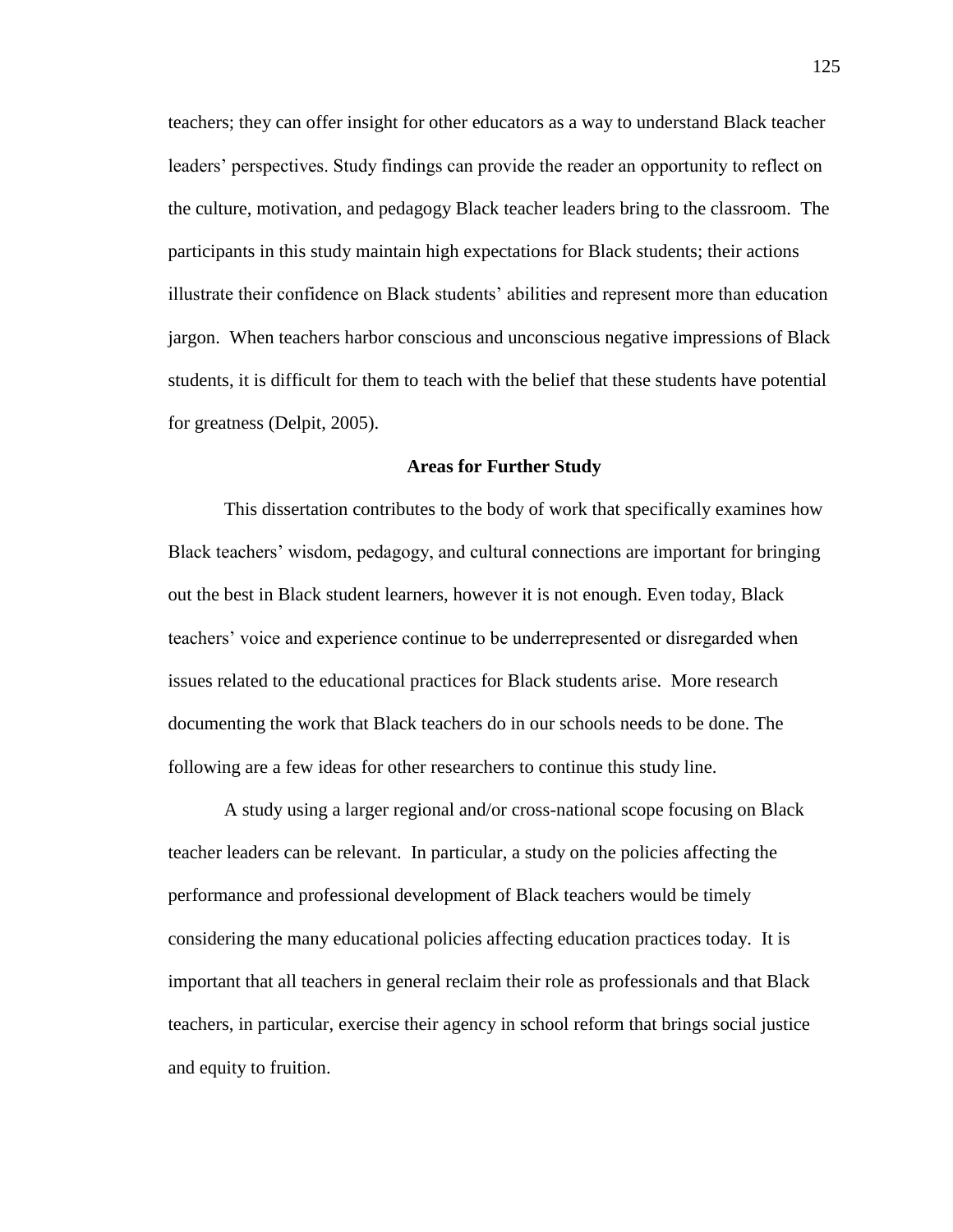Another study could invite Black teachers to apply Siddle Walker and Snarey's (2004) matrix of care and justice primary values so that they are the ones examining their practice. Such study could include a longitudinal component that looks at the possible transformational learning that can take place as teachers become aware of their role as agents of change and examine their praxis. The researcher can interview the participants and do a follow up on their decisions applying the framework. S/he can also do classroom observations and triangulate data that way. Administrators can also be invited to use the framework at different instances during professional development sessions so that the framework becomes a tool for reflection and improvement.

Finally, implementing a study that includes students' perceptions of Black teachers' praxis is a good way to expand the scope of the study. The students can determine the extent that teachers embody the characteristics of a teacher leader. They can also help to examine the curriculum and identify more effective instructional practices.

## **Concluding Thoughts**

This research builds on scholarship that recognizes and values the important legacy of Black teachers in schools. Just as early Black teacher leaders saw education as a means for equity and economic gain for their community, the teachers in this study also impart knowledge to help Black students be successful in life beyond the classroom. These narratives reveal how Black teacher leaders continue to forge pathways to improve educational practices for Black children. The narratives also offer firsthand accounts and insight to the culture, motivation, and pedagogy Black teacher leaders bring to their work.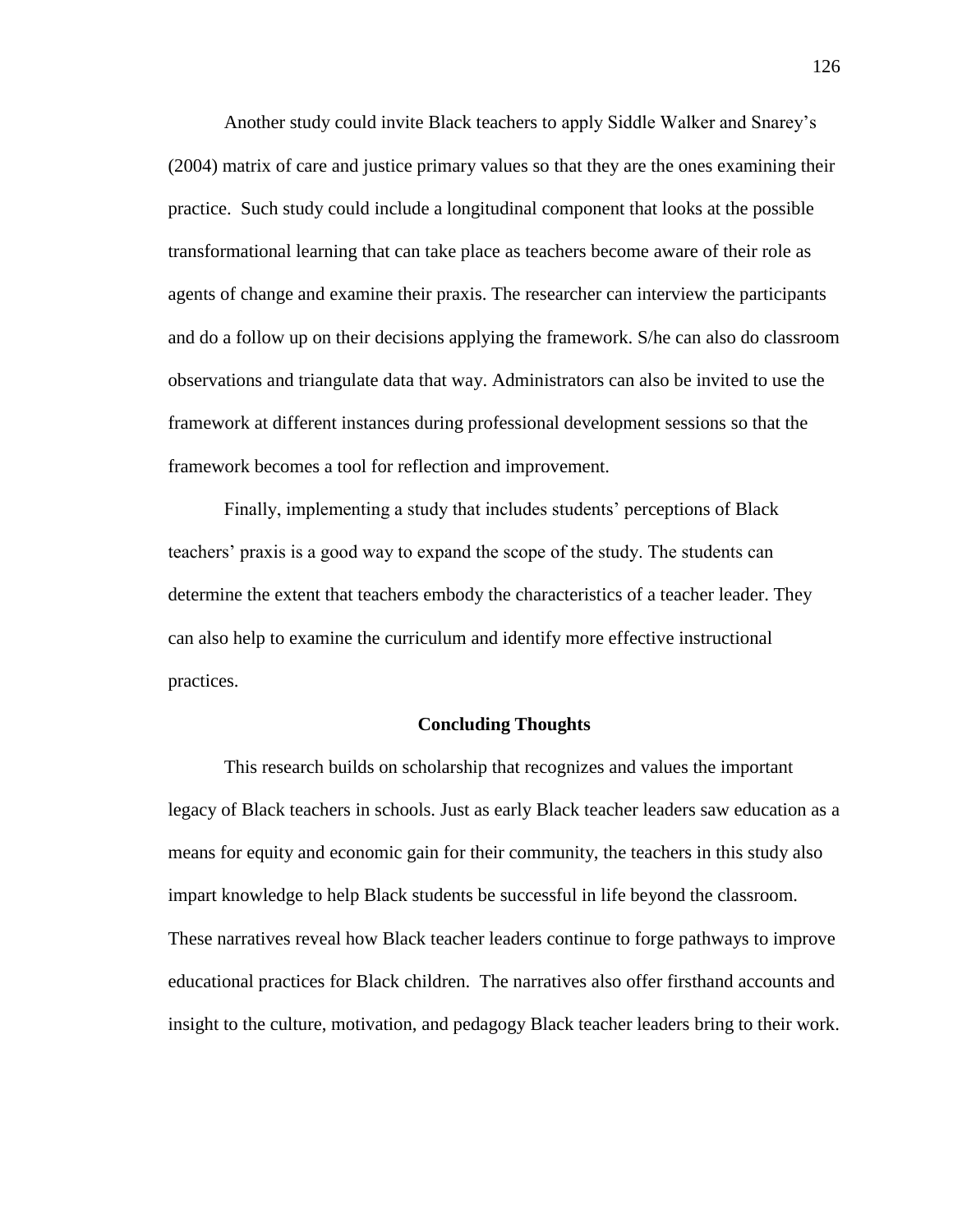I started this dissertation journey describing an experience where I felt ostracized because of several colleagues' attitudes and response to my advocacy for a group of Black students. The leadership team at my school was unwilling to acknowledge how specific cultural and social practices are needed to cultivate Black students' self-esteem and worth which in turn promote learning and achievement. As I reflect on this encounter and on my dissertation journey, I believe my emotionally charged reaction to these colleagues may have been more effective had I utilized pluralism in my approach. Honestly, there was little room for conversation after my scathing email response to the White colleague who told me she could not allow a handful of Black girls to automatically attend the Black history program because it was a racist act. As she relayed to me, "I marched in the 60s for equal rights and I thought we had come so far." My response, somewhat tempered here included, "…just because you marched in the 60s does not make you culturally responsive now…" These words escalated the situation rather than set the stage for collaboration and possible change. Since I am a Black woman in America, I am certain I will have an opportunity for a do-over as I realize I will likely face a similar dilemma in the near future. I hope during this do-over to approach the situation with less emotion, and with the values I have studied for this dissertation in mind to advance an ethic of care and justice for Black students.

As an educational leader committed to school improvement, I know I can have a greater impact on the Black students I work with by identifying ways to empower them through critical conversations and activities that are not dependent on the whims of ill informed educators. Like the participants in this study, my experiences as a Black student and educator offer a crucial perspective for initiatives and practices needed to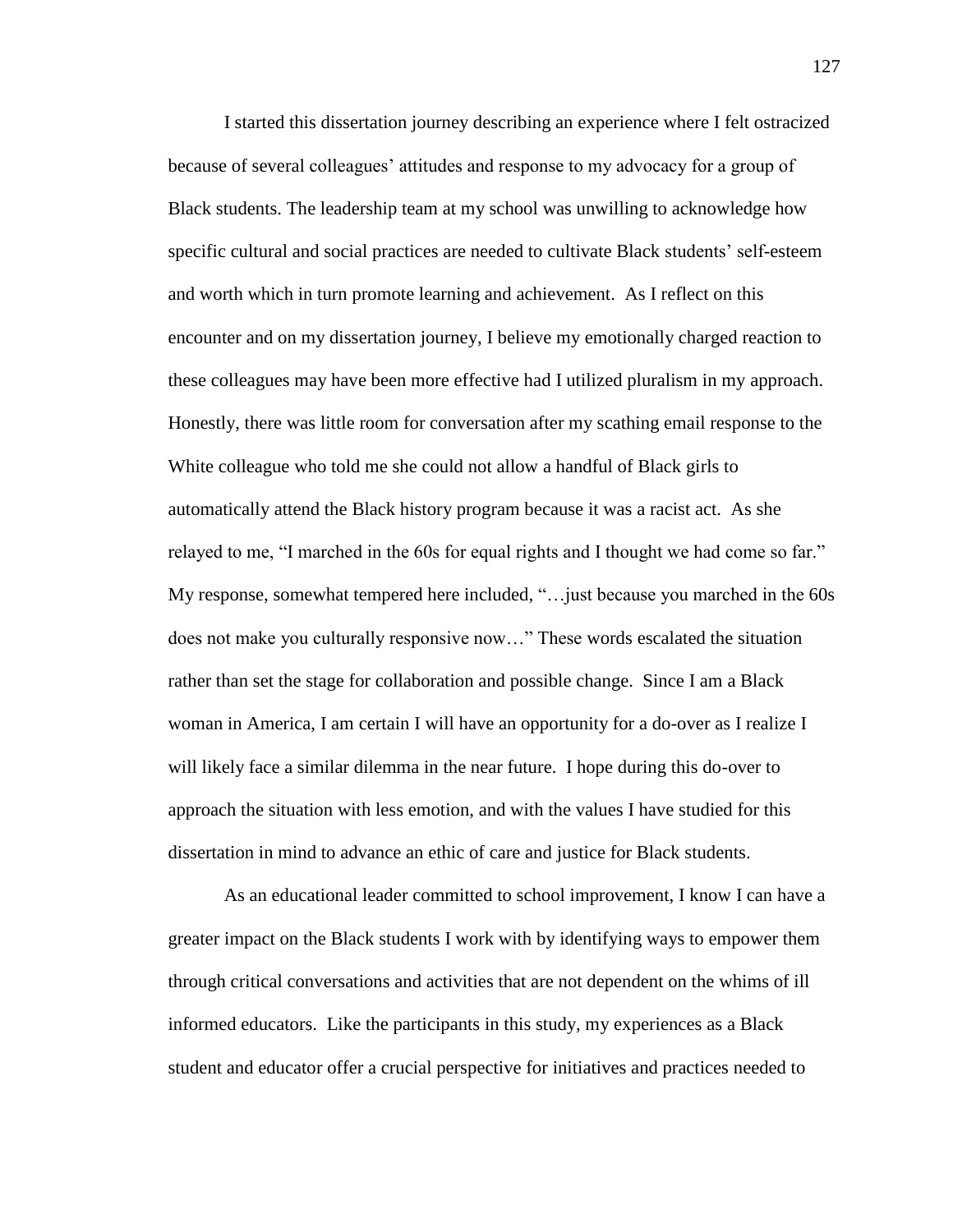improve schools for Black children. If my colleagues do not accept my thoughts and ideas, it does not give me the right to remain silent either. I must continually seek ways to engage educators and colleagues in conversations that magnify the importance of learning from Black teacher leaders, past and present, in order to bolster educational practices for Black students.

As I finalize doctoral studies and this dissertation, I feel empowered to continue "the rich intellectual tradition of theory and practice…to reform, and improve the schooling and education of African Americans" (Watkins, 1996, p. 5). Within this tradition is a legacy of Black teachers before me who have purposefully worked to advance Black student scholarship. Oppressive measures in society and in schools continue to present challenges to Black teacher leaders; however, it is important that we find the strength to carry on our work operating from the premise that Black students have the potential for greatness. The legacy continues with the narratives of the teachers in this study; the legacy continues with me…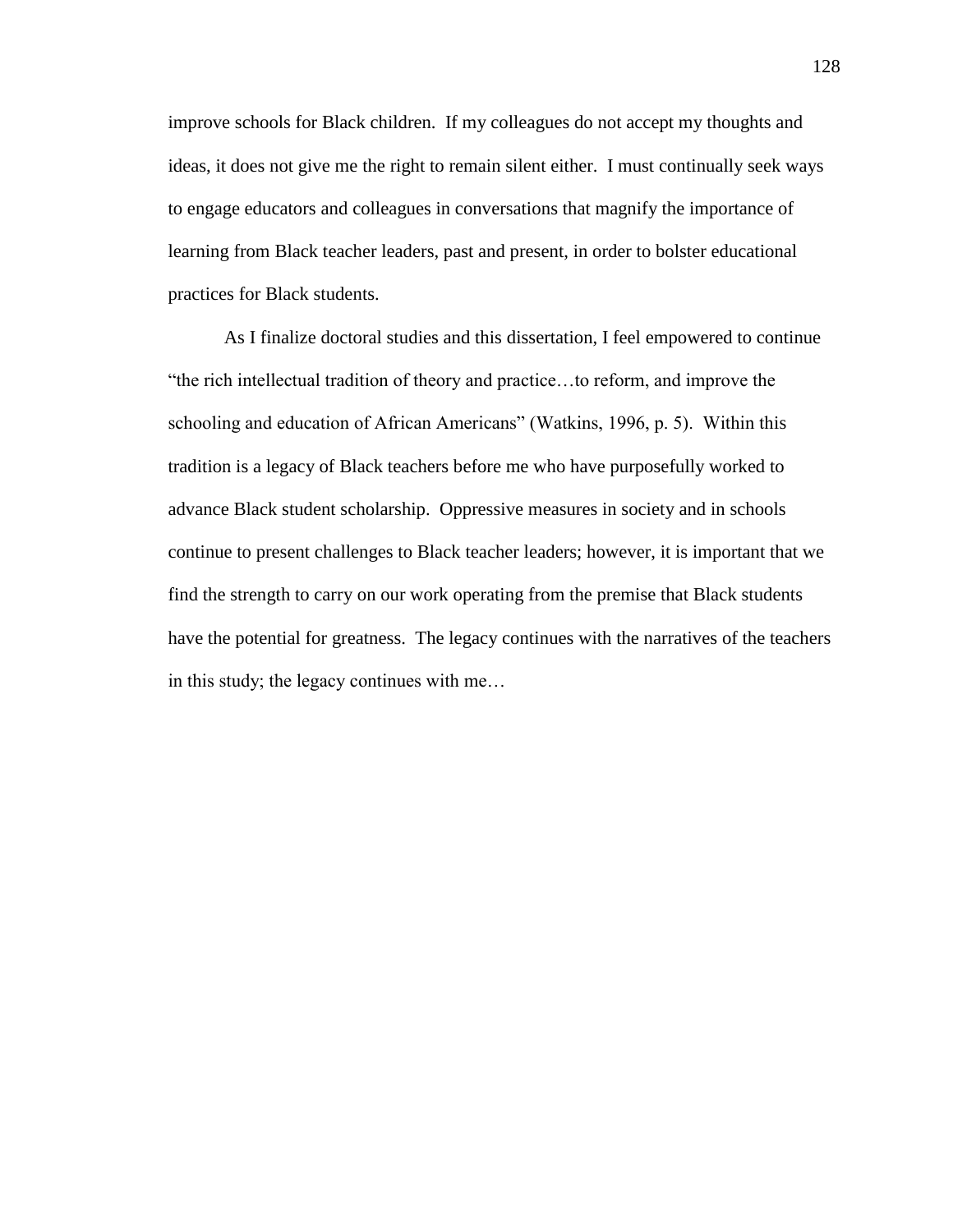## **APPENDIX A**

#### **Glossary of Terms**

*African American:* Term used to describe Black people in America; an ethnic term rather than a racial one connecting descendants of Africa to the continent.

*Agency*: The expression of our human capacity to contribute to outcomes affecting our lives (Bray, 2011).

*Black:* Person having origins of the Black racial groups of Africa (U.S. Census Bureau).

*Black America:* Once seen as a single entity with a unified agenda and agreed upon Black leaders; however, after desegregation, affirmative action, and immigration, Black America can encompass several distinct groups to include those in poverty, the middle class, those of mixed-race heritage, and the elite (Robinson, 2010).

*Colorblind*: Perpetuating the status quo by overlooking how some people are privileged and others are disadvantaged (Ladson-Billings, 2009).

*Counter-narrative*: Perspectives that run opposite to the presumed order and control (Stanley, 2007); critiques of the dominant group that are not always safe to discuss publically (Bell, 2003).

*Critical Consciousness*: An expression of social discontents against an oppressive situation (Freire, 1970/2011).

*Culture*: A way of life shared by members of a population to include customs, emotions, rituals, traditions, values, and norms (Irvine, 1990).

129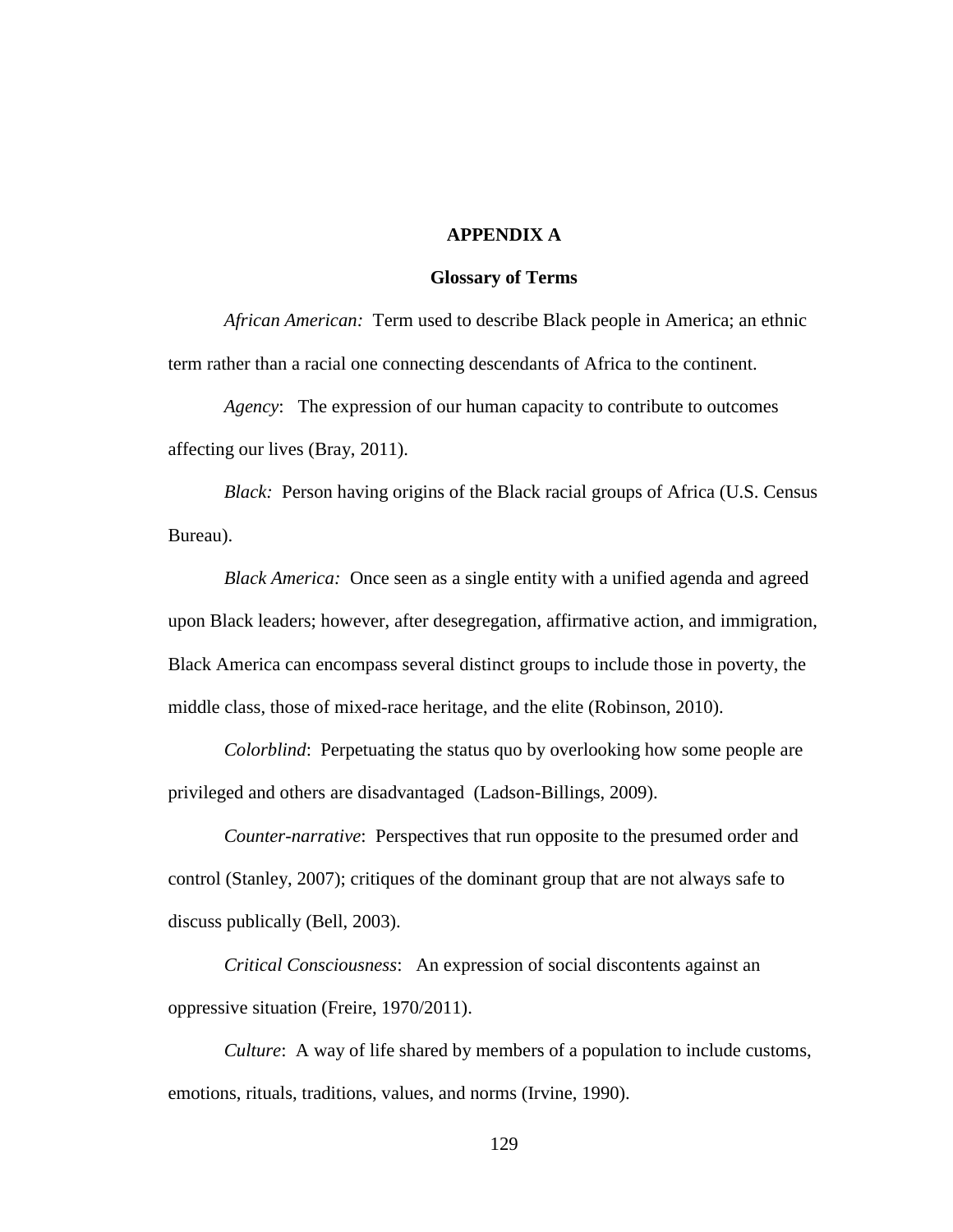*Ontology:* Basic assumptions about the nature of reality or how one comes to understand the world (Creswell, 2007).

*Race*: A racial classification is given to a group of individuals who share a certain number of anthropological traits, which is necessary so that they not be confused with others. Their phenotype which denotes the physical appearance is what counts. So, race, even though it is a relative notion, corresponds to something which allows us to distinguish them from one another. At the level of their phenotype we are able to follow their historical relationships (Diop, 1985).

*School Improvement*: Process of enhancing education for students; views schools as the center of change and teachers as intrinsic part of the change process (Harris, 2002).

*Teacher agency:* The cultural, historical, and social structures reflected in district and school initiatives, guidelines, and policy standards which shape what educators believe and think (Vygotsky, 1962).

*Teacher Leader*: "Teacher leadership is the process by which teachers, individually or collectively, influence their colleagues, principals, and other members of the school communities to improve teaching and learning practices with the aim of increased student learning and achievement. Such team leadership work involves three intentional development foci: individual development, collaboration or team development, and organizational development" (York-Barr & Duke, 2004, pp. 287-288).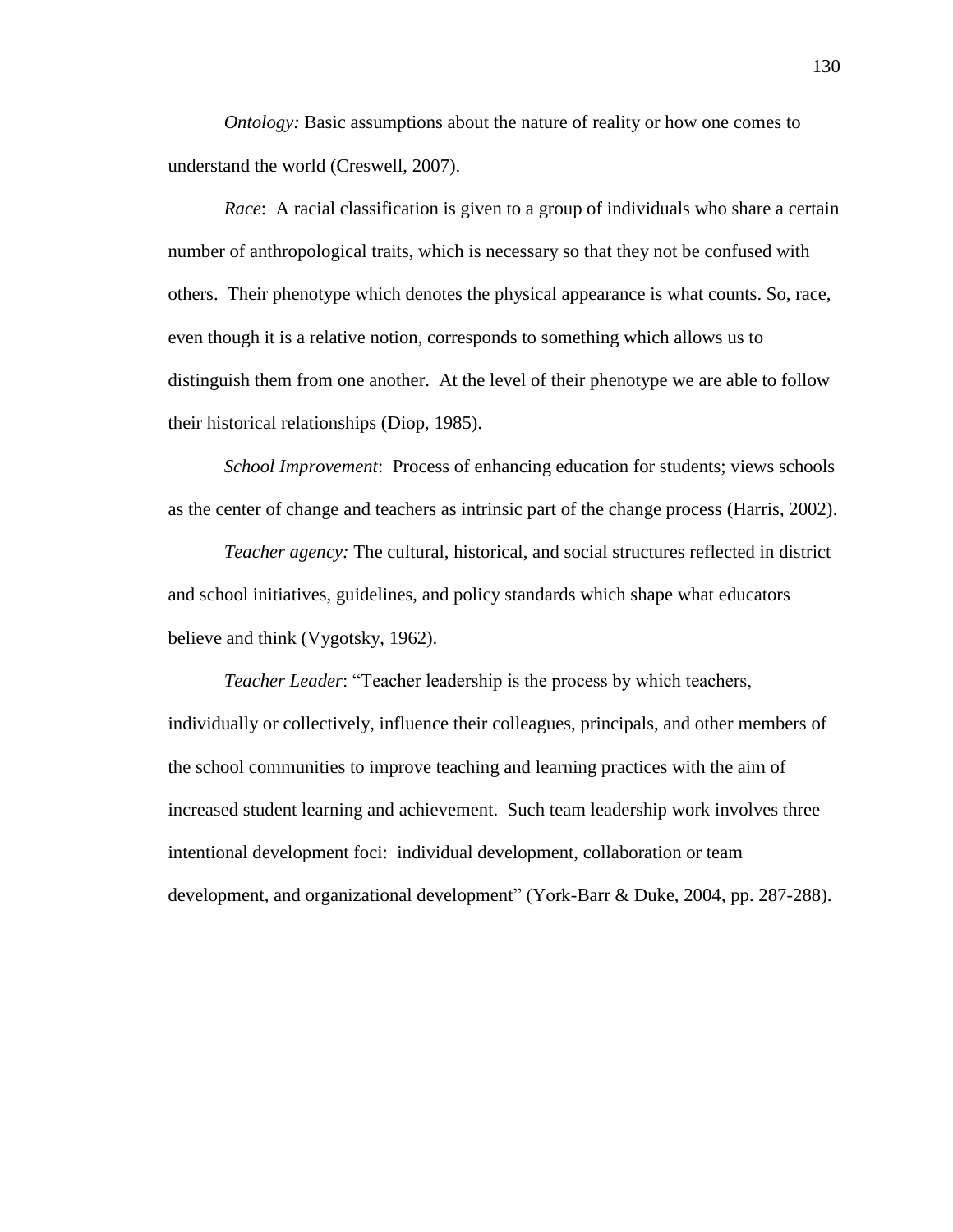## **APPENDIX B**

#### **Sample questions for the first interview**

- 1. Please tell me about yourself, your family and your personal background.
- 2. Describe your school experiences. Tell me about your successes and challenges please.
- 3. Describe your proudest and your most difficult moment as a student?
- 4. Describe the teachers who specifically stand out in your memory? Please explain.
- 5. Please tell me about your decision to go into the field of education. Tell me about what made you want to be a teacher?
- 6. Tell me about a family or community experience that had an impact on your chosen career path?
- **7.** What educational experience has played the largest role in your philosophy as an

educator?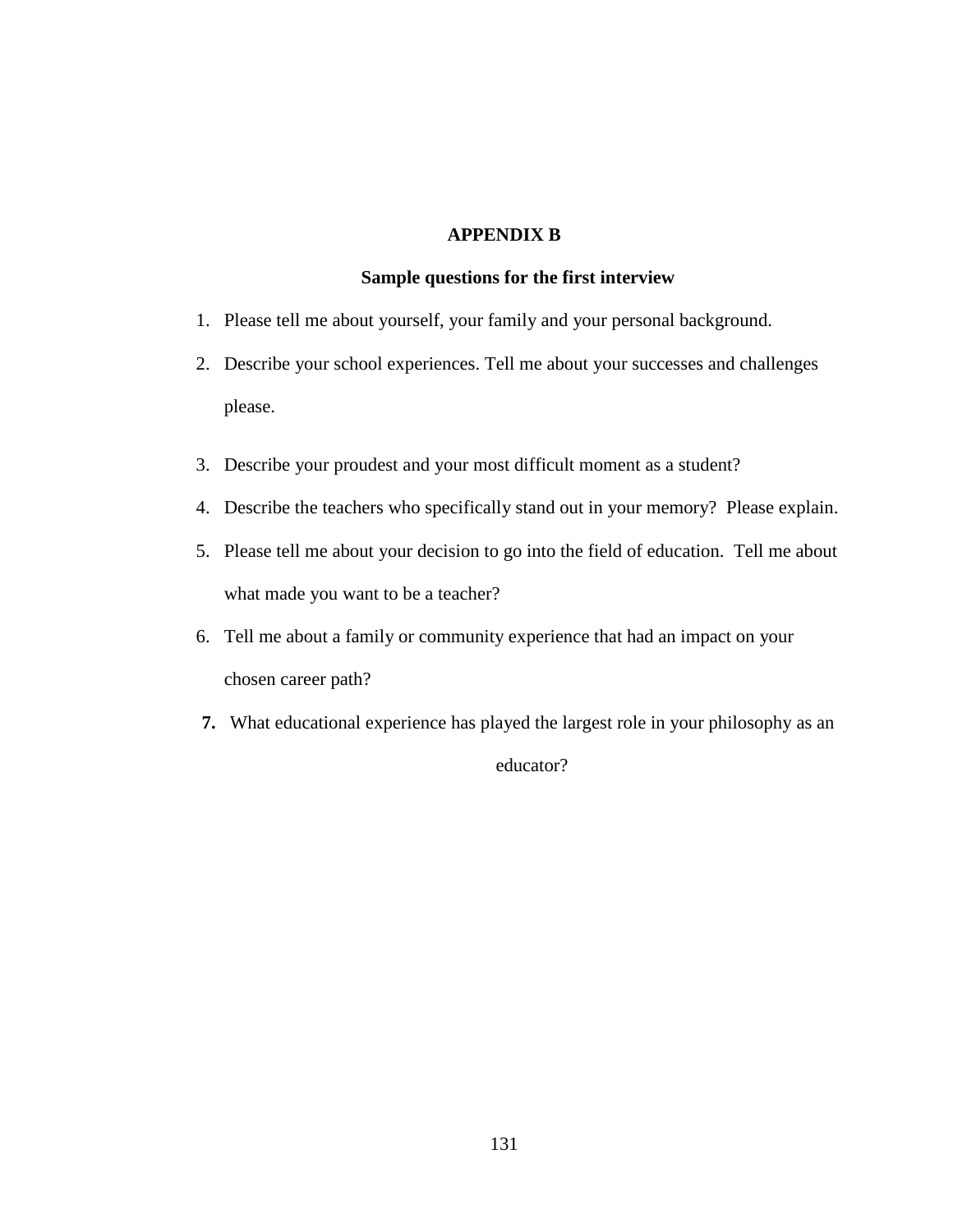## **APPENDIX C**

# **Sample questions for the second interview**

- 1. Please tell me about your experiences as a teacher?
- 2. How do you view your work as a Black teacher?
- 3. Please describe your proudest moment as a Black teacher
- 4. Describe your most challenging moment as a Black teacher?
- 5. What do you think is your role teaching Black students?
- 6. How do you think you are perceived by
	- a. your students?
	- b. your school?
	- c. community members?
- 7. Talk about a time when you have worked to advocate for Black students?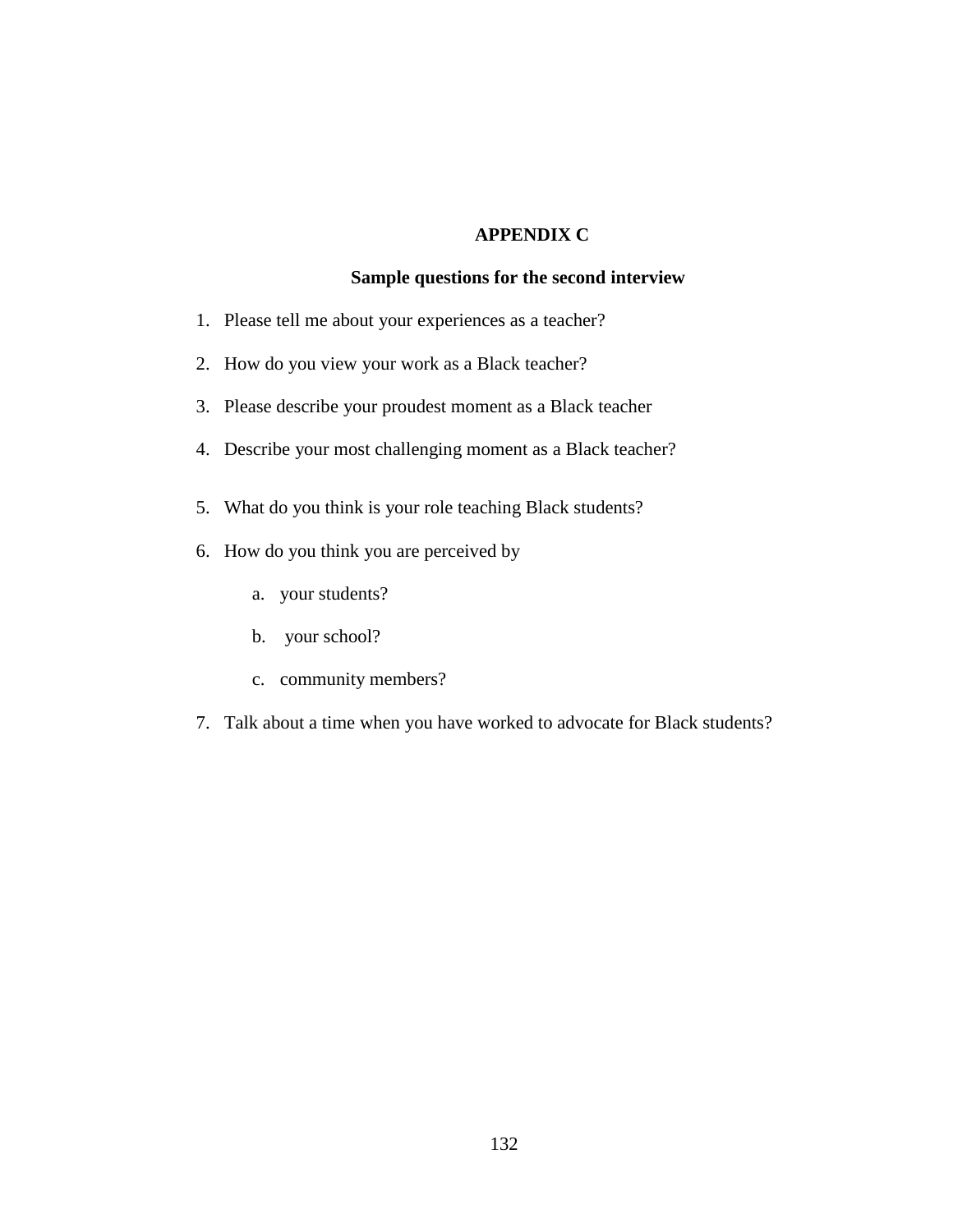# **APPENDIX D**

# **Sample questions for the third interview**

- 1. What changes would you like to see in relation to the education of Black students?
- 2. Please tell me about your professional goals.
- 3. What do you see yourself doing in five years?
- 4. What will be your legacy as a Black teacher?

Note: Additional questions for the third interview varied per participant. These questions were based on answers they provided during the first two interviews.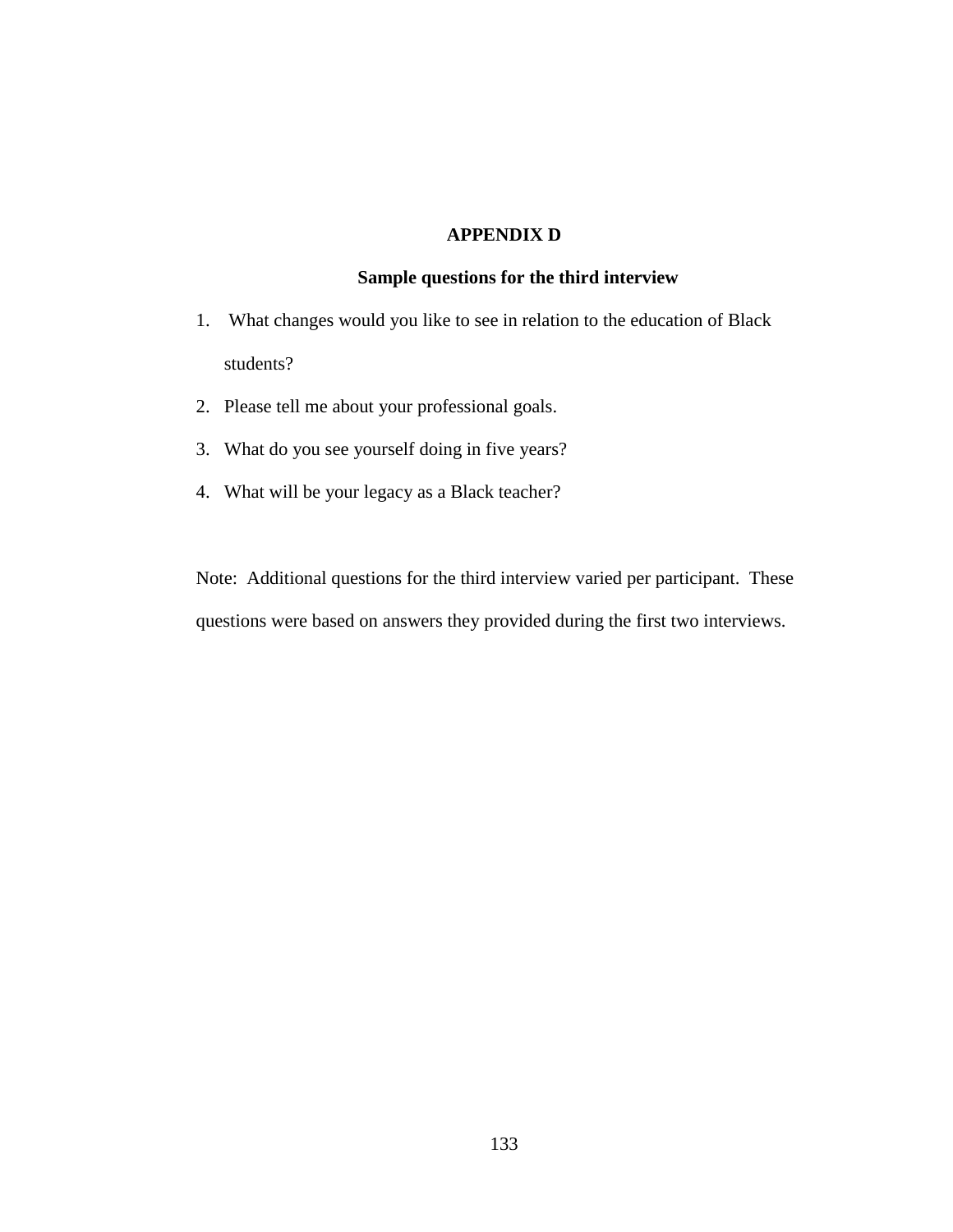## **APPENDIX E**

### **Sample questions for the group interview**

- 1. What are the characteristics and skills of a successful Black teacher?
- 2. What does the ideal school look like for you? Take a few minutes to jot down ideas in your notepad then we'll discuss.
- 3. What specific challenges do Black teachers face that their colleagues may not experience? Take some time to reflect and write down a few ideas to focus your discussion. (Have participants first discuss ideas with same gender participant then whole group)
- 4. If given an opportunity to create a reform measure to improve schools for Black students, what would that be? Please explain.
- 5. What is the role of black teachers as leaders in their schools?
- 6. What advice would you give an African American colleague entering the teaching profession?
- 7. What do you hope will be the legacy of your work as a Black teacher?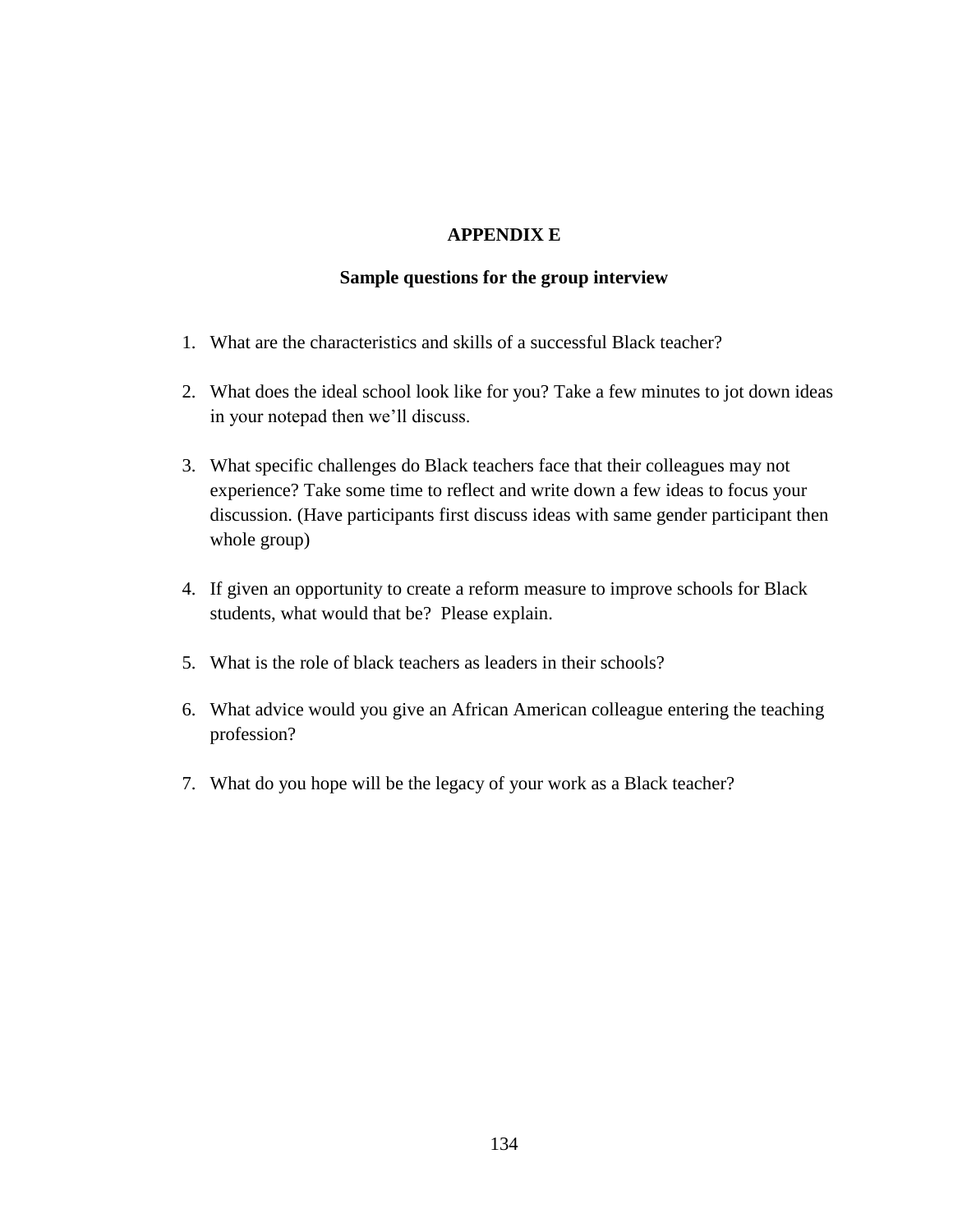# **APPENDIX F**

# **Consent Form IRB Approval # EXP2012R1742**

## **Please Keep This Consent Form for Your Record**

This is an invitation to participate in a study about the leadership role of Black teachers in Central Texas. This document includes information about the study and a written consent requesting your agreement to participate. The goal of the study is to gather, examine, and document the narratives of four Black teachers and their journey in the school system teaching Black students. Please read the information below before deciding to participate. Feel free to ask any questions regarding anything you do not understand. Your participation is completely voluntary and you may choose not to participate at any time.

**Title of the Study**: Black Teacher Leader Narratives: Creating Legacies through an Ethic of Care and Justice

- **Researcher**: Rosalind M. Oliphant Doctoral Student in School Improvement Texas State University-San Marcos - Phone number: (512) XXX-XXX
- **Supervisor**: Clarena Larrotta, Associate Professor for the College of Education Texas State University San Marcos -Phone number: (512) 245-6288

## **What is the purpose of this study?**

- Document the narratives of teachers like yourself and their journey in as teacher and leaders.
- Create a space for Black teachers to voice successes, frustrations and challenges advocating for the education, learning and achievement of Black students.
- Gain understanding on how teachers navigate the school system utilizing an ethic of care and justice.
- Reveal insight for other teachers, administrators, and policy makers in order to promote change for equity and social justice.
- Reveal a deeper and broader account of the work you do and the effects it can have on Black students.
- Add to the body of literature in the field of school improvement.

## **What is expected of you as a study participant?**

1. Participate in three individual one-hour-interviews and possible follow up questions via telephone or email conversations. Examples of topics for the interviews include: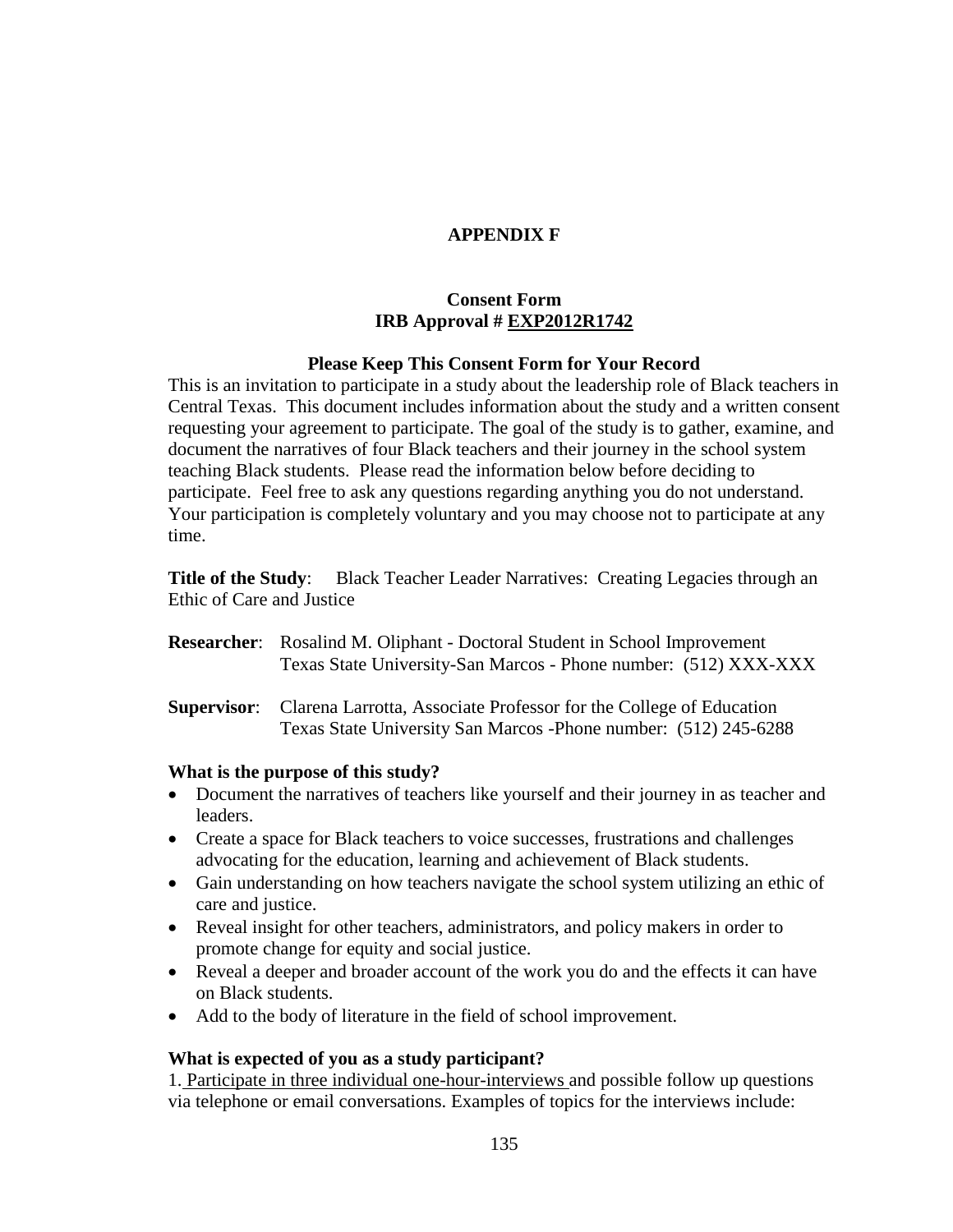telling about yourself and your personal background; describing how you became a teacher; telling about your daily work experiences; describing how you advocate for Black students; discussing your views about the significance of your work; and describing what school reform measures you think should be implemented to improve the education of Black students.

2. One group interview of approximately 2 hours. This will be arranged at a convenient time. The group interview is an opportunity to do some networking and learn about other teachers and what they are doing in their schools and communities, as well as, for you to share your experiences. Examples of conversation topics include: Discussing lessons learned, significance of the work you and the other teachers do, share stories about instances that have impacted your life and work, and discus and share events that have impacted the teaching of Black students.

3. Share documents and artifacts: These are written, visual, and digital material relevant to telling about your life history. Some examples are letters, newspaper accounts, lesson plans, school newsletters, songs, and poems and/or any object that can also be helpful in recounting your life experiences. These are objects (diplomas, plaques, t-shirt, book, etc.) that trigger memories of important times, people and events.

**I will tape record the audio of the individual interviews and conversations, and videotape the group interview**. Please know that at any time you can request to have the recorder turned off. You also have the right NOT to answer any particular questions. In participating in the study, you are giving me permission to use the information provided in the interviews for research and academic presentations and publication purposes ONLY. Your privacy and identity will be protected to the maximum extent allowable by law. Your real name will not appear together with any information you share. Your identity will not be publicly revealed in any way.

**What are the risks of participating?** There are no risks for you, physically or mentally in participating in this study. However, there is the possibility of experiencing some discomfort or uneasiness while recalling memories related to racial issues when sharing anecdotes or stories. In this case we can stop the interview, or you can change the subject, or you can let me know you want to take a break or stop. If necessary, you can seek counseling services through Austin Travis County Integral Care (ATCIC). Contact information can be found at or (512) 472-HELP or [http://www.integralcare.org/.](http://www.integralcare.org/) These services are provided on a sliding fee schedule. Please understand you will be responsible for any fees.

Again, there are no known risks associated with participation in this study. However, if you have any questions regarding the study or any risk you think you might encounter, please ask now or when you feel comfortable. You can call my supervisor or me at the aforementioned telephone numbers.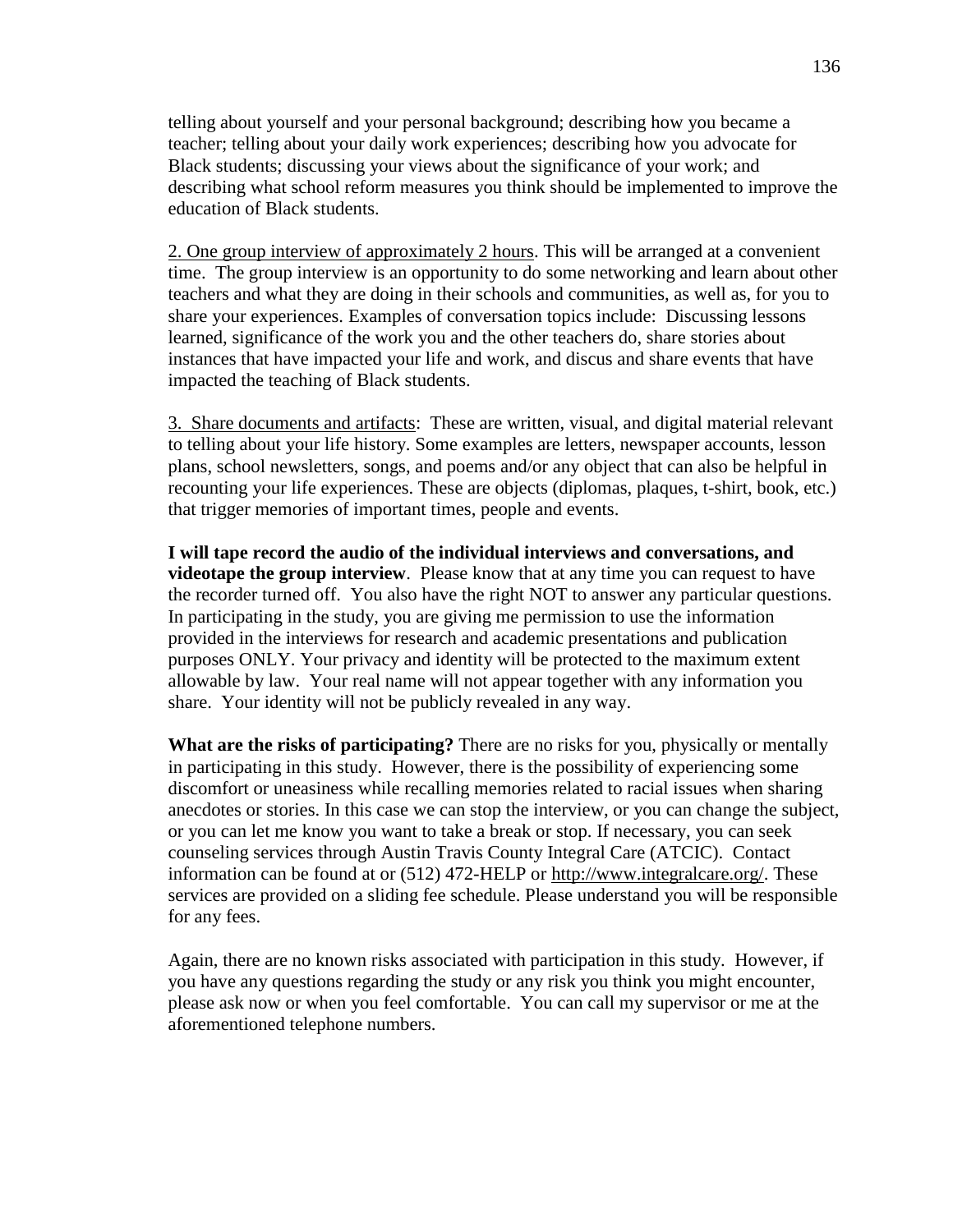### **What are the benefits of participating?**

Benefits for the participants: By participating in this study you will have an opportunity to share your story in a safe environment. Sharing your story will contribute to the historical canon of the narratives of Black America and by telling our stories through our voices. This experience can also be empowering for you when realizing how much you have accomplished and the significant role you play in your school and community. Benefits for the education field: This study can inform practice and theory related to educational institutions by reframing their view of race and diversity. Other professionals can learn from your experiences and work. Study results could provide insight for educators, administrators, and policy makers to better meet the needs of Black teachers and students.

## **Is there any compensation for participating?** No, there is no compensation. **How can I discontinue participating and whom should I contact if I have any questions?**

For questions about the study, please contact me by phone at (512) XXX-XXX. For questions or concerns, regarding the rights of participants and duties of investigators, contact IRB Chair Jon Lasser at 512-245-3413; email: lasser@txstate.edu, or Becky Northcut, Compliance Specialist at 512-245-2102; email: bnorthcut@txstate.edu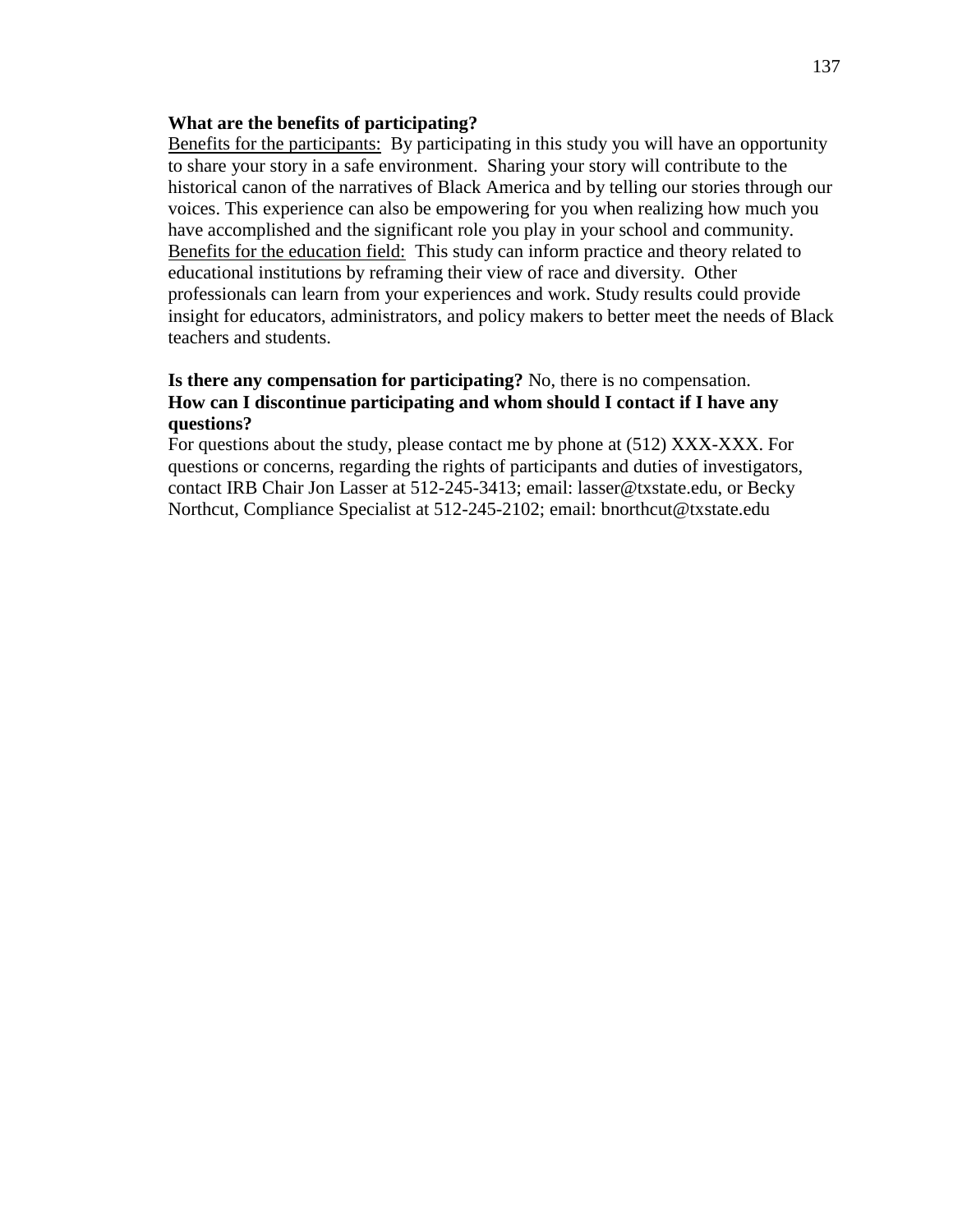# **PLEASE RETURN THIS SHEET CONSENT FORM**

Signature and printed name of the investigator soliciting consent As the researcher conducting this study, I have explained the purpose, procedures, benefits and risks involved in your participation:

\_\_\_\_\_\_\_\_\_\_\_\_\_\_\_\_\_\_\_\_\_\_\_\_\_\_\_\_\_\_ \_\_\_\_\_\_\_\_\_\_\_\_\_\_\_\_\_\_\_\_\_\_\_\_\_\_\_\_

Name Date

You have been informed of the purpose, procedures, benefits and risks involved in participating in this study and have received a copy of this form. You have had the opportunity to ask questions before signing and you have been informed that you may ask questions at any time. You consent voluntarily to participate in this study. By signing this form, you are not relinquishing any of your legal rights.

"It is possible the investigator may want to use some of the recordings and video clips produced in this study in presentations and academic/scientific demonstrations. Please sign below if you agree to allow the use of the recordings where you appear."

Signature of the Participant Date

"With my signature I am giving permission for the audio cassettes made for this study to also be used for educational purposes. I also grant permission for you to make copies of the documents I provide and take photos of the artifacts/objects I bring to the interview/conversation sessions."

Printed name of the participant Date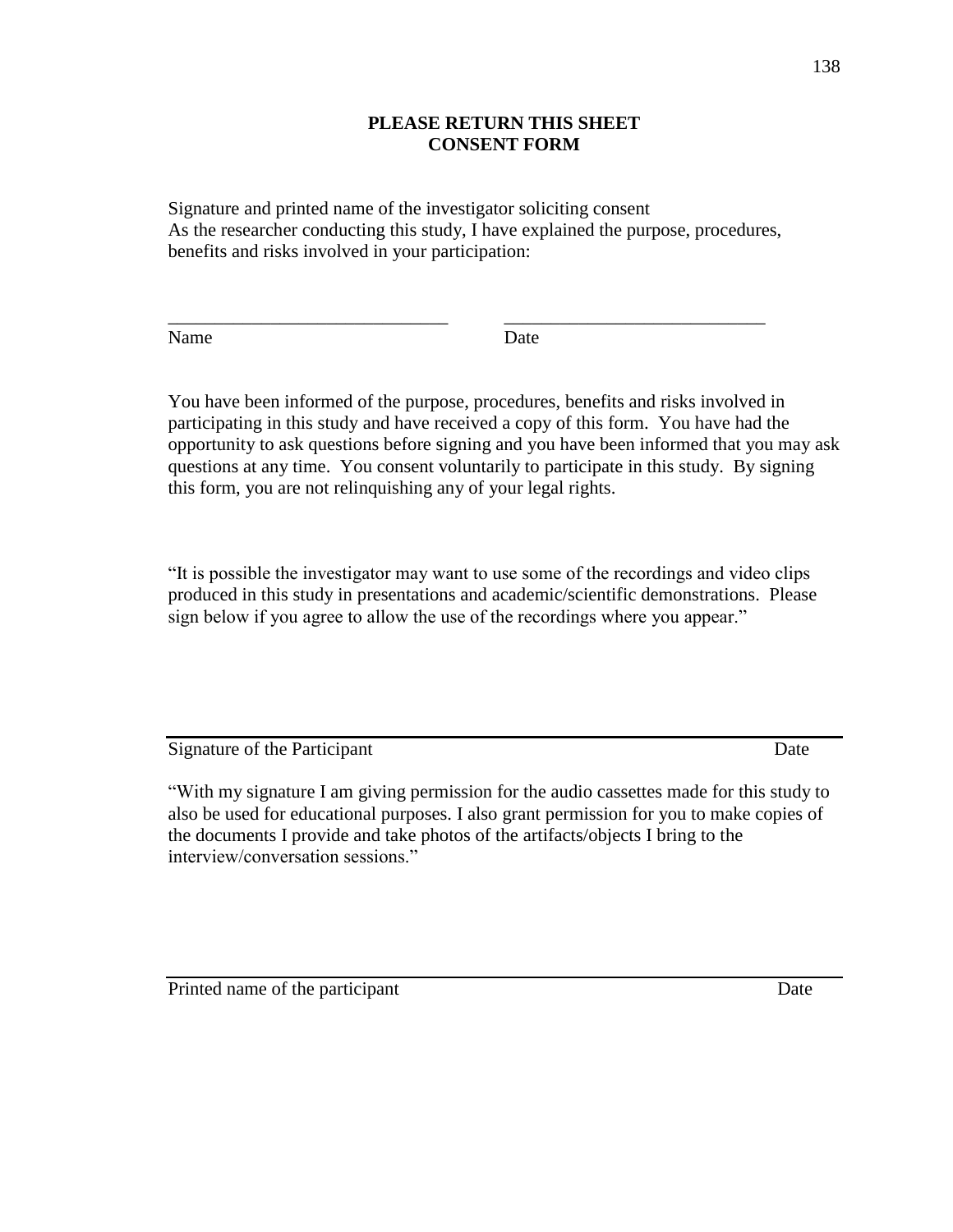#### **REFERENCES**

- Anderson, J. (1988). *The education of Blacks in the South, 1860-1935*. Chapel Hill: The University of North Carolina Press.
- Anyon, J. (2005). What "counts" as educational policy? Notes toward a new paradigm. *Harvard Educational Review*, 75(1), 65-89.
- Banks, J. A. (2001). Citizenship education and diversity: Implications for teacher education. *Journal of Teacher Education, 52*(1), 5-16.
- Bass, L. (2012). When care trumps justice: The operationalization of Black feminist caring in educational leadership. *International Journal of Qualitative Studies in Education, 25(1)*, 73-87.
- Beauboeuf-Lafontant, T. (2002). A womanist experience of caring: Understanding the pedagogy of exemplary Black women teachers. *The Urban Review, 34(1)*, 71-86.
- Bell, D. (1980). Brown v. Board of Education and the interest-convergence dilemma. *Harvard Law Review, 93*, 519-533.
- Bell, D. (2004). *Silent covenants: Brown v. Board of Education and the unfulfilled hopes for racial reform*. Oxford University Press, Inc.
- Bell, L. A. (2003). Telling tales: What stories can teach us about racism. *Race Ethnicity and Education, 6(1)*, 3-27.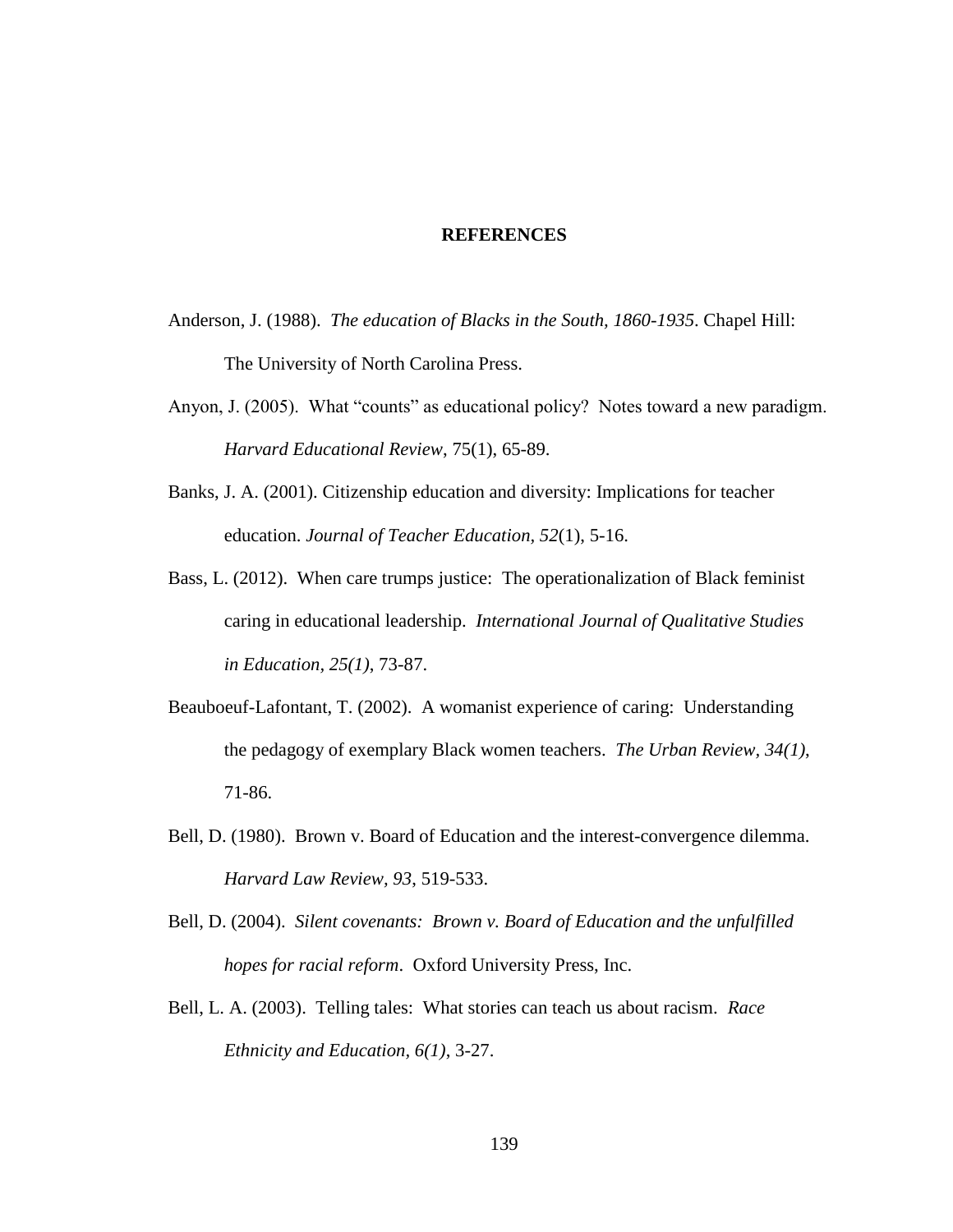- Bennett, Jr., B. (1982). *Before the Mayflower: A history of Black America.* New York, NY: Penguin Books.
- Bergman, R. (2004). Caring for the ethical ideal: Nel Noddings on moral education. *Journal of Moral Education, 33*(2), 149-161.
- Bethune, M. (1938). Clarifying our vision with the facts, *Journal of Negro History*, January, 1-4.
- Bonilla-Silva, Eduardo (2006). *Racism without racist: Color-blind racism and the persistence of racial inequity in the United States* (2<sup>nd</sup> edition). Lanham, Maryland: Rowman & Littlefield Punishers.
- Boykin, A. (2000). Talent development, cultural deep structure, and school reform: Implications for African immersion initiatives. In S. J. Denbo, & L. M. Beaulieu (Eds.), *Improving Schools for African American Students: A Reader for Educational Leaders* (pp. 81-94). Springfield, IL: Charles C. Thomas Publisher.
- Bray, P. M. (2011). Perspectives and possibilities from a Black veteran educator: An understanding of agency. *International Society of Educational Biography*.
- Brent, L. (1973). Incidents in the life of a slave girl: An authentic historical narrative Describing the horrors of slavery as experienced by Black women. New York: Harcourt Brace Jovanovich Publishers. (Original work published in 1833).
- Brown v. Board of Education, 347 U.S. 483 (1954).
- Carter, D. (2008). Achievement as resistance: The development of a critical race Achievement ideology among Black achievers. *Harvard Educational Review, 78*(3), 466-497.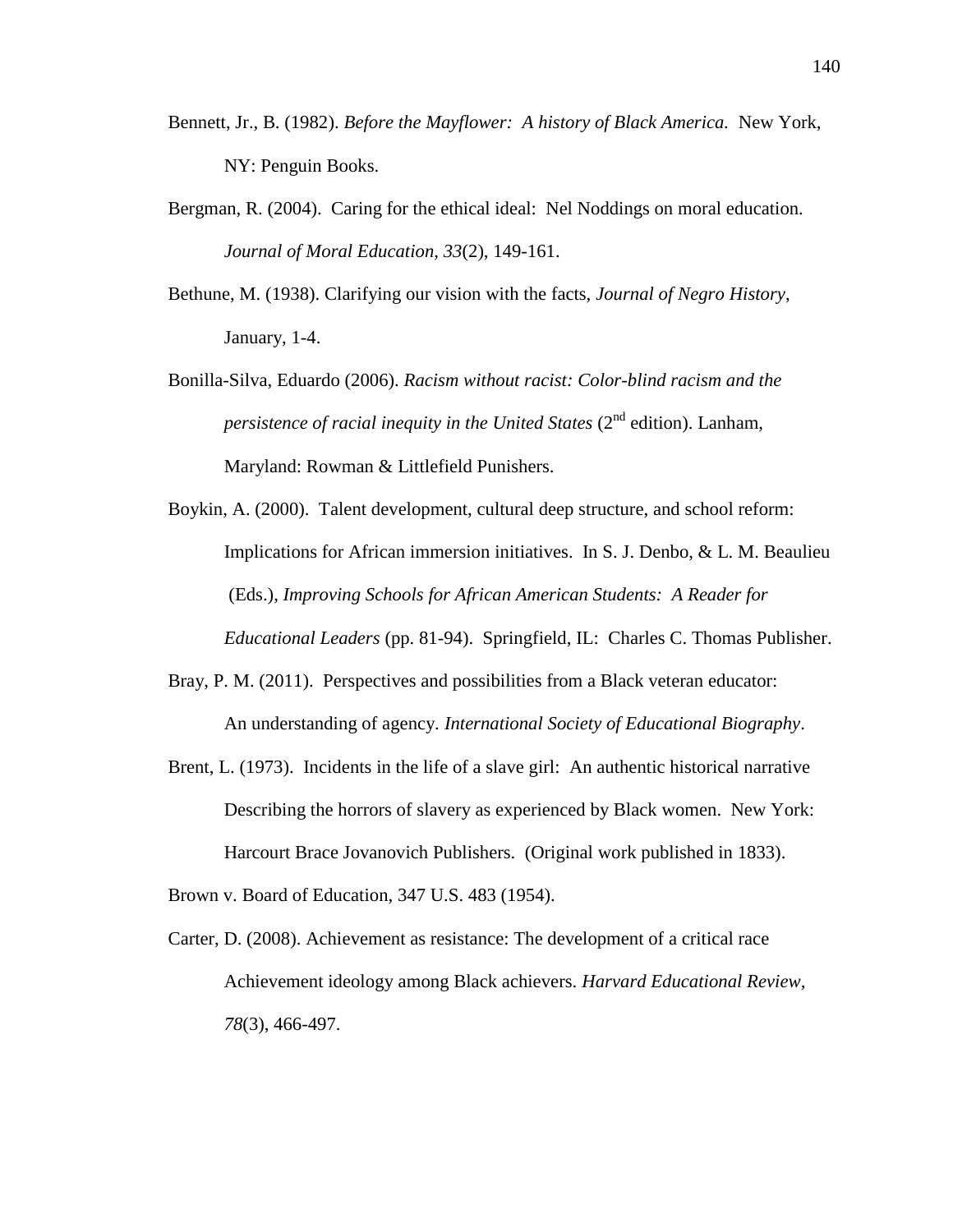- Collins, P. H. (1990). *Black feminist thought: Knowledge, consciousness and the politics of empowerment*. New York: Routledge.
- Collins, P. H. (2009). [Review of the book *We who are dark: The philosophical foundations of Black solidarit*y, by T. Shelby]. *Sociological Forces, 88*(1), 473.
- Comer, J. P. (1999). The Comer process for change in education. In J. Comer, M. Ben-Avie, N. Haynes, & E. Joyner (Eds.), Child by child: The Comer process for change in education (pp. xix-xxvii). New York, NY: Teachers College Press.
- Cooper, A. J. (1998). The humor of teaching. In C. Lemert and E. Bhan (Eds.), *The voice of Anna Julia Cooper* (pp. 234-235). Lanham, MA: Rowman & Littlefield Publishers. (Original work published in 1930)
- Creswell, J. W. (2007). *Qualitative inquiry & research design: choosing among five approaches*. SAGE Publications, Inc.
- Darling-Hammond, L. (1997). *The right to learn: A blueprint for schools that work*. San Francisco, CA: Jossey-Bass Publishers.
- Dee, T. S. (2001). *Teachers, race, and student achievement in a randomized experiment* (Working Paper No. W8432), Cambridge, MA: National Bureau of Economic Research.
- Delpit, L. (1992). Education in a multicultural society: Our future's greatest challenge, *The Journal of Negro Education, 61*(3), 237-249.
- Delpit, L. (1995). *Other people's children: Culture conflict in the classroom*. New NY: The New Press.
- Delpit, L. (1997). Foreword. In M. Foster, *Black teachers on teaching*, (pp. ix-xii). New York, The New York Press.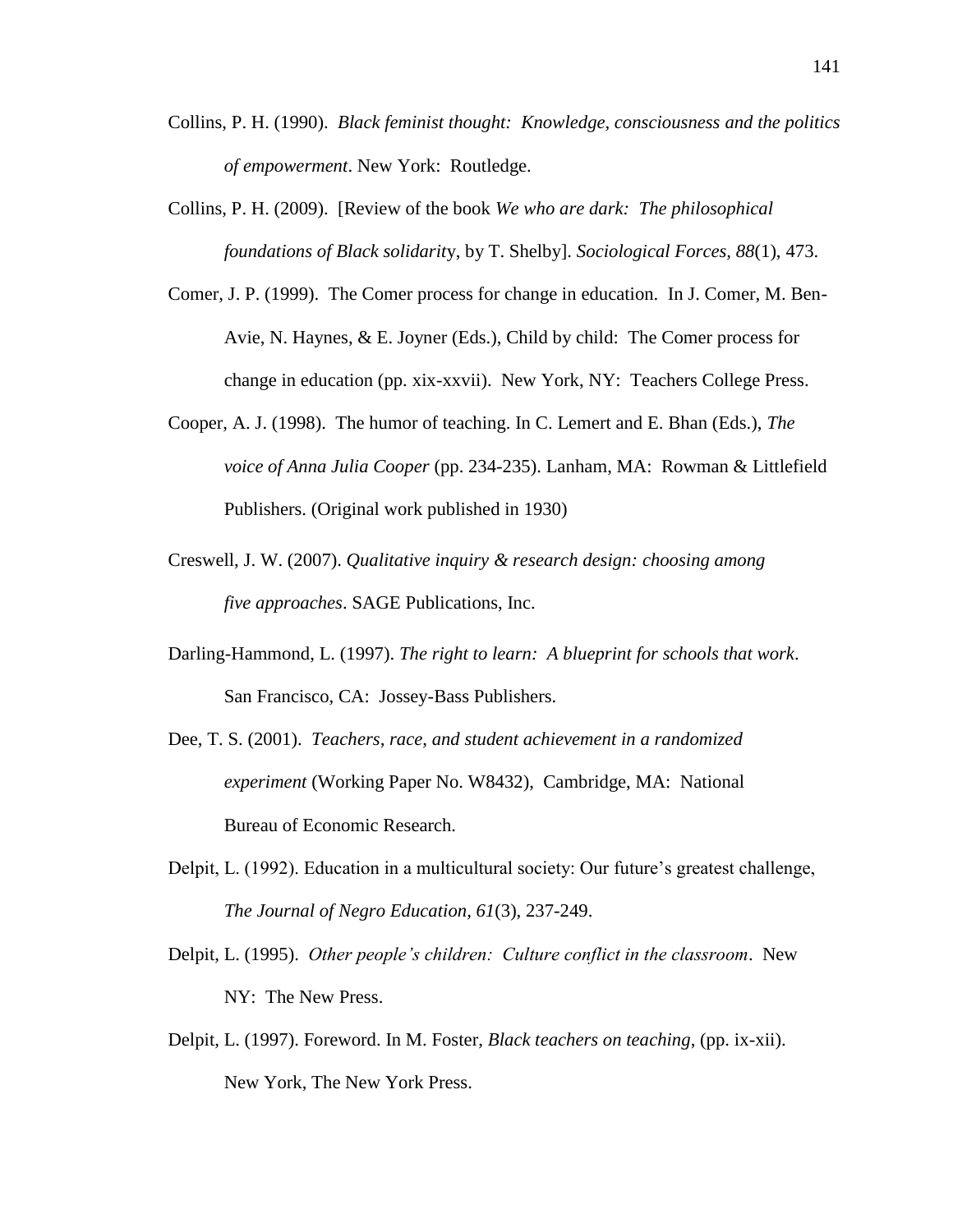- Delpit, L. (2003). Educators as "seed people" growing a new future. *Educational Researcher 7*(32), 14-21.
- Denzin, N. K., & Lincoln, Y. S. (2008). *The landscape of qualitative research*. Los Angeles, CA: Sage Publications.
- Diop, C. A. (1976). Interview with Shawna Moore. In I. V. Sertima (Ed.) *Great African Thinkers* (pp. 239-248). New Jersey: Transaction Books.
- Douglass, F. (1968). *Narrative of the life of Frederick Douglass: An American slave*. Chicago, IL: Signet. (Original work published in 1845)
- Du Bois, W. E. B. (1989). *The souls of Black folks*. New York: Bantam Books. (Original work published in 1903)
- Du Bois, W. E. B. (2002). A Negro schoolmaster in the new south. In E. F. Provenzo, Jr. (Ed.), *Du Bois on education* (pp. 21-30). California: Altamira Press. (Original published in 1899)
- Du Bois, W. E. B. (2002). The Freedman's bureau. In E. F. Provenzo, Jr. (Ed.), *Du Bois on education* (pp. 95-110). California: Altamira Press. (Original work published in 1901)
- Du Bois, W. E. B. (2002). How Negroes have taken advantage of educational offered by friends. In E. F. Provenzo, Jr. (Ed.), *Du Bois on education* (pp. 145- 155). California: Altamira Press. (Original work published in 1938)
- Erickson, F. (1987). Transformation and school success: The politics and culture of educational achievement. *Anthropology & Education Quarterly, 18*, 335-356.
- Fairclough, A. (2007). *A class of their own: Black teachers in the segregated south*. Cambridge, Massachusetts: The Belknap Press of Harvard University Press.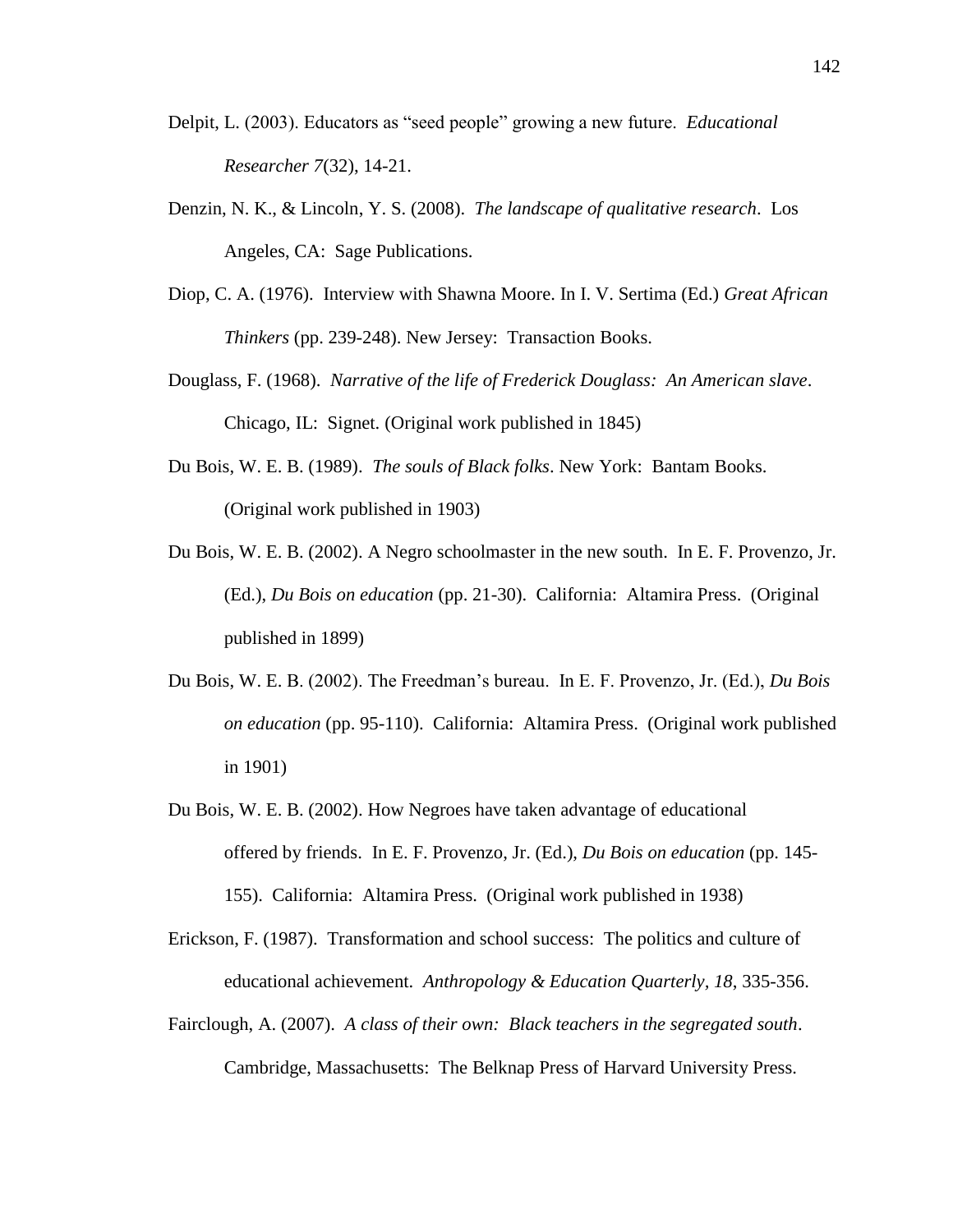Foster, M. (1997). *Black teachers on teaching*. New York: The New Press.

- Freire, P. (1998). *Pedagogy of freedom: Ethic, democracy, and civic courage*. Lanham, MD: Rowman & Littlefield Publishers, Inc.
- Freire, P. (2011). *Pedagogy of the oppressed*. New York: Continuum Press. (Original work published in 1970)
- Gay, G. (2004). Beyond Brown: Promoting equality through multicultural education. *Journal of Curriculum and Supervision, 19*, 193-216.
- Gay, G. (2000). *Culturally responsive teaching: Theory, research, and practice* New York: Teachers College Press.
- Gilligan, C. (1993). *In a different voice: Psychological theory and women's development.* Cambridge, MA: Harvard University Press.
- Glesne, C. (1999). *Becoming qualitative researchers: An introduction*. 2<sup>nd</sup> ed. Longman. New York.
- Goldstein, L. S. (2002). *Reclaiming caring in teaching and teacher education*. New York: Peter Lang.
- Graham, A., & Erwin, K. D. (2011). "I don't think Black men teach because how they get treated as students": High-achieving African American boys' perceptions of teaching as a career option. *The Journal of Negro Education, 80*(3), 398-416.
- Greene, M. (1995). *Releasing the imagination: Essays on education, the arts, and social change.* San Francisco, CA: Jossey-Bass.
- Hale-Benson, J. E. (1982). *Black children: Their roots, culture, and learning styles* (revised edition). Baltimore, MA: The John Hopkins University Press.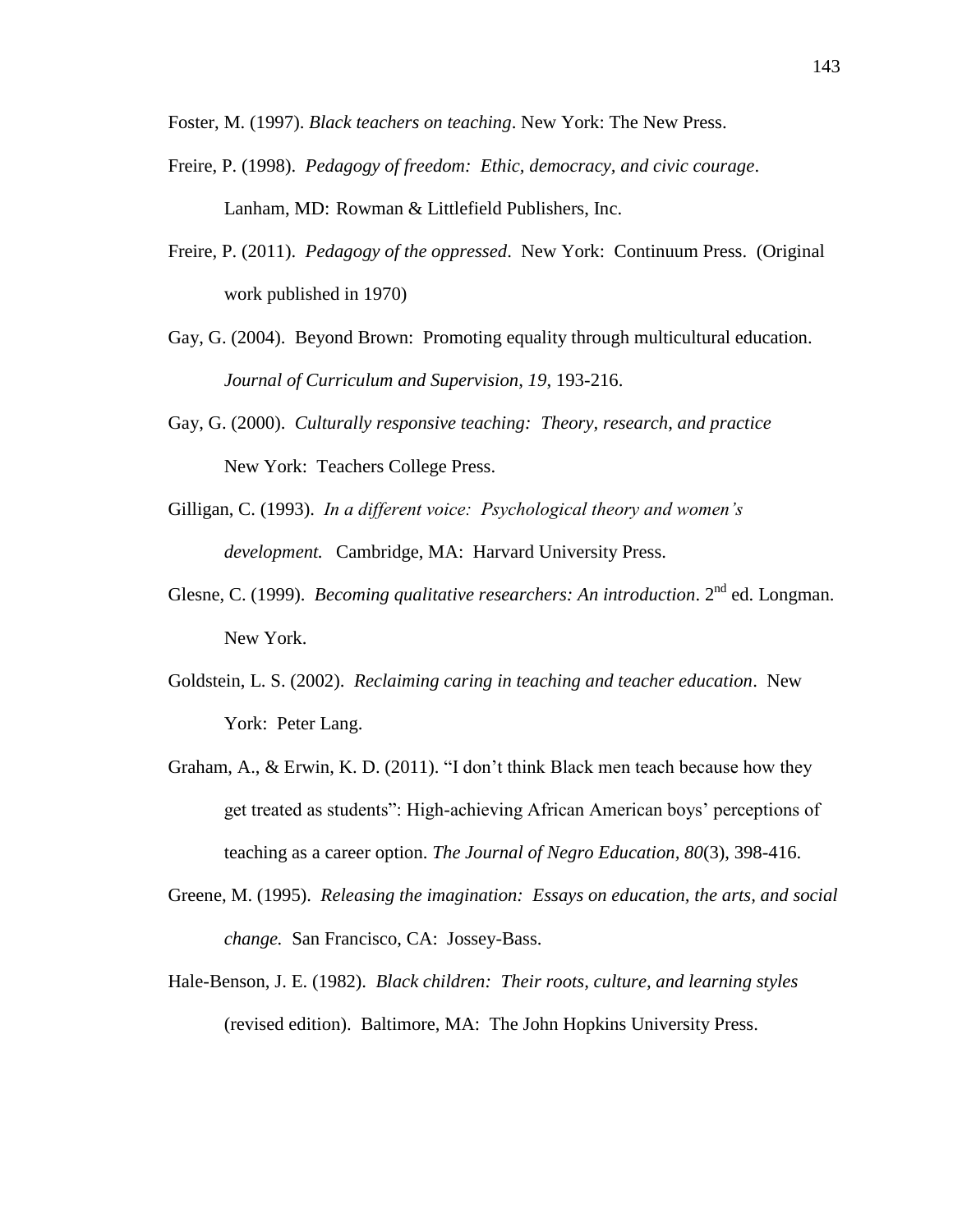- Harper, S. R. (2006). Black male students at public universities in the U.S.: Status, trends and implications for policy and practice. Washington, DC: Joint Center for Political and Economic Studies.
- Harris, A. (2002). *School improvement: What's in it for schools*? London: Routledge,
- Harvey, W. B., & Anderson, E.L. (2005). *Minorities in higher education: Twenty-first annual status report 2003-2004*. Washington, DC: American Council on Education.
- Hess, F. M., & Leal, D. L. (1997). Minority teachers, minority students, and college matriculation. *Policy Studies Journal, 25*, 235-248.
- Hilliard, A. (1995). *The maroon within us: Selected essays on African American community socialization*. Baltimore, MD: Black Classic Press.
- Hooks, B. (1994). *Teaching to transgress: Education as the practice of freedom*. New York: Routledge Press.
- Hooks, B. (1995). *Killing rage: Ending racism*. New York: Henry Holt and Company, Inc.
- Hudson, M. J., & Holmes, B. J. (1994). Missing teachers, impaired communities: The Unanticipated consequences of Brown v. Board of Education on the African American teaching force at the precollegiate level. *Journal of Negro Education 63*(3), 388-393.
- Ingersoll, R. M. (2003). *Who controls teachers' work? Power and accountability in America's schools*. Massachusetts: Harvard University Press.
- Irvine, J. (1990). *Black students and school failure: Policies, practices, and prescriptions*. New York: Greenwood Press.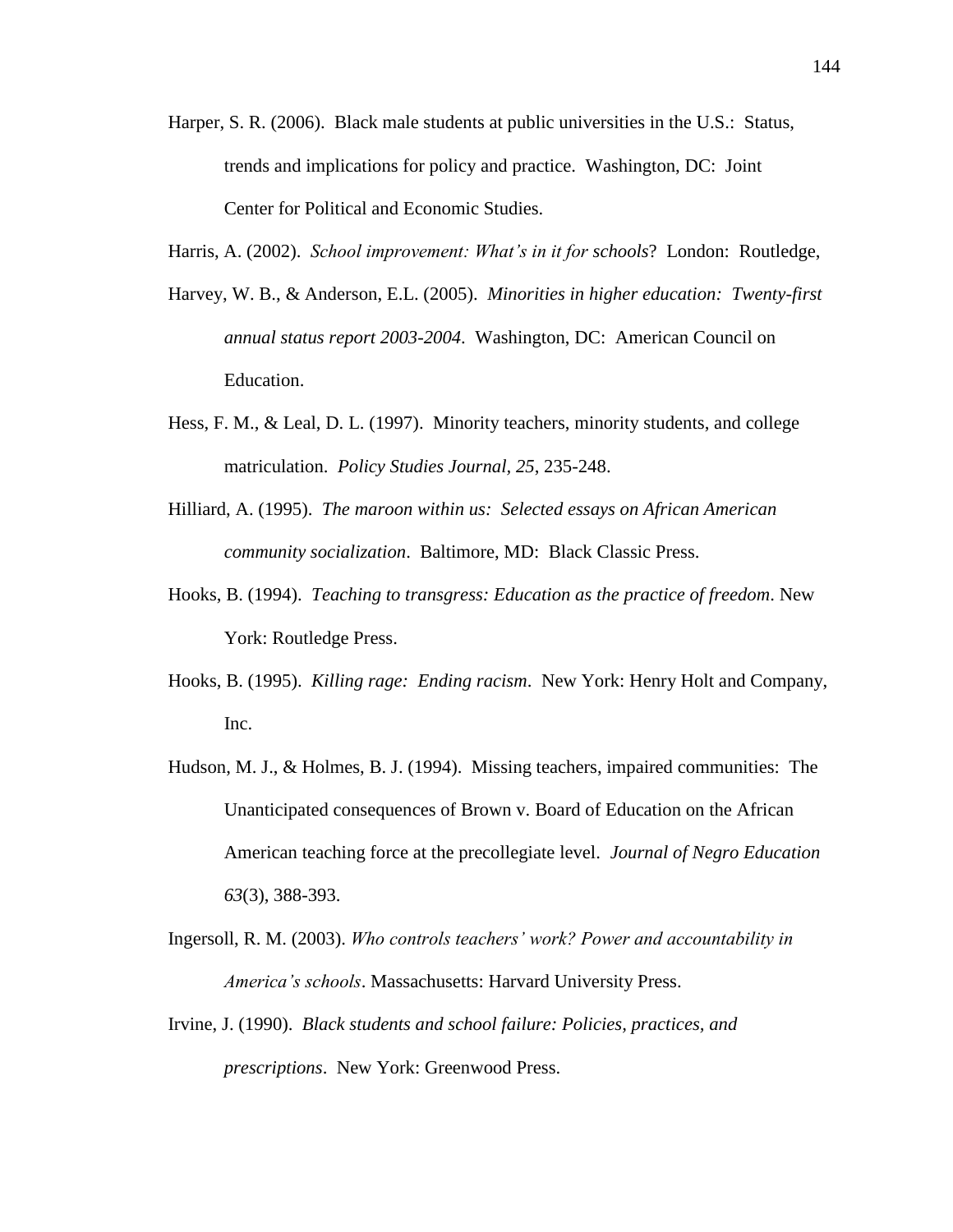Irvine, J. J., & Fraser, J. (1998). Warm demanders. *Education Week, 17*(35), 56.

- Irvine, J. (1999, November 25). Interview by M. Collison. Preparing teachers for urban classrooms. *Black Issues in Higher Education, 16* (20), 30-32.
- Irvine, J. (2003). *Educating teachers for diversity: Seeing with a cultural eye*. New York: Teachers College Press.

Johnston, M. P. (1981). Songs of Zion. Nashville, TN: Abingdon Press.

- King, J. E. (1991). Dysconscious racism: Ideology, identity, and the miseducation of teachers. *The Journal of Negro Education, 60* (2), 133-146.
- Kohlberg, L. (1975). The cognitive-development approach to moral education. *Phi Delta Kappan, 56*, 670-677.
- Kozol, J. (2005). *The shame of the nation: The restoration of apartheid schooling in America*. New York: Three Rivers Press.
- Kunjufu, J. (1984). *Developing positive self-images & discipline in Black children*. Chicago: African American Images.
- Kunjufu, J. (2004). *Solutions for Black America*. Chicago: African American Images.
- Ladson-Billings, G. (1995). But that's just good teaching! The case for culturally relevant pedagogy. *Theory Into Practice, 34*(3), 159-165.
- Ladson-Billings, G. (2000). Fighting for our lives: Preparing teachers to teach African American students. *Journal of Teacher Education, 51*(3), 206-215.
- Ladson-Billings, G. (2004). Landing on the wrong note: The price we paid for Brown. *Educational Researcher 33*(7), 3-13.
- Ladson-Billings, G. (2009). *The Dreamkeepers: Successful teachers of African American children* (2<sup>nd</sup> ed). San Francisco, CA: Jossey-Bass.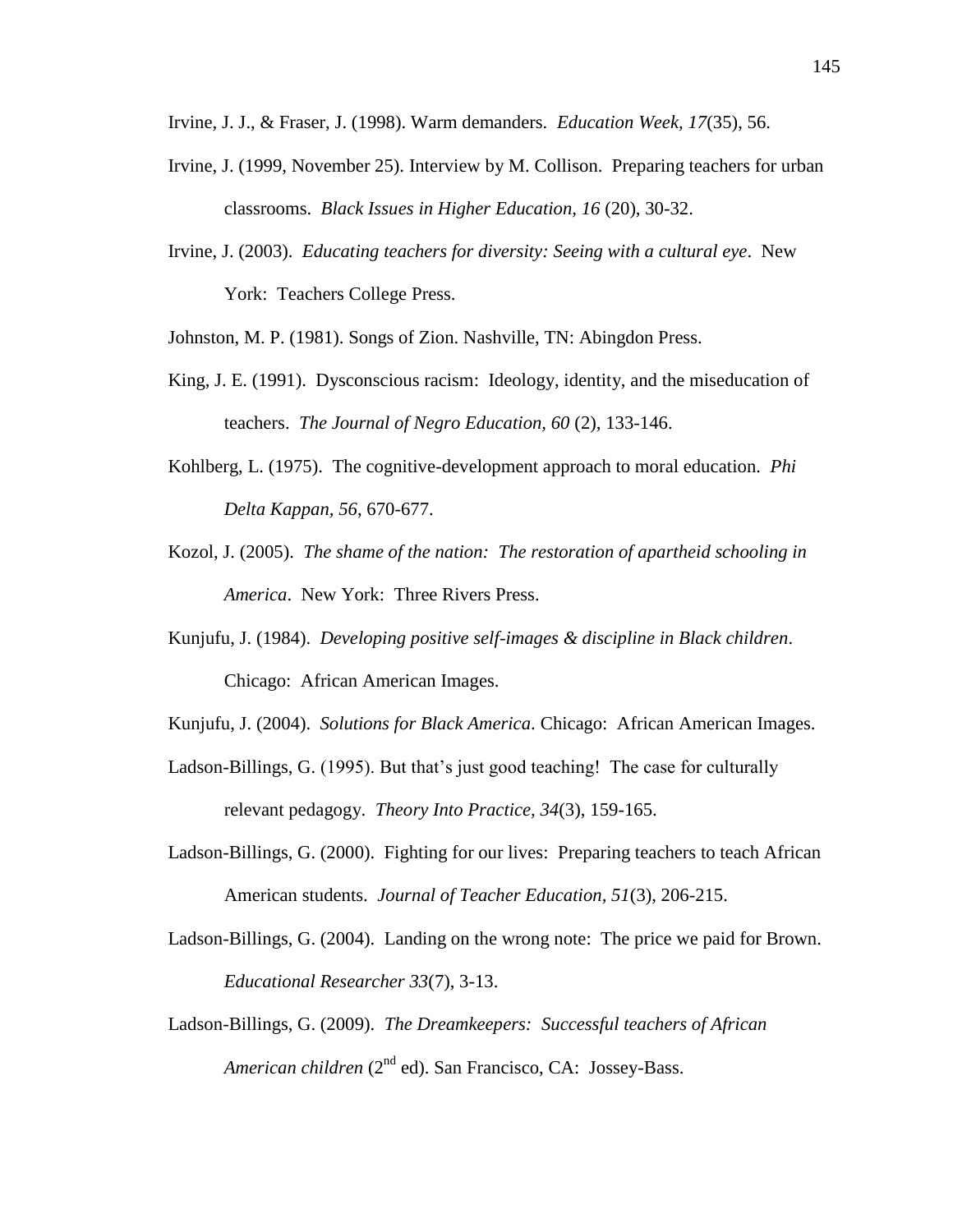- Lipman, P. (1995). Bringing out the best in them: The contribution of culturally relevant teachers in educational reform. *Theory Into Practice*, *34*(3), 202-208.
- Meier, K. J., Stewart, J., & England, R. E. (1989). *Race, class, and education: The politics of second generation discrimination*. Madison: University of Wisconsin Press.
- Merriam, S. (2009). *Qualitative research: A guide to design and implementation* (2<sup>nd</sup> ed.). San Francisco, CA: Jossey-Bass.
- Milner, H. R. (2006). The promise of Black teachers' success with Black students. *Educational Foundations, 20*(3/4*),* 89-104.
- Morris, J. (2001). Forgotten voices of Black educators: Critical race perspectives on the implementation of a desegregated plan. *Educational Policy, 15*, 575-600.
- Noddings, N. (1984). *Caring: A feminine approach to ethics and moral education*. Berkley, CA: University of California Press.
- Noddings, N. (2002). *Educating moral people: a caring alternative to character education*. New York: Teachers College Press.
- Noddings, N. (2007). *Philosophy of education* (2<sup>nd</sup> ed.). Boulder, CO: Westview Press.
- Noguera, P. (2003). *City schools and the American Dream: Reclaiming the promise of public education*. New York, NY: Teachers College Press
- Owens, L. M., & Ennis, C. D. (2005). The ethic of care in teaching: An overview of supportive literature. *National Association of Kinesiology and Physical Education in Higher Education, 57*, 392-425.
- Pang, V. O., & Gibson, R. (2001). Concepts of democracy and citizenship: Views of African American teachers. *The Social Studies, 92*(6), 260-266.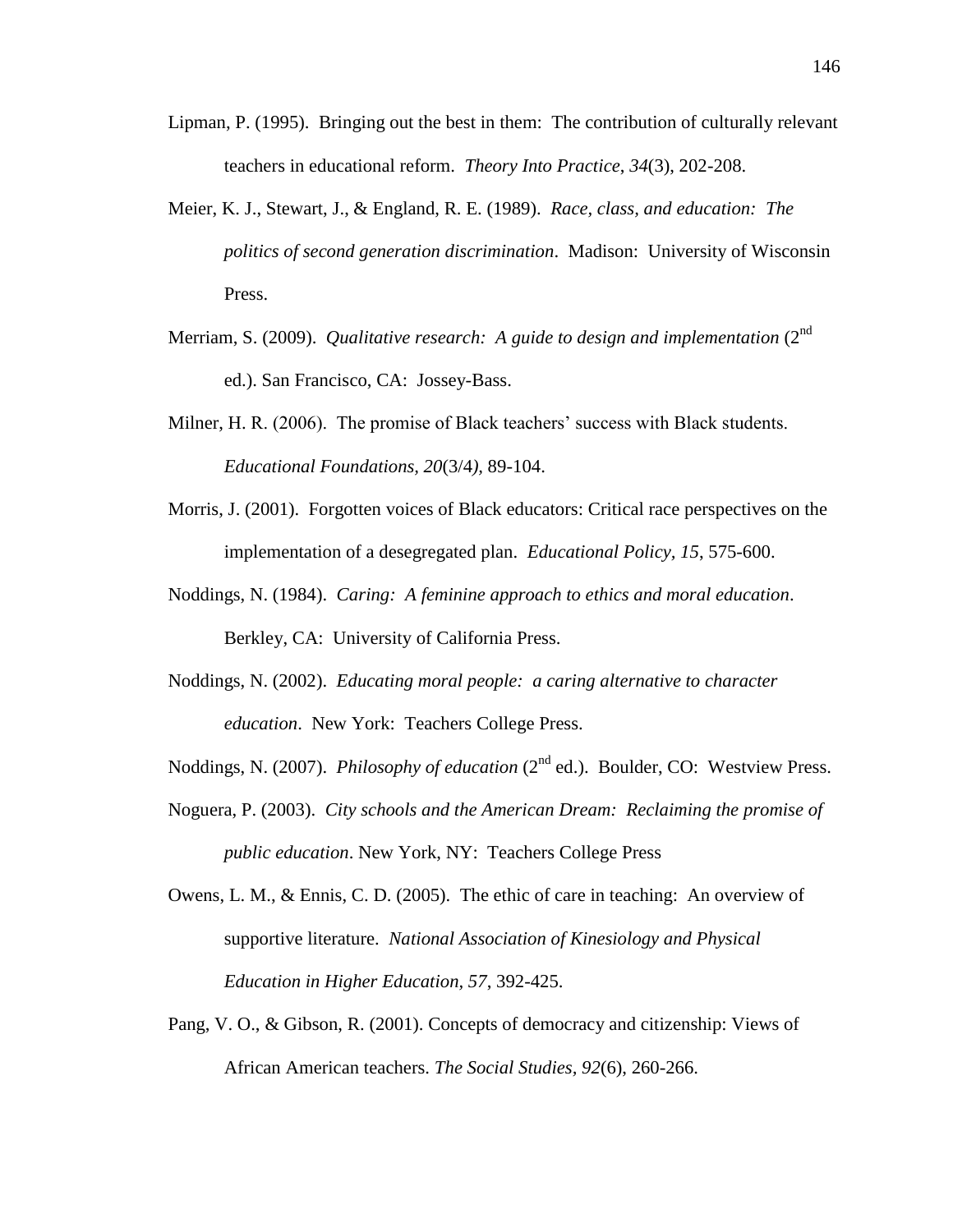- Patton, M. Q. (2002). *Qualitative research and evaluation methods* (3<sup>rd</sup> ed.). Thousands Oaks, CA: Sage Publications.
- Perry, T., Steele, C., & Hilliard, A. (2003). *Young, gifted, and black: Promoting high achievement among African-American students*. Boston, MA: Beacon Press.
- Perry, T., Moses, R., Wynne, J., Cortes, E. & Delpit, L. (2010). *Quality education as a constitutional right: Creating a grassroots movement to transform public schools.* Boston, MA: Beacon Press.
- Portes, P. R. (2005). *Dismantling educational equality: A cultural-historical approach to closing the achievement gap*. New York, NY: Peter Lang.
- Provenzo, E. F. (2002). *Du Bois on education*. New York: AltaMira Press.
- Quarles, B. (1987). *The Negro in the making of America*. New York: Macmillan Publishing.
- Robinson, E. (2010). *Disintegration: The splintering of Black America*. New York: Doubleday.
- Ross-Gordon, J. M. (2005). The adult learner of color: An overlooked student population. *The Journal of Continuing Higher Education, 3*(2), 2-11.
- Sarason, S. B. (2004). *And what do you mean by learning?* Portsmouth, NH: Heinemann.

Seidman, I. (1991). *Interviewing as qualitative research*. New York: Teachers College.

Siddle Walker, E. V. (1996). Can institutions care? Evidence from the segregated schooling of African American children. In M. Shujaa (Ed.), *Beyond desegregation: The politics of quality in African American schooling* (p. 209- 226).Thousand Oaks, CA: Corwin Press, Inc.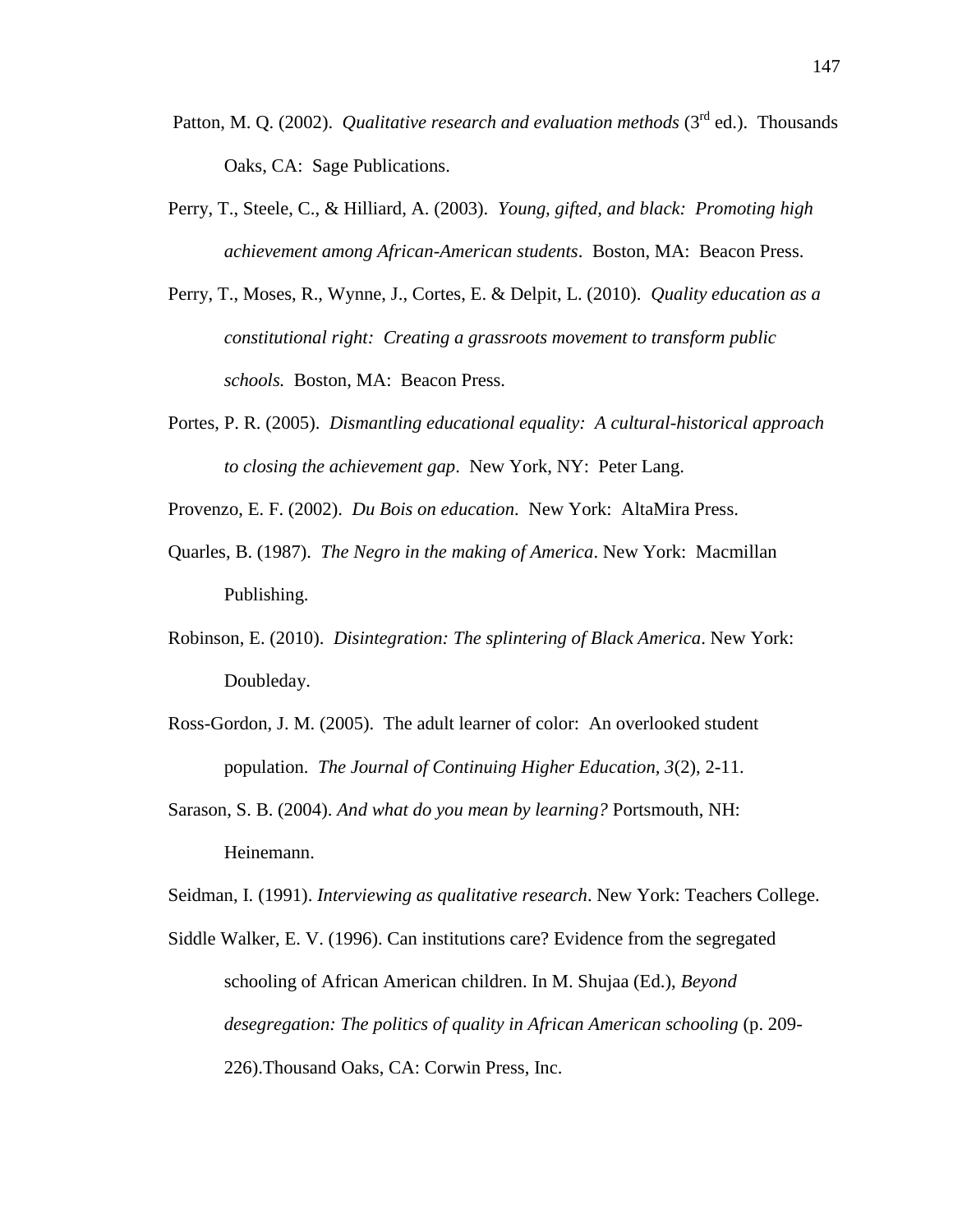- Siddle Walker, V. (2005). Organized resistance and Black educators' quest for school equality 1878-1938. *Teachers College Record, 107*(3), 355-388.
- Siddle Walker, V., & Snarey, J. (Eds.). (2004). Race-ing moral formation: African American perspectives on care and justice. New York, NY: Teachers College Press.
- Smitherman, G. (2002). Toward a national public policy on language. In L. Delpit (Ed.) The skin that we speak, thoughts on language and culture in the classroom (pp. 163-178).
- Stanley, C. A. (2007). When counter narratives meet master narratives in the journal editorial-review process. *Educational Researcher, 36* (1), 14-24.
- Stanford, G. C. (1998). African-American teachers' knowledge of teaching: Understanding the influence of their remembered teachers. *The Urban Review, 30*(3), 229-243.
- Stake, R. E. (1994). Case Studies. In N.K. Denzin, & Y. S. Lincoln (Eds.), *Handbook of qualitative research* (pp. 236-247). Thousand Oaks, CA: Sage.
- Taylor-Powell, E. & Renner, M. (2003). Analyzing qualitative data. *University of Wisconsin Program Development & Evaluation*, 1-10.
- Thompson. A. (1998). Not the color purple: Black feminist lessons for educational caring. *Harvard Educational Review, 68*(4), 522-554.
- Tillman, L. (2004). (Un)Intended consequences?: The impact of the Brown V. Board of Education decision on the employment status of Black educators. *Education and Urban Society, 36 (3)*, 280-303.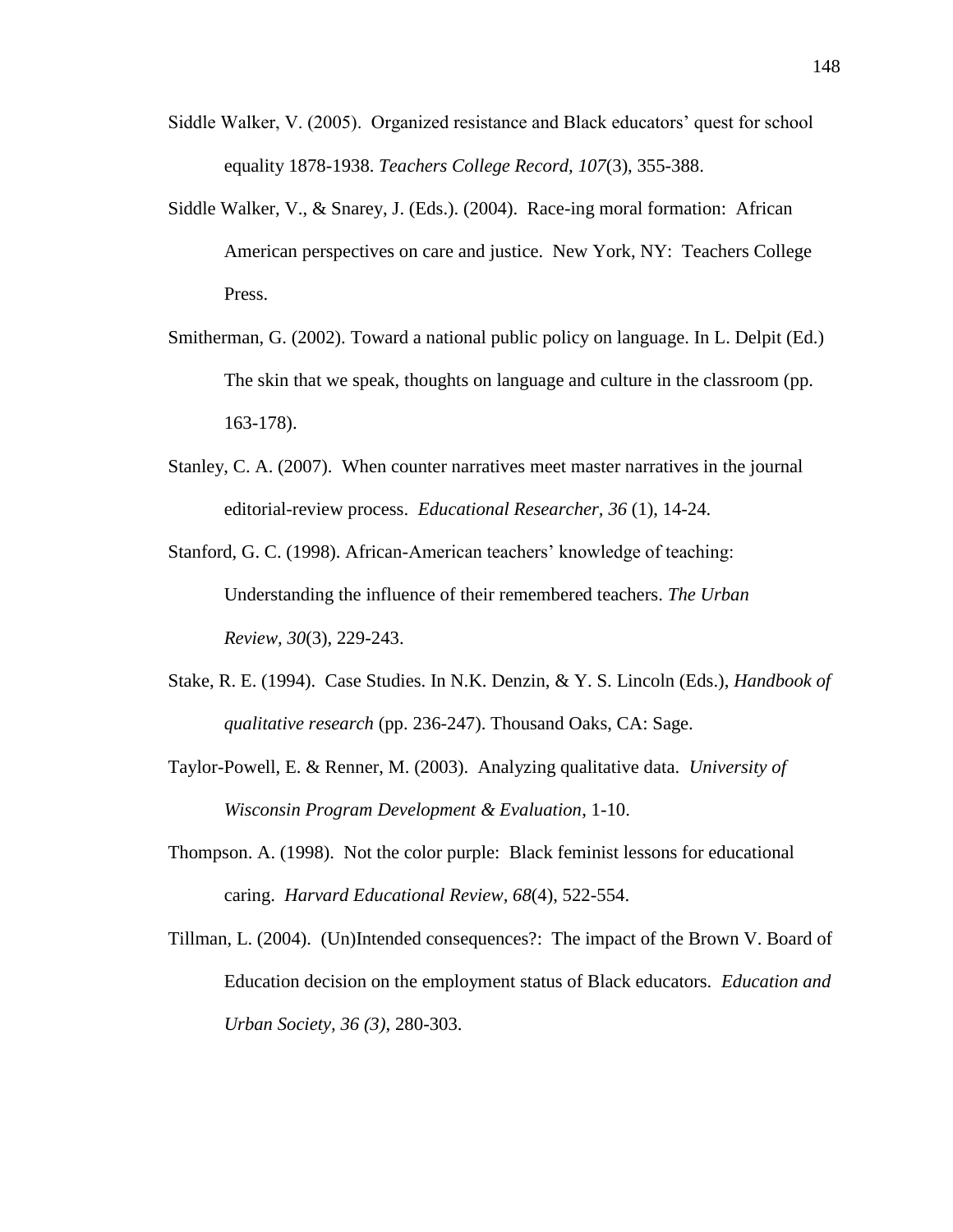U. S. Census Bureau. (2011, April 1). State and county Quickfacts. Retrieved September 12, 2012, from http://quickfacts.census.gov.

Vygotsky, L. S. (1962). *Thought and language.* Cambridge, MA: MIT Press.

Ware, L. (2004). The unfulfilled promise: The hopes and dreams of equal education for African American children never materialized. What happened? *The Crisis*, May/June, 40-43.

Washington, B. T. (1901). *The story of my life and work*. J. L. Nichols & Co.

- Washington, B. T. (1965). *Up From Slavery*. In Three Negro Classics (p. 92). New York: Avon Books.
- Watkins, W.H. (1996). Reclaiming historical visions of quality schooling: The legacy of early 20<sup>th</sup>-century Black intellectuals. In M. Shujaa (Ed.), *Beyond desegregation*: *The politics of quality in African American schooling* (p.7-28).Thousand Oaks, CA: Corwin Press, Inc.
- Woodson, C. (1990). *The mis-education of the Negro*. Trenton, NJ: Africa World Press. (Original work published in 1933).
- Yin, R. K. (2011). *Qualitative research from start to finish.* New York: The Guilford Press*.*
- York-Barr, J., & Duke, K. (2004). What do we know about teacher leadership? Findings from two decades of scholarship. *Review of Educational Research, 74*(3), 255- 316.